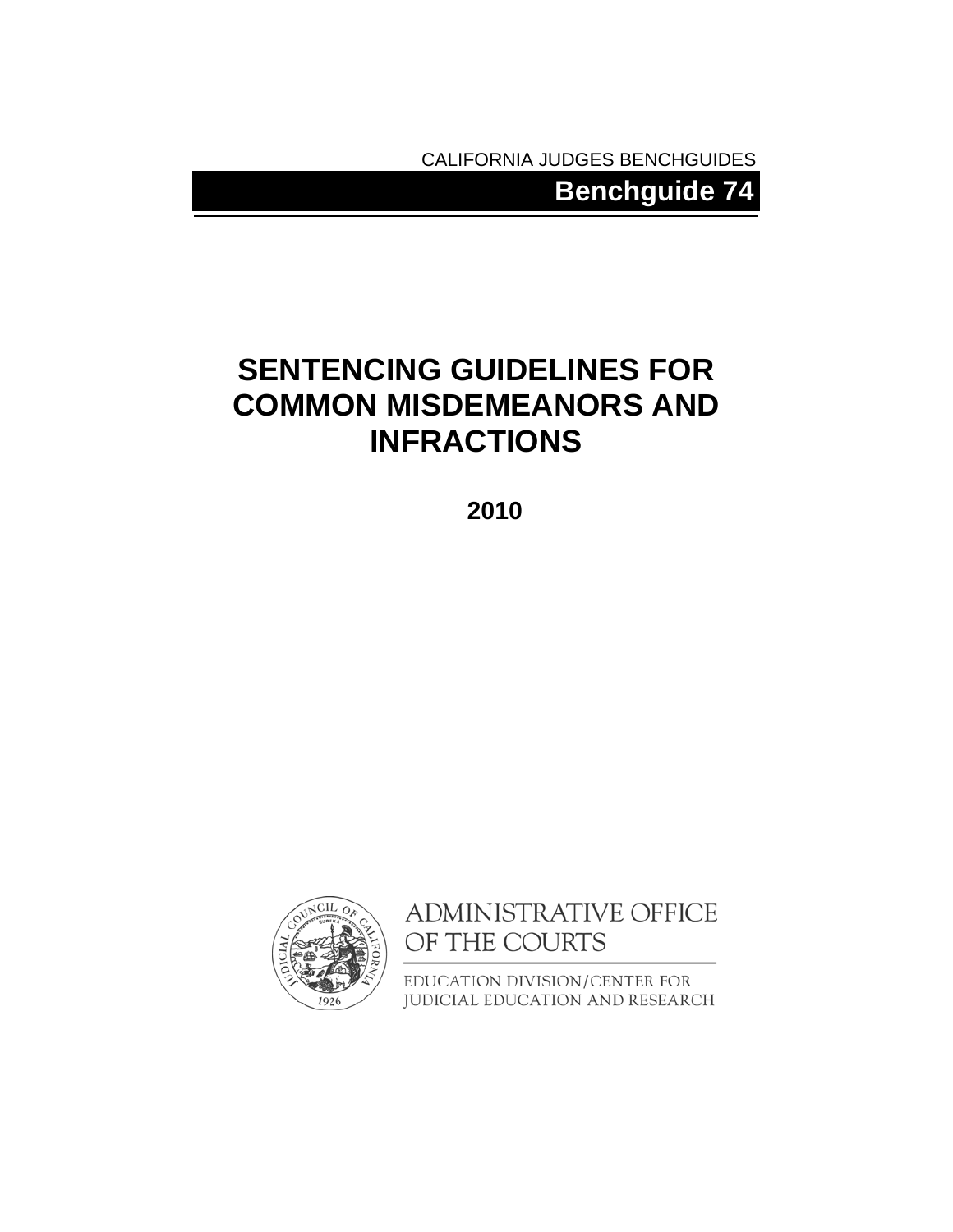### **ABOUT CJER**

The California Center for Judicial Education and Research (CJER), as the Education Division of the Administrative Office of the Courts (AOC), is responsible for developing and maintaining a comprehensive and quality educational program for the California judicial branch. Formed in 1973 as a joint enterprise of the Judicial Council and the California Judges Association, CJER supports the Chief Justice, the Judicial Council, and the courts by providing an extensive statewide educational program for judicial officers and court staff at both the trial and appellate levels. It includes orientation programs for new judicial officers, court clerks, and administrative officers; continuing education programs for judicial officers, court administrators, and managers; an annual statewide conference for judicial officers and court administrators; video and audiotapes; and judicial benchbooks, benchguides, and practice aids.

#### **CJER GOVERNING COMMITTEE**

Hon. Ronald B. Robie, Chair Court of Appeal, Sacramento Hon. Robert L. Dondero, Vice-Chair Superior Court of California, County of San Francisco Hon. Gail A. Andler Superior Court of California, County of Orange Mr. Stephen Anthony Bouch Executive Officer Superior Court of California, County of Napa Ms. Tressa S. Kentner Executive Officer Superior Court of California, County of San Bernardino Hon. Barbara A. Kronlund Superior Court of California, County of San Joaquin Hon. William A. MacLaughlin Superior Court of California, County of Los Angeles Mr. Michael A. Tozzi Executive Officer Superior Court of California, County of Stanislaus

### **JUDICIAL PLANNING COMMITTEE FOR CALIFORNIA JUDGES BENCHGUIDES**

Hon. Carol Yaggy, Chair Superior Court of California, County of San Francisco Hon. Kathleen M. Banke Court of Appeal, San Francisco Hon. Joyce M. Cram Superior Court of California, County of Contra Costa Hon. Ross Klein Superior Court of California, County of Los Angeles

Hon. Theodore M. Weathers Superior Court of California, County of San Diego Hon. Elizabeth Allen White Superior Court of California, County of Los Angeles Hon. Arthur A. Wick Superior Court of California, County of Sonoma **Advisory Members** Hon. Socrates Peter Manoukian Superior Court of California, County of Santa Clara *California Judges Association*  Mr. William C. Vickrey Administrative Director *Administrative Office of the Courts* **CJER PROJECT STAFF** 

Barry Harding Senior Attorney, Publications Iris Okura Senior Editor

Hon. Nancy Case Shaffer Superior Court of California, County of Sonoma Hon. Elaine Streger Superior Court of California, County of Orange Hon. Elizabeth Allen White Superior Court of California, County of Los Angeles *CJER Governing Committee Liaison*

Editorial comments and inquiries: Barry Harding, Senior Attorney, 415-865-7824 fax 415-865-4335 © 2010 by Judicial Council of California/Administrative Office of the Courts Published January 2010; incorporates all 2009 legislation.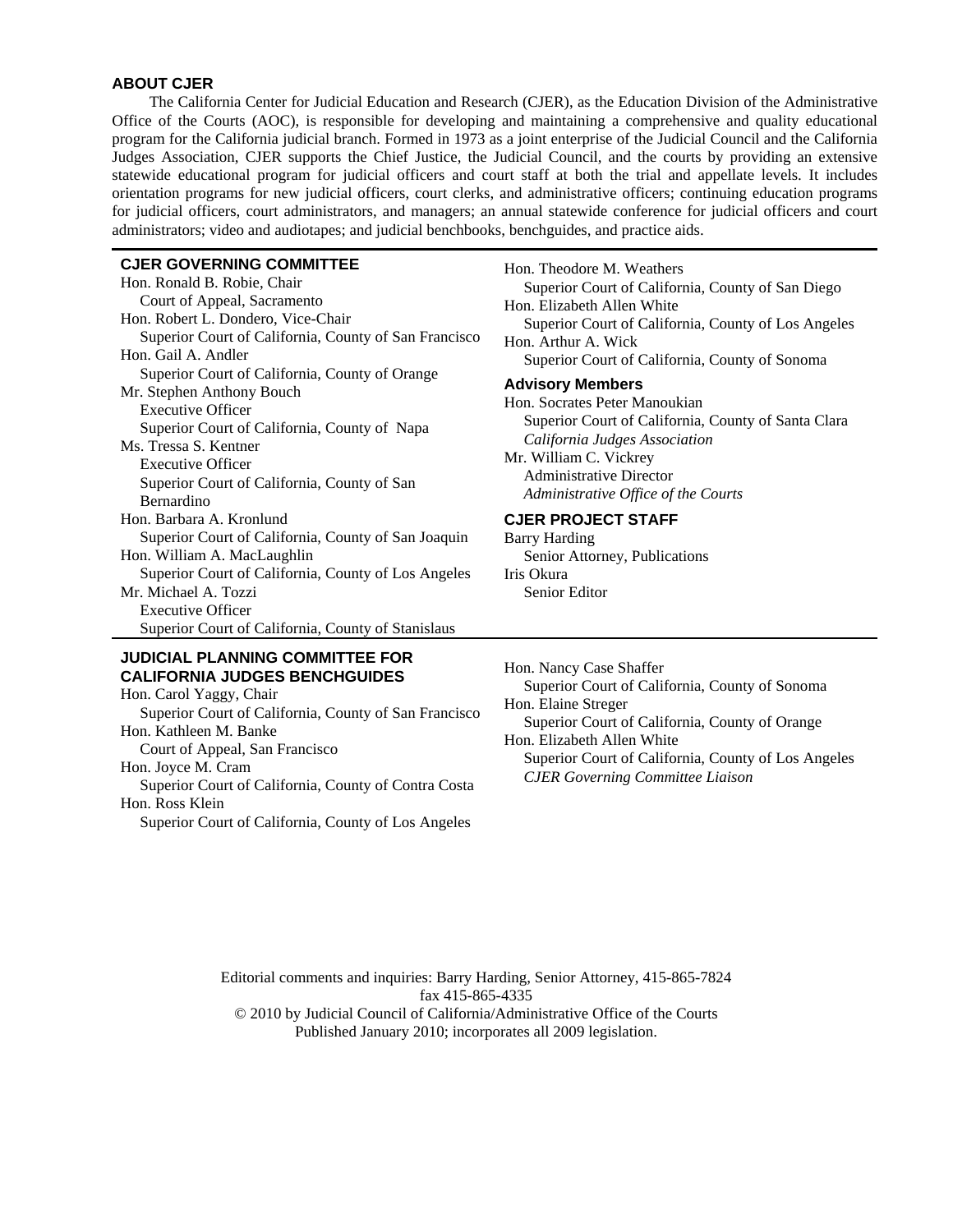# **SENTENCING GUIDELINES FOR COMMON MISDEMEANORS AND INFRACTIONS**

# **2010**

- **I. [§74.1] SCOPE AND USE OF BENCHGUIDE**
- **II. [§[74.2](#page-3-0)] PENAL CODE**
- **III. [§[74.3](#page-47-0)] HEALTH AND SAFETY CODE**

## **IV. [§[74.4](#page-55-0)] BUSINESS AND PROFESSIONS CODE**

### **V. [§[74.5](#page-58-0)] VEHICLE CODE**

- A. [§[74.6\]](#page-58-1) General Misdemeanors
- B. [§[74.7\]](#page-60-0) Exceptions to General Misdemeanor Treatment
- C. [§[74.8\]](#page-68-0) Special Vehicle Code Misdemeanors
- D. [§[74.9\]](#page-69-0) License Suspension or Revocation by the Court
- E. [§[74.10\]](#page-70-0) Driving Under the Influence (DUI) Provisions
- F. Infractions
	- 1. [§[74.11\]](#page-84-0) General Vehicle Code Infractions
	- 2. [§[74.12\]](#page-85-0) Special Vehicle Code Infractions

[*An asterisk before a code number in column one of the following pages refers to a wobbler, alternative misdemeanor/felony*]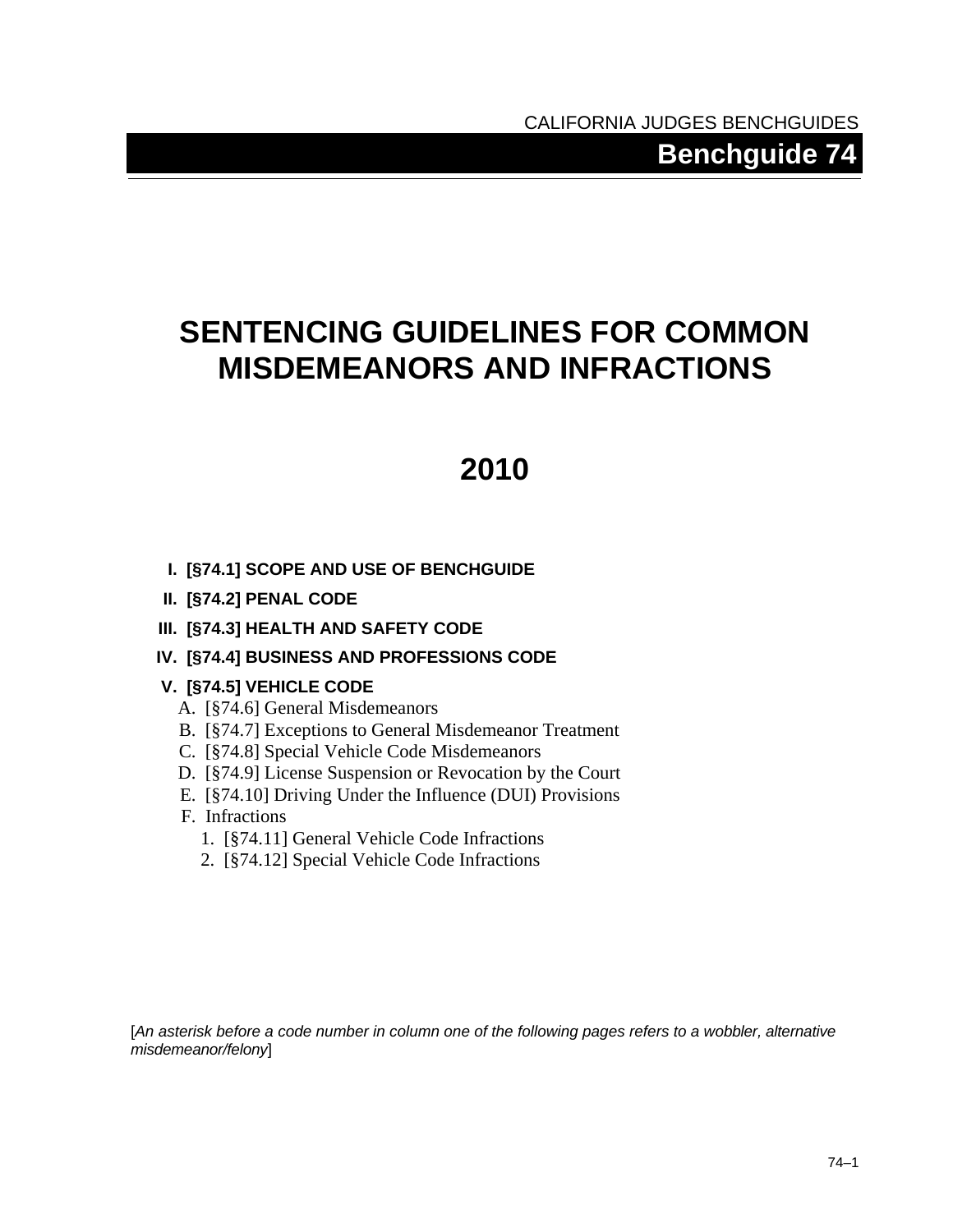### **I. [§74.1] SCOPE AND USE OF BENCHGUIDE**

This chart provides the sentences for common misdemeanors and infractions in the Penal, Business and Professions, Health and Safety, and Vehicle Codes, including driving under the influence (DUI) provisions. Unless otherwise stated, the minimum and maximum sentences are specified without probation. Minimum sentences are labeled as "mandatory" minimums if the court must impose them regardless of whether probation is granted or the imposition or execution of sentence is stayed. The maximum period of probation is generally three years (Pen C §1203a), unless otherwise noted. See, *e.g.*, Veh C §23600(b)(1) (five-year maximum probation for DUI).

Except when a different punishment is prescribed, every misdemeanor offense is punishable by imprisonment in the county jail not exceeding six months, or by a fine not exceeding \$1,000, or by both. Pen C §19. This chart includes a reference to Pen C §19 when a particular offense has been designated as a misdemeanor without a specific punishment. Furthermore, when a crime is punishable by imprisonment in jail or prison, but no fine is prescribed, the court may impose a fine not exceeding \$1,000 for misdemeanors, in addition to the imprisonment prescribed. Pen C §672. This chart sets forth the standard \$1,000 fine and cites Pen C §672 whenever the provision governing the offense specifies only imprisonment. Finally, the provision describing an offense also contains the punishment specified in this chart when the sentence is not followed by a statutory citation. The fines specified in the chart do not include penalty assessments, fees, or the state surcharge (see Pen C §§1464, 1465.7, 1465.8; Govt C §§70372(a), 70373(a), 70375(b), 76000), although special assessments are noted. Defendants convicted of infractions may be sentenced to perform community service instead of a fine on a showing that payment of the fine would impose a hardship on the defendant or his or her family. Pen C §1209.5.

In addition to the sentences noted in this chart, the court must impose a restitution fine of no less than \$100 and no more than \$1,000. Pen C §1202.4(b). If a victim suffered economic losses as a result of the offense, the court must require restitution to the victim. Pen C §1202.4(f). When the court grants probation or a conditional sentence, it must order payment of restitution as a condition of probation. Pen C §1202.4(m). Furthermore, when defendant is granted probation, the court must order defendant to reimburse the county for all or part of the reasonable costs of probation, depending on defendant's ability to pay. Pen C §1203.1b. This provision becomes operative in a county when the board of supervisors adopts an ordinance to that effect. Pen C §1203.1b(i).

This chart applies to crimes committed on or after January 1, 2010.

### <span id="page-3-0"></span>**II. [§74.2] PENAL CODE**

| Pen C §    | <b>Description of Crime</b>                                                                                                                                                                                                                      | <b>Sentence</b>                         |
|------------|--------------------------------------------------------------------------------------------------------------------------------------------------------------------------------------------------------------------------------------------------|-----------------------------------------|
| 17(d)      | Infraction under Pen C §19.8 (listing<br>Pen C §§193.8, 330, 415, 485, 490.7,<br>555, 652, 853.7, 602(n); Bus & P C<br>§§21672, 25658(b), 25658.5, 25661-<br>25662; Govt C §27204; Veh C<br>§§12500, 14601.1, 23109(c), 27150.1,<br>40508, 42005 | \$250 maximum                           |
| $*32 - 33$ | Accessory to a felony                                                                                                                                                                                                                            | 1 year and/or \$5,000 maximum           |
| 96.5       | Obstruction of justice by judicial officer,<br>court commissioner, or referee                                                                                                                                                                    | 1 year and \$1,000 maximum (Pen C §672) |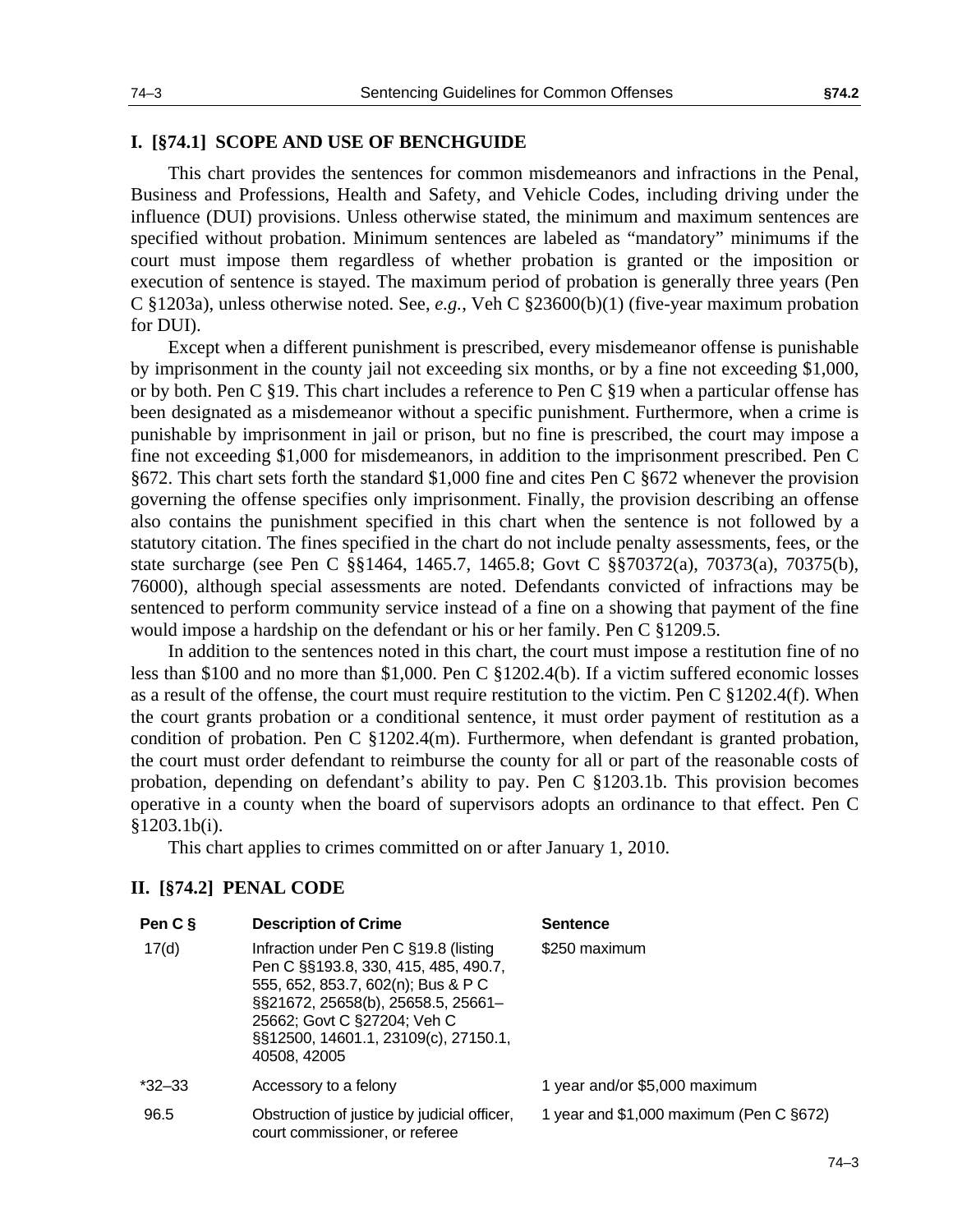| §74.2       | California Judges Benchguide                                                                                                                                                                                                                                                                  |                                                                                                                                                               | $74 - 4$ |
|-------------|-----------------------------------------------------------------------------------------------------------------------------------------------------------------------------------------------------------------------------------------------------------------------------------------------|---------------------------------------------------------------------------------------------------------------------------------------------------------------|----------|
| Pen C §     | <b>Description of Crime</b>                                                                                                                                                                                                                                                                   | <b>Sentence</b>                                                                                                                                               |          |
| 115.3       | Altering official record                                                                                                                                                                                                                                                                      | 6 months and/or \$1,000 maximum (Pen C<br>\$19)                                                                                                               |          |
| 116.5(a)(1) | Conferring, offering, or agreeing to<br>confer payment or benefit on a juror or<br>person acting on behalf of a juror in<br>consideration for the juror or third<br>person disclosing information relating to<br>a criminal proceeding (before or within<br>90 days of discharge of the jury) | 6 months and/or \$1,000 maximum (Pen C<br>§19); compensation received forfeited by<br>defendant and deposited in Victim Restitution<br>Fund (Pen C §116.5(d)) |          |
| 116.5(a)(2) | Acting on behalf of a juror, accepting or<br>agreeing to accept payment or benefit<br>for himself/herself or for the juror in<br>consideration for disclosure of<br>information relating to a criminal<br>proceeding (before or within 90 days of<br>discharge of the jury)                   | Same as Pen C §116.5(a)(1) above.                                                                                                                             |          |
| 116.5(a)(3) | Acting on behalf of himself/herself,<br>agreeing to accept, directly or indirectly,<br>payment or benefit in consideration for<br>disclosure of information relating to a<br>criminal proceeding (before or within 90<br>days of discharge of the jury)                                       | Same as Pen C §116.5(a)(1) above.                                                                                                                             |          |
| $*118.1$    | Peace officer's filing of false crime or<br>investigation report or making of false<br>statement in report                                                                                                                                                                                    | 1 year and \$1,000 maximum (Pen C §672)                                                                                                                       |          |
| 131         | The making of false statements or<br>concealment of material fact by person<br>under investigation for violation of<br>corporate securities law                                                                                                                                               | 1 year and/or \$25,000 maximum                                                                                                                                |          |
| 132.5       | Disclosure for money or equivalent<br>consideration of information relating to a<br>crime by prospective witness                                                                                                                                                                              | 6 months and/or fine not exceeding three<br>times the amount of compensation<br>requested, accepted, or received (Pen C<br>\$132.5(e)                         |          |
| $*140$      | Using force or threatening use of force<br>or violence against a crime witness or<br>victim                                                                                                                                                                                                   | 1 year and \$1,000 maximum (Pen C §672);<br>defendant may not possess firearm for 10<br>years (Pen C §12021(c)(1))                                            |          |
| 141(a)      | Filing of false evidence in criminal<br>proceeding                                                                                                                                                                                                                                            | 6 months and/or \$1,000 maximum (Pen C<br>\$19)                                                                                                               |          |
| 148(a)(1)   | Interfering with an officer or emergency<br>medical technician; multiple convictions<br>prohibited when only one victim (Pen C<br>\$148(e)                                                                                                                                                    | 1 year and/or \$1,000 maximum                                                                                                                                 |          |
| 148(a)(2)   | Interfering with transmission over public<br>safety radio                                                                                                                                                                                                                                     | 1 year and/or \$1,000 maximum                                                                                                                                 |          |
| $*148(b)$   | Interfering with officer and removal of<br>weapon other than firearm; multiple<br>convictions prohibited when only one<br>victim (Pen C §148(e))                                                                                                                                              | 1 year and \$1,000 maximum (Pen C §672)                                                                                                                       |          |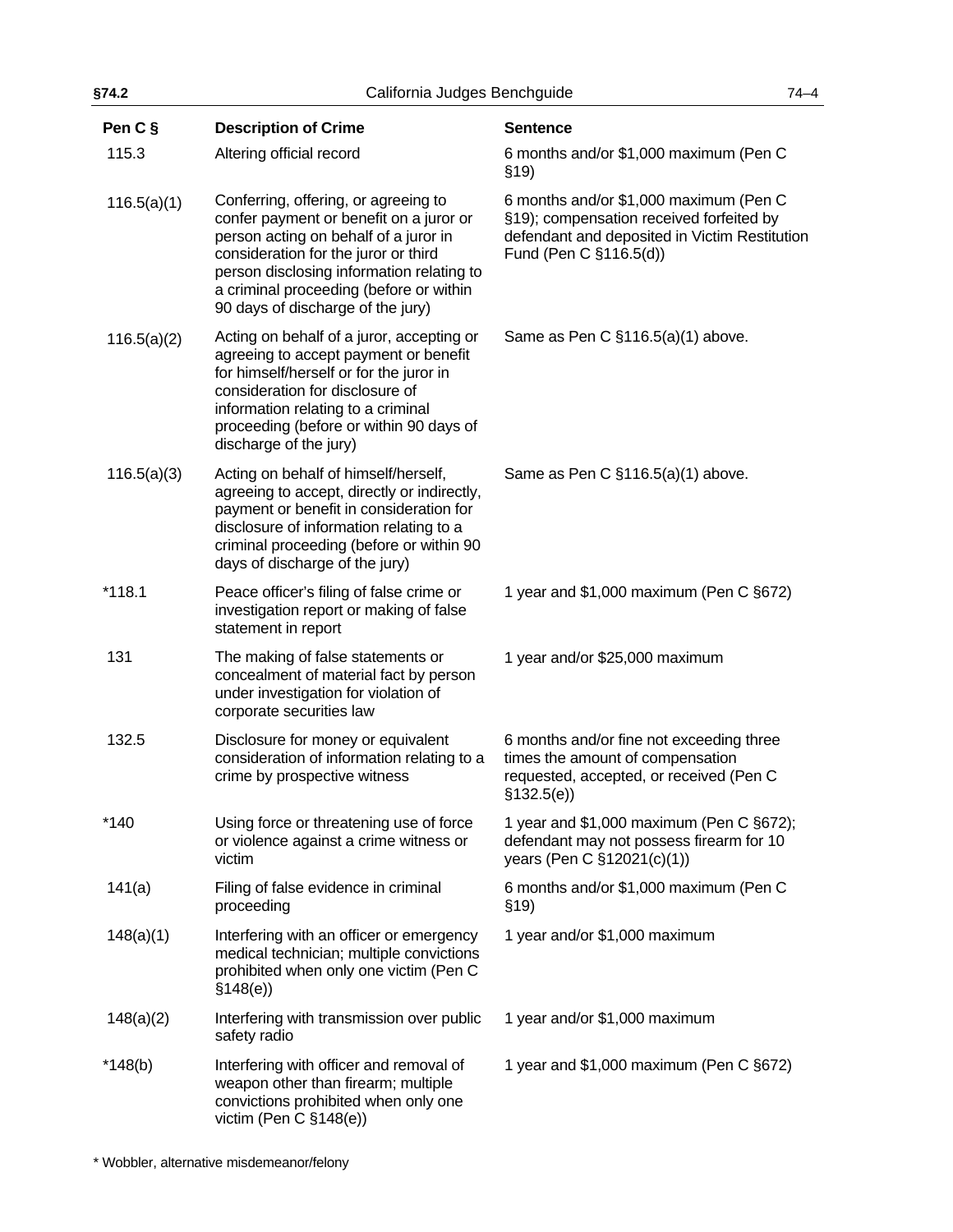| $74 - 5$  | Sentencing Guidelines for Common Offenses                                                                                                                                                                                                                                  |                                                                                                                                                                                                                                                                                                                                                                                                                                                                               | §74.2 |
|-----------|----------------------------------------------------------------------------------------------------------------------------------------------------------------------------------------------------------------------------------------------------------------------------|-------------------------------------------------------------------------------------------------------------------------------------------------------------------------------------------------------------------------------------------------------------------------------------------------------------------------------------------------------------------------------------------------------------------------------------------------------------------------------|-------|
| Pen C §   | <b>Description of Crime</b>                                                                                                                                                                                                                                                | <b>Sentence</b>                                                                                                                                                                                                                                                                                                                                                                                                                                                               |       |
| $*148(d)$ | Interfering with officer and attempted<br>removal of firearm; multiple convictions<br>prohibited when only one victim (Pen C<br>\$148(e)                                                                                                                                   | 1 year and \$1,000 maximum (Pen C §672);<br>defendant may not possess firearm for 10<br>years (Pen C §12021(c)(1))                                                                                                                                                                                                                                                                                                                                                            |       |
| 148.5     | False crime report to peace officer,<br>district attorney (or deputy), attorney<br>general (or deputy), or grand jury                                                                                                                                                      | 6 months and/or \$1,000 maximum (Pen C<br>\$19)                                                                                                                                                                                                                                                                                                                                                                                                                               |       |
| 148.6(a)  | Filing false complaint of misconduct<br>against a peace officer                                                                                                                                                                                                            | 6 months and/or \$1,000 maximum (Pen C<br>\$19)                                                                                                                                                                                                                                                                                                                                                                                                                               |       |
| 148.6(b)  | Filing false civil claim against a peace<br>officer or lien against the officer's<br>property with intent to harass or<br>dissuade the officer from carrying out<br>his or her duties                                                                                      | 6 months and/or \$1,000 maximum (Pen C<br>\$19)                                                                                                                                                                                                                                                                                                                                                                                                                               |       |
| 148.9     | False identification to a peace officer                                                                                                                                                                                                                                    | 6 months and/or \$1,000 maximum (Pen C<br>\$19)                                                                                                                                                                                                                                                                                                                                                                                                                               |       |
| *148.10   | Interfering with an officer and causing<br>his or her death or serious bodily injury                                                                                                                                                                                       | 1 year and/or \$1,000 maximum                                                                                                                                                                                                                                                                                                                                                                                                                                                 |       |
| $*149$    | Assault by public officer under color of<br>authority                                                                                                                                                                                                                      | 1 year and/or \$10,000 maximum                                                                                                                                                                                                                                                                                                                                                                                                                                                |       |
| 152       | Concealment of accidental death                                                                                                                                                                                                                                            | 1 year and/or \$10,000 maximum                                                                                                                                                                                                                                                                                                                                                                                                                                                |       |
| 152.3     | Failure to report crime when victim is<br>under 14 years of age                                                                                                                                                                                                            | 6 months and/or \$1,500 maximum (Pen C<br>§152.3(d)                                                                                                                                                                                                                                                                                                                                                                                                                           |       |
| 166(a)    | Contempt of court                                                                                                                                                                                                                                                          | 6 months and/or \$1,000 maximum (Pen C<br>\$19)                                                                                                                                                                                                                                                                                                                                                                                                                               |       |
| 166(b)    | Contempt of court - Willful<br>disobedience of court order by<br>contacting victim and defendant has<br>prior conviction of stalking (Pen C<br>§646.9)                                                                                                                     | 1 year and/or \$5,000 maximum                                                                                                                                                                                                                                                                                                                                                                                                                                                 |       |
| 166(c)(1) | Contempt of court - Willful violation of<br>protective order or stay away court<br>order issued in pending criminal<br>domestic violence case or issued as<br>condition of probation after conviction of<br>domestic violence offense or elder or<br>dependent adult abuse | 1 year and/or \$1,000 maximum; mandatory<br>minimum 48 hours if violation results in<br>physical injury (Pen C §166(c)(2)); if<br>probation granted, court must impose<br>conditions specified for crimes of domestic<br>violence under Pen C §1203.097 (Pen C<br>§166(e)); as condition of probation, court may<br>require instead of a fine, maximum \$1,000<br>payment to battered women's shelter and/or<br>payment of expenses incurred by the victim<br>(Pen C §166(e)) |       |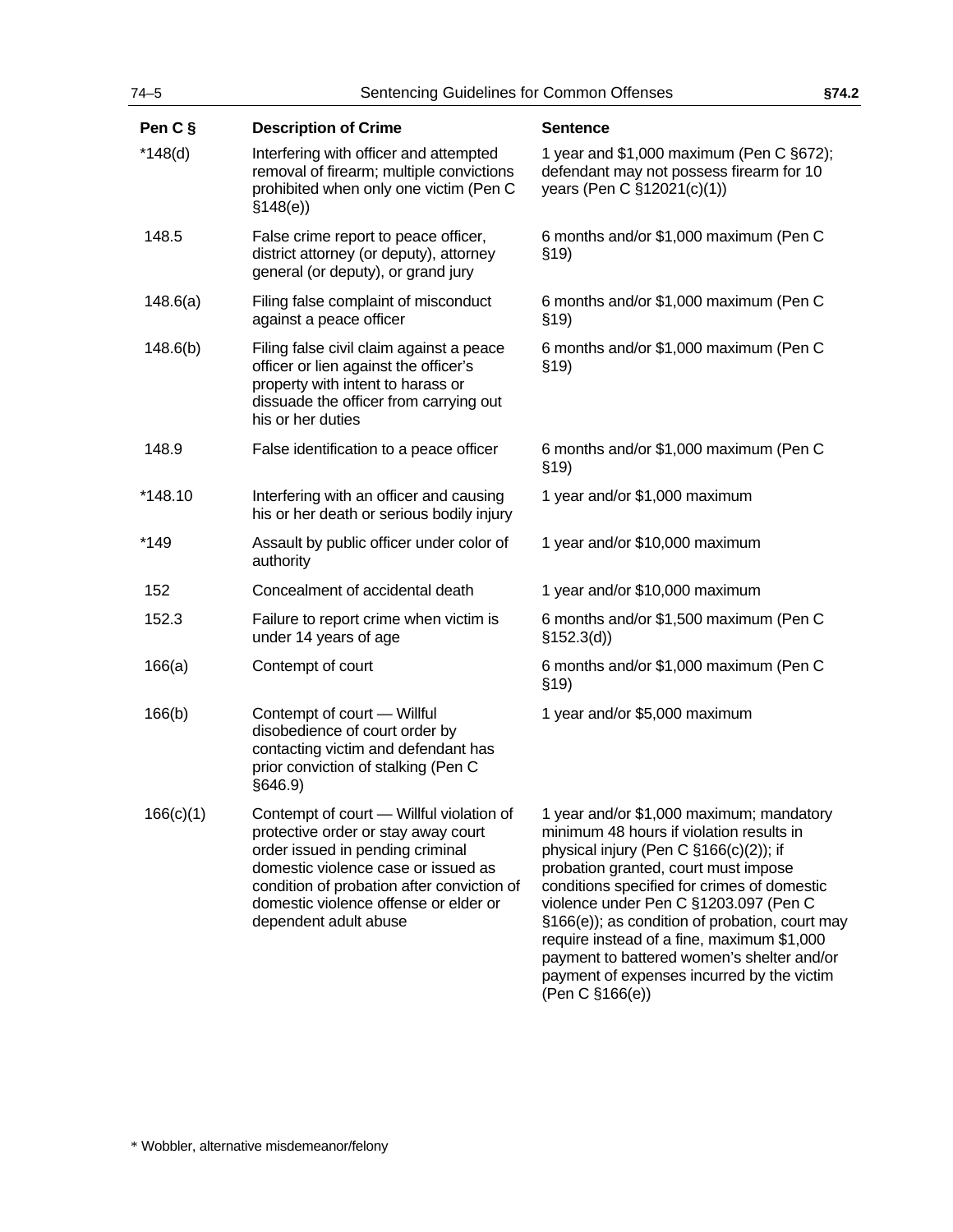| Pen C §      | <b>Description of Crime</b>                                                                                                                                                                                                           | <b>Sentence</b>                                                                                                                                                                                                                                                                                                                                                                                                                                                                         |
|--------------|---------------------------------------------------------------------------------------------------------------------------------------------------------------------------------------------------------------------------------------|-----------------------------------------------------------------------------------------------------------------------------------------------------------------------------------------------------------------------------------------------------------------------------------------------------------------------------------------------------------------------------------------------------------------------------------------------------------------------------------------|
| $*166(c)(4)$ | Contempt of court - Violation of<br>protective order or stay away court<br>order - 2nd or subsequent offense<br>within 7 years and involving act or<br>"credible threat" of violence as defined<br>in Pen C §139(c)                   | 1 year and \$1,000 maximum (Pen C §672);<br>mandatory minimum 48 hours if violation<br>results in physical injury (Pen C §166(c)(2)); if<br>probation granted, court must impose<br>conditions specified for crimes of domestic<br>violence under Pen C §1203.097 (Pen C<br>§166(e)); as condition of probation, court may<br>require instead of a fine, maximum \$1,000<br>payment to battered women's shelter and/or<br>payment of expenses incurred by the victim<br>(Pen C §166(e)) |
| $*166(d)$    | Contempt of court - knowing<br>possession, purchase, or receipt of<br>firearm in violation of protective order                                                                                                                        | 1 year and/or \$1,000 maximum (Pen C<br>$\S$ \$166(d)(1), 12021(g))                                                                                                                                                                                                                                                                                                                                                                                                                     |
| 171.5        | Possession of weapons, replica<br>weapons, or ammunition in area of<br>airport to which access is controlled by<br>screening of persons and property, or in<br>a secured area of a harbor or port that<br>serves commuters/passengers | 6 months and/or \$1,000 maximum (Pen C<br>\$171.5(e)                                                                                                                                                                                                                                                                                                                                                                                                                                    |
| *182         | Conspiracy to commit acts proscribed in<br>Pen C §182 without specific punishment                                                                                                                                                     | 1 year and/or \$10,000 maximum                                                                                                                                                                                                                                                                                                                                                                                                                                                          |
| $*182(a)(4)$ | Conspiracy to defraud of property or to<br>obtain money or property by false<br>pretenses                                                                                                                                             | 1 year and/or \$10,000 maximum                                                                                                                                                                                                                                                                                                                                                                                                                                                          |
| *182.5       | Criminal street gang conspiracy                                                                                                                                                                                                       | 1 year and/or \$10,000 maximum (Pen C<br>§§182(a), 182.5)                                                                                                                                                                                                                                                                                                                                                                                                                               |
| $*186.10(a)$ | Money laundering - 1st offense                                                                                                                                                                                                        | 1 year and/or \$250,000 or twice the value of<br>the property transacted, whichever is greater                                                                                                                                                                                                                                                                                                                                                                                          |
|              | 2nd offense                                                                                                                                                                                                                           | 1 year and/or \$500,000 or five times the<br>value of the property transacted, whichever<br>is greater                                                                                                                                                                                                                                                                                                                                                                                  |
| $*186.22(a)$ | Participation in criminal street gang<br>activity                                                                                                                                                                                     | 1 year and \$1,000 maximum (Pen C §672); if<br>probation granted, court must order minimum<br>180 days in county jail (Pen C §186.22(c))                                                                                                                                                                                                                                                                                                                                                |
| $*186.22(d)$ | Commission of wobbler in association<br>with criminal street gang with specific<br>intent to further criminal conduct by<br>gang members                                                                                              | minimum 180 days to maximum 1 year, and<br>\$1,000 maximum (Pen C §672); minimum is<br>mandatory unless unusual case, and court<br>specifies reasons (Pen C §182.22(g)); if<br>probation granted, court must order 180 days<br>in county jail (Pen C §186.22(d))                                                                                                                                                                                                                        |
| *186.28      | Supplying or selling firearm for use in<br>commission of felony by criminal street<br>gang member                                                                                                                                     | 1 year and/or \$1,000 maximum; defendant<br>may not possess firearm for 10 years (Pen C<br>\$12021(c)(1))                                                                                                                                                                                                                                                                                                                                                                               |
| 186.33(a)    | Violation of registration provisions of<br>Pen C §186.30 by person convicted of<br>gang-related crime or participating in<br>criminal street gang                                                                                     | 6 months and/or \$1,000 maximum (Pen C<br>\$19)                                                                                                                                                                                                                                                                                                                                                                                                                                         |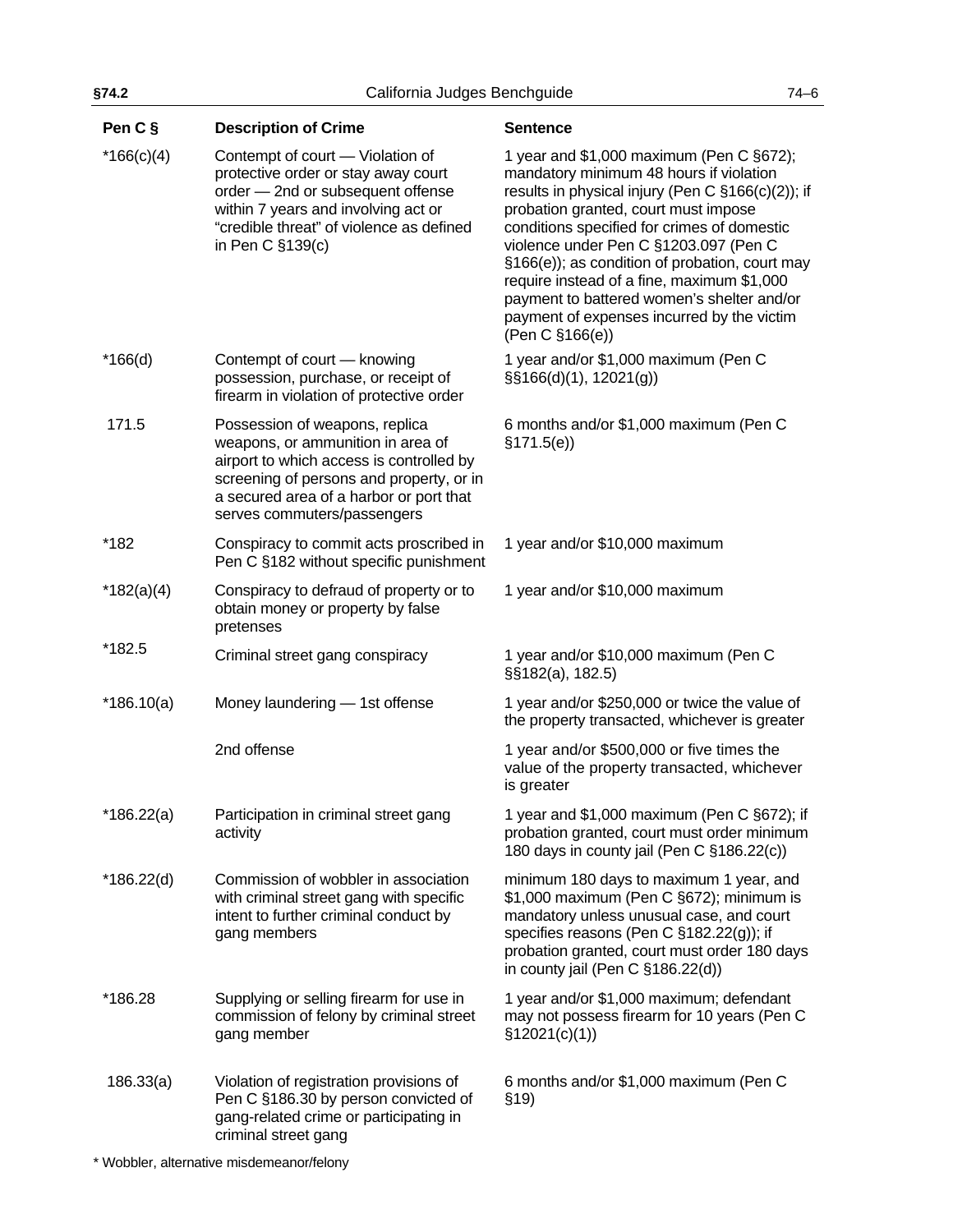| Pen C §                    | <b>Description of Crime</b>                                                                                                             | <b>Sentence</b>                                                                                                                                                                                                                                                                                                                                          |
|----------------------------|-----------------------------------------------------------------------------------------------------------------------------------------|----------------------------------------------------------------------------------------------------------------------------------------------------------------------------------------------------------------------------------------------------------------------------------------------------------------------------------------------------------|
| $*191.5(b)$                | Vehicular manslaughter while<br>intoxicated without gross negligence                                                                    | 1 year and \$1,000 maximum (Pen C §672);<br>1-year license suspension or delay if<br>defendant under age 21 (Veh C §13202.5);<br>designation as habitual traffic offender for 3<br>years if conviction was within 7 years of 2 or<br>more convictions of Veh C §23103,<br>§23103.5, §23152, or §23153 (Pen C §193.7;<br>Veh C §§13350(b), 14601.3(e)(3)) |
| $*192(c)(1),$<br>193(c)(1) | Vehicular manslaughter with gross<br>negligence                                                                                         | 1 year and \$1,000 maximum (Pen C §672)                                                                                                                                                                                                                                                                                                                  |
| 192(c)(2),<br>193(c)(2)    | Vehicular manslaughter without gross<br>negligence                                                                                      | 1 year and \$1,000 maximum (Pen C §672)                                                                                                                                                                                                                                                                                                                  |
| $*192.5(b),$<br>193.5(b)   | Vessel manslaughter while intoxicated<br>without gross negligence                                                                       | 1 year and \$1,000 maximum (Pen C §672);<br>1-year license suspension or delay if<br>defendant under age 21 (Veh C §13202.5)                                                                                                                                                                                                                             |
| $*192.5(c),$<br>193.5(c)   | Vessel manslaughter with gross<br>negligence                                                                                            | 1 year and \$1,000 maximum (Pen C §672)                                                                                                                                                                                                                                                                                                                  |
| 192.5(d),<br>193.5(d)      | Vessel manslaughter without gross<br>negligence                                                                                         | 1 year and \$1,000 maximum (Pen C §672)                                                                                                                                                                                                                                                                                                                  |
| 193.8                      | Relinquishing motor vehicle to<br>intoxicated minor                                                                                     | 6 months and/or \$1,000 maximum                                                                                                                                                                                                                                                                                                                          |
| *218.1                     | Placing obstruction on or near railroad<br>track resulting in train damage,<br>derailment, or injury to a rail passenger<br>or employee | 1 year and/or \$2,500 maximum                                                                                                                                                                                                                                                                                                                            |
| 236-237                    | False imprisonment (felony sentence is<br>mandated if effected by violence,<br>menace, fraud, or deceit)                                | 1 year and/or \$1,000 maximum                                                                                                                                                                                                                                                                                                                            |
| 240,<br>241(a)             | Assault                                                                                                                                 | 6 months and/or \$1,000 maximum; defendant<br>may not possess firearm for 10 years (Pen C<br>\$12021(c)(1))                                                                                                                                                                                                                                              |
| 241(b)                     | Assault against parking control officer                                                                                                 | 6 months and/or \$2,000 maximum; defendant<br>may not possess firearm for 10 years (Pen C<br>\$12021(c)(1))                                                                                                                                                                                                                                              |
| 241(c)                     | Assault against peace officer, or other<br>specified public service employee                                                            | 1 year and/or \$2,000 maximum; defendant<br>may not possess firearm for 10 years (Pen C<br>\$12021(c)(1))                                                                                                                                                                                                                                                |
| $*241.1$                   | Assault against custodial officer                                                                                                       | 1 year and \$1,000 maximum (Pen C §672)                                                                                                                                                                                                                                                                                                                  |
| 241.2(a)(1)                | Assault against person on school or<br>park property                                                                                    | 1 year and/or \$2,000 maximum; if assault<br>committed by minor on school property, court<br>may order minor to attend counseling at<br>expense of minor's parents (Pen C<br>§241.2(a)(2)); counseling mandatory if minor<br>subject to juvenile court jurisdiction (Welf & I<br>$C$ §729.6)                                                             |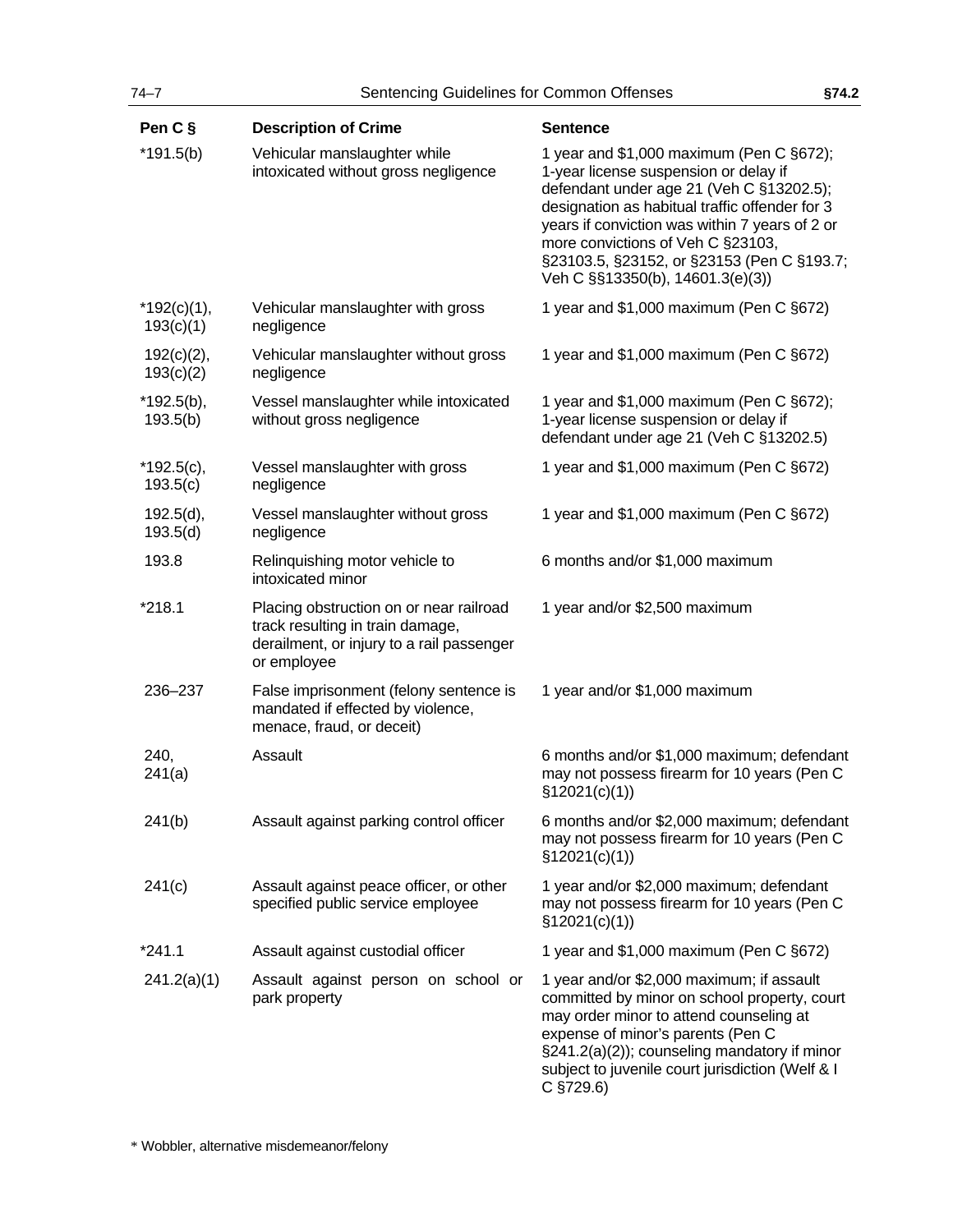| §74.2<br>California Judges Benchguide |                                                                                                                                                                                                                                                                    | $74 - 8$                                                                                                                                                                                                                                                                                                                                                                                                                                                                                                                                                                                                                                                                                                                                                  |  |
|---------------------------------------|--------------------------------------------------------------------------------------------------------------------------------------------------------------------------------------------------------------------------------------------------------------------|-----------------------------------------------------------------------------------------------------------------------------------------------------------------------------------------------------------------------------------------------------------------------------------------------------------------------------------------------------------------------------------------------------------------------------------------------------------------------------------------------------------------------------------------------------------------------------------------------------------------------------------------------------------------------------------------------------------------------------------------------------------|--|
| Pen C §                               | <b>Description of Crime</b>                                                                                                                                                                                                                                        | <b>Sentence</b>                                                                                                                                                                                                                                                                                                                                                                                                                                                                                                                                                                                                                                                                                                                                           |  |
| 241.3                                 | Assault against person on the property<br>of, or on a motor vehicle of, a public<br>transportation provider                                                                                                                                                        | 1 year and/or \$2,000 maximum; defendant<br>must serve some period of confinement (Pen<br>C §1203.055)                                                                                                                                                                                                                                                                                                                                                                                                                                                                                                                                                                                                                                                    |  |
| $*241.4$                              | Assault against school police<br>department member                                                                                                                                                                                                                 | 1 year and \$1,000 maximum (Pen C §672)                                                                                                                                                                                                                                                                                                                                                                                                                                                                                                                                                                                                                                                                                                                   |  |
| 241.5                                 | Assault against highway worker                                                                                                                                                                                                                                     | 1 year and/or \$2,000 maximum                                                                                                                                                                                                                                                                                                                                                                                                                                                                                                                                                                                                                                                                                                                             |  |
| 241.6                                 | Assault against school employee                                                                                                                                                                                                                                    | 1 year and/or \$2,000 maximum                                                                                                                                                                                                                                                                                                                                                                                                                                                                                                                                                                                                                                                                                                                             |  |
| $*241.7$                              | Assault against juror by party to action                                                                                                                                                                                                                           | 1 year and/or \$2,000 maximum                                                                                                                                                                                                                                                                                                                                                                                                                                                                                                                                                                                                                                                                                                                             |  |
| 241.8                                 | Assault against member of US Armed<br>Forces                                                                                                                                                                                                                       | 1 year and/or \$2,000 maximum                                                                                                                                                                                                                                                                                                                                                                                                                                                                                                                                                                                                                                                                                                                             |  |
| 242,<br>243(a)                        | <b>Battery</b>                                                                                                                                                                                                                                                     | 6 months and/or \$2,000 maximum; defendant<br>may not possess firearm for 10 years (Pen C<br>\$12021(c)(1))                                                                                                                                                                                                                                                                                                                                                                                                                                                                                                                                                                                                                                               |  |
| 243(b)                                | Battery against peace officer or other<br>specified public service employee                                                                                                                                                                                        | 1 year and/or \$2,000 maximum; defendant<br>may not possess firearm for 10 years (Pen C<br>\$12021(c)(1))                                                                                                                                                                                                                                                                                                                                                                                                                                                                                                                                                                                                                                                 |  |
| $*243(c)(1)$                          | Battery inflicting injury on specified<br>public service employee                                                                                                                                                                                                  | 1 year and/or \$2,000 maximum; defendant<br>may not possess firearm for 10 years (Pen C<br>\$12021(c)(1))                                                                                                                                                                                                                                                                                                                                                                                                                                                                                                                                                                                                                                                 |  |
| 243(c)(2)                             | Battery inflicting injury on peace officer                                                                                                                                                                                                                         | 1 year and/or \$10,000 maximum; defendant<br>may not possess firearm for 10 years (Pen C<br>\$12021(c)(1))                                                                                                                                                                                                                                                                                                                                                                                                                                                                                                                                                                                                                                                |  |
| $*243(d)$                             | Battery with serious bodily injury                                                                                                                                                                                                                                 | 1 year and \$1,000 maximum (Pen C §672);<br>defendant may not possess firearm for 10<br>years (Pen C §12021(c)(1))                                                                                                                                                                                                                                                                                                                                                                                                                                                                                                                                                                                                                                        |  |
| 243(e)                                | Battery against a spouse, a person with<br>whom the defendant is cohabiting, a<br>person who is the parent of the<br>defendant's child, former spouse,<br>fiancé, or fiancée, or a person with<br>whom defendant has or had a dating or<br>engagement relationship | 1 year and/or \$2,000 maximum; if probation<br>granted, defendant must participate in<br>minimum 1-year batterer's treatment or other<br>counseling program; as condition of<br>probation, court may require, instead of a<br>fine, maximum \$5,000 payment to battered<br>women's shelter and/or payment of expenses<br>incurred by the victim (Pen C §§243(e)(2),<br>1203.097); mandatory minimum 48 hours if<br>probation granted and defendant has been<br>previously convicted of violating Pen C<br>§243(e), unless good cause shown (Pen C<br>§243(e)(3)); domestic violence prevention<br>programs fee of \$250 maximum where<br>authorized by county (Pen C §1463.27);<br>defendant may not possess firearm for 10<br>years (Pen C §12021(c)(1)) |  |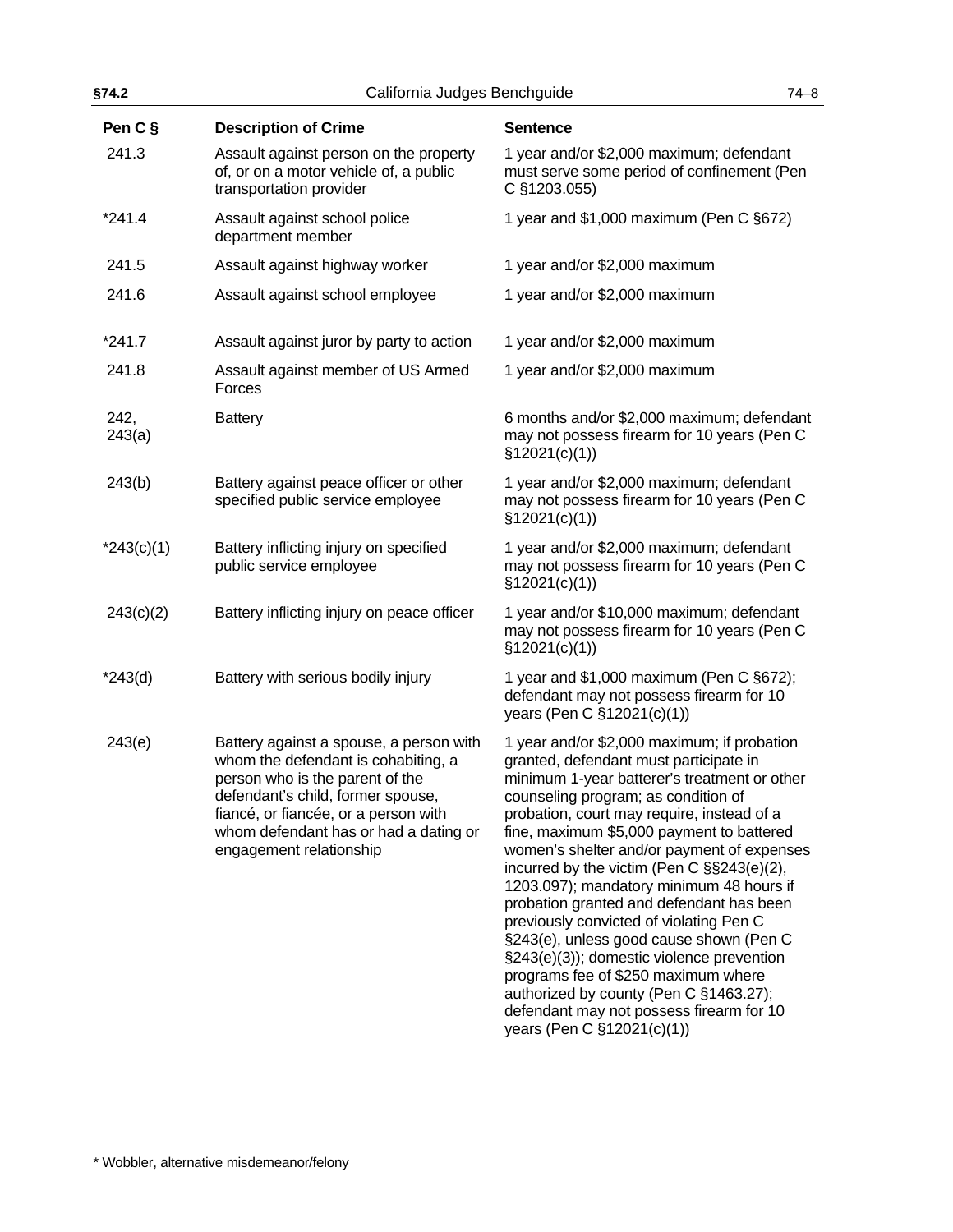| $74 - 9$<br>Sentencing Guidelines for Common Offenses |                                                                                                               |                                                                                                                                                                                                                                                                                                                                | §74.2 |
|-------------------------------------------------------|---------------------------------------------------------------------------------------------------------------|--------------------------------------------------------------------------------------------------------------------------------------------------------------------------------------------------------------------------------------------------------------------------------------------------------------------------------|-------|
| Pen C §                                               | <b>Description of Crime</b>                                                                                   | <b>Sentence</b>                                                                                                                                                                                                                                                                                                                |       |
| 243.2                                                 | Battery against person on school or<br>park property, or hospital grounds                                     | 1 year and/or \$2,000 maximum; if battery<br>committed by minor on school property, court<br>may order minor to attend counseling at<br>expense of minor's parents (Pen C<br>§243.2(a)(2)); counseling mandatory if minor<br>subject to juvenile court jurisdiction (Welf & I<br>$C$ §729.6)                                   |       |
| 243.25                                                | Battery against elder or dependent adult<br>with knowledge that victim is an elder or<br>dependent adult      | 1 year and/or \$2,000 maximum                                                                                                                                                                                                                                                                                                  |       |
| $*243.3$                                              | Battery against transportation worker or<br>passenger (wobbler if injury is inflicted)                        | 1 year and/or \$10,000 maximum; defendant<br>must serve some period of confinement (Pen<br>C §1203.055)                                                                                                                                                                                                                        |       |
| 243.35                                                | Battery against person on the property<br>of, or in the motor vehicle of, a public<br>transportation provider | 1 year and/or \$2,000 maximum                                                                                                                                                                                                                                                                                                  |       |
| $*243.4(a)$ -<br>(d)                                  | Sexual battery                                                                                                | 1 year and \$2,000 maximum; additional<br>mandatory fine of \$300 (1st offense) or \$500<br>(2nd or subsequent offense), unless<br>defendant unable to pay (Pen C §290.3);<br>mandatory registration with law enforcement<br>under Pen C §290; defendant may not<br>possess firearm for 10 years (Pen C<br>\$12021(c)(1))      |       |
| 243.4(e)                                              | Misdemeanor sexual battery                                                                                    | 6 months and/or \$2,000 maximum; additional<br>mandatory fine of \$300 (1st offense) or \$500<br>(2nd or subsequent offense), unless<br>defendant unable to pay (Pen C §290.3);<br>mandatory registration with law enforcement<br>under Pen C §29; defendant may not<br>possess firearm for 10 years (Pen C<br>§12021(c)(1))0  |       |
| 243.4(e)                                              | Misdemeanor sexual battery by<br>employer                                                                     | 6 months and/or \$3,000 maximum; additional<br>mandatory fine of \$300 (1st offense) or \$500<br>(2nd or subsequent offense), unless<br>defendant unable to pay (Pen C §290.3);<br>mandatory registration with law enforcement<br>under Pen C §290; defendant may not<br>possess firearm for 10 years (Pen C<br>\$12021(c)(1)) |       |
| $*243.6$                                              | Battery against school employee<br>(wobbler if injury is inflicted)                                           | 1 year and/or \$2,000 maximum                                                                                                                                                                                                                                                                                                  |       |
| 243.65                                                | Battery against highway worker                                                                                | 1 year and/or \$2,000 maximum                                                                                                                                                                                                                                                                                                  |       |
| $*243.7$                                              | Battery against juror by party to action                                                                      | 1 year and/or \$5,000 maximum                                                                                                                                                                                                                                                                                                  |       |
| 243.8                                                 | Battery against sports official                                                                               | 1 year and/or \$2,000 maximum                                                                                                                                                                                                                                                                                                  |       |
| 243.10                                                | Battery against member of US Armed<br>Forces                                                                  | 1 year and/or \$2,000 maximum                                                                                                                                                                                                                                                                                                  |       |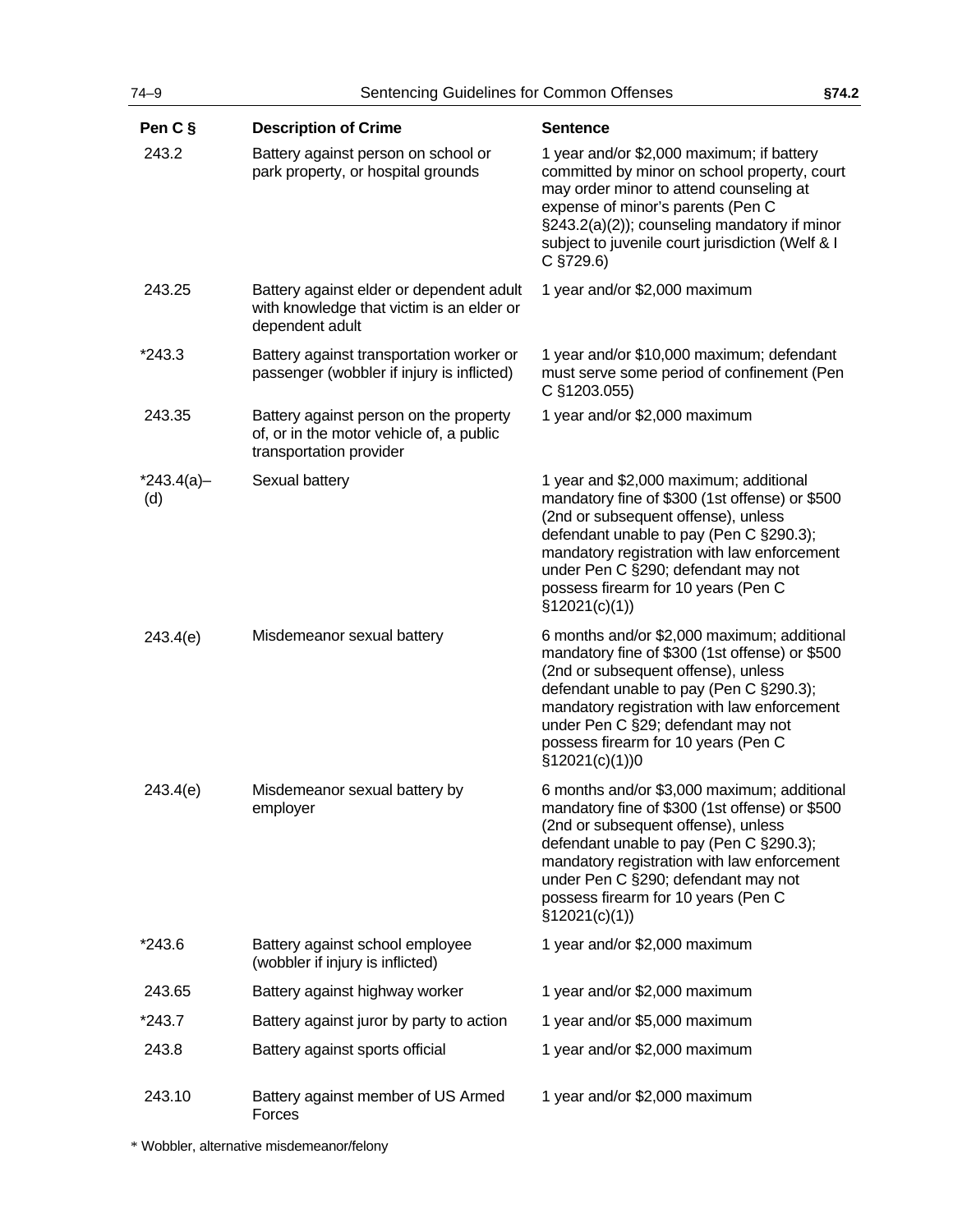| §74.2        | California Judges Benchguide                                                                                                          |                                                                                                                                                                                                                                                                                                                                                                                                                                                                                                                                                                                           | $74 - 10$ |
|--------------|---------------------------------------------------------------------------------------------------------------------------------------|-------------------------------------------------------------------------------------------------------------------------------------------------------------------------------------------------------------------------------------------------------------------------------------------------------------------------------------------------------------------------------------------------------------------------------------------------------------------------------------------------------------------------------------------------------------------------------------------|-----------|
| Pen C §      | <b>Description of Crime</b>                                                                                                           | <b>Sentence</b>                                                                                                                                                                                                                                                                                                                                                                                                                                                                                                                                                                           |           |
| *244.5       | Assault with stun gun or less lethal<br>weapon                                                                                        | 1 year and \$1,000 maximum (Pen C §672);<br>defendant may not possess firearm for 10<br>years (Pen C §12021(c)(1))                                                                                                                                                                                                                                                                                                                                                                                                                                                                        |           |
| $*245(a)(1)$ | Assault with deadly weapon other than<br>firearm or assault with force likely to<br>produce great bodily injury                       | 1 year and/or \$10,000 maximum; disposal of<br>weapon under Pen C §12028 (Pen C<br>§245(e)); in cases of "road rage" assault,<br>court may suspend driving privileges (6<br>months - 1st offense; 1 year - 2nd or<br>subsequent offense) and/or order completion<br>of anger management course (Veh C<br>§13210); mandatory revocation of driving<br>privileges if felony conviction and court finds<br>vehicle constituted the deadly weapon or<br>instrument used to commit the offense (Veh<br>C §13351.5); defendant may not possess<br>firearm for 10 years (Pen C $\S$ 12021(c)(1)) |           |
| $*245(a)(2)$ | Assault with firearm                                                                                                                  | minimum 6 months (mandatory, except in<br>unusual cases, with probation under Pen C<br>§1203.095); 1 year and/or \$10,000<br>maximum; disposal of firearm under Pen C<br>§12028 (Pen C §245(e)); defendant may not<br>possess firearm for 10 years (Pen C<br>\$12021(c)(1))                                                                                                                                                                                                                                                                                                               |           |
| $*245.5(a)$  | Assault with deadly weapon other than<br>firearm or assault with force likely to<br>produce great bodily injury on school<br>employee | 1 year and \$1,000 maximum (Pen C §672);<br>defendant may not possess firearm for 10<br>years (Pen C §12021(c)(1))                                                                                                                                                                                                                                                                                                                                                                                                                                                                        |           |
| $*245.5(b)$  | Assault with firearm on school<br>employee                                                                                            | mandatory minimum 6 months to maximum 1<br>year and \$1,000 maximum (Pen C §672);<br>defendant may not possess firearm for 10<br>years (Pen C §12021(c)(1))                                                                                                                                                                                                                                                                                                                                                                                                                               |           |
| $*245.5(c)$  | Assault with stun gun or taser on school<br>employee                                                                                  | 1 year and \$1,000 maximum (Pen C §672);<br>defendant may not possess firearm for 10<br>years (Pen C §12021(c)(1))                                                                                                                                                                                                                                                                                                                                                                                                                                                                        |           |
| 245.6(c)     | Hazing not resulting in serious bodily<br>injury                                                                                      | 1 year maximum and/or minimum \$100 to<br>maximum \$5,000                                                                                                                                                                                                                                                                                                                                                                                                                                                                                                                                 |           |
| $*245.6(d)$  | Hazing resulting in death or serious<br>bodily injury                                                                                 | 1 year and \$1,000 maximum (Pen C §672)                                                                                                                                                                                                                                                                                                                                                                                                                                                                                                                                                   |           |
| $*246$       | Discharging firearm at inhabited<br>dwelling or occupied building or vehicle                                                          | minimum 6 months (mandatory, except in<br>unusual cases, with probation under Pen C<br>§1203.095); 1 year and \$1,000 maximum<br>(Pen C §672)                                                                                                                                                                                                                                                                                                                                                                                                                                             |           |
| $*246.3(a)$  | Discharging firearm in grossly negligent<br>manner that could result in injury or<br>death                                            | 1 year and \$1,000 maximum (Pen C §672)                                                                                                                                                                                                                                                                                                                                                                                                                                                                                                                                                   |           |
| 246.3(b)     | Discharging BB gun in grossly negligent<br>manner that could result in injury or<br>death                                             | 1 year and \$1,000 maximum (Pen C §672)                                                                                                                                                                                                                                                                                                                                                                                                                                                                                                                                                   |           |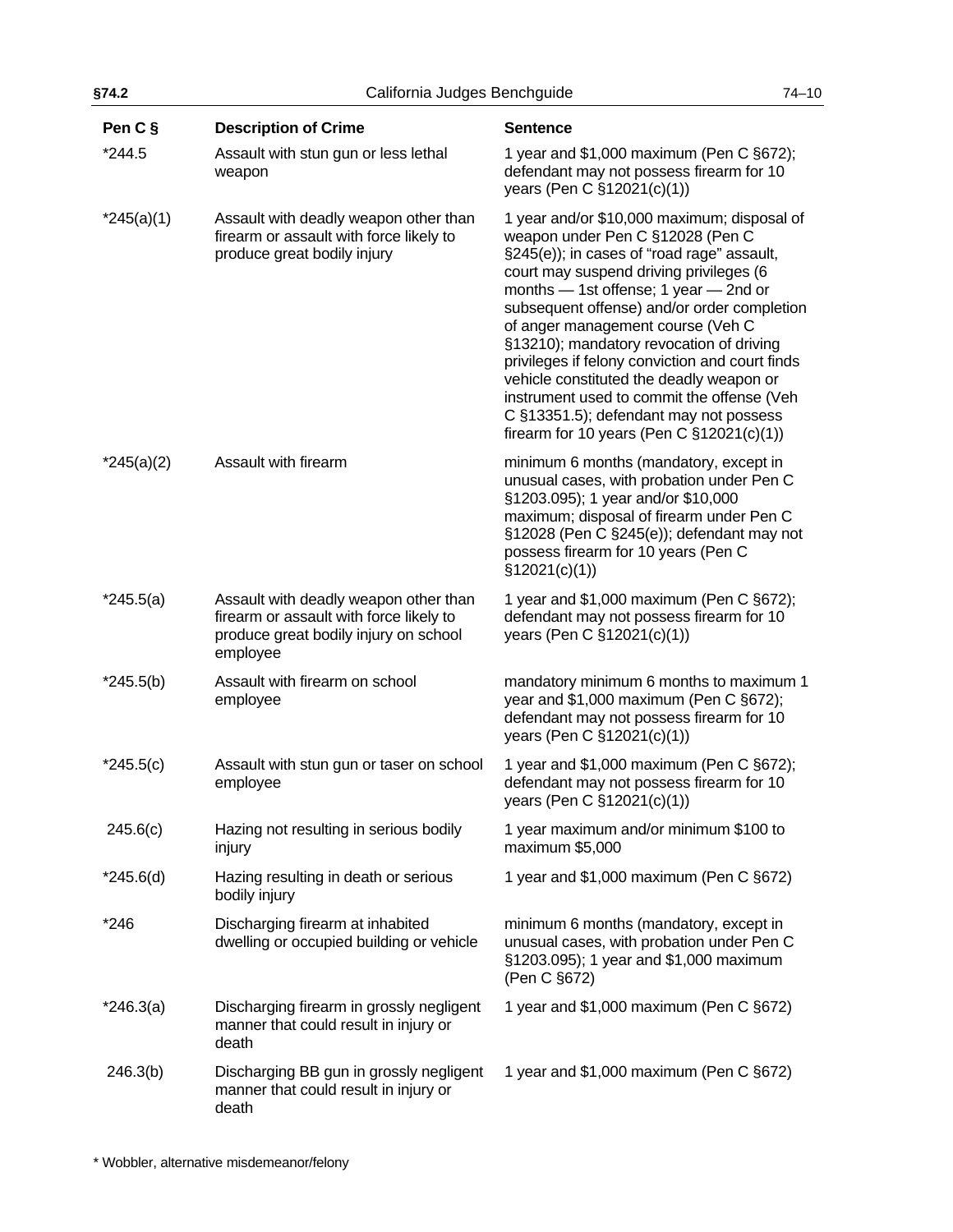| $74 - 11$        | Sentencing Guidelines for Common Offenses                                                                                           |                                                                                                                                                                                                                                                                   | §74.2 |
|------------------|-------------------------------------------------------------------------------------------------------------------------------------|-------------------------------------------------------------------------------------------------------------------------------------------------------------------------------------------------------------------------------------------------------------------|-------|
| Pen C §          | <b>Description of Crime</b>                                                                                                         | <b>Sentence</b>                                                                                                                                                                                                                                                   |       |
| $*247(b)$        | Discharging firearm at uninhabited<br>building or unoccupied vehicle                                                                | 1 year and \$1,000 maximum (Pen C §672);<br>defendant may not possess firearm for 10<br>years (Pen C §12021(c)(1))                                                                                                                                                |       |
| 261.5(b)         | Unlawful sexual intercourse with minor<br>who is not more than 3 years older or 3<br>years younger than defendant                   | 6 months and/or \$1,000 maximum (Pen C<br>§19); discretionary maximum \$70 additional<br>fine for AIDS education fund (Pen C<br>§§261.5(e), 1463.23); mandatory AIDS<br>testing (Pen C §1202.1); defendant may be<br>liable for civil penalties (Pen C §261.5(e)) |       |
| $*261.5(c)$      | Unlawful sexual intercourse with minor<br>who is more than 3 years younger than<br>defendant                                        | 1 year and \$1,000 maximum (Pen C §672);<br>discretionary maximum \$70 additional fine for<br>AIDS education fund (Pen C §§261.5(e),<br>1463.23); mandatory AIDS testing (Pen C<br>§1202.1); defendant may be liable for civil<br>penalties (Pen C §261.5(e))     |       |
| $*261.5(d)$      | Unlawful sexual intercourse with minor<br>who is under age 16 by defendant 21<br>years of age or older                              | Same as above                                                                                                                                                                                                                                                     |       |
| *266             | Seduction of minor for prostitution                                                                                                 | 1 year and/or \$2,000 maximum; additional<br>mandatory fine of \$300 (1st offense) or \$500<br>(2nd or subsequent offense), unless<br>defendant unable to pay (Pen C §290.3);<br>mandatory registration with law enforcement<br>under Pen C §290                  |       |
| $*266c$          | Inducing commission of sexual act<br>through false representation creating<br>fear                                                  | 1 year and \$1,000 maximum (Pen C §672);<br>additional mandatory fine of \$300 (1st<br>offense) or \$500 (2nd or subsequent<br>offense), unless defendant unable to pay<br>(Pen C §290.3); mandatory registration with<br>law enforcement under Pen C §290        |       |
| *270             | Non-support of minor child (wobbler if<br>defendant acted with notice of court<br>adjudication that he or she is child's<br>parent) | 1 year and/or \$2,000 maximum                                                                                                                                                                                                                                     |       |
| 270a             | Abandonment or non-support of spouse                                                                                                | 6 months and/or \$1,000 maximum (Pen C<br>\$19)                                                                                                                                                                                                                   |       |
| 270 <sub>c</sub> | Adult child's non-support of indigent<br>parent                                                                                     | 6 months and/or \$1,000 maximum (Pen C<br>\$19)                                                                                                                                                                                                                   |       |
| 270.6            | Leaving state with intent to willfully omit,<br>without lawful excuse, to furnish<br>spousal support                                | 1 year and/or \$2,000 maximum                                                                                                                                                                                                                                     |       |
| *271             | Desertion of child under age 14, with<br>intention to abandon                                                                       | 1 year and/or \$1,000 maximum                                                                                                                                                                                                                                     |       |
| *271a            | Abandonment or refusal to maintain<br>child under age 14                                                                            | 1 year and/or \$1,000 maximum                                                                                                                                                                                                                                     |       |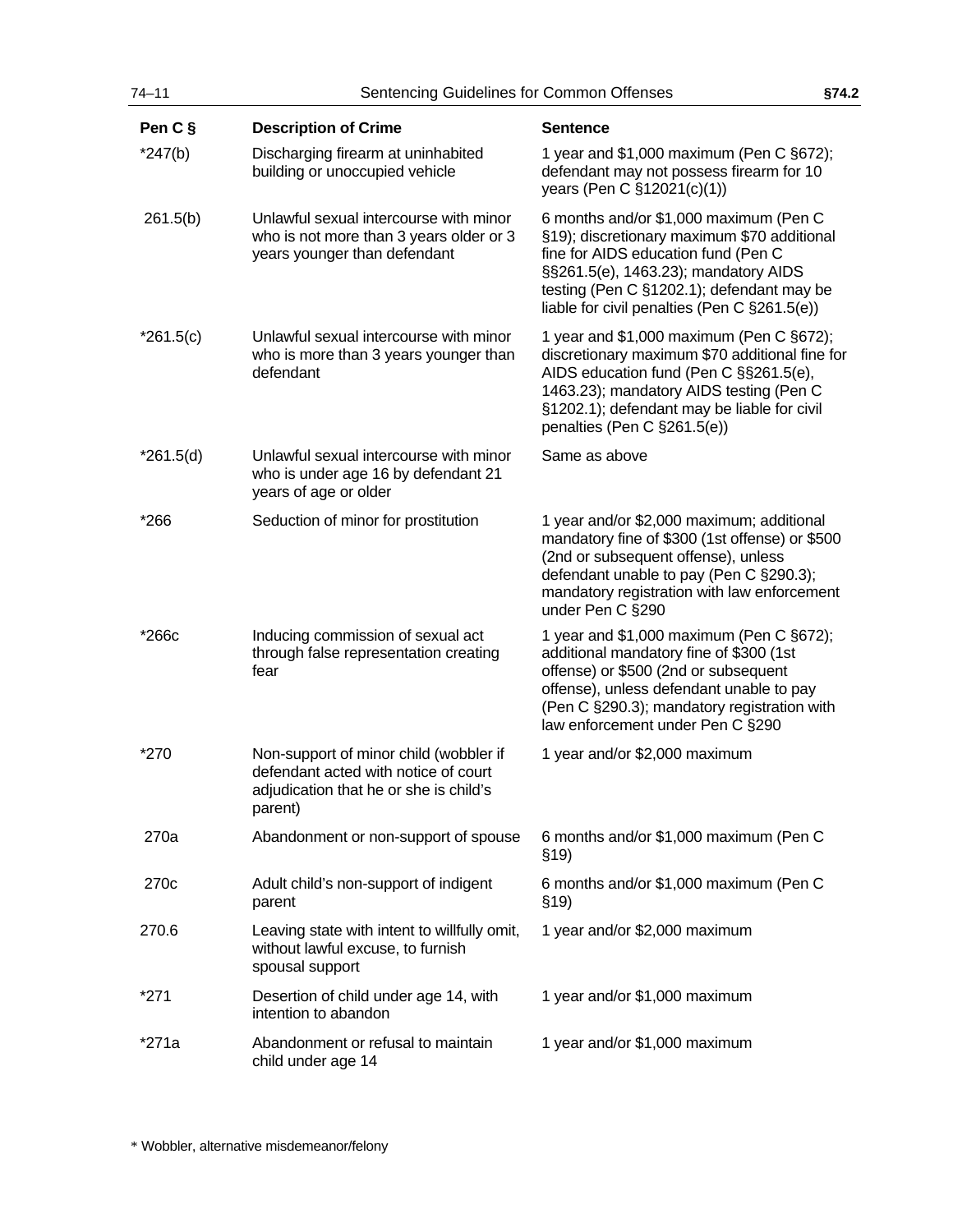|                                                                                                                                                                                                                                                                                              |                                                                                                       | $74 - 12$                                                                                                                                                                                                                                                                                                                                                                                                                                                                                                                                                                                                                                                                                                                                                                                                                                                                                                                                                                                                                                                                                                                                                                                                                                                                                                                                                                                                                                                                                                                                                                                                                |
|----------------------------------------------------------------------------------------------------------------------------------------------------------------------------------------------------------------------------------------------------------------------------------------------|-------------------------------------------------------------------------------------------------------|--------------------------------------------------------------------------------------------------------------------------------------------------------------------------------------------------------------------------------------------------------------------------------------------------------------------------------------------------------------------------------------------------------------------------------------------------------------------------------------------------------------------------------------------------------------------------------------------------------------------------------------------------------------------------------------------------------------------------------------------------------------------------------------------------------------------------------------------------------------------------------------------------------------------------------------------------------------------------------------------------------------------------------------------------------------------------------------------------------------------------------------------------------------------------------------------------------------------------------------------------------------------------------------------------------------------------------------------------------------------------------------------------------------------------------------------------------------------------------------------------------------------------------------------------------------------------------------------------------------------------|
| <b>Description of Crime</b>                                                                                                                                                                                                                                                                  | <b>Sentence</b>                                                                                       |                                                                                                                                                                                                                                                                                                                                                                                                                                                                                                                                                                                                                                                                                                                                                                                                                                                                                                                                                                                                                                                                                                                                                                                                                                                                                                                                                                                                                                                                                                                                                                                                                          |
| Contributing to the delinquency or<br>dependency of a minor                                                                                                                                                                                                                                  | enforcement under Pen C §290 and<br>additional mandatory fine of \$300 (1st<br>and lascivious conduct |                                                                                                                                                                                                                                                                                                                                                                                                                                                                                                                                                                                                                                                                                                                                                                                                                                                                                                                                                                                                                                                                                                                                                                                                                                                                                                                                                                                                                                                                                                                                                                                                                          |
| Communication (including use of<br>telephone and Internet) by person over<br>21 years of age with minor under 14<br>years of age for purpose of luring or<br>transporting minor away from home<br>without express consent of minor's<br>parent or guardian (may be charged as<br>infraction) | \$19)                                                                                                 |                                                                                                                                                                                                                                                                                                                                                                                                                                                                                                                                                                                                                                                                                                                                                                                                                                                                                                                                                                                                                                                                                                                                                                                                                                                                                                                                                                                                                                                                                                                                                                                                                          |
| Child abuse or endangerment likely to<br>produce great bodily harm or death                                                                                                                                                                                                                  | influence of drugs or alcohol during<br>record (Pen C §273a(c)(5))                                    |                                                                                                                                                                                                                                                                                                                                                                                                                                                                                                                                                                                                                                                                                                                                                                                                                                                                                                                                                                                                                                                                                                                                                                                                                                                                                                                                                                                                                                                                                                                                                                                                                          |
| Child abuse or endangerment not likely<br>to produce great bodily harm or death                                                                                                                                                                                                              | §19); discretionary maximum \$1,000<br>record (Pen C $\S$ 273a(c)(5))                                 |                                                                                                                                                                                                                                                                                                                                                                                                                                                                                                                                                                                                                                                                                                                                                                                                                                                                                                                                                                                                                                                                                                                                                                                                                                                                                                                                                                                                                                                                                                                                                                                                                          |
|                                                                                                                                                                                                                                                                                              |                                                                                                       | California Judges Benchguide<br>1 year and/or \$2,500 maximum; probation for<br>maximum 5 years; registration with law<br>offense) or \$500 (2nd or subsequent offense)<br>under Pen C §290.3, if offense involves lewd<br>6 months and/or \$1,000 maximum (Pen C<br>1 year and $$1,000$ maximum (Pen C $§672$ );<br>discretionary maximum \$1,000 restitution fine<br>(Pen C §294(a)); if probation granted, court<br>must require minimum 4-year probation<br>period, a criminal court protective order,<br>participation for minimum 1 year in child<br>abuser's treatment counseling program (Pen<br>C $\S$ 273a(c)(1)-(3)); if defendant under the<br>commission of offense, defendant must, as<br>condition of probation, abstain from use of<br>drugs or alcohol and is subject to random<br>drug testing (Pen C $\S273a(c)(4)$ ); court may<br>waive minimum conditions of probation in<br>interest of justice and states reasons on<br>6 months and/or \$1,000 maximum (Pen C<br>restitution fine (Pen C §294(a)); if probation<br>granted, court must require minimum 4-year<br>probation period, a criminal court protective<br>order, participation for minimum 1 year in<br>child abuser's treatment counseling program<br>(Pen C $\S273a(c)(1)–(3)$ ); if defendant under<br>the influence of drugs or alcohol during<br>commission of offense, defendant must, as<br>condition of probation, abstain from use of<br>drugs or alcohol and is subject to random<br>drug testing (Pen C $\S273a(c)(4)$ ); court may<br>waive minimum conditions of probation in<br>interest of justice and states reasons on |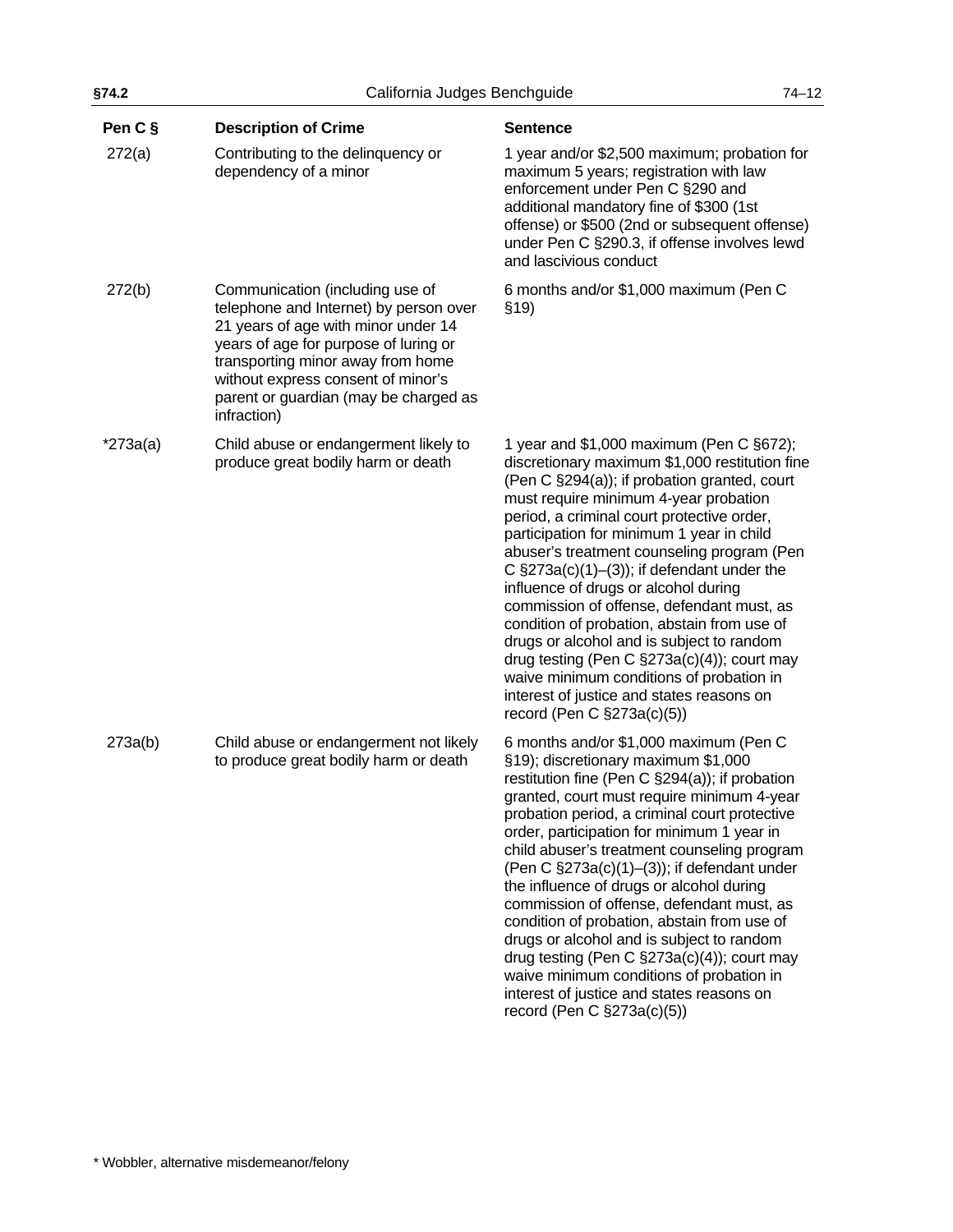| Pen C §     | <b>Description of Crime</b>                                                                                                                                                                                   | <b>Sentence</b>                                                                                                                                                                                                                                                                                                                                                                                                                                                                                                                                                                                                                                                                                                               |
|-------------|---------------------------------------------------------------------------------------------------------------------------------------------------------------------------------------------------------------|-------------------------------------------------------------------------------------------------------------------------------------------------------------------------------------------------------------------------------------------------------------------------------------------------------------------------------------------------------------------------------------------------------------------------------------------------------------------------------------------------------------------------------------------------------------------------------------------------------------------------------------------------------------------------------------------------------------------------------|
| *273d       | Infliction of cruel or inhuman corporal<br>punishment on child                                                                                                                                                | 1 year and/or \$6,000 maximum; discretionary<br>maximum \$1,000 restitution fine (Pen C<br>§294(a)); if probation granted, court must<br>require minimum 3-year probation period, a<br>criminal court protective order, participation<br>for minimum 1 year in child abuser's<br>treatment counseling program (Pen C<br>$\S273d(c)(1)–(3)$ ; if defendant under the<br>influence of drugs or alcohol during<br>commission of offense, defendant must, as<br>condition of probation abstain from use of<br>drugs or alcohol and is subject to random<br>drug testing (Pen C $\S273d(c)(4)$ ); court may<br>waive minimum conditions of probation in<br>interest of justice and states reasons on<br>record (Pen C §273d(c)(5)) |
| 273i        | Publishing information about a child with<br>intent that another person use the<br>information to commit a crime against<br>the child, and the information is likely to<br>aid in the commission of the crime | 1 year and/or \$1,000 maximum                                                                                                                                                                                                                                                                                                                                                                                                                                                                                                                                                                                                                                                                                                 |
| $*273.5(a)$ | Abuse of spouse, former spouse,<br>cohabitant, former cohabitant, or parent<br>of defendant's child by willfully inflicting<br>corporal injury resulting in a traumatic<br>condition                          | 1 year and/or \$6,000 maximum; court must<br>consider issuing order restraining defendant<br>from any contact with the victim (Pen C<br>§273.5(i)); if probation granted, court must<br>impose conditions specified for crimes of<br>domestic violence under Pen C §1203.097<br>(Pen C §273.5(f)); as condition of probation,<br>court may require, instead of a fine, maximum<br>\$5,000 payment to battered women's shelter<br>and/or payment of expenses incurred by the<br>victim (Pen C §§273.5(h), 1203.097);<br>domestic violence prevention programs fee of<br>\$250 maximum where authorized by county<br>(Pen C §1463.27); defendant may not<br>possess firearm for 10 years (Pen C<br>\$12021(c)(1))               |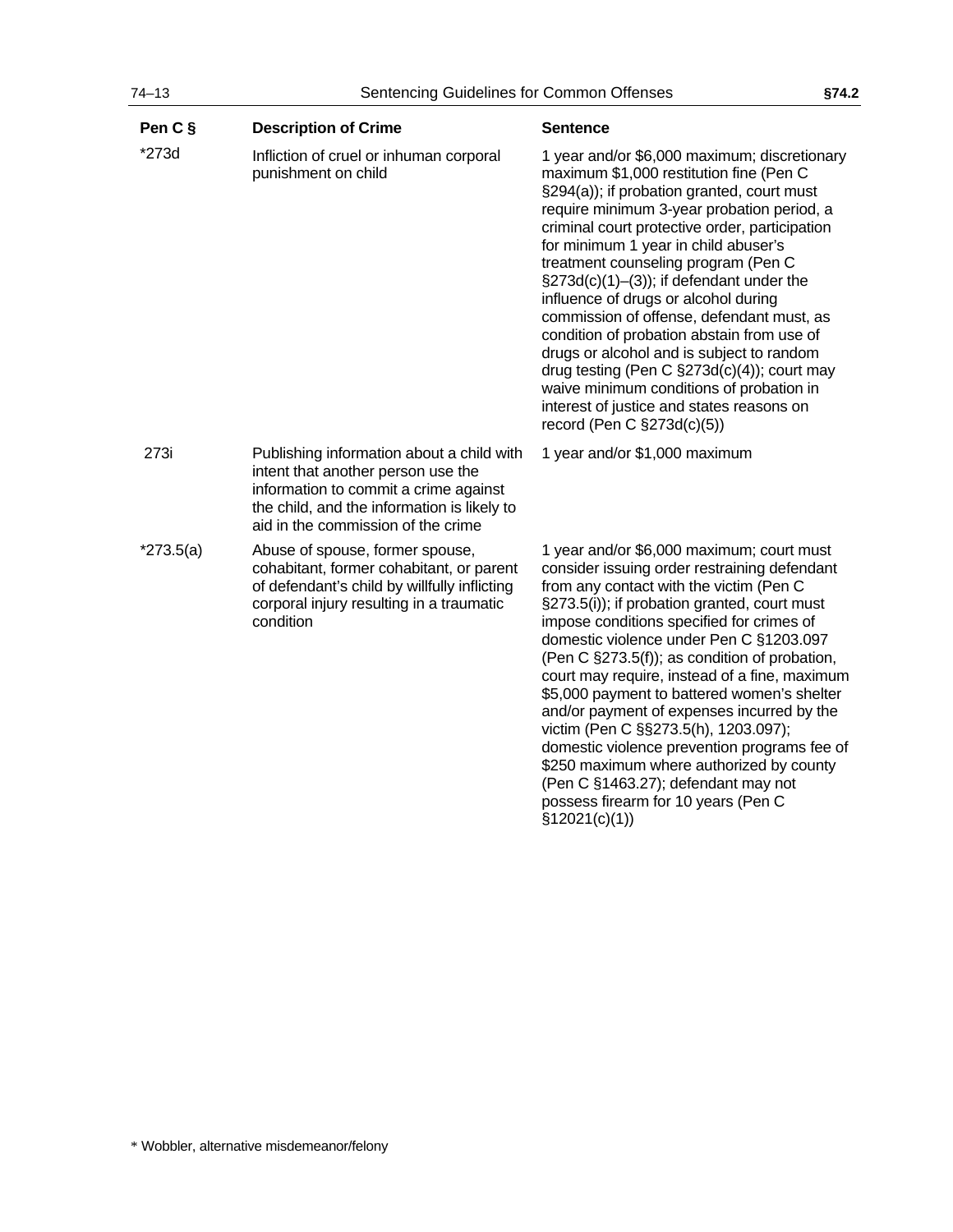**Pen C § Description of Crime Sentence** 

| $*273.5(e)$ | Spouse/cohabitant abuse in violation<br>of Pen C §273.5(a) occurring within 7<br>years of a prior conviction of Pen C<br>§§243(d) (battery resulting in serious<br>bodily injury), 243(e) (battery against<br>spouse/cohabitant), 243.4 (sexual<br>battery), 244 (assault with caustic<br>chemicals), 244.5 (assault with stun gun<br>or taser), 245 (assault with deadly<br>weapon or firearm), or 273.5(a) | 1 year and/or \$10,000 maximum; if probation<br>granted, court must order minimum 15 days<br>in county jail (60 days if two or more priors<br>within 7 years) and impose conditions<br>specified for crimes of domestic violence<br>under Pen C §1203.097, unless court finds<br>good cause for not imposing either or both<br>requirements and states reasons on record<br>(Pen C §273.5(g)); as condition of probation,<br>court may require, instead of a fine, maximum<br>\$5,000 payment to battered women's shelter<br>and/or payment of expenses incurred by the<br>victim (Pen C §§273.5(h), 1203.097);<br>domestic violence prevention programs fee of<br>\$250 maximum where authorized by county<br>(Pen C §1463.27); defendant may not<br>possess firearm for 10 years (Pen C<br>\$12021(c)(1)) |
|-------------|--------------------------------------------------------------------------------------------------------------------------------------------------------------------------------------------------------------------------------------------------------------------------------------------------------------------------------------------------------------------------------------------------------------|-------------------------------------------------------------------------------------------------------------------------------------------------------------------------------------------------------------------------------------------------------------------------------------------------------------------------------------------------------------------------------------------------------------------------------------------------------------------------------------------------------------------------------------------------------------------------------------------------------------------------------------------------------------------------------------------------------------------------------------------------------------------------------------------------------------|
| 273.6(a)    | Intentional and knowing violation of<br>protective order under specified code<br>provisions - 1st offense                                                                                                                                                                                                                                                                                                    | 1 year and/or \$1,000 maximum; if probation<br>granted, court must impose conditions<br>specified for crimes of domestic violence<br>under Pen C §1203.097 (Pen C §273.6(h));<br>as condition of probation, court may require,<br>instead of a fine, maximum \$5,000 payment<br>to battered women's shelter or to a shelter for<br>abused elder persons or dependent adults<br>and/or payment of expenses incurred by the<br>victim (Pen C §§273.6(h), 1203.097);<br>defendant may not possess firearm for 10<br>years (Pen C §12021(c)(1))                                                                                                                                                                                                                                                                 |
| 273.6(b)    | Violation of protective order resulting in<br>physical injury                                                                                                                                                                                                                                                                                                                                                | mandatory minimum 30 days to maximum 1<br>year and/or \$2,000 maximum; if defendant<br>imprisoned for 48 hours or more, court may<br>reduce or eliminate the mandatory minimum<br>imprisonment in interest of justice and state<br>reasons on record; if probation granted, court<br>must impose conditions specified for crimes<br>of domestic violence under Pen C §1203.097<br>(Pen C §273.6(h)); as condition of probation,<br>court may require, instead of a fine, maximum<br>\$5,000 payment to battered women's shelter<br>or to a shelter for abused elder persons or<br>dependent adults and/or payment of<br>expenses incurred by the victim (Pen C<br>§§273.6(h), 1203.097); defendant may not<br>possess firearm for 10 years (Pen C<br>\$12021(c)(1))                                         |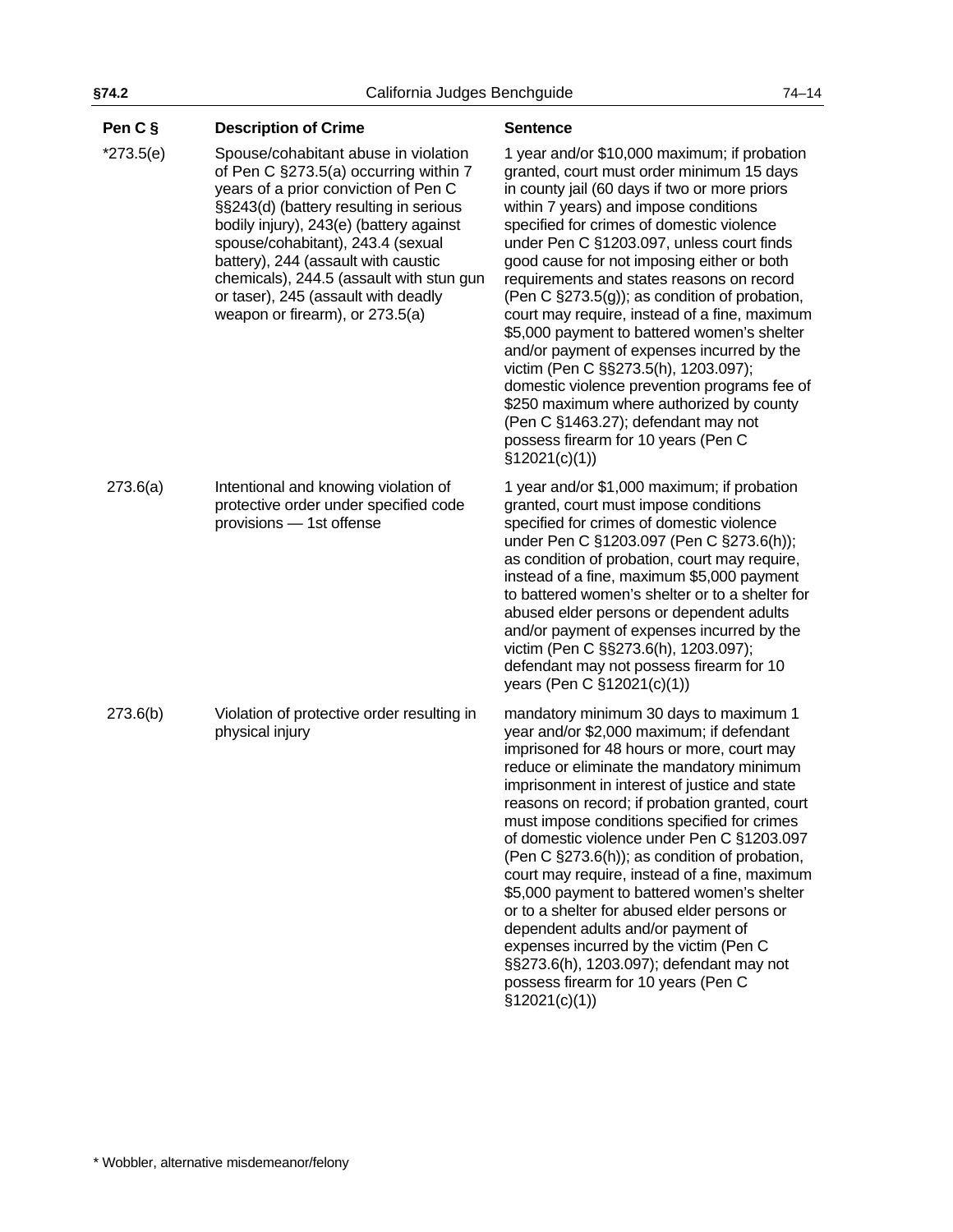| Pen C §     | <b>Description of Crime</b>                                                                                                                                      | <b>Sentence</b>                                                                                                                                                                                                                                                                                                                                                                                                                                                                                                                                                                                                                                                                                                                                                     |
|-------------|------------------------------------------------------------------------------------------------------------------------------------------------------------------|---------------------------------------------------------------------------------------------------------------------------------------------------------------------------------------------------------------------------------------------------------------------------------------------------------------------------------------------------------------------------------------------------------------------------------------------------------------------------------------------------------------------------------------------------------------------------------------------------------------------------------------------------------------------------------------------------------------------------------------------------------------------|
| $*273.6(d)$ | Violation of protective order - 2nd or<br>subsequent offense within 7 years and<br>involving act or "credible threat" of<br>violence as defined in Pen C §139(c) | 1 year and \$1,000 maximum (Pen C §672); if<br>probation granted, court must impose<br>conditions specified for crimes of domestic<br>violence under Pen C §1203.097 (Pen C<br>§273.6(h)); as condition of probation, court<br>may require, instead of a fine, maximum<br>\$5,000 payment to battered women's shelter<br>or to a shelter for abused elder persons or<br>dependent adults and/or payment of<br>expenses incurred by the victim (Pen C<br>§§273.6(h), 1203.097); defendant may not<br>possess firearm for 10 years (Pen C<br>\$12021(c)(1))                                                                                                                                                                                                           |
| $*273.6(e)$ | Violation of protective order - 2nd or<br>subsequent offense within 1 year and<br>resulting in physical injury to the same<br>victim                             | mandatory minimum 6 months to maximum 1<br>year and/or \$2,000 maximum; if defendant<br>imprisoned for 30 days or more, court may<br>reduce or eliminate the mandatory minimum<br>imprisonment in interest of justice and state<br>reasons on record; if probation granted, court<br>must impose conditions specified for crimes<br>of domestic violence under Pen C §1203.097<br>(Pen C §273.6(h)); as condition of probation,<br>court may require, instead of a fine, maximum<br>\$5,000 payment to battered women's shelter<br>or to a shelter for abused elder persons or<br>dependent adults and/or payment of<br>expenses incurred by the victim (Pen C<br>§§273.6(h), 1203.097); defendant may not<br>possess firearm for 10 years (Pen C<br>\$12021(c)(1)) |
| $*273.6(g)$ | Violation of protective order - knowing<br>possession, purchase, or receipt of<br>firearm in violation of order                                                  | 1 year and/or \$1,000 maximum (Pen C<br>§§273.6(g)(1), 12021(g)); if probation<br>granted, court must impose conditions<br>specified for crimes of domestic violence<br>under Pen C §1203.097 (Pen C<br>§§273.6(g)(1), 12021(g)(4)); defendant may<br>not possess firearm for 10 years (Pen C<br>\$12021(c)(1))                                                                                                                                                                                                                                                                                                                                                                                                                                                     |
| 273.65(a)   | Intentional and knowing violation of<br>protective order issued under Welf & I C<br>§213.5, §304, or §362.4 - 1st offense                                        | 1 year and/or \$1,000 maximum; court may<br>order counseling and participation in<br>batterer's treatment program, unless<br>inappropriate for defendant (Pen C<br>§273.65(g)); as condition of probation, court<br>may require, instead of fine, maximum<br>\$5,000 payment to battered women's shelter<br>and/or payment of expenses incurred by the<br>victim (Pen C §§273.65(h), 1203.097)                                                                                                                                                                                                                                                                                                                                                                      |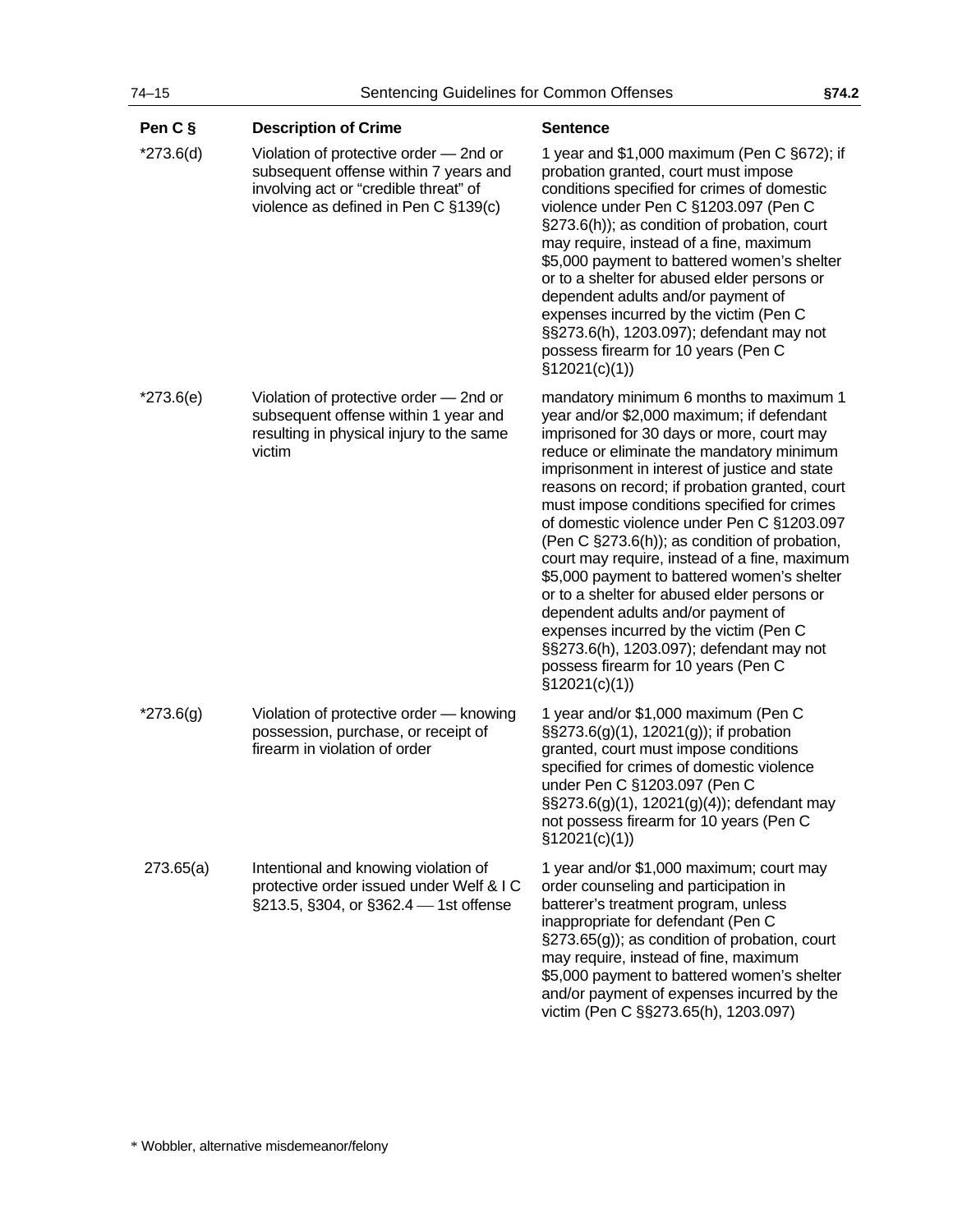| Pen C §     | <b>Description of Crime</b>                                                                                                                                      | <b>Sentence</b>                                                                                                                                                                                                                                                                                                                                                                                                                                                                                                                                                                                                         |
|-------------|------------------------------------------------------------------------------------------------------------------------------------------------------------------|-------------------------------------------------------------------------------------------------------------------------------------------------------------------------------------------------------------------------------------------------------------------------------------------------------------------------------------------------------------------------------------------------------------------------------------------------------------------------------------------------------------------------------------------------------------------------------------------------------------------------|
| 273.65(b)   | Violation of protective order resulting in<br>physical injury                                                                                                    | mandatory minimum 30 days to maximum 1<br>year and/or \$2,000 maximum; if defendant<br>imprisoned for 48 hours or more, court may<br>reduce or eliminate the mandatory minimum<br>imprisonment in interest of justice and state<br>reasons on record; court may order<br>counseling and participation in batterer's<br>treatment program, unless inappropriate for<br>defendant (Pen C §273.65(g)); as condition<br>of probation, court may require, instead of<br>fine, maximum \$5,000 payment to battered<br>women's shelter and/or payment of expenses<br>incurred by the victim (Pen C §§273.65(h),<br>1203.097)   |
| 273.65(d)   | Violation of protective order - 2nd or<br>subsequent offense within 7 years and<br>involving act or "credible threat" of<br>violence as defined in Pen C §139(c) | 1 year and $$1,000$ maximum (Pen C $§672$ );<br>court may order counseling and participation<br>in batterer's treatment program, unless<br>inappropriate for defendant (Pen C<br>§273.65(g)); as condition of probation, court<br>may require, instead of fine, maximum<br>\$5,000 payment to battered women's shelter<br>and/or payment of expenses incurred by the<br>victim (Pen C §§273.65(h), 1203.097)                                                                                                                                                                                                            |
| 273.65(e)   | Violation of protective order - 2nd or<br>subsequent offense within 1 year and<br>resulting in physical injury to the same<br>victim                             | mandatory minimum 6 months to maximum 1<br>year and/or \$2,000 maximum; if defendant<br>imprisoned for 30 days or more, court may<br>reduce or eliminate the mandatory minimum<br>imprisonment in interest of justice and state<br>reasons on record; court may order<br>counseling and participation in batterer's<br>treatment program, unless inappropriate for<br>defendant (Pen C §273.65(g)); as condition<br>of probation, court may require, instead of a<br>fine, maximum \$5,000 payment to battered<br>women's shelter and/or payment of expenses<br>incurred by the victim (Pen C §§273.65(h),<br>1203.097) |
| 273.7       | Disclosing location of domestic violence<br>shelter or trafficking shelter                                                                                       | 6 months and/or \$1,000 maximum (Pen C<br>\$19)                                                                                                                                                                                                                                                                                                                                                                                                                                                                                                                                                                         |
| *278        | Child abduction from lawful custodian                                                                                                                            | 1 year and/or \$1,000 maximum; court must<br>order payment of restitution for costs incurred<br>by the district attorney and the victim in<br>locating and recovering the child (Pen C<br>$\S278.6(c)$                                                                                                                                                                                                                                                                                                                                                                                                                  |
| *278.5      | Child abduction in violation of custody<br>order                                                                                                                 | 1 year and/or \$1,000 maximum; court must<br>order payment of restitution for costs incurred<br>by the district attorney and the victim in<br>locating and recovering the child (Pen C<br>$\S278.6(c)$                                                                                                                                                                                                                                                                                                                                                                                                                  |
| $*288.2(a)$ | Distribution or exhibition of lewd<br>material to minor (2nd offense is<br>punishable as felony)                                                                 | 1 year and \$1,000 maximum (Pen C §672)                                                                                                                                                                                                                                                                                                                                                                                                                                                                                                                                                                                 |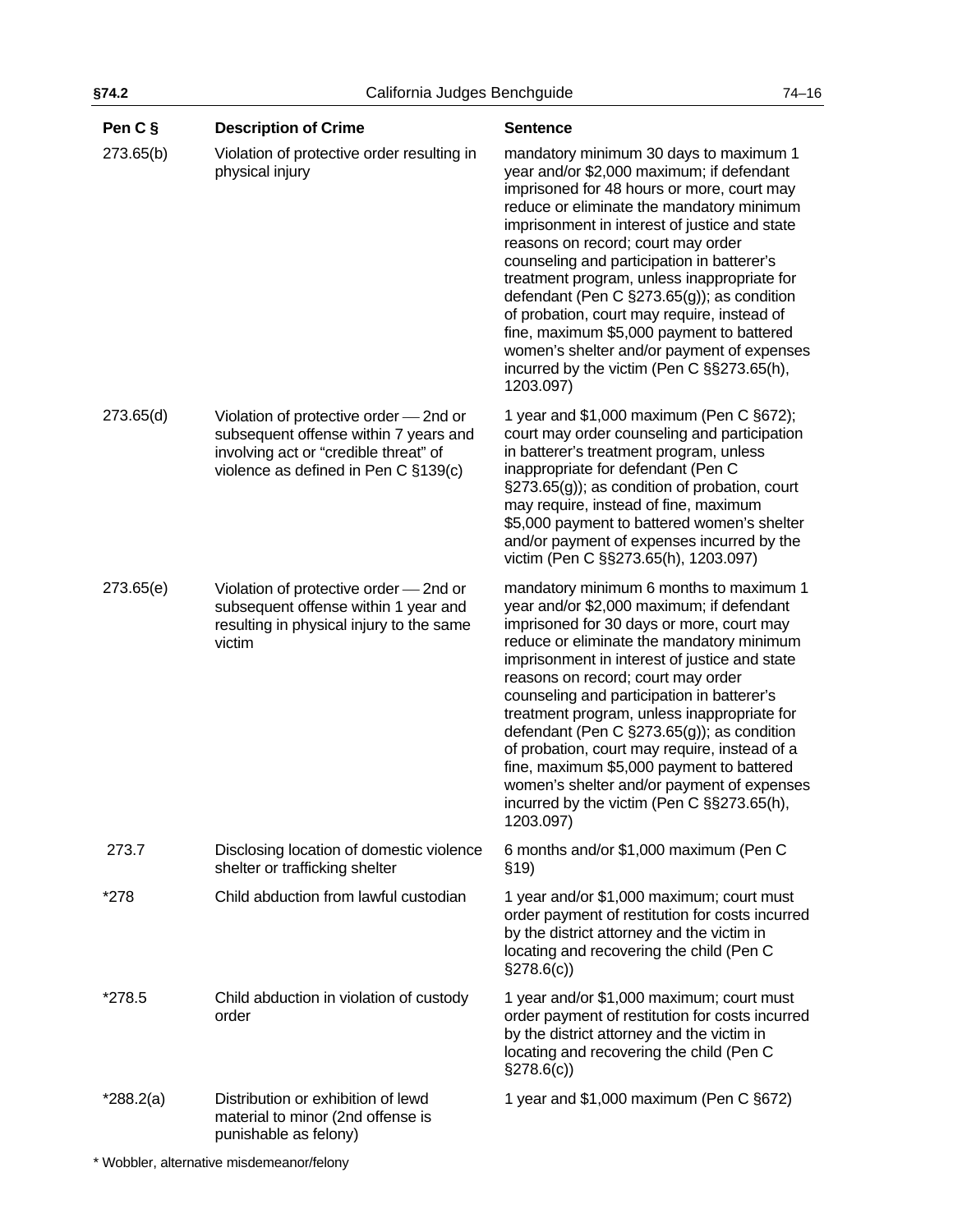| $74 - 17$        | Sentencing Guidelines for Common Offenses                                                                                                                                                                     |                                                                                                                                                                                                                                                  | §74.2 |
|------------------|---------------------------------------------------------------------------------------------------------------------------------------------------------------------------------------------------------------|--------------------------------------------------------------------------------------------------------------------------------------------------------------------------------------------------------------------------------------------------|-------|
| Pen C §          | <b>Description of Crime</b>                                                                                                                                                                                   | <b>Sentence</b>                                                                                                                                                                                                                                  |       |
| $*288.2(b)$      | Distribution or exhibition of lewd<br>material by electronic mail, commercial<br>online service, or Internet to minor (2nd<br>offense is punishable as felony)                                                | 1 year and \$1,000 maximum (Pen C §672)                                                                                                                                                                                                          |       |
| 288.4(a)         | Arranging meeting with minor for lewd<br>purpose (punishable as felony if<br>defendant has prior conviction for sex<br>offense listed in Pen C §290(c))                                                       | 1 year and/or \$5,000 maximum; additional<br>mandatory fine of \$300 (1st offense) or \$500<br>(2nd or subsequent offense), unless<br>defendant unable to pay (Pen C §290.3);<br>mandatory registration with law enforcement<br>under Pen C §290 |       |
| $289.5(a)$ , (b) | Flight to California with intent to avoid<br>prosecution for, or custody or<br>confinement imposed for conviction of,<br>specified sex offenses committed in<br>jurisdiction from which the person fled       | 6 months and/or \$1,000 maximum (Pen C<br>\$19)                                                                                                                                                                                                  |       |
| 290.018(a)       | Violation of registration provisions by<br>person convicted of a misdemeanor sex<br>offense or juvenile adjudicated for the<br>commission of a sex offense                                                    | 1 year and \$1,000 maximum (Pen C §672); if<br>probation granted, defendant must serve<br>minimum 90 days in county jail (Pen C<br>§290.018(c)                                                                                                   |       |
| 290.018(d)       | Violation of registration provisions by<br>mentally disordered sex offender or<br>offender found guilty of sex offense but<br>adjudged not guilty by reason of insanity<br>(2nd offense punishable as felony) | 1 year and \$1,000 maximum (Pen C §672)                                                                                                                                                                                                          |       |
| $*290.018(f)$    | Failure of sexually violent predator, as<br>defined in Welf & I C §6600, to verify<br>his/her registration every 90 days                                                                                      | 1 year and \$1,000 maximum (Pen C §672)                                                                                                                                                                                                          |       |
| 290.018(g)       | Failure of person convicted of sex<br>offense who is living as a transient to<br>update his/her registration no less than<br>every 30 days                                                                    | mandatory minimum 30 days to maximum; 6<br>months and \$1,000 maximum (Pen C §672)                                                                                                                                                               |       |
|                  | 3rd or subsequent violation (punishable<br>as felony if underlying conviction is a<br>felony sex offense)                                                                                                     | 1 year and \$1,000 maximum                                                                                                                                                                                                                       |       |
| 290.018(h)       | Failure of person convicted of sex<br>offense to provide proof of residence as<br>required for preregistration under Pen C<br>$\S290.015(a)(5)$                                                               | 6 months and \$1,000 maximum (Pen C<br>§672)                                                                                                                                                                                                     |       |
| 290.018(i)       | Failure of person convicted of sex<br>offense to provide required information<br>on Dep't of Justice registration forms                                                                                       | 1 year and \$1,000 maximum (Pen C §672)                                                                                                                                                                                                          |       |
| 290.01(c)        | Failure of person convicted of sex<br>offense who attends or is employed by<br>higher learning institution to register<br>with campus police department                                                       | \$1,000 maximum                                                                                                                                                                                                                                  |       |
|                  | 2nd offense                                                                                                                                                                                                   | 6 months and/or \$1,000 maximum                                                                                                                                                                                                                  |       |
|                  | 3rd or subsequent offense                                                                                                                                                                                     | 1 year and/or \$1,000 maximum                                                                                                                                                                                                                    |       |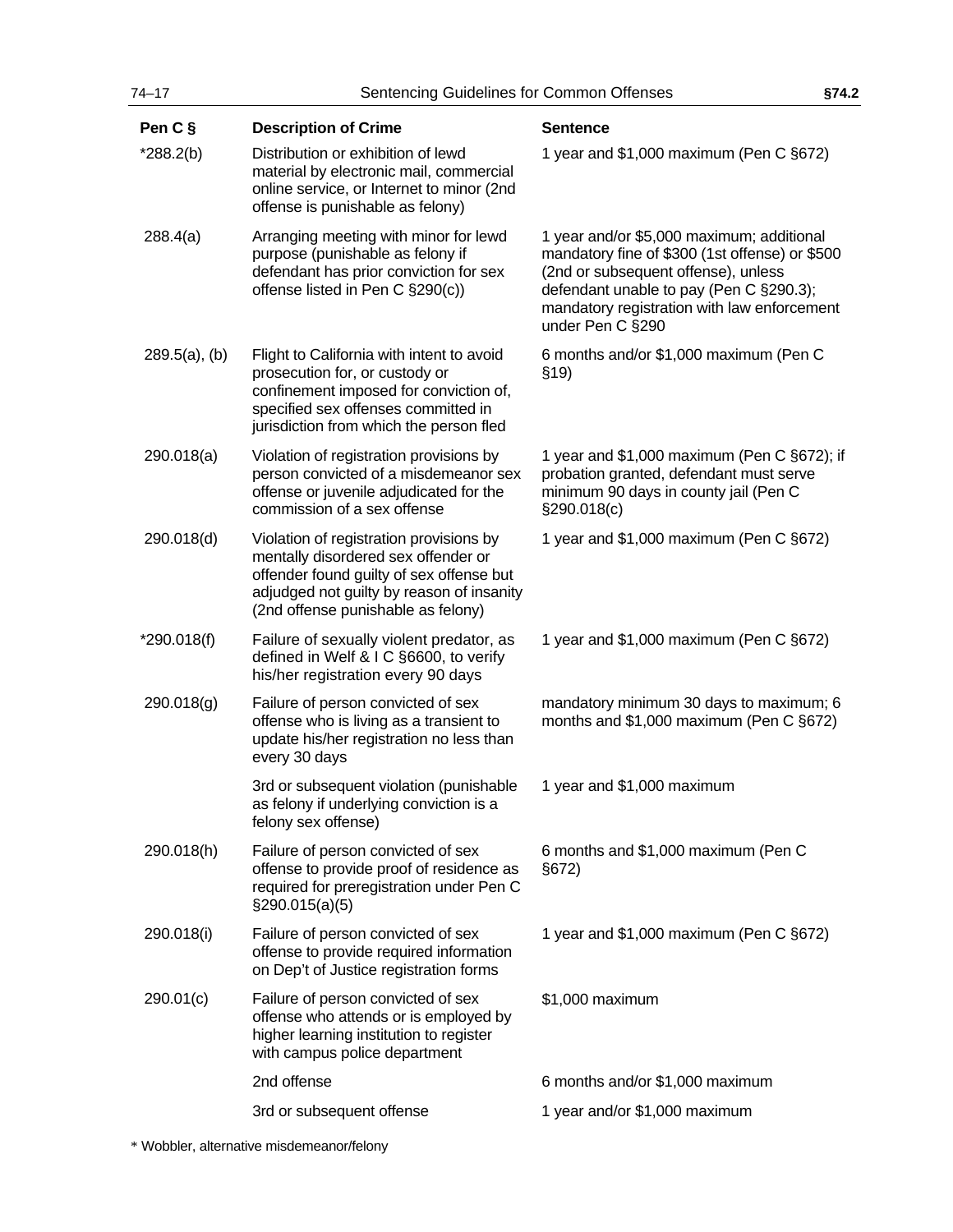| Pen C §                  | <b>Description of Crime</b>                                                                                                                              | <b>Sentence</b>                                                                                                                                                                                                                                                                                                     |
|--------------------------|----------------------------------------------------------------------------------------------------------------------------------------------------------|---------------------------------------------------------------------------------------------------------------------------------------------------------------------------------------------------------------------------------------------------------------------------------------------------------------------|
| $*311.1(a)$              | Bringing child pornography into or<br>distributing it within the state                                                                                   | 1 year and/or \$1,000 maximum; additional<br>mandatory fine of \$300 (1st offense) or \$500<br>(2nd or subsequent offense), unless<br>defendant unable to pay (Pen C §290.3);<br>mandatory registration with law enforcement<br>under Pen C §290                                                                    |
| $311.2(a)$ ,<br>311.9(a) | Bringing obscene matter into or<br>distributing it within the state $-$ 1st<br>offense (2nd offense is punishable as<br>felony)                          | 6 months, plus one day for each additional<br>unit of material, not to exceed 360 days;<br>and/or \$1,000 plus \$5 for each additional unit,<br>not to exceed \$10,000; discretionary<br>maximum \$1,000 restitution fine (Pen C<br>\$294(a)                                                                        |
| $*311.2(c)$              | Bringing child pornography into or<br>distributing it within the state $-$ 1st<br>offense (2nd offense is punishable as<br>felony)                       | 1 year and/or \$2,000 maximum; additional<br>mandatory fine of \$300 (1st offense) or \$500<br>(2nd or subsequent offense), unless<br>defendant unable to pay (Pen C §290.3);<br>discretionary maximum \$1,000 restitution fine<br>(Pen C §294(a)); mandatory registration with<br>law enforcement under Pen C §290 |
| 311.3                    | Sexual exploitation of a child - 1st<br>offense (2nd offense is punishable as<br>felony)                                                                 | 1 year and/or \$2,000 maximum; additional<br>mandatory fine of \$300 (1st offense) or \$500<br>(2nd or subsequent offense), unless<br>defendant unable to pay (Pen C §290.3);<br>discretionary maximum \$1,000 restitution fine<br>(Pen C §294(a)); mandatory registration with<br>law enforcement under Pen C §290 |
| $*311.4(a),$<br>311.9(b) | Using a minor to assist in bringing in<br>obscene matter or distributing it within<br>the state $-$ 1st offense (2nd offense is<br>punishable as felony) | 1 year and/or \$2,000 maximum; additional<br>mandatory fine of \$300 (1st offense) or \$500<br>(2nd or subsequent offense), unless<br>defendant unable to pay (Pen C §290.3);<br>mandatory registration with law enforcement<br>under Pen C §290                                                                    |
| 311.5,<br>311.9(a)       | Advertising obscene matter - 1st<br>offense (2nd offense is punishable as<br>felony)                                                                     | 6 months and/or \$1,000 maximum; additional<br>punishment per unit described above under<br>§311.2(a)                                                                                                                                                                                                               |
| 311.6                    | Engaging in or supporting obscene live<br>conduct                                                                                                        | 6 months and/or \$1,000 maximum (Pen C<br>\$19)                                                                                                                                                                                                                                                                     |
| 311.7,<br>311.9(c)       | Requiring acceptance of obscene<br>matter as condition to purchasing other<br>merchandise - 1st offense                                                  | 6 months and/or \$1,000 maximum                                                                                                                                                                                                                                                                                     |
|                          | 2nd or subsequent offense (3rd or<br>subsequent offense is felony)                                                                                       | 1 year and/or \$2,000 maximum                                                                                                                                                                                                                                                                                       |
| *311.10                  | Advertising child pornography for sale<br>or distribution                                                                                                | 1 year and/or \$50,000 maximum; additional<br>mandatory fine of \$300 (1st offense) or \$500<br>(2nd or subsequent offense), unless<br>defendant unable to pay (Pen C §290.3);<br>mandatory registration with law enforcement                                                                                       |

under Pen C §290

**§74.2** California Judges Benchguide 74–18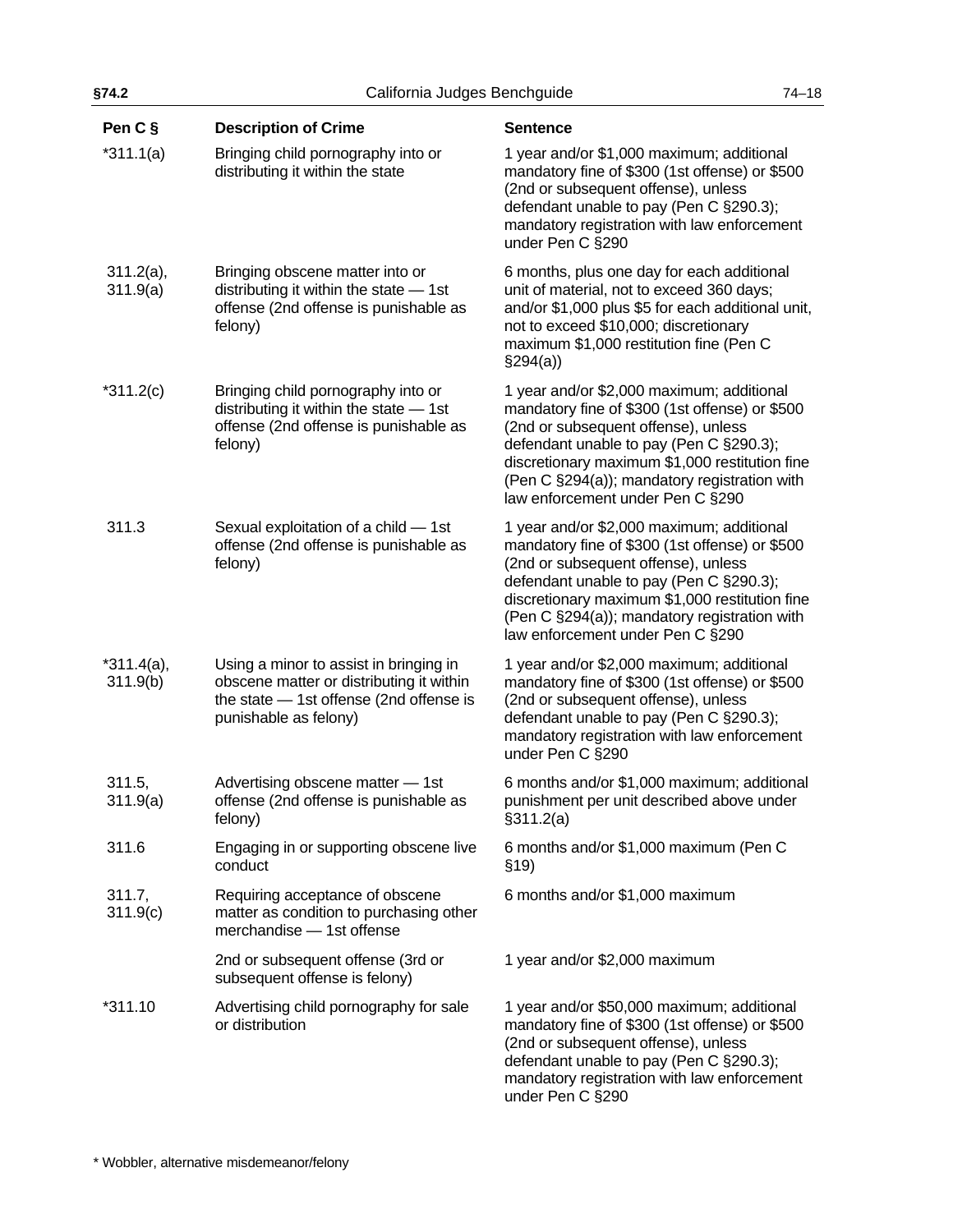| Pen C §      | <b>Description of Crime</b>                                                                                                                                                    | <b>Sentence</b>                                                                                                                                                                                                                                                |
|--------------|--------------------------------------------------------------------------------------------------------------------------------------------------------------------------------|----------------------------------------------------------------------------------------------------------------------------------------------------------------------------------------------------------------------------------------------------------------|
| $*311.11(a)$ | Possession of child pornography                                                                                                                                                | 1 year and/or \$2,500 maximum; additional<br>mandatory fine of \$300 (1st offense) or \$500<br>(2nd or subsequent offense), unless<br>defendant unable to pay (Pen C §290.3);<br>mandatory registration with law enforcement<br>under Pen C §290               |
| 314(1)       | Indecent exposure - 1st offense (2nd<br>offense, or 1st offense after violation of<br>Pen C §288, is felony)                                                                   | 6 months and/or \$1,000 maximum (Pen C<br>§19); additional mandatory fine of \$300 (1st<br>offense) or \$500 (2nd or subsequent<br>offense), unless defendant unable to pay<br>(Pen C §290.3); mandatory registration with<br>law enforcement under Pen C §290 |
| $*314(1)$    | Indecent exposure after entering<br>inhabited building or vehicle without<br>consent                                                                                           | 1 year and \$1,000 maximum (Pen C §672);<br>additional mandatory fine of \$300 (1st<br>offense) or \$500 (2nd or subsequent<br>offense), unless defendant unable to pay<br>(Pen C §290.3); mandatory registration with<br>law enforcement under Pen C §290     |
| 314(2)       | Indecent exposure - procuring,<br>counseling, or assisting a person to<br>expose                                                                                               | 6 months and/or \$1,000 (Pen C §19);<br>additional mandatory fine of \$300 (1st<br>offense) or \$500 (2nd or subsequent<br>offense), unless defendant unable to pay<br>(Pen C §290.3); mandatory registration with<br>law enforcement under Pen C §290         |
| 330          | Gaming                                                                                                                                                                         | 6 months maximum and/or minimum \$100 to<br>maximum \$1,000                                                                                                                                                                                                    |
| *337a        | Bookmaking - 1st offense                                                                                                                                                       | 1 year and/or \$5,000 maximum (Pen C<br>$\S337a(a)$                                                                                                                                                                                                            |
|              | 2nd offense                                                                                                                                                                    | mandatory minimum \$1,000 to maximum<br>\$10,000 and/or 1 year maximum; if probation<br>granted, court must still order fine or<br>imprisonment (Pen C §337a(b))                                                                                               |
|              | 3rd or subsequent offense                                                                                                                                                      | mandatory minimum of \$1,000 to maximum<br>of \$15,000 and/or 1 year maximum; if<br>probation granted, court must still order fine<br>or imprisonment (Pen C §337a(c))                                                                                         |
| 337u-337y    | Cheating in playing of gambling game                                                                                                                                           | 1 year and/or \$10,000 maximum (Pen C<br>\$337z(a)(1))                                                                                                                                                                                                         |
|              | 2nd or subsequent offense                                                                                                                                                      | 1 year and/or \$15,000 maximum (Pen C<br>\$337z(a)(2)                                                                                                                                                                                                          |
| 346          | <b>Ticket scalping</b>                                                                                                                                                         | 6 months and/or \$1,000 maximum (Pen C<br>\$19)                                                                                                                                                                                                                |
| $*368(b)(1)$ | Willful causing of pain to, or suffering of,<br>elder or dependent adult under<br>circumstances or conditions likely to<br>produce great bodily harm or death -<br>1st offense | 1 year and/or \$6,000 maximum; if probation<br>granted, court may order counseling (Pen C<br>\$368(k)                                                                                                                                                          |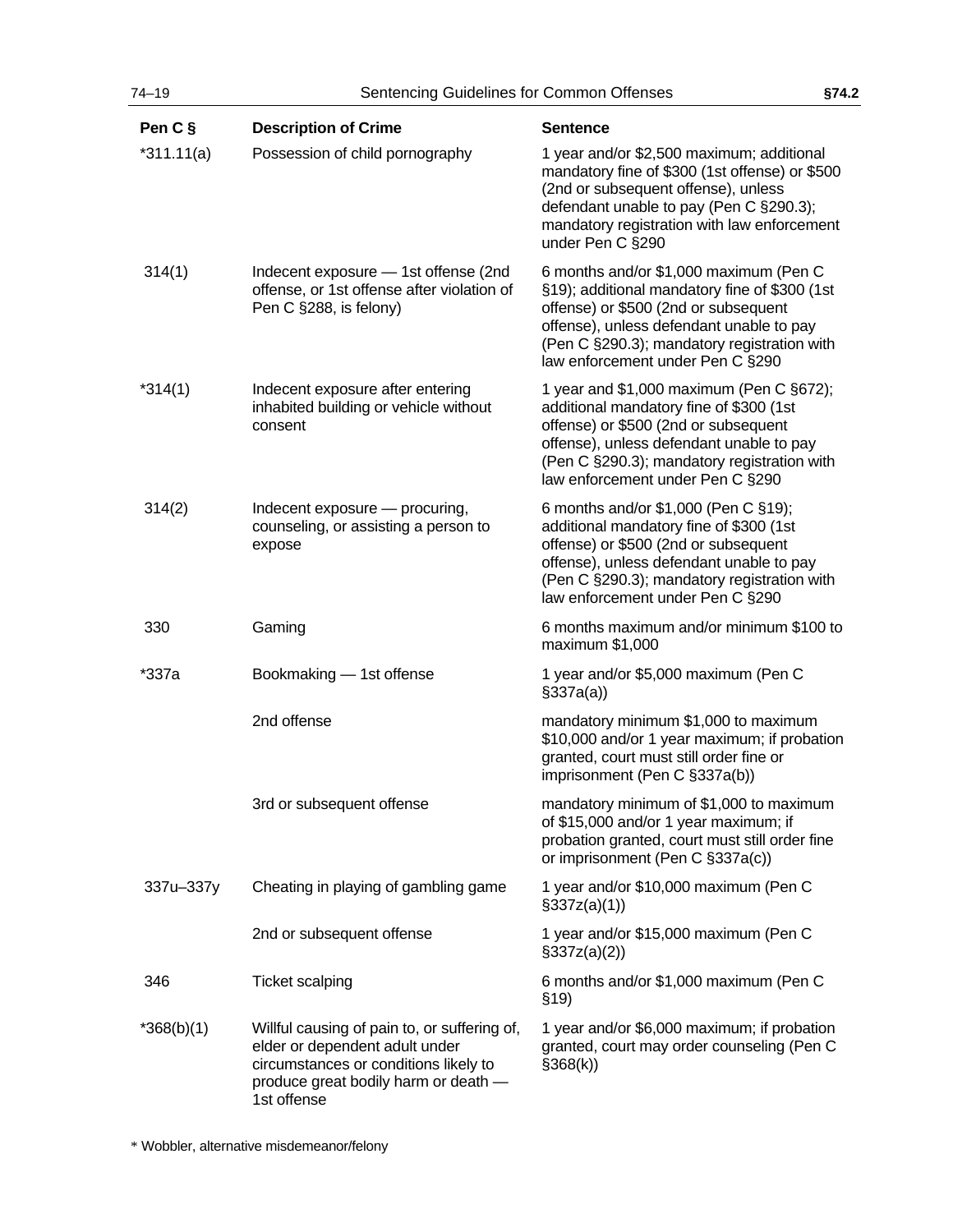| §74.2<br>California Judges Benchguide<br>$74 - 20$ |                                                                                                                                                                                   |                                                                                                                                                                                                                                                                                                                                                                                                                                                                 |  |
|----------------------------------------------------|-----------------------------------------------------------------------------------------------------------------------------------------------------------------------------------|-----------------------------------------------------------------------------------------------------------------------------------------------------------------------------------------------------------------------------------------------------------------------------------------------------------------------------------------------------------------------------------------------------------------------------------------------------------------|--|
| Pen C §                                            | <b>Description of Crime</b>                                                                                                                                                       | <b>Sentence</b>                                                                                                                                                                                                                                                                                                                                                                                                                                                 |  |
| $*368(b)(1)$<br>(cont.)                            | 2nd or subsequent offense                                                                                                                                                         | 1 year and/or \$10,000 maximum; if probation<br>granted, court may order counseling (Pen C<br>\$368(k)                                                                                                                                                                                                                                                                                                                                                          |  |
| 368(c)                                             | Willful causing of pain to, or suffering of,<br>elder or dependent adult under<br>circumstances or conditions other than<br>those likely to produce great bodily<br>harm or death | 6 months and/or \$1,000 maximum (Pen C<br>§19); if probation granted, court may order<br>counseling (Pen C §368(k))                                                                                                                                                                                                                                                                                                                                             |  |
|                                                    | 2nd or subsequent offense                                                                                                                                                         | 1 year and/or \$5,000 maximum; if probation<br>granted, court may order counseling (Pen C<br>\$368(k)                                                                                                                                                                                                                                                                                                                                                           |  |
| 368(d)–(e)                                         | Theft or embezzlement of property<br>belonging to elder or dependant adult,<br>and value of property taken is \$950 or<br>less                                                    | 1 year and/or \$1,000 maximum (Pen C<br>§672); if probation granted, court may order<br>counseling (Pen C §368(k))                                                                                                                                                                                                                                                                                                                                              |  |
| $*368(d)–(e)$                                      | Theft or embezzlement of property<br>belonging to elder or dependent adult<br>and value of property taken exceeds<br>\$950                                                        | 1 year and \$1,000 maximum; if probation<br>granted, court may order counseling (Pen C<br>\$368(k)                                                                                                                                                                                                                                                                                                                                                              |  |
| 374.2                                              | Malicious discharge of harmful<br>materials into public sewer - 1st<br>offense                                                                                                    | 1 year and/or \$25,000 maximum                                                                                                                                                                                                                                                                                                                                                                                                                                  |  |
|                                                    | *2nd offense                                                                                                                                                                      | 1 year maximum and minimum \$5,000 to<br>maximum \$25,000                                                                                                                                                                                                                                                                                                                                                                                                       |  |
| $374.3(a)$ ,<br>(b)                                | Dumping waste matter/dirt on public or<br>private property or road (infraction) -<br>1st offense                                                                                  | mandatory minimum \$250 to maximum<br>\$1,000; fine doubled if waste consists of<br>used tires (Pen C §374.3(e)); fines may not<br>be waived or reduced except in unusual<br>cases (Pen C §374.3(j)); additional fine of<br>\$100 (Pen C §1202.51); also as condition of<br>probation, court may require removal or<br>payment for removal of waste matter<br>dumped, or waste pickup in court's<br>jurisdiction for minimum 12 hours (Pen C<br>$§374.3(f)-(g)$ |  |
|                                                    | 2nd offense                                                                                                                                                                       | mandatory minimum \$500 to maximum<br>\$1,500 (Pen C §374.3(e)); same additional<br>fine and conditions permitted as on 1st<br>offense                                                                                                                                                                                                                                                                                                                          |  |
|                                                    | 3rd or subsequent offense                                                                                                                                                         | mandatory minimum \$750 to maximum<br>\$3,000 (Pen C §374.3(e)); same additional<br>fine and conditions permitted as on 1st<br>offense                                                                                                                                                                                                                                                                                                                          |  |
| 374.3(h)                                           | Dumping waste matter on public or<br>private property or road in commercial<br>quantities - 1st offense                                                                           | 6 months and mandatory minimum \$1,000 to<br>maximum \$3,000; additional fine of \$200<br>(Pen C §1202.51)                                                                                                                                                                                                                                                                                                                                                      |  |
|                                                    | 2nd offense                                                                                                                                                                       | 6 months and mandatory trebled fine of<br>minimum \$3,000 to maximum \$6,000;<br>additional fine of \$200 (Pen C §1202.51)                                                                                                                                                                                                                                                                                                                                      |  |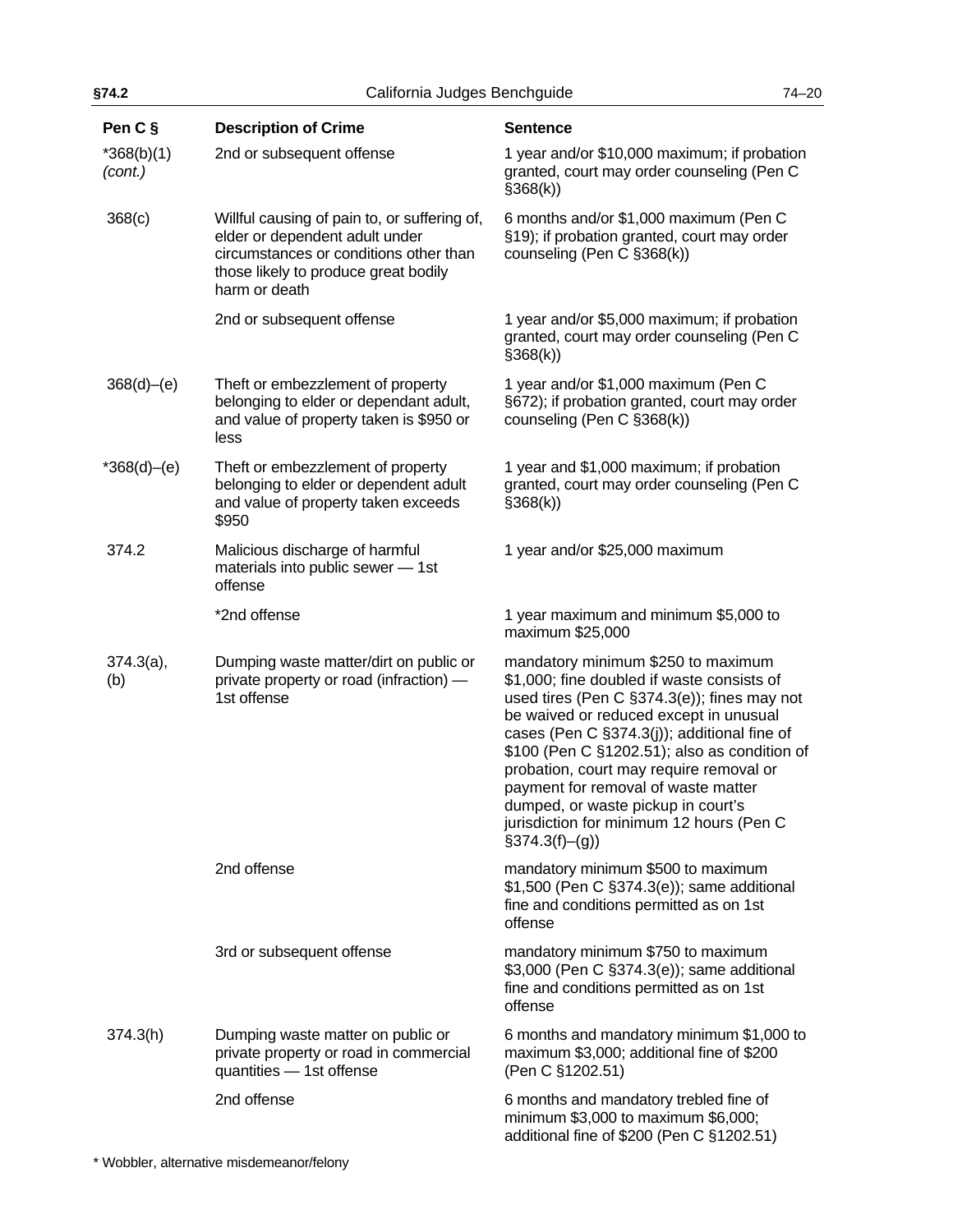| Pen C §             | <b>Description of Crime</b>                                                                 | <b>Sentence</b>                                                                                                                                                                                                       |
|---------------------|---------------------------------------------------------------------------------------------|-----------------------------------------------------------------------------------------------------------------------------------------------------------------------------------------------------------------------|
| 374.3(h)<br>(cont.) | 3rd or subsequent offense                                                                   | 6 months and mandatory trebled fine of<br>minimum \$6,000 to maximum \$10,000;<br>additional fine of \$200 (Pen C §1202.51)                                                                                           |
| 374.4               | Littering on public or private property<br>(infraction) - 1st offense                       | mandatory minimum \$250 to maximum<br>\$1,000; additional fine of \$100 (Pen C<br>§1202.51); also as condition of probation,<br>court may require litter pickup for minimum 8<br>hours (Pen C §374.4(e))              |
|                     | 2nd offense                                                                                 | mandatory minimum \$500 to maximum<br>\$1,500; same additional fine and condition<br>permitted as on 1st offense                                                                                                      |
|                     | 3rd or subsequent offense                                                                   | mandatory minimum \$750 to maximum<br>\$3,000; same additional fine and condition<br>permitted as on 1st offense                                                                                                      |
| 374.5               | Improper disposal of grease waste -<br>1st offense                                          | 6 months and/or \$10,000 maximum; also as<br>condition of probation, court may require<br>removal or payment of cost removal of<br>dumped waste (Pen C §374.5(b))                                                     |
|                     | 2nd offense or subsequent offense                                                           | 1 year and/or \$25,000; same additional<br>condition permitted as on 1st offense; court<br>may bar individual or business from engaging<br>in grease waste hauling business for<br>maximum 5 years (Pen C §374.5(g))  |
| 374.7               | Dumping waste matter into water<br>(misdemeanor) - 1st offense                              | mandatory minimum \$250 to maximum<br>\$1,000; additional fine of \$200 (Pen C<br>§1202.51); also as condition of probation,<br>court may require litter pickup for minimum 8<br>hours                                |
|                     | 2nd offense                                                                                 | mandatory minimum \$500 to maximum<br>\$1,500; same additional fine and probation<br>condition as on 1st offense                                                                                                      |
|                     | 3rd or subsequent offense                                                                   | mandatory minimum \$750 to maximum<br>\$3,000; same additional fine and probation<br>condition as on 1st offense                                                                                                      |
| *374.8              | Unauthorized dumping of hazardous<br>substances                                             | 1 year maximum and/or minimum \$50 to<br>maximum \$10,000; additional fine of \$200<br>(Pen C §1202.51)                                                                                                               |
| 379                 | Sale or distribution of salvia divinorum<br>or Salvinorin A to minor                        | 6 months and/or \$1,000 maximum                                                                                                                                                                                       |
| 380(a)              | Sale or distribution of toluene to minor                                                    | minimum 6 months to maximum 1 year or<br>minimum \$1,000 to maximum \$2,500;<br>mandatory business license suspension if<br>one prior conviction unless good faith effort to<br>prevent illegal sales (Pen C §380(b)) |
| 381                 | Possession of toluene or other<br>substance with intent to inhale and<br>become intoxicated | 6 months and/or \$1,000 maximum (Pen C<br>§19); defendant may be eligible for<br>sentencing under Proposition 36                                                                                                      |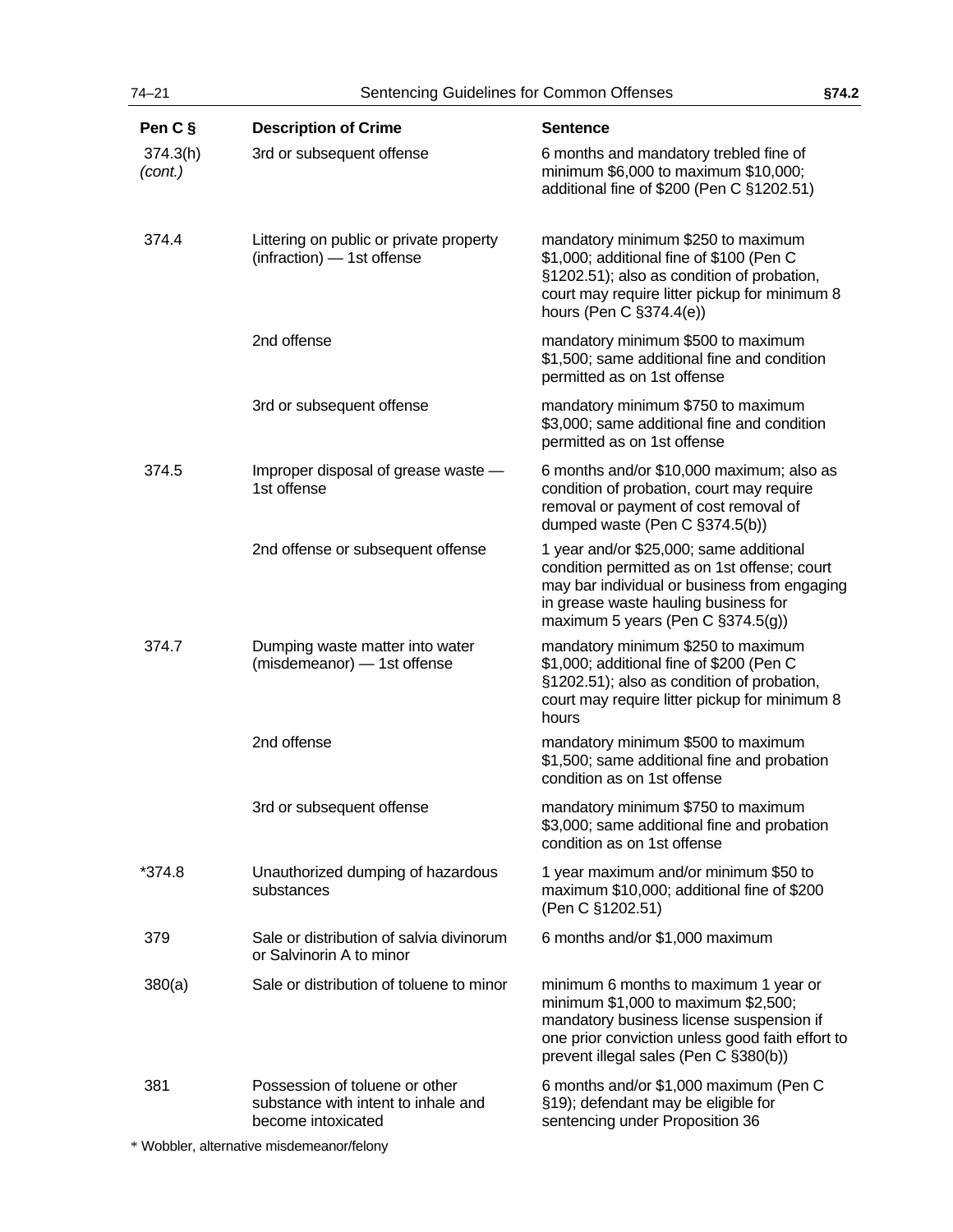| §74.2            | California Judges Benchguide                                                                                                                                     |                                                                                                                                                                                                                                             | $74 - 22$ |
|------------------|------------------------------------------------------------------------------------------------------------------------------------------------------------------|---------------------------------------------------------------------------------------------------------------------------------------------------------------------------------------------------------------------------------------------|-----------|
| Pen C §          | <b>Description of Crime</b>                                                                                                                                      | <b>Sentence</b>                                                                                                                                                                                                                             |           |
| 381b             | Possession of nitrous oxide or other<br>substance with intent to inhale and<br>become intoxicated                                                                | 6 months and/or \$1,000 maximum (Pen C<br>§19); defendant may be eligible for<br>sentencing under Proposition 36                                                                                                                            |           |
| 381c             | Sale or distribution of nitrous oxide to<br>minor                                                                                                                | 6 months and/or \$1,000 maximum (Pen C<br>§19); court must consider ordering<br>community service as condition of probation                                                                                                                 |           |
| 396(a)           | Overcharging for consumer goods and<br>services during state of emergency                                                                                        | 1 year and/or \$10,000 maximum (Pen C<br>\$396(e)                                                                                                                                                                                           |           |
| $396(b)$ , (c)   | Overcharging for emergency goods and<br>services during state of emergency                                                                                       | 1 year and/or \$10,000 maximum (Pen C<br>\$396(e)                                                                                                                                                                                           |           |
| 396.5            | Food stamp violations by business                                                                                                                                | 90 days and/or \$5,000 maximum                                                                                                                                                                                                              |           |
| $*399(b)$        | Owner or person having custody or<br>control allowing vicious animal at large<br>resulting in serious bodily injury                                              | 6 months and/or \$1,000 maximum (Pen C<br>\$19)                                                                                                                                                                                             |           |
| *399.5           | Failure of owner to exercise ordinary<br>care with dog that bites persons on two<br>separate occasions or on one occasion<br>causing substantial physical injury | 1 year and/or \$10,000 maximum                                                                                                                                                                                                              |           |
| 404, 405         | Participating in riot                                                                                                                                            | 1 year and/or \$1,000 maximum                                                                                                                                                                                                               |           |
| $404.6(a)$ , (b) | Incitement to riot                                                                                                                                               | 1 year and/or \$1,000 maximum                                                                                                                                                                                                               |           |
| $404.6(a)$ , (c) | Incitement to riot in state prison or<br>county jail resulting in serious bodily<br>injury                                                                       | 1 year and \$1,000 maximum (Pen C §672)                                                                                                                                                                                                     |           |
| 407, 408         | Unlawful assembly                                                                                                                                                | 6 months and/or \$1,000 maximum (Pen C<br>\$19)                                                                                                                                                                                             |           |
| 415              | Disturbing the peace                                                                                                                                             | 90 days and/or \$400 maximum                                                                                                                                                                                                                |           |
| 415.5            | Disturbing the peace on school, college,<br>or university grounds - 1st offense                                                                                  | 90 days and/or \$400 maximum                                                                                                                                                                                                                |           |
|                  | 2nd offense or 1st offense after<br>conviction under Pen C §§626-626.11<br>of another crime on school property                                                   | mandatory minimum 10 days to maximum 6<br>months and \$1,000 maximum (cannot be<br>released on any basis without service of<br>minimum)                                                                                                     |           |
|                  | 3rd or subsequent offense, including<br>convictions under Pen C §§626-626.11                                                                                     | mandatory minimum 90 days to maximum 6<br>months and \$1,000 maximum (cannot be<br>released on any basis without service of<br>minimum)                                                                                                     |           |
| 417(a)(1)        | Brandishing a deadly weapon other<br>than a firearm                                                                                                              | minimum 30 days (Pen C $\S417(a)(1)$ ) to<br>maximum 6 months (Pen C §19) and \$1,000<br>maximum (Pen C §672); disposal of weapon<br>under Pen C §§417.6, 12028; defendant may<br>not possess firearm for 10 years (Pen C<br>\$12021(c)(1)) |           |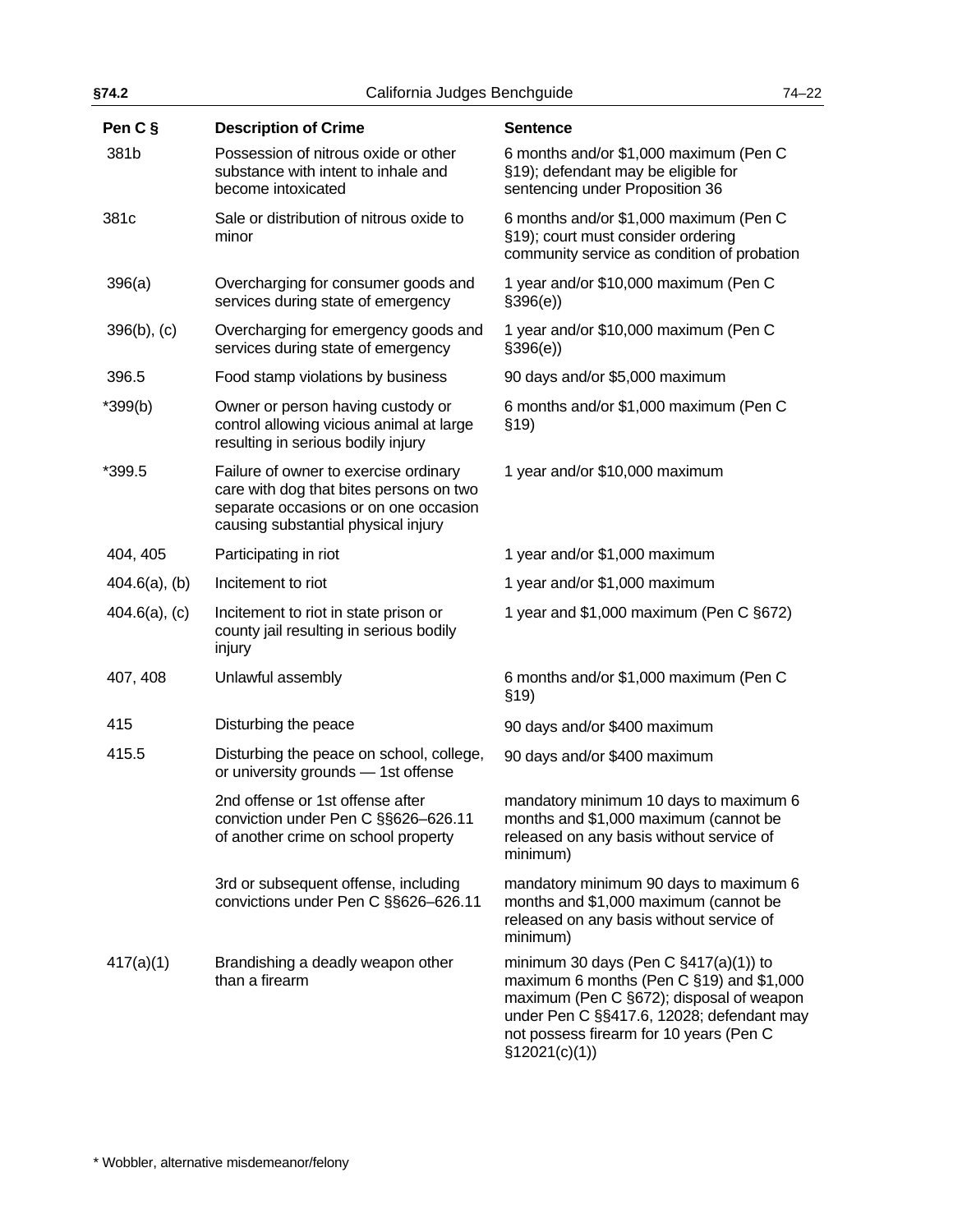| Pen C §      | <b>Description of Crime</b>                                                                                     | <b>Sentence</b>                                                                                                                                                                                                                                                                                                                |
|--------------|-----------------------------------------------------------------------------------------------------------------|--------------------------------------------------------------------------------------------------------------------------------------------------------------------------------------------------------------------------------------------------------------------------------------------------------------------------------|
| 417(a)(2)(A) | Brandishing a concealable firearm in a<br>public place                                                          | minimum 3 months (mandatory except in<br>unusual cases, with probation under Pen C<br>§1203.095) to maximum 1 year and/or<br>\$1,000 maximum; disposal of firearm under<br>Pen C §§417.6, 12028; defendant may not<br>possess firearm for 10 years (Pen C<br>\$12021(c)(1))                                                    |
| 417(a)(2)(B) | Brandishing a firearm                                                                                           | minimum 3 months (mandatory, except in<br>unusual cases, with probation under Pen C<br>§1203.095) to maximum 6 months (Pen C<br>§19) and \$1,000 maximum (Pen C §672);<br>disposal of firearm under Pen C §§417.6,<br>12028; defendant may not possess firearm<br>for 10 years (Pen C §12021(c)(1))                            |
| $*417(b)$    | Brandishing a loaded firearm on<br>grounds of a day care center                                                 | minimum 3 months to maximum 1 year and<br>\$1,000 maximum (Pen C §672); disposal of<br>firearm under Pen C §§417.6, 12028;<br>defendant may not possess firearm for 10<br>years (Pen C §12021(c)(1))                                                                                                                           |
| $*417(c)$    | Brandishing a firearm in the immediate<br>presence of a peace officer                                           | minimum 9 months (mandatory minimum 6<br>months, except in unusual cases, with<br>probation under Pen C §1203.095) to<br>maximum 1 year (Pen C $\S417(c)$ ) and \$1,000<br>maximum (Pen C §672); disposal of firearm<br>under Pen C §§417.6, 12028; defendant may<br>not possess firearm for 10 years (Pen C<br>\$12021(c)(1)) |
| 417(d)       | Brandishing a deadly weapon or firearm<br>in the presence of person who is<br>cleaning up graffiti or vandalism | minimum 3 months to maximum 1 year and<br>\$1,000 maximum (Pen C §672); disposal of<br>weapon under Pen C §§417.6, 12028;<br>defendant may not possess firearm for 10<br>years (Pen C §12021(c)(1))                                                                                                                            |
| 417.25       | Brandishing a laser scope or laser<br>pointer                                                                   | 30 days and \$1,000 maximum (Pen C §672)                                                                                                                                                                                                                                                                                       |
| 417.26       | Brandishing a laser scope or laser<br>pointer at a peace officer                                                | 6 months and \$1,000 maximum (Pen C<br>§672)                                                                                                                                                                                                                                                                                   |
| 417.4        | Brandishing imitation firearm                                                                                   | minimum 30 days (Pen C §417.4) to<br>maximum 6 months (Pen C $\S$ 19) and \$1,000<br>maximum (Pen C §672)                                                                                                                                                                                                                      |
| 417.6(a)     | Serious bodily injury while brandishing<br>deadly weapon or firearm                                             | 1 year and \$1,000 maximum (Pen C §672);<br>defendant may not possess firearm for 10<br>years (Pen C §12021(c)(1))                                                                                                                                                                                                             |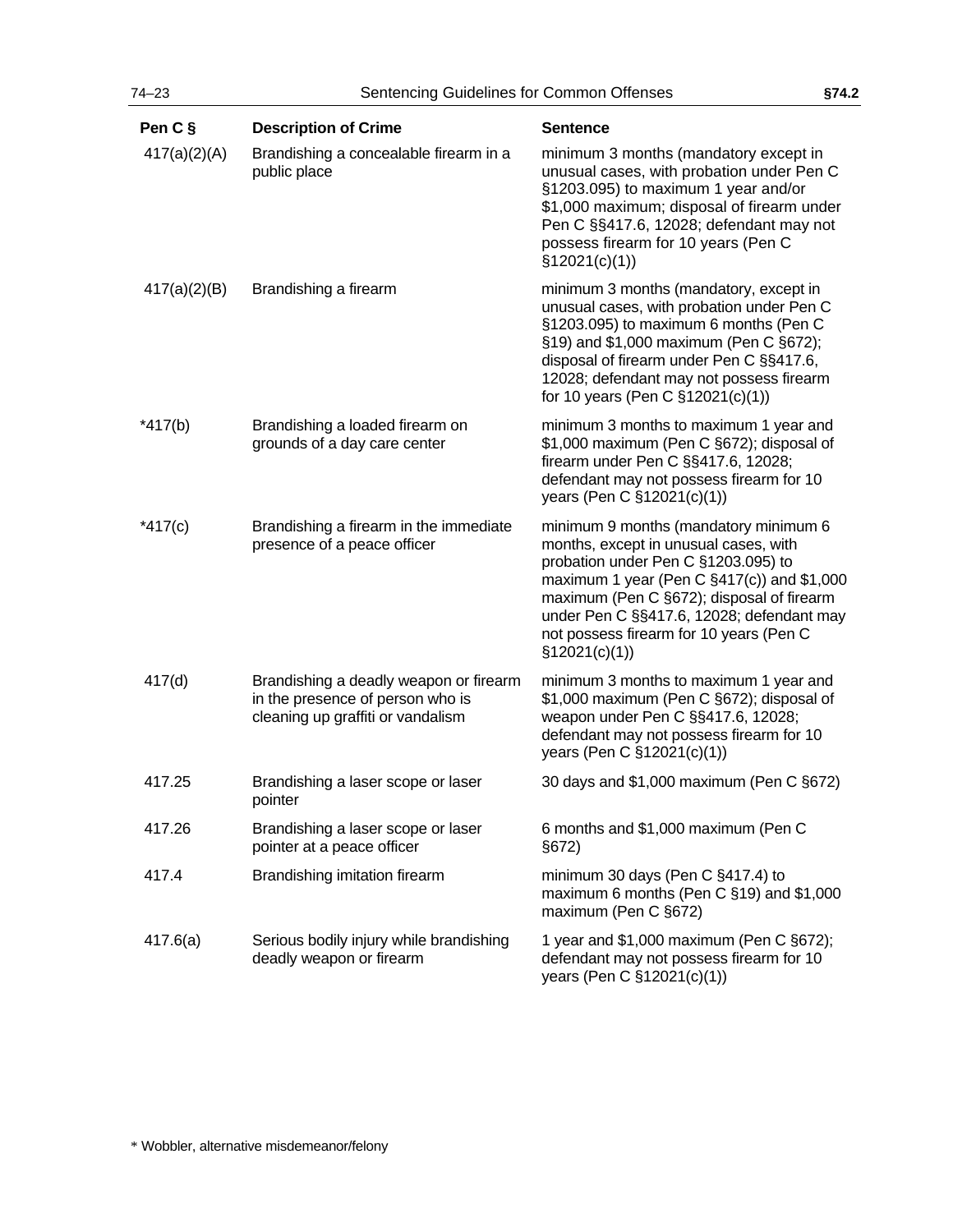| §74.2   | California Judges Benchguide                                                                                                                                                                                                                                                                                       |                                                                                                                                                                                                                                                                                                                                                                                                                                                                                                                                                                                                                                                                                                                                                                                      | $74 - 24$ |
|---------|--------------------------------------------------------------------------------------------------------------------------------------------------------------------------------------------------------------------------------------------------------------------------------------------------------------------|--------------------------------------------------------------------------------------------------------------------------------------------------------------------------------------------------------------------------------------------------------------------------------------------------------------------------------------------------------------------------------------------------------------------------------------------------------------------------------------------------------------------------------------------------------------------------------------------------------------------------------------------------------------------------------------------------------------------------------------------------------------------------------------|-----------|
| Pen C § | <b>Description of Crime</b>                                                                                                                                                                                                                                                                                        | <b>Sentence</b>                                                                                                                                                                                                                                                                                                                                                                                                                                                                                                                                                                                                                                                                                                                                                                      |           |
| 422.4   | Publishing information about academic<br>researcher or his or her family with<br>intent that another person use the<br>information to commit a crime involving<br>violence or threat of violence against<br>the researcher or his or her family, and<br>information is likely to aid in commission<br>of the crime | 1 year and/or \$1,000 maximum                                                                                                                                                                                                                                                                                                                                                                                                                                                                                                                                                                                                                                                                                                                                                        |           |
| 422.6   | Use of force, threats, or destruction of<br>property to interfere with another's<br>exercise of civil rights                                                                                                                                                                                                       | 1 year and/or \$5,000 maximum; court must<br>order community service of maximum 400<br>hours over period not exceeding 350 days<br>(during time other than school or<br>employment) (Pen C §422.6(c)); if probation<br>granted, court must, absent compelling<br>circumstances stated on record, issue an<br>order protecting the victim from further<br>violence, including any stay-away conditions<br>the court deems appropriate (Pen C<br>§422.85); if probation granted, court may<br>order defendant to complete an ethnic or<br>racial sensitivity class or one-year counseling<br>program, make payments to local agency that<br>provides services to victims of hate violence,<br>and/or reimburse victim for costs of<br>counseling and other expenses (Pen C<br>§422.85) |           |
| *422.7  | Commission of crime for purpose of<br>interfering with another's exercise of<br>civil rights                                                                                                                                                                                                                       | 1 year and/or \$10,000 maximum; if probation<br>granted, court must, absent compelling<br>circumstances stated on record, issue an<br>order protecting the victim from further<br>violence, including any stay-away conditions<br>the court deems appropriate (Pen C<br>§422.85); if probation granted, court may<br>order defendant to complete an ethnic or<br>racial sensitivity class or one-year counseling<br>program, make payments to local agency that<br>provides services to victims of hate violence,<br>and/or reimburse victim for costs of<br>counseling and other expenses (Pen C<br>§422.85)                                                                                                                                                                        |           |
| 422.77  | Violation of civil order protecting<br>exercise of civil rights issued under CC<br>§52.1(a) or (b)                                                                                                                                                                                                                 | 6 months and/or \$1,000 maximum (Pen C<br>§422.77(a)); if defendant convicted of hate<br>crime, court may order community service of<br>maximum 400 hours over period not to<br>exceed 350 days (during time other than<br>school or employment (Pen C §422.77(d))                                                                                                                                                                                                                                                                                                                                                                                                                                                                                                                   |           |
|         | 2nd or subsequent violation                                                                                                                                                                                                                                                                                        | 1 year and $$1,000$ maximum (Pen C $§672$ );<br>same community service condition as on 1st<br>offense                                                                                                                                                                                                                                                                                                                                                                                                                                                                                                                                                                                                                                                                                |           |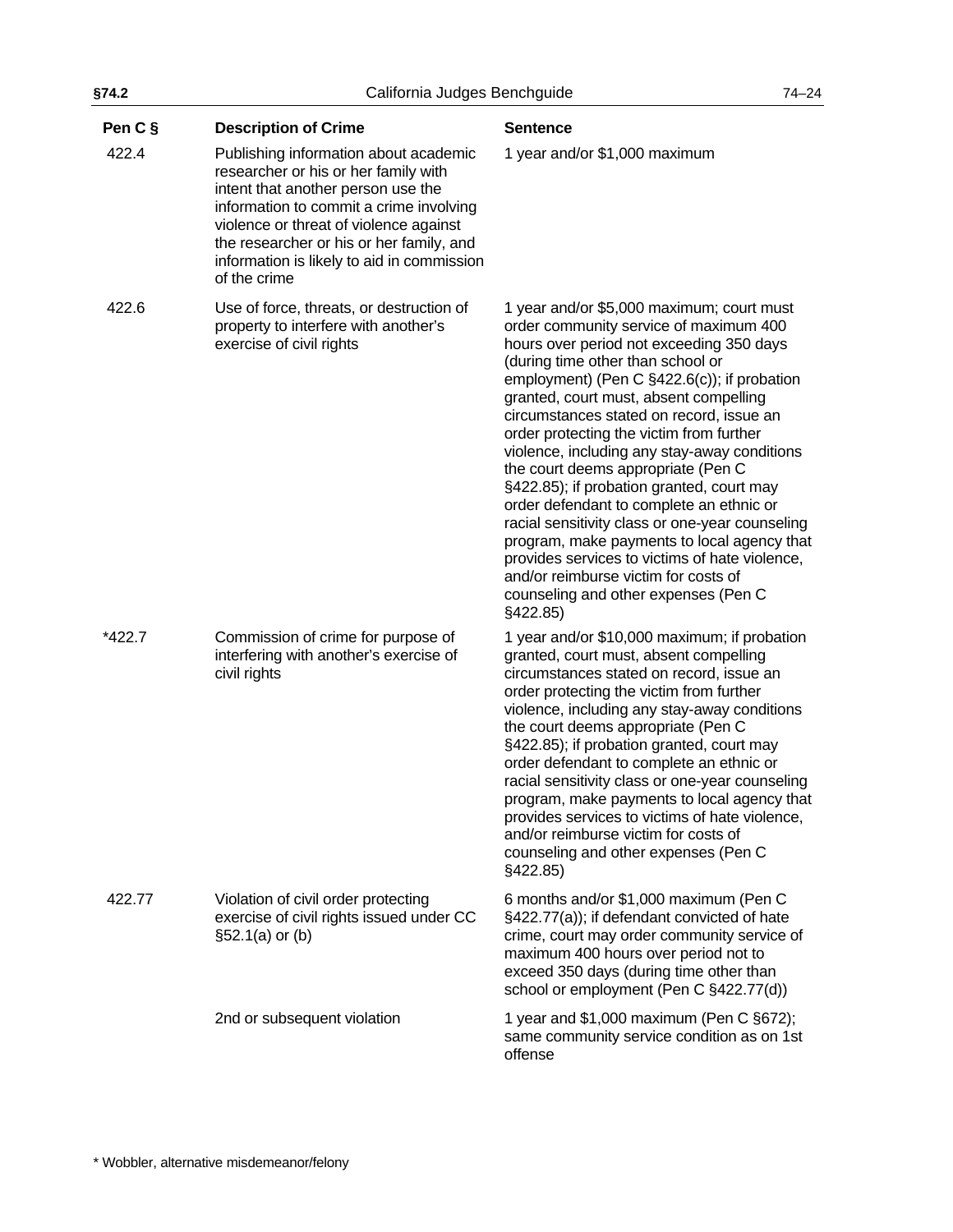| Pen C §  | <b>Description of Crime</b>                                                                                                                                                                                                  | <b>Sentence</b>                                                                                                                                                                                                                                                                                                                                                                                                                                                                                                                                                                                                               |
|----------|------------------------------------------------------------------------------------------------------------------------------------------------------------------------------------------------------------------------------|-------------------------------------------------------------------------------------------------------------------------------------------------------------------------------------------------------------------------------------------------------------------------------------------------------------------------------------------------------------------------------------------------------------------------------------------------------------------------------------------------------------------------------------------------------------------------------------------------------------------------------|
| 423.2(a) | Intentionally injuring, intimidating, or<br>interfering with reproductive health<br>services client or provider by force,<br>threat of force, or physical obstruction                                                        | 1 year and \$25,000 maximum (Pen C<br>§423.3(c)); if probation granted, court must,<br>absent compelling circumstances stated on<br>record, issue an order protecting the victim<br>from further violence, including any stay-away<br>conditions the court deems appropriate (Pen<br>C §422.85); if probation granted, court may<br>order defendant to complete an ethnic or<br>racial sensitivity class or one-year counseling<br>program, make payments to local agency that<br>provides services to victims of hate violence,<br>and/or reimburse victim for costs of<br>counseling and other expenses (Pen C<br>§422.85)  |
|          | 2nd or subsequent violation                                                                                                                                                                                                  | 1 year and \$50,000 maximum (Pen C<br>§423.3(d)); same probation conditions as on<br>1st offense                                                                                                                                                                                                                                                                                                                                                                                                                                                                                                                              |
| 423.2(b) | Intentionally injuring, intimidating, or<br>interfering with person lawfully<br>exercising or seeking to exercise right of<br>religious freedom at place of worship by<br>force, threat of force, or physical<br>obstruction | 1 year and \$25,000 maximum (Pen C<br>§423.3(c)); if probation granted, court must,<br>absent compelling circumstances stated on<br>record, issue an order protecting the victim<br>from further violence, including any stay-away<br>conditions the court deems appropriate (Pen<br>C §422.85); if probation granted, court may<br>order defendant to complete an ethnic or<br>racial sensitivity class or one-year counseling<br>program, make payments to local agency that<br>provides services to victims of hate violence,<br>and/or reimburse victim for costs of<br>counseling and other expenses (Pen C<br>§422.85)  |
|          | 2nd or subsequent violation                                                                                                                                                                                                  | 1 year and \$50,000 maximum (Pen C<br>§423.3(d)); same probation conditions as on<br>1st offense                                                                                                                                                                                                                                                                                                                                                                                                                                                                                                                              |
| 423.2(c) | Intentionally injuring, intimidating, or<br>interfering with reproductive health<br>services client or provider by nonviolent<br>physical obstruction                                                                        | 6 months and \$2,000 maximum (Pen C<br>§423.3(a)); if probation granted, court must,<br>absent compelling circumstances stated on<br>record, issue an order protecting the victim<br>from further violence, including any stay-away<br>conditions the court deems appropriate (Pen<br>C §422.85); if probation granted, court may<br>order defendant to complete an ethnic or<br>racial sensitivity class or one-year counseling<br>program, make payments to local agency that<br>provides services to victims of hate violence,<br>and/or reimburse victim for costs of<br>counseling and other expenses (Pen C<br>§422.85) |
|          | 2nd or subsequent violation                                                                                                                                                                                                  | 6 months and \$5,000 maximum (Pen C<br>§423.3(b)); same probation conditions as on<br>1st offense                                                                                                                                                                                                                                                                                                                                                                                                                                                                                                                             |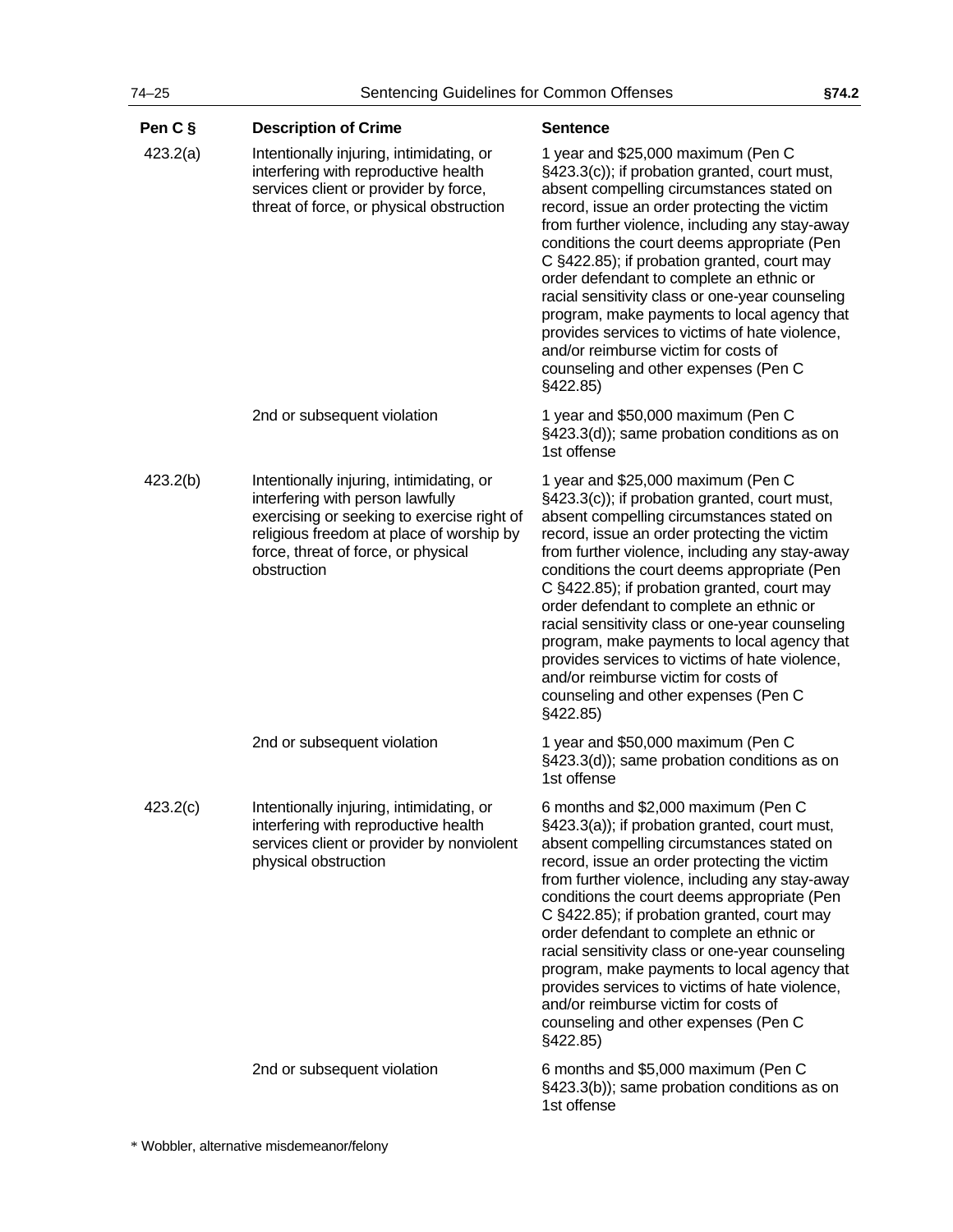| Pen C §  | <b>Description of Crime</b>                                                                                                                                                                               | <b>Sentence</b>                                                                                                                                                                                                                                                                                                                                                                                                                                                                                                                                                                                                               |
|----------|-----------------------------------------------------------------------------------------------------------------------------------------------------------------------------------------------------------|-------------------------------------------------------------------------------------------------------------------------------------------------------------------------------------------------------------------------------------------------------------------------------------------------------------------------------------------------------------------------------------------------------------------------------------------------------------------------------------------------------------------------------------------------------------------------------------------------------------------------------|
| 423.2(d) | Intentionally injuring, intimidating, or<br>interfering with person lawfully<br>exercising or seeking to exercise right of<br>religious freedom at place of worship by<br>nonviolent physical obstruction | 6 months and \$2,000 maximum (Pen C<br>§423.3(a)); if probation granted, court must,<br>absent compelling circumstances stated on<br>record, issue an order protecting the victim<br>from further violence, including any stay-away<br>conditions the court deems appropriate (Pen<br>C §422.85); if probation granted, court may<br>order defendant to complete an ethnic or<br>racial sensitivity class or one-year counseling<br>program, make payments to local agency that<br>provides services to victims of hate violence,<br>and/or reimburse victim for costs of<br>counseling and other expenses (Pen C<br>§422.85) |
|          | 2nd or subsequent violation                                                                                                                                                                               | 6 months and \$5,000 maximum (Pen C<br>§423.3(b)); same probation conditions as on<br>1st offense                                                                                                                                                                                                                                                                                                                                                                                                                                                                                                                             |
| 423.2(e) | Intentionally damaging or destroying<br>property of a reproductive health<br>services client, provider, assistant, or<br>facility                                                                         | 1 year and \$25,000 maximum (Pen C<br>§423.3(c)); if probation granted, court must,<br>absent compelling circumstances stated on<br>record, issue an order protecting the victim<br>from further violence, including any stay-away<br>conditions the court deems appropriate (Pen<br>C §422.85); if probation granted, court may<br>order defendant to complete an ethnic or<br>racial sensitivity class or one-year counseling<br>program, make payments to local agency that<br>provides services to victims of hate violence,<br>and/or reimburse victim for costs of<br>counseling and other expenses (Pen C<br>§422.85)  |
|          | 2nd or subsequent violation                                                                                                                                                                               | 1 year and \$50,000 maximum (Pen C<br>§423.3(d)); same probation conditions as on<br>1st offense                                                                                                                                                                                                                                                                                                                                                                                                                                                                                                                              |
| 423.2(f) | Intentionally damaging or destroying<br>property of a place of religious worship                                                                                                                          | 1 year and \$25,000 maximum (Pen C<br>§423.3(c)); if probation granted, court must,<br>absent compelling circumstances stated on<br>record, issue an order protecting the victim<br>from further violence, including any stay-away<br>conditions the court deems appropriate (Pen<br>C §422.85); if probation granted, court may<br>order defendant to complete an ethnic or<br>racial sensitivity class or one-year counseling<br>program, make payments to local agency that<br>provides services to victims of hate violence,<br>and/or reimburse victim for costs of<br>counseling and other expenses (Pen C<br>§422.85)  |
|          | 2nd or subsequent violation                                                                                                                                                                               | 1 year and \$50,000 maximum (Pen C<br>§423.3(d)); same probation conditions as on<br>1st offense                                                                                                                                                                                                                                                                                                                                                                                                                                                                                                                              |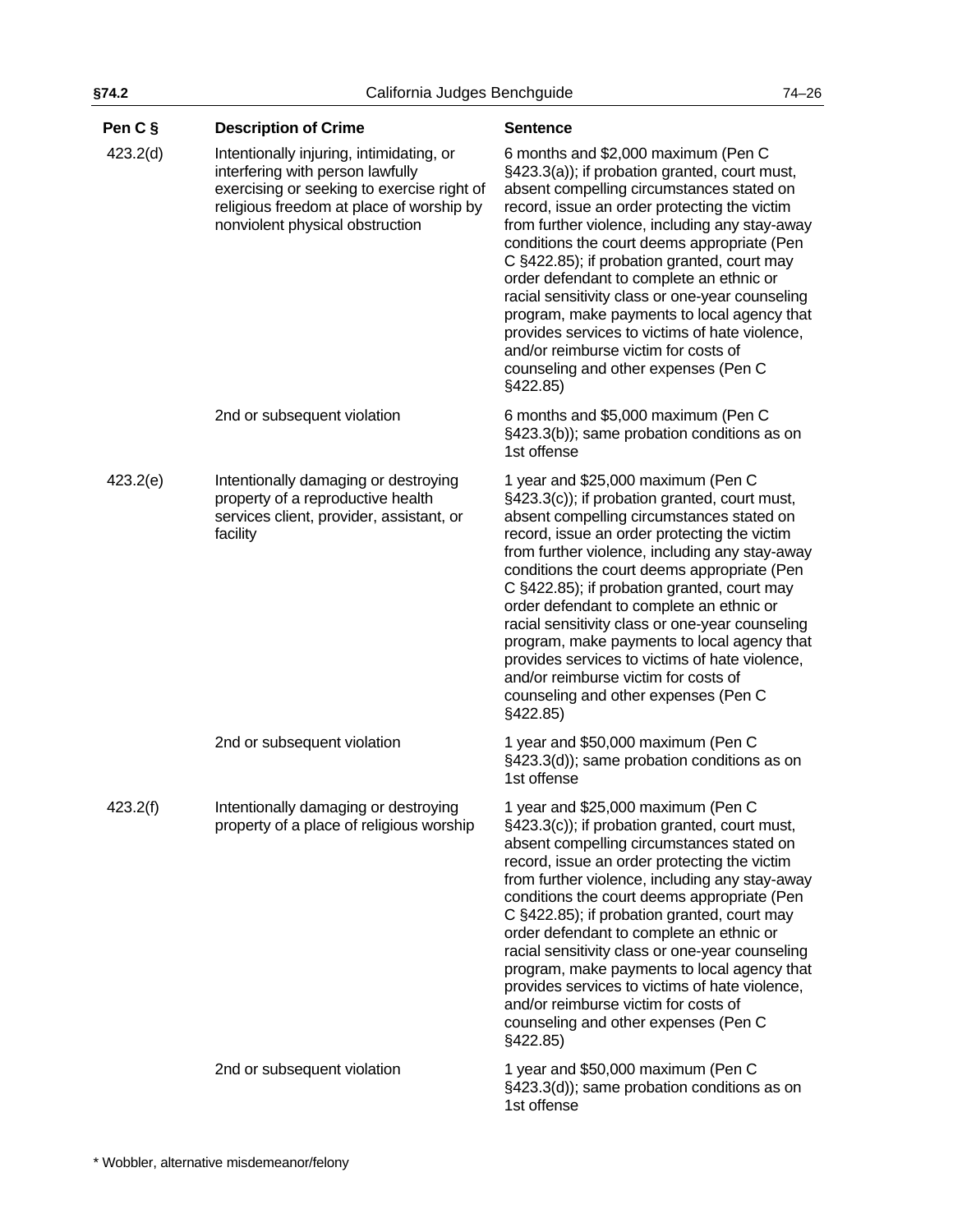| $74 - 27$            | Sentencing Guidelines for Common Offenses                                                                                                              |                                                                                                                                                                                                                                                                                                                                                            | §74.2 |  |
|----------------------|--------------------------------------------------------------------------------------------------------------------------------------------------------|------------------------------------------------------------------------------------------------------------------------------------------------------------------------------------------------------------------------------------------------------------------------------------------------------------------------------------------------------------|-------|--|
| Pen C §              | <b>Description of Crime</b>                                                                                                                            | <b>Sentence</b>                                                                                                                                                                                                                                                                                                                                            |       |  |
| *453                 | Possession, manufacture, or disposal of<br>flammable with intent to set a fire                                                                         | 1 year and \$1,000 (Pen C §672); registration<br>with law enforcement under Pen C §457.1                                                                                                                                                                                                                                                                   |       |  |
| 457(i)               | Violation of registration provisions by<br>person convicted of arson                                                                                   | 6 months and/or \$1,000 maximum (Pen C<br>\$19)                                                                                                                                                                                                                                                                                                            |       |  |
|                      | Willful violation                                                                                                                                      | minimum 90 days to maximum 1 year and<br>\$1,000 maximum (Pen C §672); court may<br>not absolve minimum confinement obligation<br>and minimum 1-year probation                                                                                                                                                                                             |       |  |
| *459, 460,<br>461(b) | Burglary in the second degree<br>(probation not permitted if burglary of<br>inhabited dwelling, trailer, or building)                                  | 1 year and \$1,000 maximum (Pen C §672)                                                                                                                                                                                                                                                                                                                    |       |  |
| $*463(a)$            | Burglary in the second degree during<br>emergency resulting from earthquake,<br>flood, fire, riot, or other natural or<br>manmade disaster - "looting" | 1 year and \$1,000 maximum (Pen C §672); if<br>probation granted, court must order minimum<br>180 days in county jail unless court finds that<br>the interests of justice would best be served<br>by reducing or eliminating the mandatory jail<br>sentence; court may also require as condition<br>of probation maximum 240 hours of<br>community service |       |  |
| $*463(b)$            | Grand theft during emergency resulting<br>from earthquake, flood, fire, riot, or<br>other natural or manmade disaster -<br>"looting"                   | 1 year and \$1,000 maximum (Pen C §672); if<br>probation granted, court must order minimum<br>180 days in county jail unless court finds that<br>the interests of justice would best be served<br>by reducing or eliminating the mandatory jail<br>sentence; court may also require as condition<br>of probation maximum 160 hours of<br>community service |       |  |
| 463(c)               | Petty theft during emergency resulting<br>from earthquake, flood, fire, riot, or<br>other natural or manmade disaster                                  | 6 months and \$1,000 maximum (Pen C<br>§672); if probation granted, court must order<br>minimum 90 days in county jail unless court<br>finds that the interests of justice would best<br>be served by reducing or eliminating the<br>mandatory jail sentence; court may also<br>require as condition of probation maximum<br>80 hours of community service |       |  |
| *470, 473            | Forgery (including lottery tickets)                                                                                                                    | 1 year and \$1,000 maximum (Pen C §672)                                                                                                                                                                                                                                                                                                                    |       |  |
| *470a,<br>470b       | Alteration (§470a) or display (§470b) of<br>driver's license or ID card with intent to<br>facilitate forgery                                           | 1 year and \$1,000 maximum (Pen C §672)                                                                                                                                                                                                                                                                                                                    |       |  |
| $*474$               | Sending false or forged message by<br>telephone or telegraph                                                                                           | 1 year and/or \$10,000 maximum                                                                                                                                                                                                                                                                                                                             |       |  |
| *475, 473            | Possession of forged bill, note, lottery<br>ticket, etc., with intent to pass                                                                          | 1 year and \$1,000 maximum (Pen C §672)                                                                                                                                                                                                                                                                                                                    |       |  |
| *476, 473            | Making or uttering fictitious instrument<br>with intent to defraud                                                                                     | 1 year and \$1,000 maximum (Pen C §672)                                                                                                                                                                                                                                                                                                                    |       |  |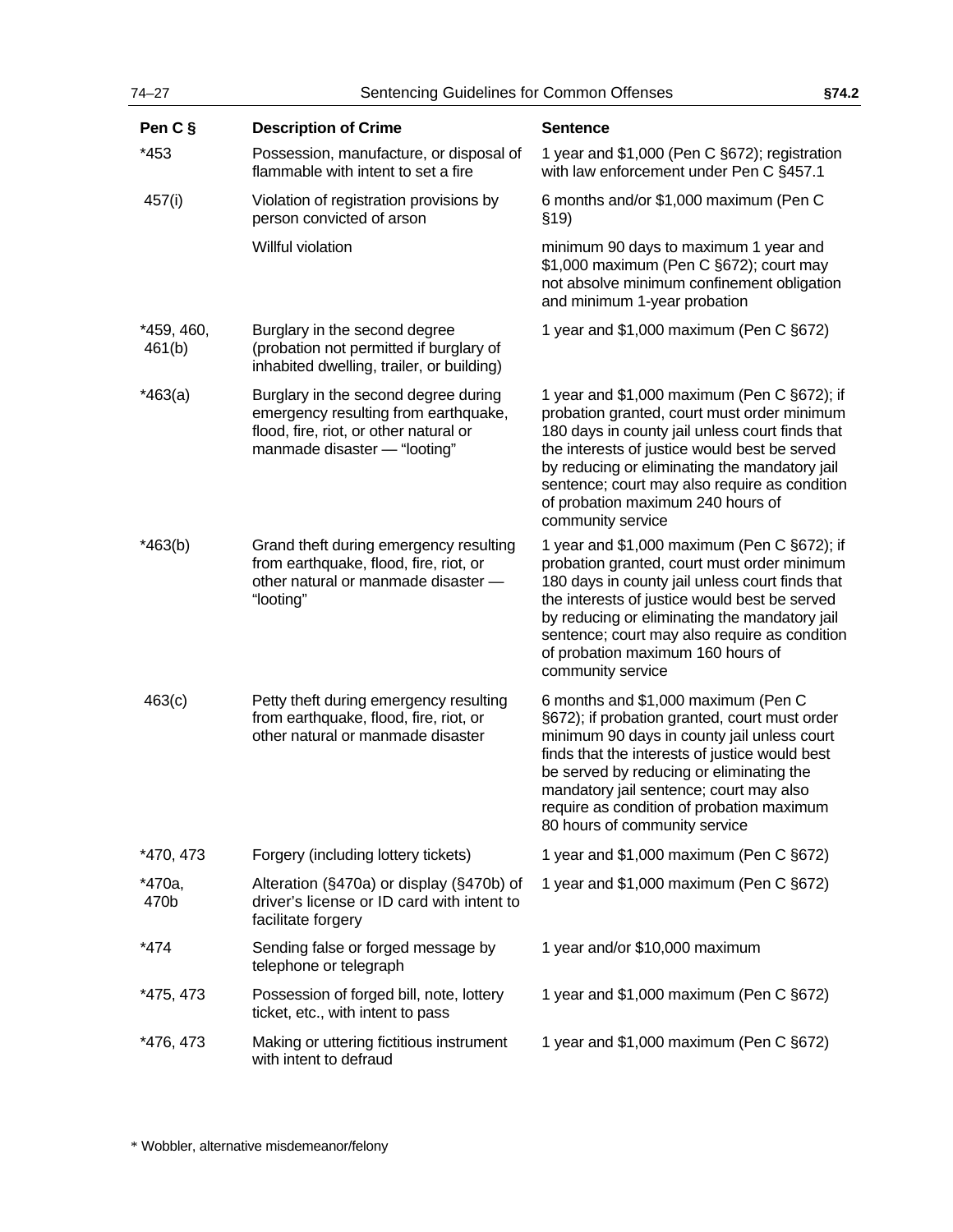| §74.2                 | California Judges Benchguide                                                                                                                                                                                                                                                                                                                        |                                                            | $74 - 28$ |
|-----------------------|-----------------------------------------------------------------------------------------------------------------------------------------------------------------------------------------------------------------------------------------------------------------------------------------------------------------------------------------------------|------------------------------------------------------------|-----------|
| Pen C §               | <b>Description of Crime</b>                                                                                                                                                                                                                                                                                                                         | <b>Sentence</b>                                            |           |
| *476a                 | Issuing checks without sufficient funds,<br>with intent to defraud (wobbler if check<br>amount exceeds \$450 or if prior<br>conviction of specified forgery-related<br>offense)                                                                                                                                                                     | 1 year and \$1,000 maximum (Pen C §672)                    |           |
| 484, 487,<br>488, 490 | Petty theft - 1st offense (may be<br>charged as infraction if value of property<br>does not exceed \$50 (Pen C §490.1))                                                                                                                                                                                                                             | 6 months and/or \$1,000 maximum                            |           |
|                       | *2nd or subsequent offense (wobbler<br>under Pen C §666)                                                                                                                                                                                                                                                                                            | 1 year and \$1,000 maximum (Pen C §672)                    |           |
| *484e(a),<br>489(b)   | Transferring, selling, conveying, or<br>acquiring bank access card with intent<br>to defraud                                                                                                                                                                                                                                                        | 1 year and \$1,000 maximum (Pen C §672)                    |           |
| *484e(b),<br>489(b)   | Acquiring bank access cards of four or<br>more persons within 12-month period<br>knowing that they were acquired under<br>circumstances which constitute a<br>violation of Pen C §484e(a), (c), or (d)                                                                                                                                              | 1 year and \$1,000 maximum (Pen C §672)                    |           |
| $*484e(c),$<br>490    | Acquiring bank access card without<br>holder's or issuer's consent with intent<br>to sell or transfer it to person other than<br>the holder or issuer                                                                                                                                                                                               | 6 months and/or \$1,000 maximum                            |           |
| *484e(d),<br>489(b)   | Acquiring bank access card account<br>information without holder's or issuer's<br>consent with intent to defraud                                                                                                                                                                                                                                    | 1 year and \$1,000 maximum (Pen C §672)                    |           |
| 485, 488,<br>490      | Appropriation of lost property by finder                                                                                                                                                                                                                                                                                                            | 6 months and/or \$1,000 maximum                            |           |
| *487,<br>489(b)       | Grand theft - property other than<br>firearm, when value exceeds \$400, or<br>\$250 for certain agricultural or<br>aquacultural products; property taken<br>by employee from employer valued at<br>\$950 or more; property taken from a<br>person; automobile; or an animal listed<br>in Pen C §487(d); felony punishment if<br>property is firearm | 1 year and \$1,000 maximum (Pen C §672)                    |           |
| *487(h),<br>489(b)    | Grand theft - cargo valued at more<br>than \$950                                                                                                                                                                                                                                                                                                    | 1 year and \$1,000 maximum (Pen C §672)                    |           |
| *487i, 489(b)         | Grand theft-defrauding public housing<br>authority of more than \$400                                                                                                                                                                                                                                                                               | 1 year and \$1,000 maximum (Pen C §672)                    |           |
| 490.5                 | Petty theft from merchant or library                                                                                                                                                                                                                                                                                                                | minimum \$50 to maximum \$1,000 and/or 6<br>months maximum |           |
| *496                  | Receiving stolen property (wobbler if<br>value of property exceeds \$950)                                                                                                                                                                                                                                                                           | 1 year and \$1,000 maximum (Pen C §672)                    |           |
| *496d                 | Receiving stolen vehicle, trailer, or<br>vessel                                                                                                                                                                                                                                                                                                     | 1 year and/or \$1,000 maximum                              |           |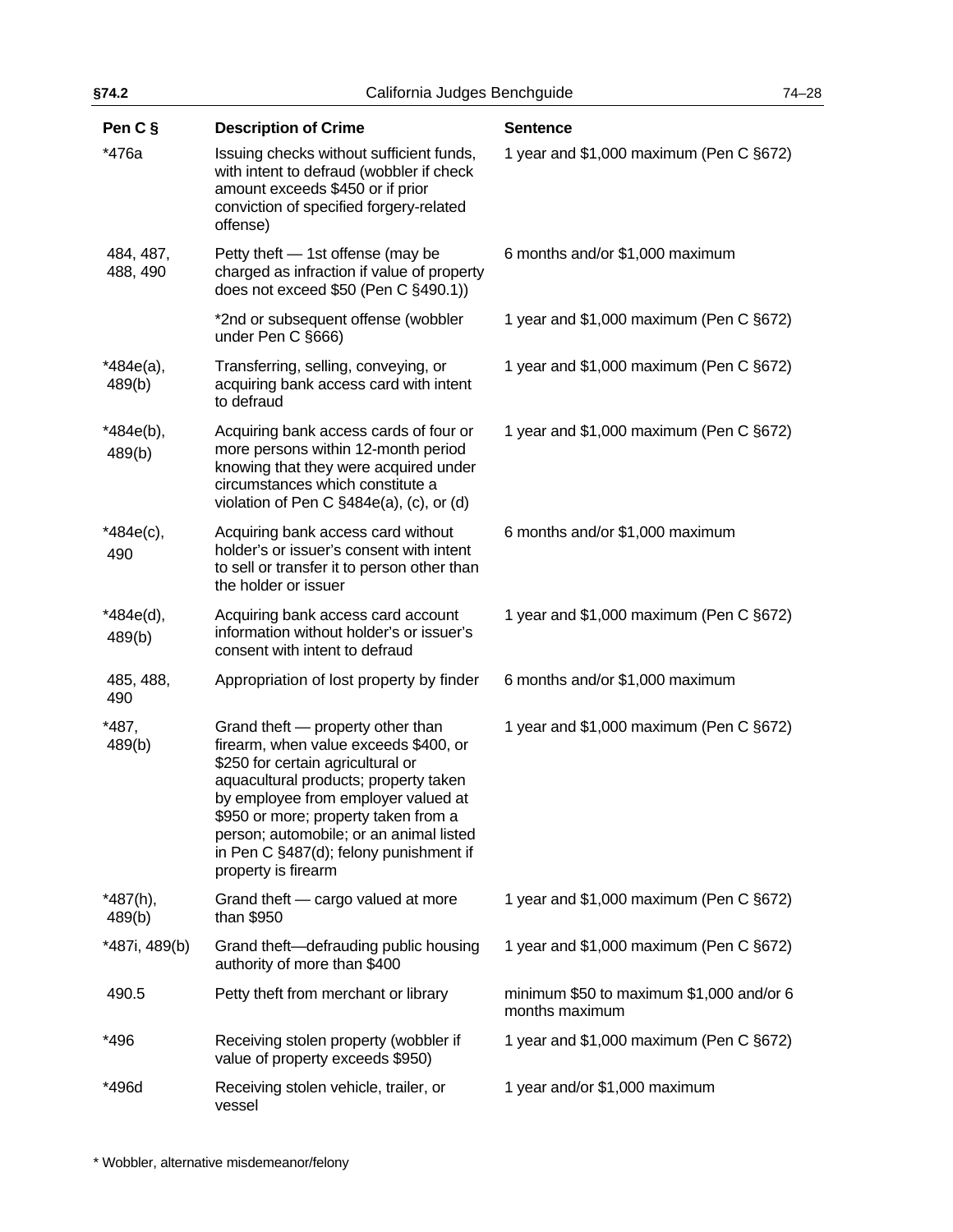| 74-29          | Sentencing Guidelines for Common Offenses                                                                                                                                                                                    |                                                                                                                                                                                                                                                                             | §74.2 |
|----------------|------------------------------------------------------------------------------------------------------------------------------------------------------------------------------------------------------------------------------|-----------------------------------------------------------------------------------------------------------------------------------------------------------------------------------------------------------------------------------------------------------------------------|-------|
| Pen C §        | <b>Description of Crime</b>                                                                                                                                                                                                  | <b>Sentence</b>                                                                                                                                                                                                                                                             |       |
| $*499(a)$      | Joyriding in violation of Pen C §499b<br>with prior conviction of Pen C §487(d)<br>involving a vehicle or vessel, or of<br>taking a vehicle without the owner's<br>consent (Veh C §10851), for which jail<br>term was served | 1 year and \$1,000 maximum (Pen C §672)                                                                                                                                                                                                                                     |       |
| $*499(b)$      | Joyriding in violation of Pen C §499b<br>with two or more prior convictions of<br>Pen C §499b, and jail term previously<br>served                                                                                            | 1 year and \$1,000 maximum (Pen C §672)                                                                                                                                                                                                                                     |       |
| 499b(a)        | Joyriding of bicycle                                                                                                                                                                                                         | 3 months and/or \$400 maximum                                                                                                                                                                                                                                               |       |
| 499b(b)        | Joyriding of vessel                                                                                                                                                                                                          | 1 year and/or \$1,000 maximum                                                                                                                                                                                                                                               |       |
| *502           | Computer-related crimes                                                                                                                                                                                                      | 1 year and/or \$5,000 maximum; \$10,000<br>maximum in cases involving computer<br>viruses when injury results, or second or<br>subsequent violation; some violations are<br>infractions with \$1,000 maximum fine;<br>computer subject to forfeiture under Pen C<br>§502.01 |       |
| 502.6          | Possession or use of device designed<br>to scan or reencode information from or<br>to the magnetic strip of a credit card<br>with intent to defraud                                                                          | 1 year and/or \$1,000 maximum                                                                                                                                                                                                                                               |       |
| 518, 521       | Extortion under color of official right                                                                                                                                                                                      | 6 months and/or \$1,000 maximum (Pen C<br>\$19)                                                                                                                                                                                                                             |       |
| *524           | Attempted extortion                                                                                                                                                                                                          | 1 year and/or \$10,000 maximum                                                                                                                                                                                                                                              |       |
| 529.7          | Obtaining or assisting person in<br>obtaining a false driver's license or<br>other DMV documents                                                                                                                             | 1 year and/or \$1,000 maximum                                                                                                                                                                                                                                               |       |
| $*530.5(a)$    | Use of personal identifying information<br>of another person to obtain credit,<br>goods, services, or medical information                                                                                                    | 1 year and/or \$1,000 maximum                                                                                                                                                                                                                                               |       |
| 530.5(c)(1)    | Acquisition or retention of personal<br>identifying information of another person<br>with intent to defraud (wobbler if second<br>or subsequent offense (Pen C<br>$\S530.5(c)(2))$                                           | 1 year and/or \$1,000 maximum                                                                                                                                                                                                                                               |       |
| $*530.5(c)(3)$ | Acquisition or retention of personal<br>identifying information of 10 or more<br>persons with intent to defraud with prior<br>conviction                                                                                     | 1 year and/or \$1,000 maximum                                                                                                                                                                                                                                               |       |
| *530.5(d)(1)   | Sale, transfer, or conveyance of<br>personal identifying information of<br>another person with intent to defraud                                                                                                             | 1 year and/or \$1,000 maximum                                                                                                                                                                                                                                               |       |
| 530.5(e)       | Mail theft                                                                                                                                                                                                                   | 1 year and/or \$1,000 maximum                                                                                                                                                                                                                                               |       |
|                |                                                                                                                                                                                                                              |                                                                                                                                                                                                                                                                             |       |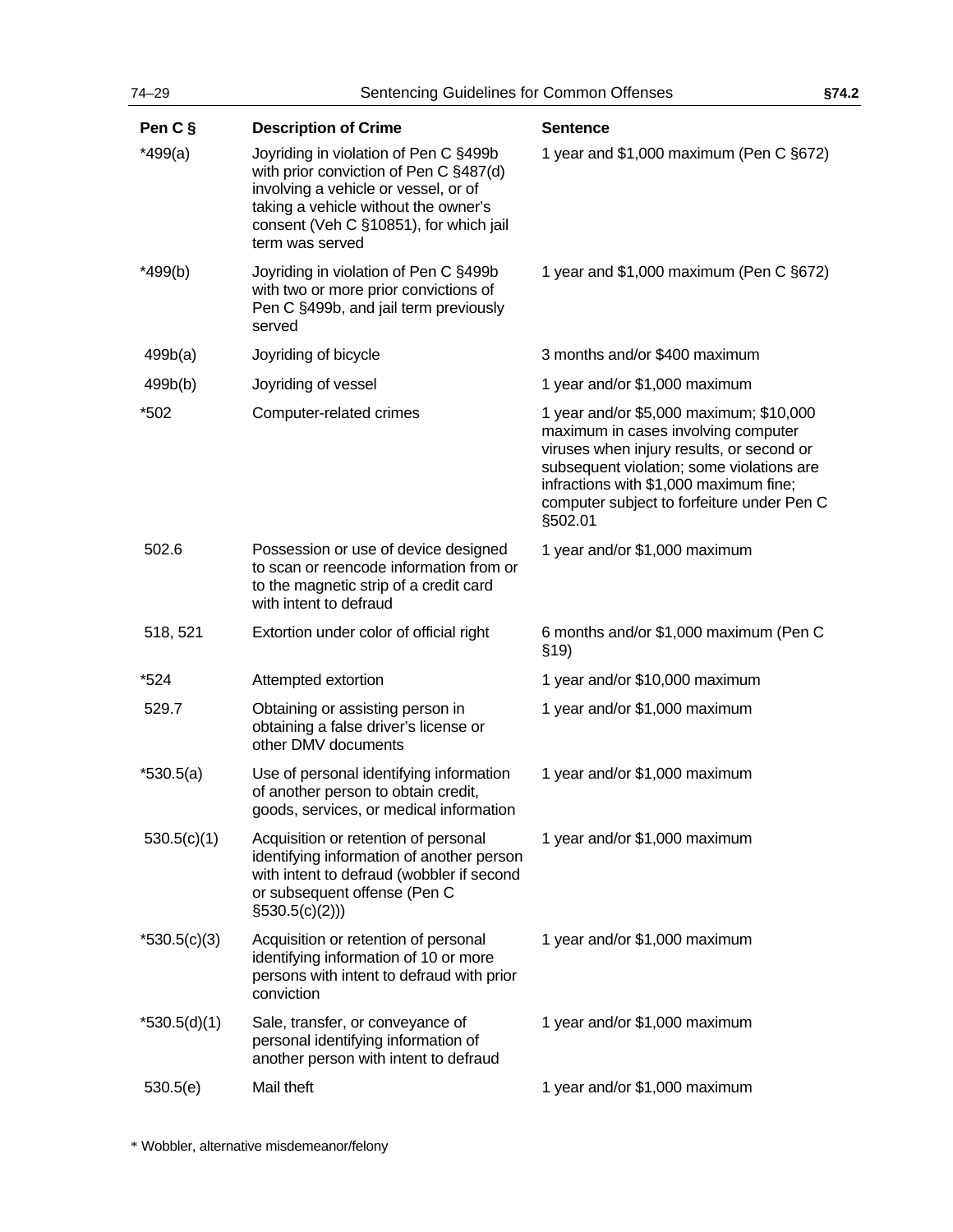| §74.2     | California Judges Benchguide                                                                                                                 |                                                 | $74 - 30$ |
|-----------|----------------------------------------------------------------------------------------------------------------------------------------------|-------------------------------------------------|-----------|
| Pen C §   | <b>Description of Crime</b>                                                                                                                  | <b>Sentence</b>                                 |           |
| 537(a)    | Obtaining accommodations or food<br>services with intent to defraud and value<br>is \$950 or less                                            | 6 months and/or \$1,000 maximum                 |           |
| $*537(a)$ | Obtaining accommodations of food<br>services with intent to defraud and<br>value exceeds \$950                                               | 1 year and \$1,000 maximum (Pen C §672)         |           |
| 537e      | Possession of personal property from<br>which serial number has been<br>removed and value of property is \$950<br>or less                    | 6 months and \$1,000 maximum (Pen C<br>§672)    |           |
| 537e      | Possession of personal property from<br>which serial number has been<br>removed and value of property<br>exceeds \$950                       | 1 year and \$1,000 maximum (Pen C §672)         |           |
| *537e     | Possession of integrated computer chip<br>or panel valued at \$950 or more from<br>which serial number has been removed                      | 1 year and \$1,000 maximum (Pen C §672)         |           |
| *591      | Removing or damaging telegraph,<br>telephone, cable television, or electrical<br>line                                                        | 1 year or \$500 maximum                         |           |
| 591.5     | Removing, damaging, or obstructing<br>use of wireless telephone used to notify<br>or summon law enforcement or other<br>public safety agency | 6 months and/or \$1,000 maximum (Pen C<br>\$19) |           |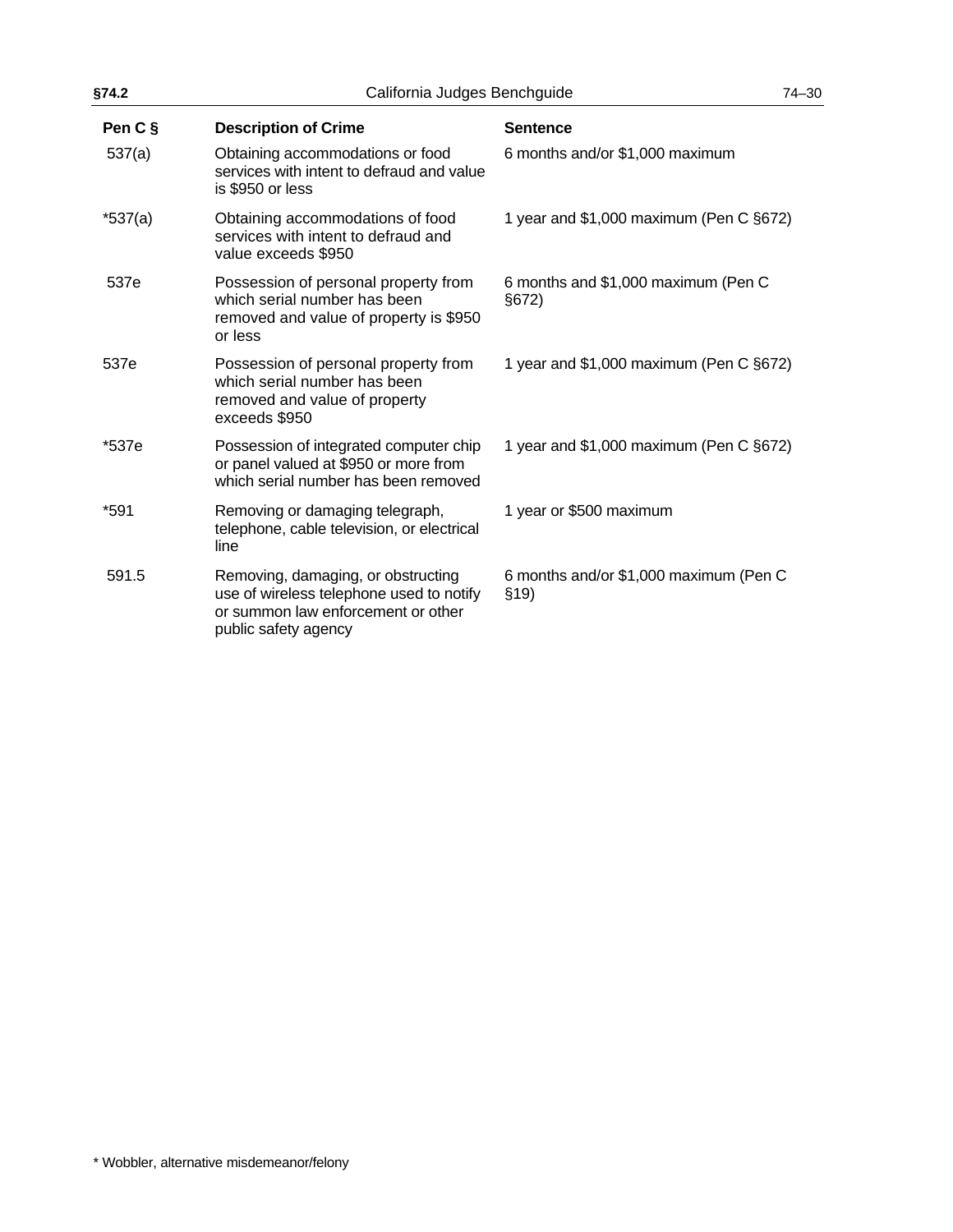| Pen C §              | <b>Description of Crime</b>                                                                                                                                                                                                                         | <b>Sentence</b>                                                                                                                                                                                                                                                                                                                                                                                                                                                                                                                                                                                                                                                                                                                                                                                                                                                                                                                                                                                                                                                                                                                                                                                                                                                                                  |
|----------------------|-----------------------------------------------------------------------------------------------------------------------------------------------------------------------------------------------------------------------------------------------------|--------------------------------------------------------------------------------------------------------------------------------------------------------------------------------------------------------------------------------------------------------------------------------------------------------------------------------------------------------------------------------------------------------------------------------------------------------------------------------------------------------------------------------------------------------------------------------------------------------------------------------------------------------------------------------------------------------------------------------------------------------------------------------------------------------------------------------------------------------------------------------------------------------------------------------------------------------------------------------------------------------------------------------------------------------------------------------------------------------------------------------------------------------------------------------------------------------------------------------------------------------------------------------------------------|
| *594(a),<br>(b)(1)   | Vandalism with damage of \$400 or<br>more                                                                                                                                                                                                           | 1 year and/or \$10,000 maximum; parent<br>liable for fine if minor unable to pay, unless<br>court waives for good cause (Pen C §594(d));<br>court must, when appropriate and feasible,<br>order cleanup and repair if damage consists<br>of defacing property with graffiti or<br>participation in local graffiti abatement<br>program; if court finds that cleanup is<br>inappropriate, the court must consider<br>ordering community service (Pen C §594(c));<br>court may order counseling in addition to<br>community service (Pen C §594(f)); if<br>defendant is 13 years of age or older, court<br>may order license suspension for not more<br>than 2 years or delay of license for not less<br>than 1 year nor more than 3 years, and<br>immediate surrender of license to court; for<br>2nd or subsequent offense, court must<br>suspend or delay license for additional year;<br>defendant may reduce period by performing<br>community service (graffiti cleanup), at rate of<br>1 day per 1 hour performed (Veh C<br>§13202.6); court may order as condition of<br>probation community service of maximum<br>300 hours over period not exceeding 240<br>days (during time other than school or<br>employment) or participation in local graffiti<br>abatement program (Pen C §594.6) |
|                      | Vandalism with damage of \$10,000 or<br>more                                                                                                                                                                                                        | 1 year and/or \$50,000 maximum; parent<br>liable for fine if minor unable to pay, unless<br>court waives for good cause (Pen C §594(d));<br>graffiti cleanup/repair (Pen C §594(c));<br>license suspension or delay, community<br>service, and counseling as described under<br>§594(a), (b)(1) above (Veh C §13202.6; Pen<br>$C$ §594.6)                                                                                                                                                                                                                                                                                                                                                                                                                                                                                                                                                                                                                                                                                                                                                                                                                                                                                                                                                        |
| 594(a),<br>(b)(2)(A) | Vandalism with damage of less than<br>\$400 (wobbler if third or subsequent<br>offense and jail term previously served<br>(Pen C §594.7))                                                                                                           | 1 year and/or \$1,000 maximum; parent liable<br>for fine if minor unable to pay, unless court<br>waives for good cause (Pen C §594(d));<br>graffiti cleanup/repair (Pen C §594(c));<br>license suspension or delay, community<br>service, and counseling as described under<br>§594(a), (b)(1) above (Veh C §13202.6; Pen<br>$C$ §594.6)                                                                                                                                                                                                                                                                                                                                                                                                                                                                                                                                                                                                                                                                                                                                                                                                                                                                                                                                                         |
| 594(a),<br>(b)(2)(B) | Vandalism with damage of less than<br>\$400 with prior graffiti or vandalism<br>conviction under Pen C §§594, 594.3,<br>594.4, 640.5, 640.6, or 640.7 (wobbler if<br>third or subsequent offense and jail<br>term previously served (Pen C §594.7)) | 1 year and/or \$5,000 maximum; parent liable<br>for fine if minor unable to pay, unless court<br>waives for good cause (Pen C §594(d));<br>graffiti cleanup/repair (Pen C §594(c));<br>license suspension or delay, community<br>service, and counseling as described under<br>§594(a), (b)(1) above (Veh C §13202.6; Pen<br>$C$ §594.6)                                                                                                                                                                                                                                                                                                                                                                                                                                                                                                                                                                                                                                                                                                                                                                                                                                                                                                                                                         |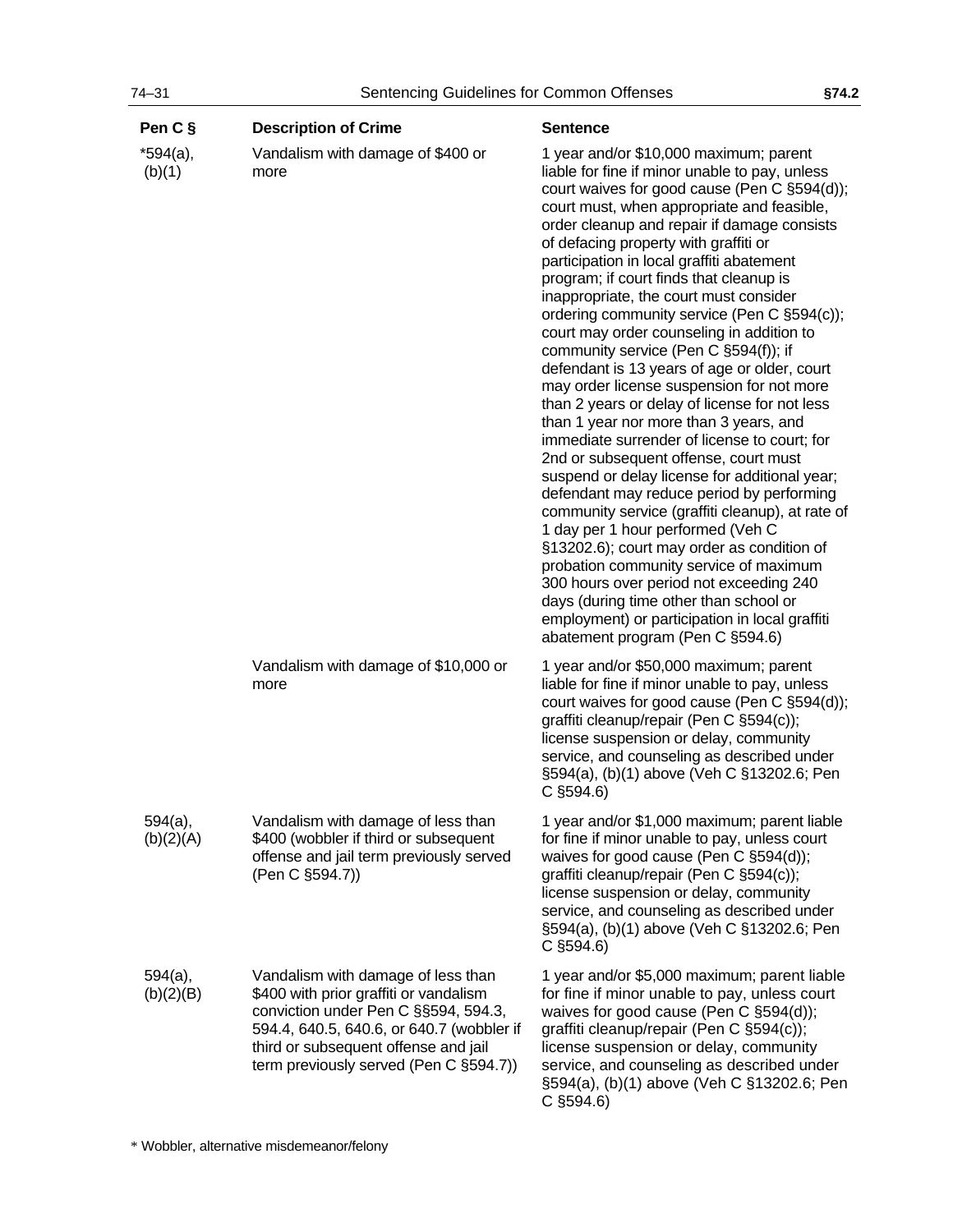| §74.2                   | California Judges Benchguide                                                                                                                               |                                                                                                                                                                                                                                                                                                                                                                                                                                                                                                                                                                                                                                                                                                                                                            | $74 - 32$ |
|-------------------------|------------------------------------------------------------------------------------------------------------------------------------------------------------|------------------------------------------------------------------------------------------------------------------------------------------------------------------------------------------------------------------------------------------------------------------------------------------------------------------------------------------------------------------------------------------------------------------------------------------------------------------------------------------------------------------------------------------------------------------------------------------------------------------------------------------------------------------------------------------------------------------------------------------------------------|-----------|
| Pen C §                 | <b>Description of Crime</b>                                                                                                                                | <b>Sentence</b>                                                                                                                                                                                                                                                                                                                                                                                                                                                                                                                                                                                                                                                                                                                                            |           |
| 594.2                   | Possession of graffiti marking materials<br>with intent to commit vandalism                                                                                | 6 months and/or \$1,000 maximum (Pen C<br>§19); if defendant under age 18, court must<br>order (i) minimum 24 hours of community<br>service (during time other than school or<br>employment) and parent/ guardian must be<br>present at service site for minimum one half<br>of the hours, or (ii) participation in local graffiti<br>abatement program, unless court finds<br>parent/guardian participation inappropriate or<br>potentially detrimental to the minor (Pen C<br>§594.8); if probation granted, court may order<br>defendant to perform maximum 90 hours'<br>community service (during time other than<br>school or employment) (Pen C §594.2(b))                                                                                           |           |
| $*594.3(a)$             | Vandalism of place of worship or<br>cemetery                                                                                                               | 1 year and \$1,000 maximum (Pen C §672);<br>license suspension or delay and community<br>service as described under §594(a), (b)(1)<br>above (Veh C §13202.6; Pen C §594.6); if<br>probation granted, court must, absent<br>compelling circumstances stated on record,<br>issue an order protecting the victim from<br>further violence, including any stay-away<br>conditions the court deems appropriate (Pen<br>C §422.85); if probation granted, court may<br>order defendant to complete an ethnic or<br>racial sensitivity class or one-year counseling<br>program, make payments to local agency that<br>provides services to victims of hate violence,<br>and/or reimburse victim for costs of<br>counseling and other expenses (Pen C<br>§422.85) |           |
| $*594.4(a),$<br>(b)(1)  | Defacing damaging, or contaminating<br>property with noxious or caustic<br>chemicals or substances - damages of<br>\$50,000 or more                        | 6 months (Pen C §19) and/or \$50,000<br>maximum; license suspension or delay and<br>community service as described under<br>§594(a), (b)(1) above (Veh C §13202.6; Pen<br>$C$ §594.6)                                                                                                                                                                                                                                                                                                                                                                                                                                                                                                                                                                      |           |
| $*594.4(a),$<br>(b)(2)  | Defacing, damaging, or contaminating<br>property with noxious or caustic<br>chemicals or substances - damage of<br>\$5,000 or more, but less than \$50,000 | 6 months (Pen C §19) and/or \$10,000<br>maximum; license suspension or delay and<br>community service as described under<br>§594(a), (b)(1) above (Veh C §13202.6; Pen<br>$C$ §594.6)                                                                                                                                                                                                                                                                                                                                                                                                                                                                                                                                                                      |           |
| $*594.4(a)$ ,<br>(b)(3) | Defacing, damaging, or contaminating<br>property with noxious or caustic<br>chemicals or substances - damage of<br>\$950 or more, but less than \$5,000    | 6 months (Pen C §19) and/or \$5,000<br>maximum; license suspension or delay and<br>community service as described under<br>§594(a), (b)(1) above (Veh C §13202.6; Pen<br>$C$ §594.6)                                                                                                                                                                                                                                                                                                                                                                                                                                                                                                                                                                       |           |
| $*594.4(a)$ ,<br>(b)(4) | Defacing, damaging, or contaminating<br>property with noxious or caustic<br>chemicals or substances - damage of<br>less than \$950                         | 6 months (Pen C §19) and/or \$1,000<br>maximum; license suspension or delay and<br>community service as described under<br>§594(a), (b)(1) above (Veh C §13202.6; Pen<br>$C$ §594.6)                                                                                                                                                                                                                                                                                                                                                                                                                                                                                                                                                                       |           |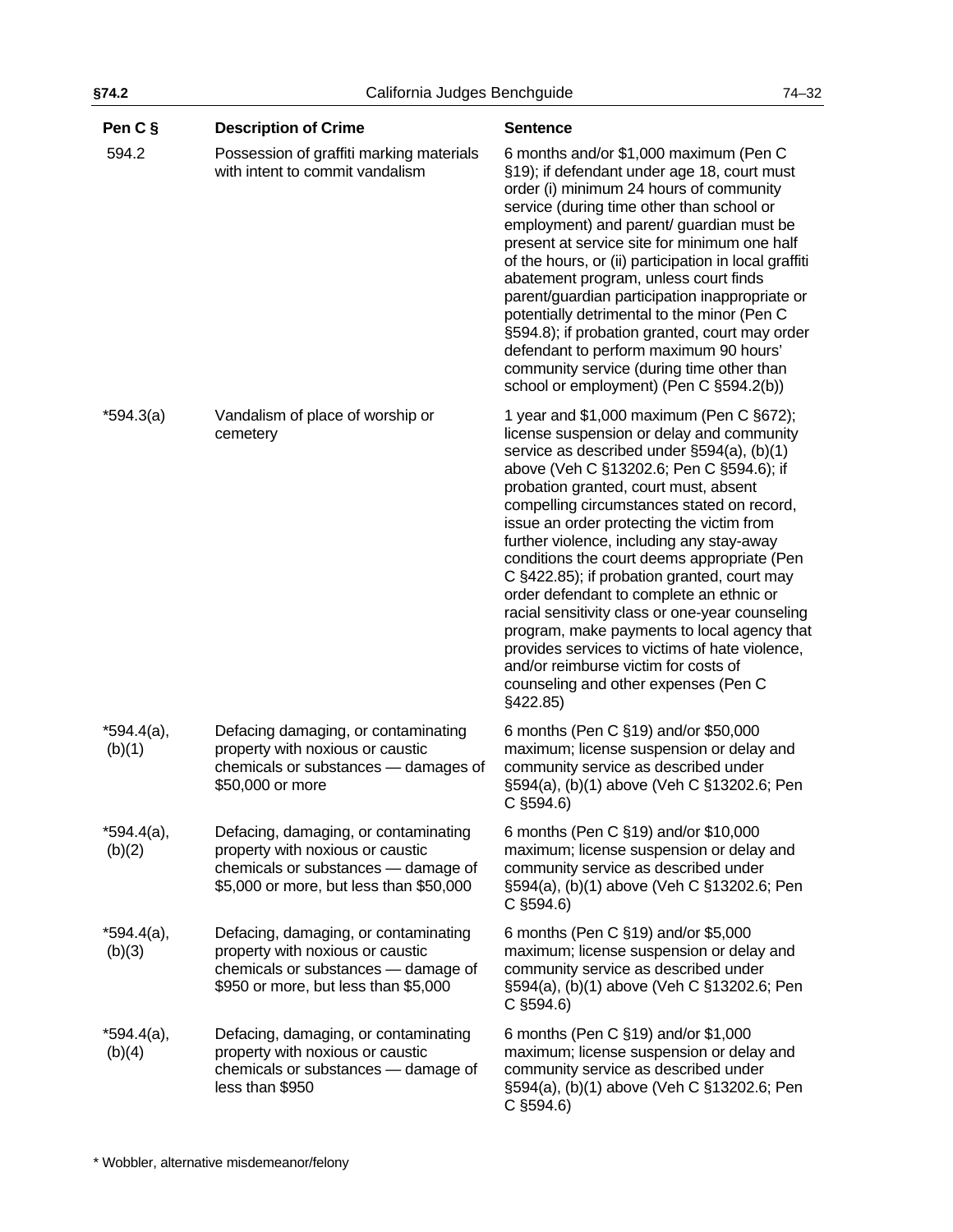| Pen C §   | <b>Description of Crime</b>                                                                                                                                                                                                                                                                                                                                                                                  | <b>Sentence</b>                                                                                                                                                                                                        |
|-----------|--------------------------------------------------------------------------------------------------------------------------------------------------------------------------------------------------------------------------------------------------------------------------------------------------------------------------------------------------------------------------------------------------------------|------------------------------------------------------------------------------------------------------------------------------------------------------------------------------------------------------------------------|
| $*597(a)$ | Killing, maiming, torturing, or mutilating<br>animal                                                                                                                                                                                                                                                                                                                                                         | 1 year and/or \$20,000 maximum; if probation<br>granted, court must order defendant to pay<br>for and complete counseling designed to treat<br>behavior or conduct disorders (Pen C<br>$\S597(g)$                      |
| $*597(b)$ | Cruelty to or abuse of animal by owner<br>or custodian                                                                                                                                                                                                                                                                                                                                                       | 6 months (Pen C §19) and \$20,000<br>maximum; if probation granted, court must<br>order defendant to pay for and complete<br>counseling designed to treat behavior or<br>conduct disorders (Pen C §597(g))             |
| 597f      | Animal neglect by owner, driver, or<br>possessor                                                                                                                                                                                                                                                                                                                                                             | 6 months and/or \$1,000 maximum (Pen C<br>\$19)                                                                                                                                                                        |
| 597.7     | Leaving animal in unattended<br>automobile under conditions that<br>endanger the health of the animal and<br>animal suffers great bodily injury - 1st<br>offense                                                                                                                                                                                                                                             | 6 months and/or \$500 maximum; if no injury<br>to animal, violation is infraction with maximum<br>\$100 fine per animal                                                                                                |
|           | 2nd offense (regardless of injury to<br>animal)                                                                                                                                                                                                                                                                                                                                                              | 6 months and/or \$500 maximum                                                                                                                                                                                          |
| $*601$    | Trespass - entering person's<br>residence or contiguous real property or<br>workplace (other than defendant's)<br>within 30 days of making credible threat<br>to cause serious bodily injury to another<br>person as defined in Pen C §417.6 with<br>intent to place that other person in<br>reasonable fear of his/her safety or the<br>safety of his/her immediate family as<br>defined in Pen C §646.9(1) | 1 year and/or \$2,000 maximum                                                                                                                                                                                          |
| 602(k)    | Trespass - entering lands with intent<br>to injure property or to interfere with<br>owner's business                                                                                                                                                                                                                                                                                                         | 6 months and/or \$1,000 maximum (Pen C<br>\$19                                                                                                                                                                         |
| 602(l)    | Trespass - entering and occupying<br>real property or structures without<br>consent                                                                                                                                                                                                                                                                                                                          | 6 months and/or \$1,000 maximum (Pen C<br>\$19)                                                                                                                                                                        |
| 602(w)    | Refusal to leave battered women's<br>shelter after request by the shelter's<br>manager                                                                                                                                                                                                                                                                                                                       | 1 year and $$1,000$ maximum (Pen C $§672$ );<br>court may order defendant to make restitution<br>to a battered woman for relocation expenses<br>if these expenses were incurred as a result of<br>defendant's trespass |
| 602.1     | Intentional interference with business or<br>public agency by obstructing or<br>intimidating employees or customers                                                                                                                                                                                                                                                                                          | 90 days and/or \$400 maximum                                                                                                                                                                                           |
| 602.5(a)  | Trespass - entering or remaining in<br>dwelling without consent                                                                                                                                                                                                                                                                                                                                              | 6 months and/or \$1,000 (Pen C §19)                                                                                                                                                                                    |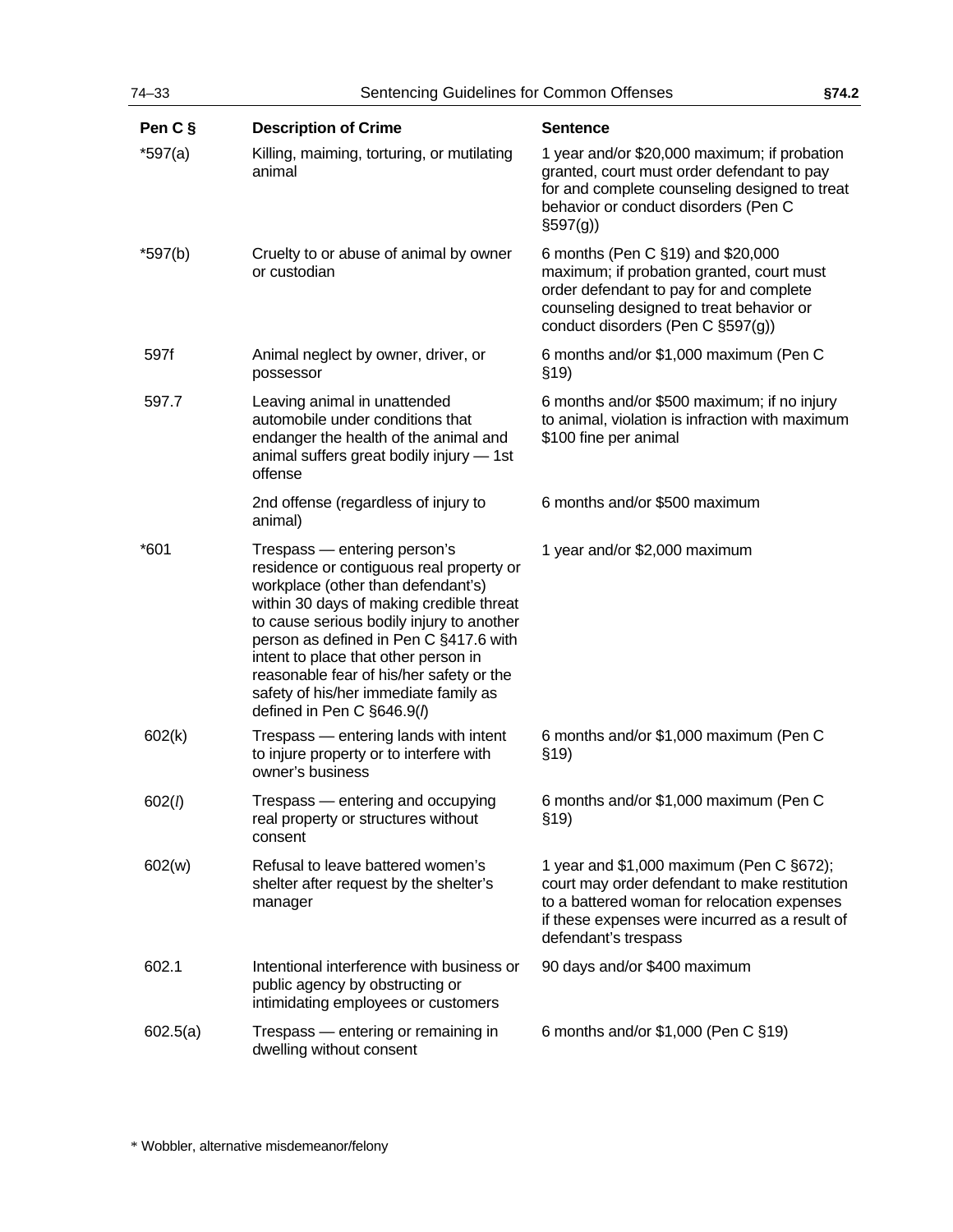| §74.2    | California Judges Benchguide                                                                                                                                                        |                                                                                                                                                                                                                                                                                                    | $74 - 34$ |
|----------|-------------------------------------------------------------------------------------------------------------------------------------------------------------------------------------|----------------------------------------------------------------------------------------------------------------------------------------------------------------------------------------------------------------------------------------------------------------------------------------------------|-----------|
| Pen C §  | <b>Description of Crime</b>                                                                                                                                                         | <b>Sentence</b>                                                                                                                                                                                                                                                                                    |           |
| 602.5(b) | Aggravated trespass - entering or<br>remaining in dwelling without consent<br>while resident is present                                                                             | 1 year and/or \$1,000 maximum; court must<br>consider issuing an order restraining<br>defendant from any contact with the victim<br>(Pen C §602.5(d)); if probation granted, court<br>must order counseling (Pen C §602.5(c))                                                                      |           |
| 602.8    | Trespass - entering cultivated, fenced,<br>or posted lands without written<br>permission - 1st offense (infraction)                                                                 | \$75                                                                                                                                                                                                                                                                                               |           |
|          | 2nd offense on contiguous land of same<br>owner (infraction)                                                                                                                        | \$250                                                                                                                                                                                                                                                                                              |           |
|          | 3rd or subsequent offense on<br>contiguous land                                                                                                                                     | 6 months and/or \$1,000 maximum (Pen C<br>\$19)                                                                                                                                                                                                                                                    |           |
| 602.11   | Physically obstructing access to health<br>care facility, church, or school - 1st<br>offense                                                                                        | 6 months and/or maximum \$250; court may<br>order defendant to perform community<br>service instead of fine or imprisonment if it<br>determines that paying the fine would result<br>in undue hardship to defendant or his or her<br>dependents                                                    |           |
|          | 2nd offense                                                                                                                                                                         | mandatory minimum 5 days to maximum 6<br>months (Pen C §19) and \$500 maximum;<br>court may order defendant to perform<br>community service instead of fine or<br>imprisonment if it determines that paying the<br>fine would result in undue hardship to<br>defendant or his or her dependents    |           |
|          | 3rd or subsequent offense                                                                                                                                                           | mandatory minimum 30 days to maximum 6<br>months (Pen C §19) and \$2,000 maximum;<br>court may order defendant to perform<br>community service instead of fine or<br>imprisonment if it determines that paying the<br>fine would result in undue hardship to<br>defendant or his or her dependents |           |
| 602.12   | Trespass-entering residential property<br>of academic researcher for purpose of<br>chilling, preventing exercise of, or<br>interfering with the researcher's<br>academic freedom    | 6 months and/or \$1,000 maximum (Pen C<br>\$19)                                                                                                                                                                                                                                                    |           |
| 626.6(a) | Trespass - nonstudent's or<br>nonemployee's refusal to leave college<br>or university campus as ordered, or<br>reentry within 7 days after being<br>directed to leave - 1st offense | 6 months and \$500 maximum                                                                                                                                                                                                                                                                         |           |
|          | 2nd offense, including other school-<br>related priors under Pen C §415.5 or<br>§§626-626.11                                                                                        | mandatory minimum 10 days to maximum 6<br>months and maximum \$500                                                                                                                                                                                                                                 |           |
|          | 3rd or subsequent offense, including<br>other school-related priors under Pen C<br>§415.5 or §§626-626.11                                                                           | mandatory minimum 90 days to maximum 6<br>months and maximum \$500                                                                                                                                                                                                                                 |           |
|          |                                                                                                                                                                                     |                                                                                                                                                                                                                                                                                                    |           |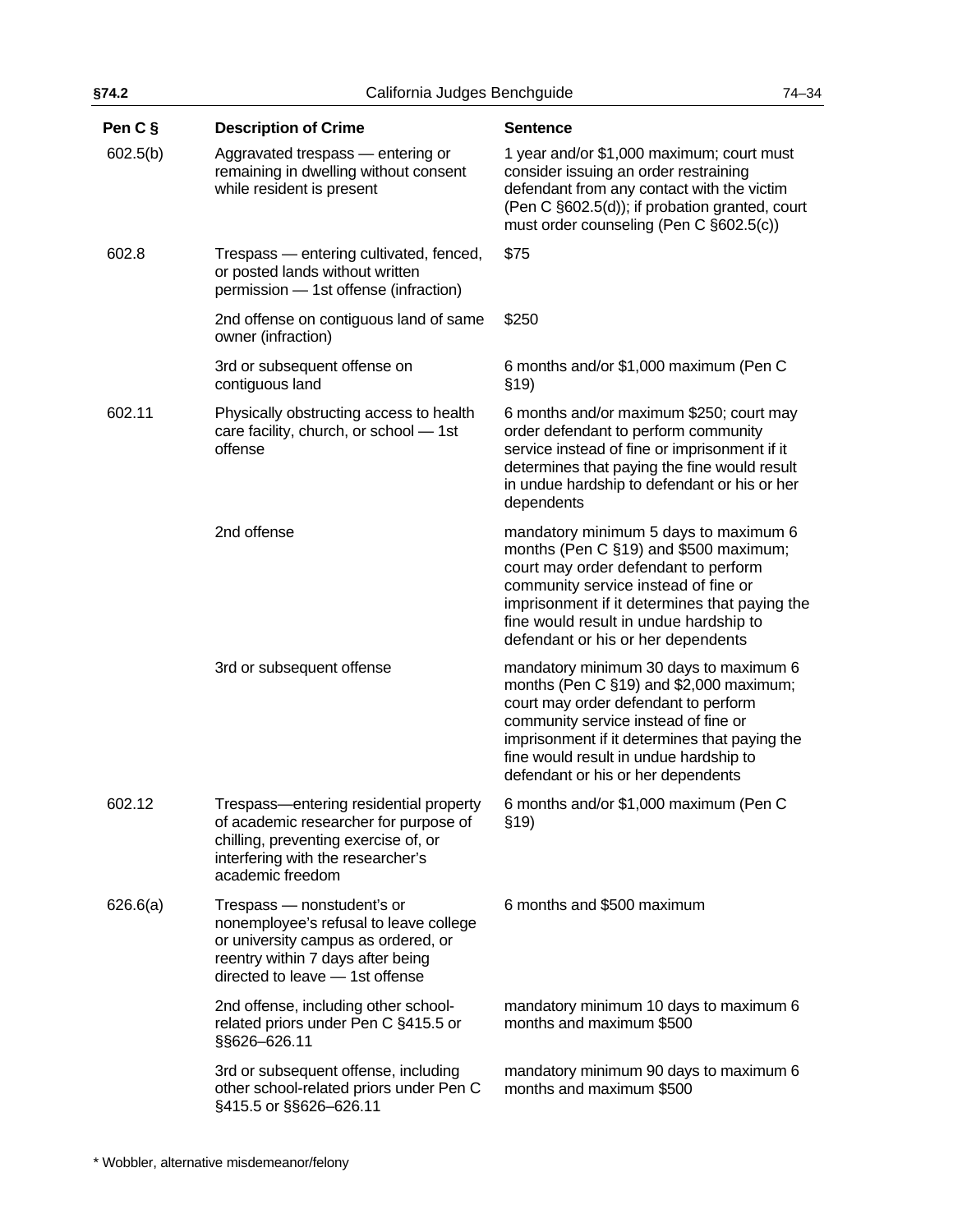| $74 - 35$       | Sentencing Guidelines for Common Offenses                                                                                                                                                                                      |                                                                                                                                                                                                                                                                                                                                                                               | §74.2 |
|-----------------|--------------------------------------------------------------------------------------------------------------------------------------------------------------------------------------------------------------------------------|-------------------------------------------------------------------------------------------------------------------------------------------------------------------------------------------------------------------------------------------------------------------------------------------------------------------------------------------------------------------------------|-------|
| Pen C §         | <b>Description of Crime</b>                                                                                                                                                                                                    | <b>Sentence</b>                                                                                                                                                                                                                                                                                                                                                               |       |
| 626.7(a)        | Trespass - nonstudent's or<br>nonemployee's refusal to leave public<br>school property as ordered, or reentry<br>without following posted requirements<br>to contact the administrative offices of<br>the school - 1st offense | 6 months and \$500 maximum                                                                                                                                                                                                                                                                                                                                                    |       |
|                 | 2nd offense, including other school-<br>related priors under Pen C §415.5 or<br>§§626-626.11                                                                                                                                   | mandatory minimum 10 days to maximum 6<br>months and maximum \$500                                                                                                                                                                                                                                                                                                            |       |
|                 | 3rd or subsequent offense, including<br>other school-related priors under Pen C<br>§415.5 or §§626-626.11                                                                                                                      | mandatory minimum 90 days to maximum 6<br>months and maximum \$500                                                                                                                                                                                                                                                                                                            |       |
| $*626.9(b)$     | Possession of firearm within 1,000 feet<br>of school grounds                                                                                                                                                                   | 1 year and \$1,000 maximum (Pen C §672); if<br>defendant has prior conviction of<br>misdemeanor offense specified in Pen C<br>§12001.6, court must order minimum 3-<br>month sentence or condition of probation<br>unless unusual case and court specifies<br>reasons (Pen C §626.9(g)(1), (g)(4));<br>defendant may not possess firearm for 10<br>years (Pen C §12021(c)(1)) |       |
| $*626.10(a)(1)$ | Possession of weapon, other than<br>firearm, on grounds of public or private<br>elementary, middle, or high school                                                                                                             | 1 year and \$1,000 maximum (Pen C §672)                                                                                                                                                                                                                                                                                                                                       |       |
| 626.10(a)(2)    | Possession of razor blade or box cutter<br>on grounds of public or private<br>elementary, middle, or high school                                                                                                               | 1 year and \$1,000 maximum (Pen C §672)                                                                                                                                                                                                                                                                                                                                       |       |
| $*626.10(b)$    | Possession of weapon, other than<br>firearm, on grounds of public or private<br>college                                                                                                                                        | 1 year and \$1,000 maximum (Pen C §672)                                                                                                                                                                                                                                                                                                                                       |       |
| 616.10(i)       | Possession of stun gun or less lethal<br>weapon on ground of public or private<br>college                                                                                                                                      | 6 months and/or \$1,000 maximum (Pen C<br>\$19)                                                                                                                                                                                                                                                                                                                               |       |
| 626.81          | Entry onto school building or grounds<br>by registered sex offender without lawful<br>business and written permission from<br>school chief administrator - 1st offense                                                         | 6 months and/or \$500 maximum                                                                                                                                                                                                                                                                                                                                                 |       |
|                 | 2nd offense                                                                                                                                                                                                                    | minimum 10 days to maximum 6 months, and<br>\$500 maximum; defendant may not be<br>released on probation until minimum 10 days<br>are served                                                                                                                                                                                                                                  |       |
|                 | 3rd offense                                                                                                                                                                                                                    | minimum 90 days to maximum 6 months, and<br>\$500 maximum; defendant may not be<br>released on probation until minimum 90 days<br>are served                                                                                                                                                                                                                                  |       |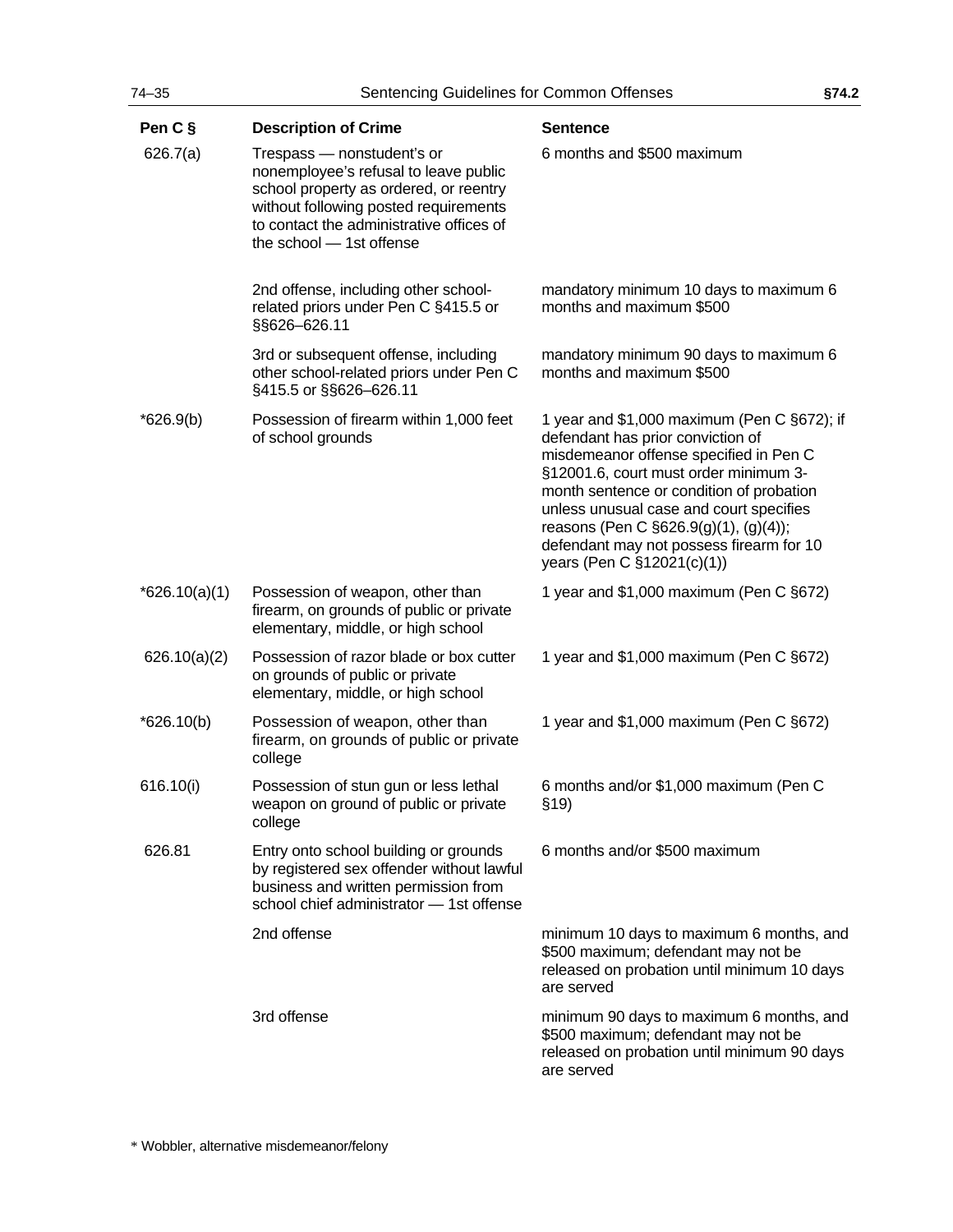| §74.2    | California Judges Benchguide                                                                                                                                                                                                                                                                                                              |                                                                                                                                                                                                                                                                                                                                                                                                                                                                                                                                                                                                        | $74 - 36$ |
|----------|-------------------------------------------------------------------------------------------------------------------------------------------------------------------------------------------------------------------------------------------------------------------------------------------------------------------------------------------|--------------------------------------------------------------------------------------------------------------------------------------------------------------------------------------------------------------------------------------------------------------------------------------------------------------------------------------------------------------------------------------------------------------------------------------------------------------------------------------------------------------------------------------------------------------------------------------------------------|-----------|
| Pen C §  | <b>Description of Crime</b>                                                                                                                                                                                                                                                                                                               | <b>Sentence</b>                                                                                                                                                                                                                                                                                                                                                                                                                                                                                                                                                                                        |           |
| 626.85   | Trespass - drug offender's refusal to<br>leave school property as ordered,<br>reentry within 7 days after being<br>directed to leave, or continued pattern<br>of unauthorized entry - 1st offense                                                                                                                                         | 6 months and/or \$1,000 maximum                                                                                                                                                                                                                                                                                                                                                                                                                                                                                                                                                                        |           |
|          | 2nd offense, including other school-<br>related priors under Pen C §415.5 or<br>§§626-626.11                                                                                                                                                                                                                                              | mandatory minimum 10 days to maximum 6<br>months and/or \$1,000 maximum                                                                                                                                                                                                                                                                                                                                                                                                                                                                                                                                |           |
|          | 3rd or subsequent offense, including<br>other school-related priors under Pen C<br>§415.5 or §§626-626.11                                                                                                                                                                                                                                 | mandatory minimum 90 days to maximum 6<br>months and/or \$1,000 maximum                                                                                                                                                                                                                                                                                                                                                                                                                                                                                                                                |           |
| *626.95  | Possessing firearm on grounds of<br>playground or youth center                                                                                                                                                                                                                                                                            | 1 year and \$1,000 maximum (Pen C §672)                                                                                                                                                                                                                                                                                                                                                                                                                                                                                                                                                                |           |
| 640.5(a) | Defacing with graffiti facilities or<br>vehicles of governmental entity or public<br>transportation system, or those<br>operated or subsidized by Department<br>of Transportation, and costs incurred for<br>cleanup and repair do not exceed \$250<br>(infraction); provision does not preclude<br>application of Pen C §594 (vandalism) | maximum \$1,000; and community service of<br>minimum 48 hours to maximum 200 hours<br>over period not exceeding 180 days (during<br>time other than school or employment) which<br>may be performed under the direct<br>supervision of parent/guardian if defendant is<br>under age 18 (Pen C §640.5(e); Note: Penal<br>Code §594.8 requires parent/ guardian to be<br>present at service site for minimum one-half<br>of the hours unless court finds parent/<br>guardian participation inappropriate or<br>potentially detrimental to the minor); court<br>may order participation in local graffiti |           |

abatement program instead of community service (Pen C §640.5(a)(2)); court may order counseling in addition to community service (Pen C §640.5(g)); parent or guardian liable for fine if minor unable to pay, unless court waives for good cause (Pen C §640.5(d)(2)); in addition, court, at the victim's option, may order defendant to perform necessary labor to clean up, repair, or replace property (Pen

C §640.5(d)(1))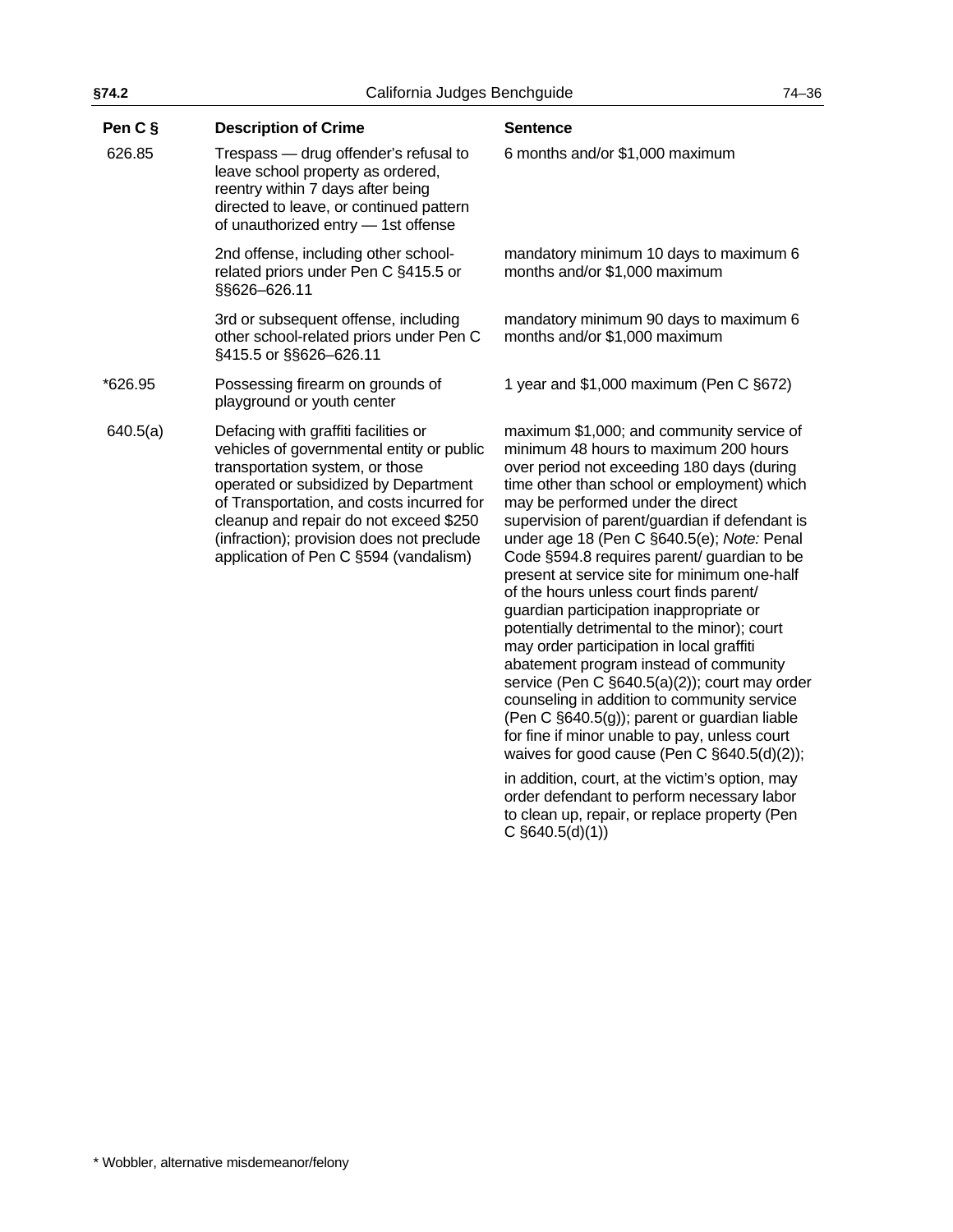| Pen C §  | <b>Description of Crime</b>                                                                                                                                                                 | <b>Sentence</b>                                                                                                                                                                                                                                                                                                                                                                                                                                                                                                                                                                                                                                                                                                                                                                                                                                                                                                                                                                                                                                                                                                      |
|----------|---------------------------------------------------------------------------------------------------------------------------------------------------------------------------------------------|----------------------------------------------------------------------------------------------------------------------------------------------------------------------------------------------------------------------------------------------------------------------------------------------------------------------------------------------------------------------------------------------------------------------------------------------------------------------------------------------------------------------------------------------------------------------------------------------------------------------------------------------------------------------------------------------------------------------------------------------------------------------------------------------------------------------------------------------------------------------------------------------------------------------------------------------------------------------------------------------------------------------------------------------------------------------------------------------------------------------|
| 640.5(b) | Violation of Pen C §640.5(a) with prior<br>graffiti or vandalism conviction under<br>Pen C §§594, 594.3, 594.4, 640.5(a),<br>640.6, or 640.7                                                | 6 months and/or \$2,000 maximum; if<br>defendant under age of 18, court must order<br>minimum 24 hours of community service<br>(during time other than school or<br>employment) and parent/guardian must be<br>present at service site for minimum one-half<br>of the hours unless court finds<br>parent/guardian participation inappropriate or<br>potentially detrimental to the minor (Pen C<br>§594.8); if probation granted, court must<br>order defendant to perform minimum 96<br>hours to maximum 400 hours of community<br>service over period not exceeding 350 days<br>(during time other than school or<br>employment), which may be performed under<br>the direct supervision of parent/guardian if<br>defendant is under age 18 (Pen C §640.5(e));<br>court may order participation in local graffiti<br>abatement program instead of community<br>service (Pen C §640.5(b)(2)); court may order<br>counseling in addition to community service<br>(Pen C §640.5(g)); parent/guardian liability for<br>fine and performance of cleanup labor as<br>described under §640.5(a) above (Pen C<br>§640.5(d) |
| 640.5(c) | Violation of Pen C §640.5(a) with 2 or<br>more prior graffiti or vandalism<br>convictions under Pen C §§594, 594.3,<br>594.4, 640.5(a), 640.6, or 640.7, and jail<br>term previously served | 1 year and \$3,000 maximum; if defendant<br>under age of 18, court must order minimum<br>24 hours of community service (during time<br>other than school or employment) and<br>parent/guardian must be present at service<br>site for minimum one-half of the hours unless<br>court finds parent/guardian participation<br>inappropriate or potentially detrimental to the<br>minor (Pen C §594.8); if probation granted,<br>court may order maximum 600 hours of<br>community service over period not exceeding<br>480 days (during time other than school or<br>employment), which may be performed under<br>the direct supervision of parent/guardian if<br>defendant is under age 18 (Pen C §640.5(e));<br>court may order participation in local graffiti<br>abatement program instead of community<br>service (Pen C §640.5(c)(2)); court may order<br>counseling in addition to community service<br>(Pen C §640.5(g)); parent/guardian liability for<br>fine and performance of cleanup labor as<br>described under §640.5(a) above (Pen C<br>§640.5(d))                                                     |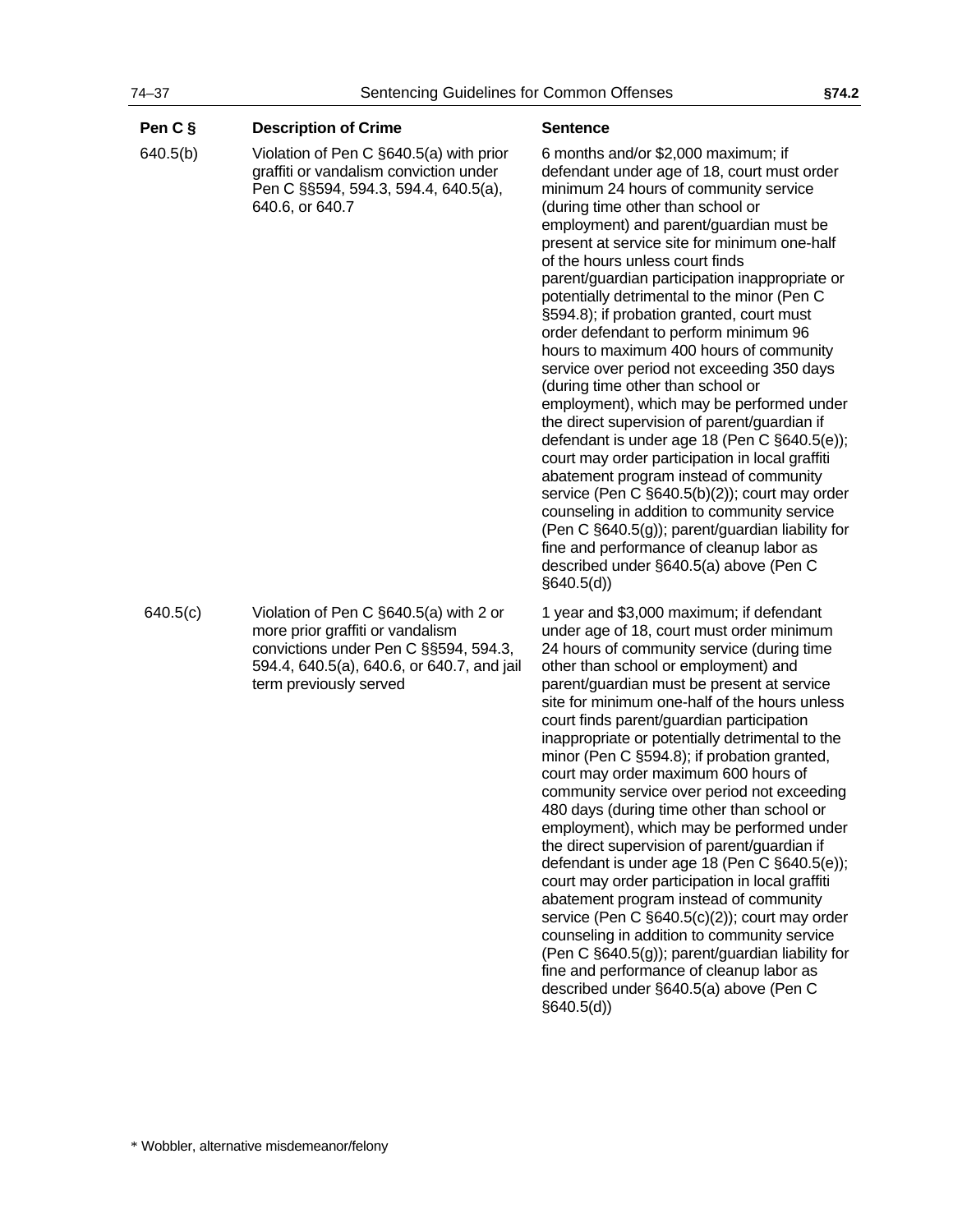# **Pen C § Description of Crime <b>Sentence Sentence**

 640.6(a) Defacing with graffiti real or personal property of another and amount of defacement or damage is less than \$250 (infraction); provision does not preclude application of Pen C §594 (vandalism)

maximum \$1,000 and community service of minimum 48 hours to maximum 200 hours over period not exceeding 180 days (during time other than school or employment), which may be performed under the direct supervision of parent/guardian if defendant is under age 18 (Pen C §640.6(e); Note: Penal Code §594.8 requires parent/ guardian to be present at service site for minimum one-half of the hours unless court finds parent/guardian participation inappropriate or potentially detrimental to the minor); court may order participation in local graffiti abatement program instead of community service (Pen C §640.6(a)(2)); court may order counseling in addition to community service (Pen C §640.6(g)); parent or guardian liable for fine if minor unable to pay, unless court waives for good cause (Pen C §640.6(e)); in addition, court, at victim's option, may order defendant to perform necessary labor to clean up, repair, or replace property (Pen C §640.6(d))

6 months and/or \$2,000 maximum; if defendant under age of 18, court must order minimum 24 hours of community service (during time other than school or employment) and parent/guardian must be present at service site for minimum one-half of the hours unless court finds parent/guardian participation inappropriate or potentially detrimental to the minor (Pen C §594.8); if probation granted, court must order defendant to perform minimum 96 hours to maximum 400 hours of community service over period not exceeding 350 days (during time other than school or employment), which may be performed under the direct supervision of parent/guardian if defendant is under age 18 (Pen C §640.6(e)); court may order participation in local graffiti abatement program instead of community service (Pen C §640.6(b)(2)); court may order counseling in addition to community service (Pen C §640.6(g)); parent/guardian liability for fine and performance of cleanup labor as described under §640.6(a) above (Pen C  $§640.6(d)–(e)$ 

640.6(b) Violation of Pen C §640.6(a) with prior graffiti or vandalism conviction under Pen C §§594, 594.3, 594.4, 640.5, 640.6(a), or 640.7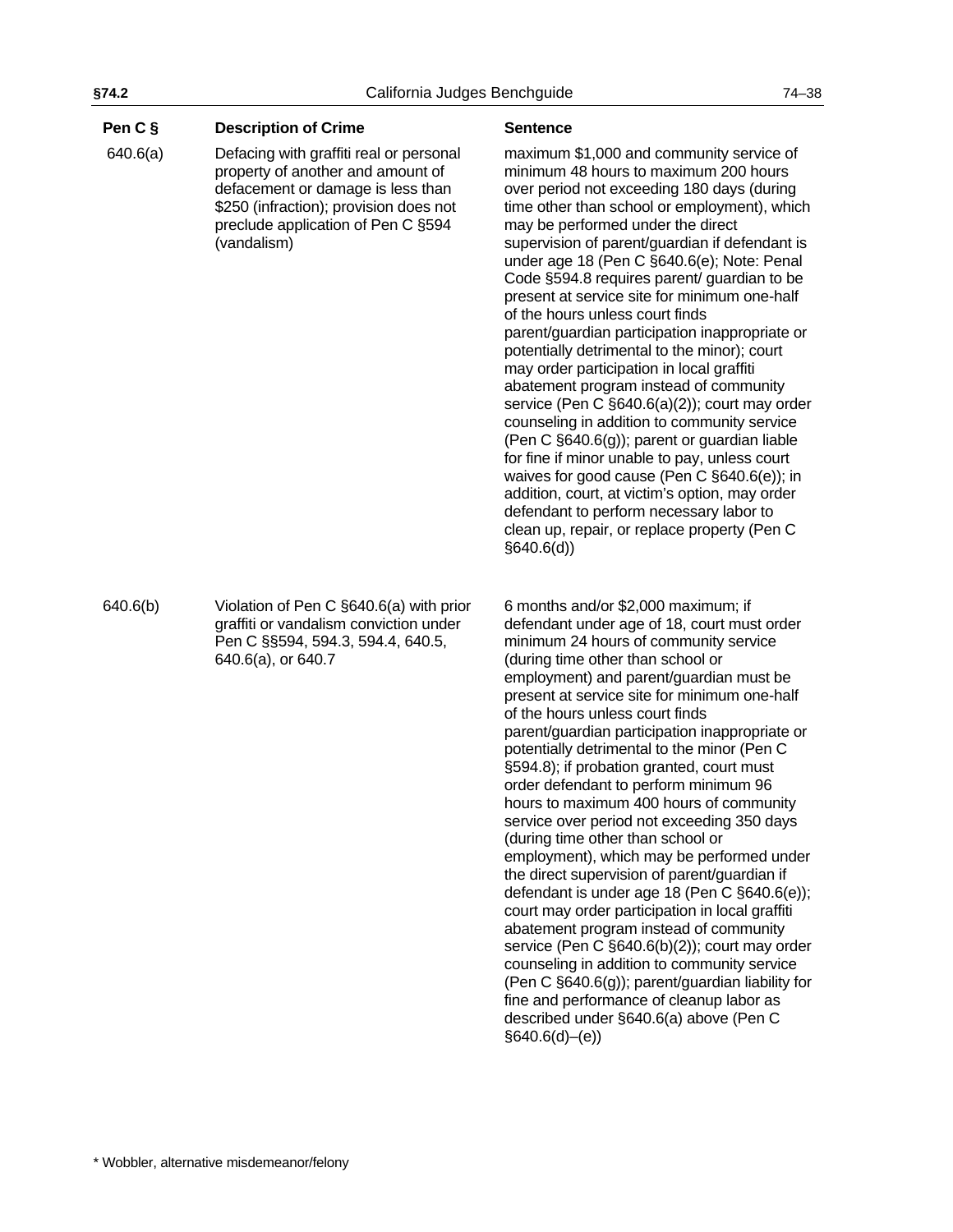| Pen C §  | <b>Description of Crime</b>                                                                                                                                                              | <b>Sentence</b>                                                                                                                                                                                                                                                                                                                                                                                                                                                                                                                                                                                                                                                                                                                                                                                                                                                                                                                                                                                                                                                                             |
|----------|------------------------------------------------------------------------------------------------------------------------------------------------------------------------------------------|---------------------------------------------------------------------------------------------------------------------------------------------------------------------------------------------------------------------------------------------------------------------------------------------------------------------------------------------------------------------------------------------------------------------------------------------------------------------------------------------------------------------------------------------------------------------------------------------------------------------------------------------------------------------------------------------------------------------------------------------------------------------------------------------------------------------------------------------------------------------------------------------------------------------------------------------------------------------------------------------------------------------------------------------------------------------------------------------|
| 640.6(c) | Violation of Pen C §640.6(a) with 2 or<br>more prior graffiti or vandalism<br>convictions under Pen C §§594, 594.3,<br>594.4, 640.5, 640.6(a), or 640.7, and<br>imprisoned at least once | 6 months and/or \$3,000 maximum; if<br>defendant under age of 18, court must order<br>24 hours of community service (during time<br>other than school or employment) and<br>parent/guardian must be present at service<br>site for minimum one-half of the hours unless<br>court finds parent/guardian participation<br>inappropriate or potentially detrimental to the<br>minor (Pen C §594.8); if probation granted,<br>court must order defendant to perform<br>maximum 600 hours of community service<br>over period not exceeding 480 days (during<br>time other than school or employment), which<br>may be performed under the direct<br>supervision of parent/guardian if defendant is<br>under age 18 (Pen C §640.6(e)); court may<br>order participation in local graffiti abatement<br>program instead of community service (Pen<br>C $§640.6(c)(2)$ ; court may order counseling<br>in addition to community service (Pen C<br>§640.6(g)); parent/guardian liability for fine<br>and performance of cleanup labor as<br>described under §640.6(a) above (Pen C<br>§640.6(d)–(e) |
| 640.7    | Graffiti or vandalism under Pen C<br>§§640.5, 640.6, or 594 committed on or<br>within 100 feet of highway or its<br>appurtenances - 1st offense                                          | 6 months and/or \$1,000 maximum; if<br>defendant under age of 18, court must order<br>(i) minimum 24 hours of community service<br>(during time other than school or<br>employment) and parent/guardian must be<br>present at service site for minimum one half<br>of the hours, or (ii) participation in local graffiti<br>abatement program, unless court finds<br>parent/guardian participation inappropriate or<br>potentially detrimental to the minor (Pen C<br>§594.8); if probation granted, court may order<br>maximum 300 hours of community service<br>over period not exceeding 240 days (during<br>time other than school or employment) or<br>participation in local graffiti abatement<br>program (Pen C §594.6)                                                                                                                                                                                                                                                                                                                                                             |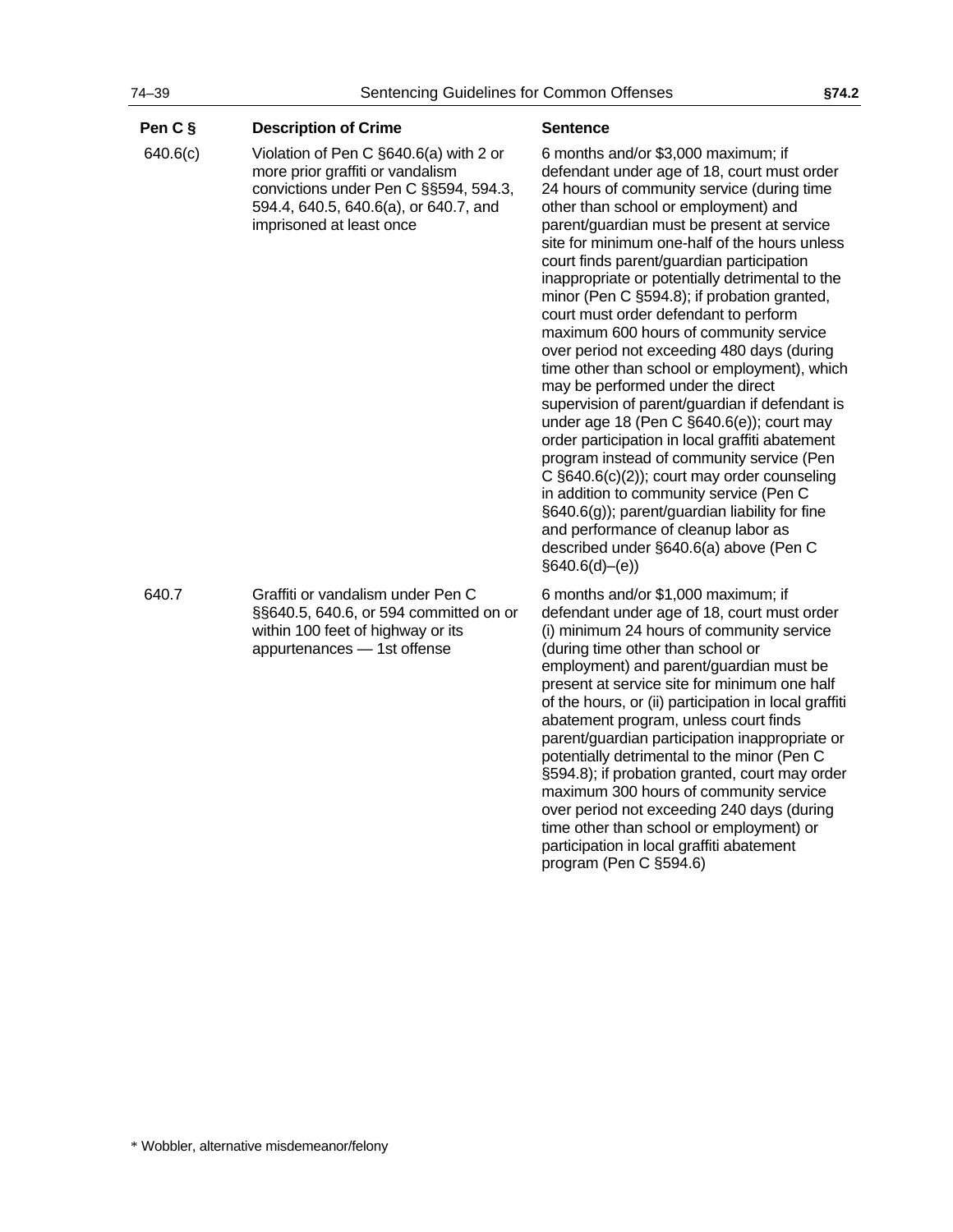| Pen C §        | <b>Description of Crime</b>                                                                  | <b>Sentence</b>                                                                                                                                                                                                                                                                                                                                                                                                                                                                                                                                                                                                                                                                                                                                                         |
|----------------|----------------------------------------------------------------------------------------------|-------------------------------------------------------------------------------------------------------------------------------------------------------------------------------------------------------------------------------------------------------------------------------------------------------------------------------------------------------------------------------------------------------------------------------------------------------------------------------------------------------------------------------------------------------------------------------------------------------------------------------------------------------------------------------------------------------------------------------------------------------------------------|
|                | 2nd or subsequent offense                                                                    | 1 year and/or \$1,000 maximum; if defendant<br>under age of 18, court must order (i)<br>minimum 24 hours of community service<br>(during time other than school or<br>employment) and parent/guardian must be<br>present at service site for minimum one-half<br>of the hours, or (ii) participation in local graffiti<br>abatement program unless court finds<br>parent/guardian participation inappropriate or<br>potentially detrimental to the minor (Pen C<br>§594.8); if probation granted, court may order<br>maximum 300 hours of community service<br>over period not exceeding 240 days (240<br>days if 3rd or subsequent offense) (during<br>time other than school or employment) or<br>participation in local graffiti abatement<br>program (Pen C §594.6) |
| 640.8          | Violation of Pen C §594, §640.5, or<br>§640.6 committed on a freeway or its<br>appurtenances | 1 year and/or \$5,000 maximum; if probation<br>granted, court may order defendant to<br>perform maximum 480 hours of community<br>service over period not exceeding 420 days<br>(during time other than school or<br>employment)                                                                                                                                                                                                                                                                                                                                                                                                                                                                                                                                        |
| $*646.9(a)$    | Stalking                                                                                     | 1 year and/or \$1,000 maximum; if probation<br>granted, court must require counseling unless<br>court waives for good cause (Pen C<br>§646.9(j)); court must also consider issuing<br>order restraining defendant from any contact<br>with the victim (Pen C $\S$ 646.9(k)); court must<br>also consider whether defendant would<br>benefit from treatment at a state hospital<br>under Pen C §2684 (Pen C §646.9(m));<br>defendant may not possess firearm for 10<br>years (Pen C §12021(c)(1))                                                                                                                                                                                                                                                                        |
| $*646.9(c)(1)$ | Stalking with prior felony conviction of<br>Pen C §273.5, §273.6, or §422                    | 1 year and/or \$1,000 maximum; if probation<br>granted, court must require counseling unless<br>court waives for good cause (Pen C<br>§646.9(j)); court must also consider issuing<br>order restraining defendant from any contact<br>with the victim (Pen C $\S646.9(k)$ ); court must<br>also consider whether defendant would<br>benefit from treatment at a state hospital<br>under Pen C §2684 (Pen C §646.9(m));<br>defendant may not possess firearm for 10<br>years (Pen C §12021(c)(1))                                                                                                                                                                                                                                                                        |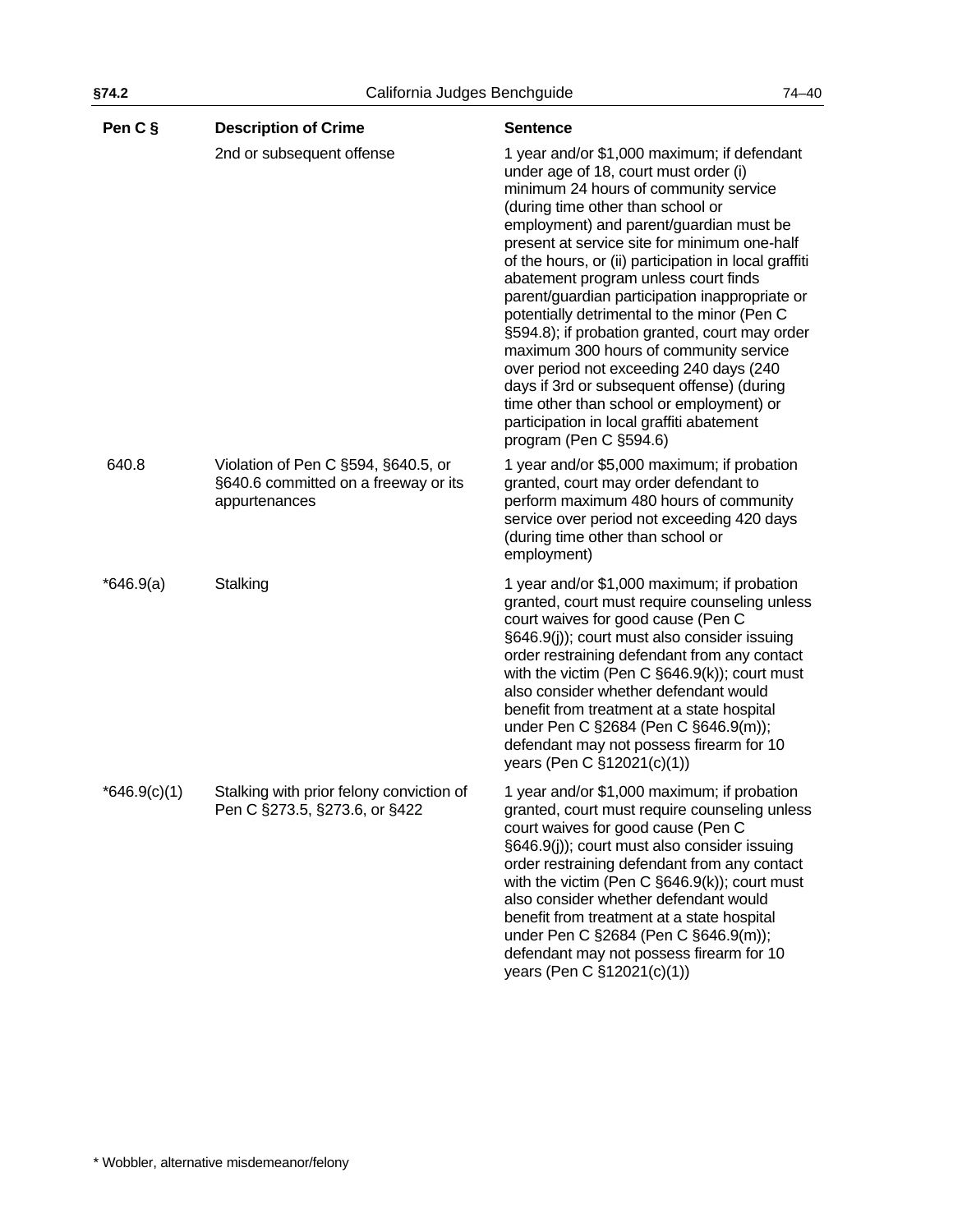| Pen C § | <b>Description of Crime</b>                                                                                                                                                                                                                        | <b>Sentence</b>                                                                                                                                                                                                                                                                                                                                                                                                                                                                                                                                                                                                                        |
|---------|----------------------------------------------------------------------------------------------------------------------------------------------------------------------------------------------------------------------------------------------------|----------------------------------------------------------------------------------------------------------------------------------------------------------------------------------------------------------------------------------------------------------------------------------------------------------------------------------------------------------------------------------------------------------------------------------------------------------------------------------------------------------------------------------------------------------------------------------------------------------------------------------------|
| 647(a)  | Disorderly conduct - lewd conduct in<br>public                                                                                                                                                                                                     | 6 months and/or \$1,000 maximum (Pen C<br>§19); mandatory AIDS education, and<br>offering of testing, as condition of probation or<br>drug diversion (Pen C §1001.10);<br>discretionary additional maximum fine of \$70<br>to AIDS education fund (Pen C §647.1); if<br>peace officer witnesses defendant pick up a<br>prostitute, and defendant engages in a lewd<br>act with the prostitute within 1,000 feet of a<br>private residence and with the use of a<br>vehicle, court may suspend defendant's<br>driving privileges for up to 30 days or restrict<br>privileges for up to 6 months (Veh C<br>§13201.5)                     |
| 647(b)  | Disorderly conduct - soliciting or<br>engaging in prostitution - 1st offense                                                                                                                                                                       | 6 months and/or \$1,000 maximum (Pen C<br>§19); mandatory AIDS education and testing<br>under Pen C §1202.6(a), (e) (see also Pen C<br>§1001.10); discretionary additional maximum<br>fine of \$70 to AIDS education fund (Pen C<br>§647.1); if offense committed within 1,000<br>feet of a private residence and with the use of<br>a vehicle, the court may suspend defendant's<br>driving privileges for up to 30 days or restrict<br>privileges for up to 6 months (Pen C §647;<br>Veh C §13201.5)                                                                                                                                 |
|         | *2nd offense (court may not absolve<br>defendant of obligation to serve<br>mandatory minimum sentence);<br>wobbler under Pen C §647f if defendant<br>knows of positive HIV status from AIDS<br>test administered for prior conviction              | mandatory minimum 45 days (Pen C $\S647(k)$<br>to maximum 6 months (Pen C §19) and<br>\$1,000 maximum (Pen C §672); mandatory<br>AIDS testing under Pen C §1202.6(b), (e);<br>mandatory AIDS education, as condition of<br>probation or drug diversion (Pen C<br>§1001.10); discretionary additional maximum<br>fine of \$70 to AIDS education fund (Pen C<br>§647.1); if offense committed within 1,000<br>feet of a private residence and with the use of<br>a vehicle, the court may suspend defendant's<br>driving privileges for up to 30 days or restrict<br>privileges for up to 6 months (Pen C §647(k);<br>Veh C §13201.5)    |
|         | 3rd or subsequent offense (court may<br>not absolve defendant of obligation to<br>serve mandatory minimum sentence);<br>wobbler under Pen C §647f if defendant<br>knows of positive HIV status from AIDS<br>test administered for prior conviction | mandatory minimum 90 days (Pen C $\S647(k)$<br>to maximum 6 months (Pen C §19) and<br>\$1,000 maximum (Pen C §672); mandatory<br>AIDS testing under Pen C §1202.6(b), (e);<br>mandatory AIDS education as condition of<br>probation or drug diversion (Pen C<br>§1001.10); discretionary additional maximum<br>fine of \$70 to AIDS education fund (Pen C<br>§647.1); if offense committed within 1,000<br>feet of a private residence and with the use of<br>a vehicle, the court may suspend defendant's<br>driving privileges for up to 30 days or restrict<br>privileges for up to 6 months (Pen C $\S647(k)$ ;<br>Veh C §13201.5) |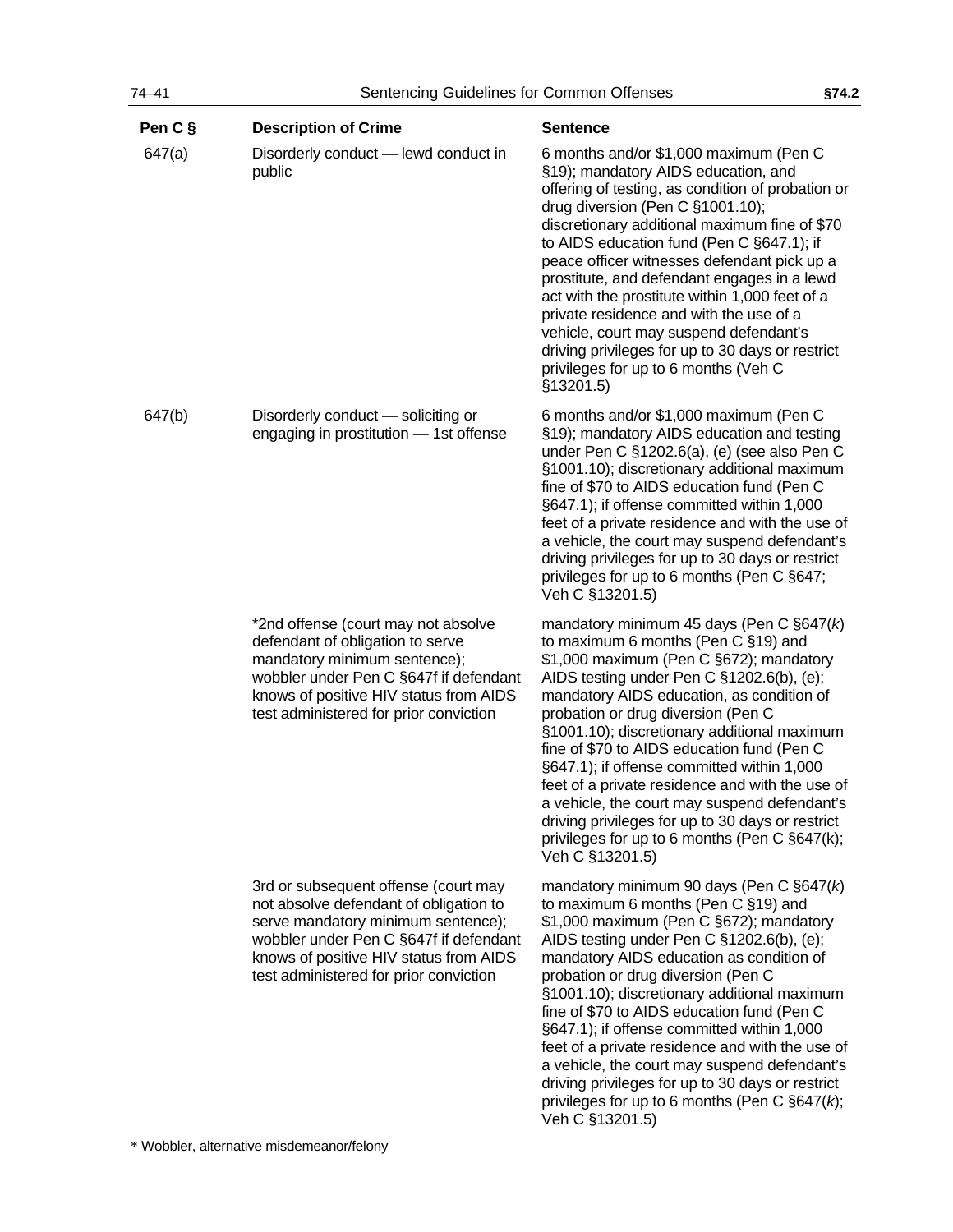| §74.2<br>California Judges Benchguide |                                                                                                                                                                                                                                                                                                                        |                                                                                                                                                                                                                                                                                                                                                                                                                                                                                                                                                                                                                        | $74 - 42$ |
|---------------------------------------|------------------------------------------------------------------------------------------------------------------------------------------------------------------------------------------------------------------------------------------------------------------------------------------------------------------------|------------------------------------------------------------------------------------------------------------------------------------------------------------------------------------------------------------------------------------------------------------------------------------------------------------------------------------------------------------------------------------------------------------------------------------------------------------------------------------------------------------------------------------------------------------------------------------------------------------------------|-----------|
| Pen C §                               | <b>Description of Crime</b>                                                                                                                                                                                                                                                                                            | <b>Sentence</b>                                                                                                                                                                                                                                                                                                                                                                                                                                                                                                                                                                                                        |           |
| 647(c)                                | Disorderly conduct - begging or<br>soliciting alms in public                                                                                                                                                                                                                                                           | 6 months and/or \$1,000 maximum (Pen C<br>\$19)                                                                                                                                                                                                                                                                                                                                                                                                                                                                                                                                                                        |           |
| 647(d)                                | Disorderly conduct - loitering in or<br>about public toilet to engage in or solicit<br>lewd act                                                                                                                                                                                                                        | 6 months and/or \$1,000 maximum                                                                                                                                                                                                                                                                                                                                                                                                                                                                                                                                                                                        |           |
| 647(e)                                | Disorderly conduct - lodging in public<br>or private building without permission of<br>owner/caretaker                                                                                                                                                                                                                 | 6 months and/or \$1,000 maximum (Pen C<br>\$19)                                                                                                                                                                                                                                                                                                                                                                                                                                                                                                                                                                        |           |
| 647(f)                                | Disorderly conduct - public intoxication<br>(alcohol or drugs)                                                                                                                                                                                                                                                         | 6 months and/or \$1,000 maximum (Pen C<br>§19); 1-year license suspension or delay if<br>defendant under age 21 and immediate<br>surrender of license to court (Veh C<br>§13202.5); if offense involves intravenous<br>use of controlled substance, discretionary<br>additional maximum fine of \$70 for AIDS<br>education fund (Pen C §647.1) and, as<br>condition of probation or diversion,<br>participation in AIDS education and offering<br>of AIDS testing if offense involved<br>intravenous use of controlled substance (Pen<br>C §1001.10); defendant may be eligible for<br>sentencing under Proposition 36 |           |
| 647(h)                                | Disorderly conduct - loitering,<br>prowling, or wandering on private<br>property of another                                                                                                                                                                                                                            | 6 months and/or \$1,000 maximum (Pen C<br>\$19)                                                                                                                                                                                                                                                                                                                                                                                                                                                                                                                                                                        |           |
| 647(i)                                | Disorderly conduct - peeking in door<br>or window while loitering on private<br>property of another - 1st offense                                                                                                                                                                                                      | 6 months and/or \$1,000 maximum (Pen C<br>§19); if probation granted, court may order<br>counseling (Pen C §647.7(a))                                                                                                                                                                                                                                                                                                                                                                                                                                                                                                  |           |
|                                       | 2nd or subsequent offense                                                                                                                                                                                                                                                                                              | 1 year and/or \$1,000 maximum (Pen C<br>§647.7(b)); if probation granted, court may<br>order counseling (Pen C §647.7(a))                                                                                                                                                                                                                                                                                                                                                                                                                                                                                              |           |
| 647(j)(1)                             | Disorderly conduct - looking through a<br>hole or opening, into, or otherwise view,<br>by means of binoculars, camera, or<br>other instrumentality, the interior of a<br>bathroom, fitting room, dressing room,<br>or any other area in which the occupant<br>has a reasonable expectation of privacy<br>- 1st offense | 6 months and/or \$1,000 maximum (Pen C<br>§19); if probation granted, court may order<br>counseling (Pen C §647.7(a)); Note: Penal<br>Code §647.7 refers to former Pen C §647(k),<br>which was recast as Pen C §647(j), eff.<br>1/1/08                                                                                                                                                                                                                                                                                                                                                                                 |           |
|                                       | 2nd or subsequent offense                                                                                                                                                                                                                                                                                              | 1 year and/or \$1,000 maximum (Pen C<br>§647.7(b)); if probation granted, court may<br>order counseling (Pen C §647.7(a)); Note:<br>Penal Code §647.7 refers to former Pen C<br>§647(k), which was recast as Pen C §647(j),<br>eff. 1/1/08                                                                                                                                                                                                                                                                                                                                                                             |           |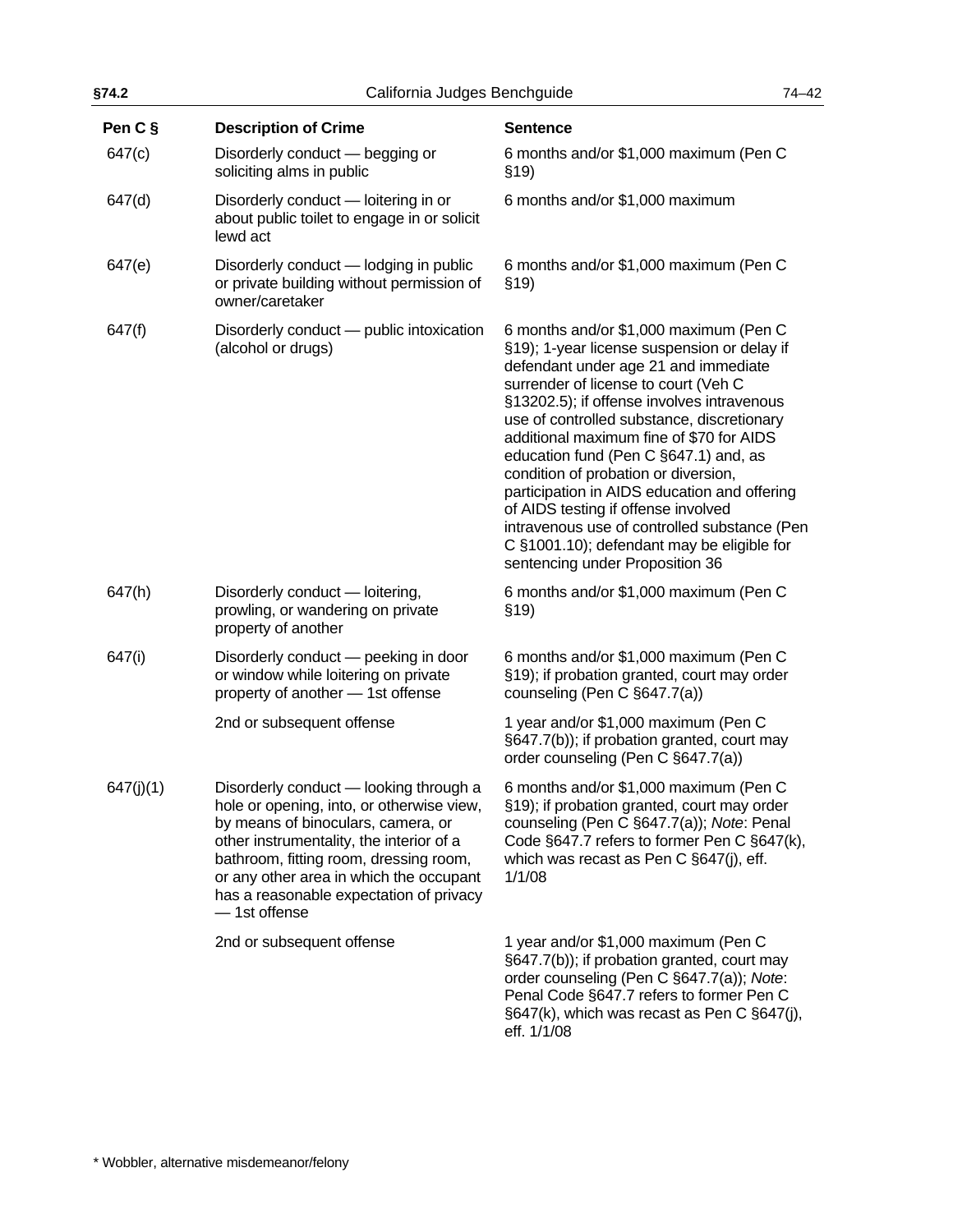| Pen C §        | <b>Description of Crime</b>                                                                                                                                                                                                                                             | <b>Sentence</b>                                                                                                                                                                                                                                                                                                                                                                                                                                  |
|----------------|-------------------------------------------------------------------------------------------------------------------------------------------------------------------------------------------------------------------------------------------------------------------------|--------------------------------------------------------------------------------------------------------------------------------------------------------------------------------------------------------------------------------------------------------------------------------------------------------------------------------------------------------------------------------------------------------------------------------------------------|
| 647(j)(2)      | Disorderly conduct - using concealed<br>camera to secretly videotape, film, or<br>photograph another person under or<br>through his or her clothing - 1st<br>offense                                                                                                    | 6 months and/or \$1,000 maximum (Pen C<br>§19); if probation granted, court may order<br>counseling (Pen C §647.7(a)); Note: Penal<br>Code §647.7 refers to former Pen C §647(k),<br>which was recast as Pen C §647(j), eff.<br>1/1/08                                                                                                                                                                                                           |
|                | 2nd or subsequent offense                                                                                                                                                                                                                                               | 1 year and/or \$1,000 maximum (Pen C<br>§647.7(b)); if probation granted, court may<br>order counseling (Pen C §647.7(a)); Note:<br>Penal Code §647.7(a) refers to former Pen C<br>§647(k), which was recast as Pen C §647(j),<br>eff. 1/1/08                                                                                                                                                                                                    |
| 647(j)(3)      | Disorderly conduct — using concealed<br>camera to secretly videotape, file, or<br>photograph another person in the<br>interior of a bedroom, bathroom,<br>changing room, fitting room, dressing<br>room, or tanning booth                                               | 6 months and/or \$1,000 maximum (Pen C<br>§19); if probation granted, court may order<br>counseling (Pen C §647.7(a)); Note: Penal<br>Code §647.7(a) refers to former Pen C<br>§647(k), which was recast as Pen C §647(j),<br>eff. 1/1/08                                                                                                                                                                                                        |
|                | 2nd or subsequent offense                                                                                                                                                                                                                                               | 1 year and/or \$5,000 maximum (Pen C<br>§647.7(c)); if probation granted, court may<br>order counseling (Pen C §647.7(a)); Note:<br>Penal Code §647.7(a) refers to former Pen C<br>§647(k), which was recast as Pen C §647(j),<br>eff. 1/1/08                                                                                                                                                                                                    |
| *647.6(a)(1)   | Molestation of child under 18 years;<br>wobbler if violation after entering<br>inhabited building or vehicle without<br>consent (Pen C §647.6(b))                                                                                                                       | 1 year and/or \$5,000 maximum; mandatory<br>registration with law enforcement under Pen<br>C §290; counseling required as condition of<br>probation unless court finds inappropriate or<br>ineffective (Pen C §647.6(d)(1)); additional<br>mandatory fine of \$300 (1st offense) or \$500<br>(2nd or subsequent offense), unless<br>defendant unable to pay (Pen C §290.3);<br>discretionary maximum \$1,000 restitution fine<br>(Pen C §294(a)) |
| $*647.6(a)(2)$ | Person motivated by abnormal sexual<br>interest in children engaging in conduct<br>with an adult whom he or she believes<br>to be a child under 18 years, which<br>conduct, if directed toward a child under<br>18 years, would be a violation of Pen C<br>§647.6(a)(1) | 1 year and/or \$5,000 maximum; mandatory<br>registration with law enforcement under Pen<br>C §290; counseling required as condition of<br>probation unless court finds inappropriate or<br>ineffective (Pen C §647.6(d)(1)); additional<br>mandatory fine of \$300 (1st offense) or \$500<br>(2nd or subsequent offense), unless<br>defendant unable to pay (Pen C §290.3);<br>discretionary maximum \$1,000 restitution fine<br>(Pen C §294(a)) |
| 653b           | Loitering about school or public place<br>where children congregate                                                                                                                                                                                                     | 6 months and/or \$1,000 maximum (Pen C<br>§653b(a)                                                                                                                                                                                                                                                                                                                                                                                               |
| 653b           | Registered sex offender loitering about<br>school or public place where children<br>congregate - 1st offense                                                                                                                                                            | 6 months and/or \$2,000 maximum (Pen C<br>§653b(b)(1))                                                                                                                                                                                                                                                                                                                                                                                           |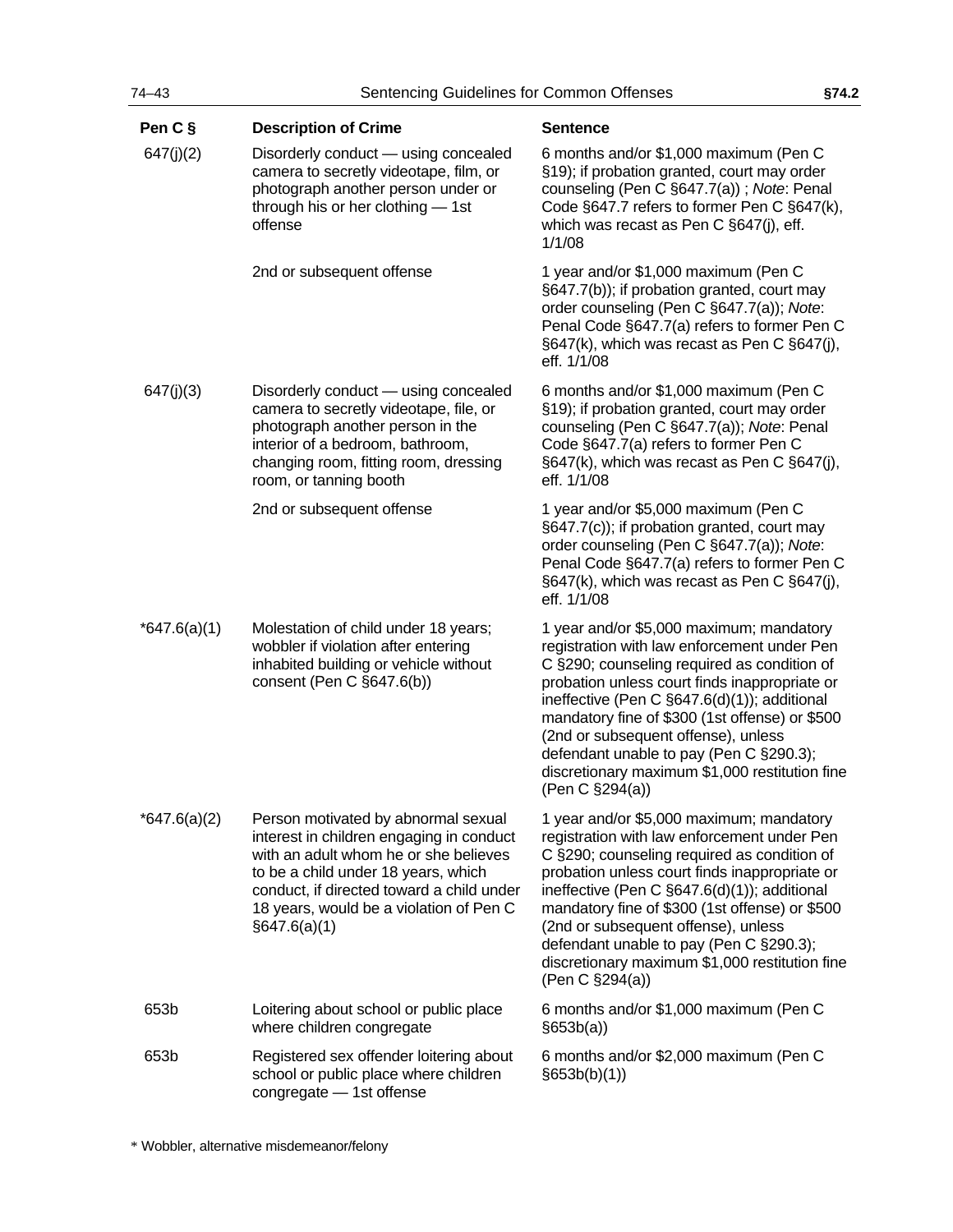| §74.2      | California Judges Benchguide                                                                                                                                                                      |                                                                                                                                                                                        | $74 - 44$ |
|------------|---------------------------------------------------------------------------------------------------------------------------------------------------------------------------------------------------|----------------------------------------------------------------------------------------------------------------------------------------------------------------------------------------|-----------|
| Pen C §    | <b>Description of Crime</b>                                                                                                                                                                       | <b>Sentence</b>                                                                                                                                                                        |           |
| 653b       | 2nd offense                                                                                                                                                                                       | mandatory minimum 10 days to maximum 6<br>months and \$2,000 maximum; defendant<br>may not be released on probation until<br>minimum 10 days are served (Pen C<br>§653b(b)(2))         |           |
|            | 3rd or subsequent offense                                                                                                                                                                         | mandatory minimum 90 days to maximum 6<br>months and \$2,000 maximum; defendant<br>may not be released on probation until<br>minimum 90 days are served (Pen C<br>§653b(b)(3))         |           |
|            | Registered criminal street gang offender<br>loitering about school or public place<br>where children congregate - 1st<br>offense                                                                  | 1 year and/or \$1,000 maximum (Pen C<br>§653b(c)(1))                                                                                                                                   |           |
|            | 2nd offense                                                                                                                                                                                       | 1 year and/or \$2,000 maximum; court must<br>consider 10-day minimum jail term (Pen C<br>§653b(c)(2))                                                                                  |           |
|            | 3rd or subsequent offense                                                                                                                                                                         | 1 year and/or \$2,000 maximum; court must<br>consider 90-day minimum jail term (Pen C<br>§653b(c)(3))                                                                                  |           |
| $*653f(a)$ | Solicitation to commit specified crimes                                                                                                                                                           | maximum of 1 year and/or \$10,000, or the<br>amount that could have been assessed for<br>commission of the offense, whichever is<br>greater                                            |           |
| 653f(d)    | Solicitation to commit specified drug<br>offenses - 1st offense                                                                                                                                   | 6 months and \$1,000 maximum (Pen C<br>§672)                                                                                                                                           |           |
|            | 2nd or subsequent offense (wobbler)                                                                                                                                                               | 1 year and \$1,000 maximum (Pen C §672)                                                                                                                                                |           |
| 653k       | Possession of switchblade                                                                                                                                                                         | 6 months and/or \$1,000 maximum (Pen C<br>\$19)                                                                                                                                        |           |
| 653m(a)    | Harassing another by telephone or<br>other electronic communication device<br>with intent to annoy another                                                                                        | 6 months and/or \$1,000 maximum (Pen C<br>\$19                                                                                                                                         |           |
| 653m(b)    | Repeated harassment by telephone or<br>other electronic communication device<br>with intent to annoy another                                                                                      | 6 months and/or \$1,000 maximum (Pen C<br>\$19)                                                                                                                                        |           |
| 653aa      | Electronic dissemination of commercial<br>recording or audiovisual work to more<br>than 10 other people w/o disclosure of<br>e-mail address and the title of the<br>recording or audiovisual work | 1 year and/or \$2,500 maximum (Pen C<br>§653aa(a)); court must order deletion or<br>destruction of electronic file containing the<br>recording or audiovisual work (Pen C<br>§653aa(e) |           |
|            | 3rd or subsequent violation by minor<br>(first and second violations are<br>infractions)                                                                                                          | 1 year and/or \$1,000 maximum (Pen C<br>§653aa(b)); court must order deletion or<br>destruction of electronic file containing the<br>recording or audiovisual work (Pen C<br>§653aa(e) |           |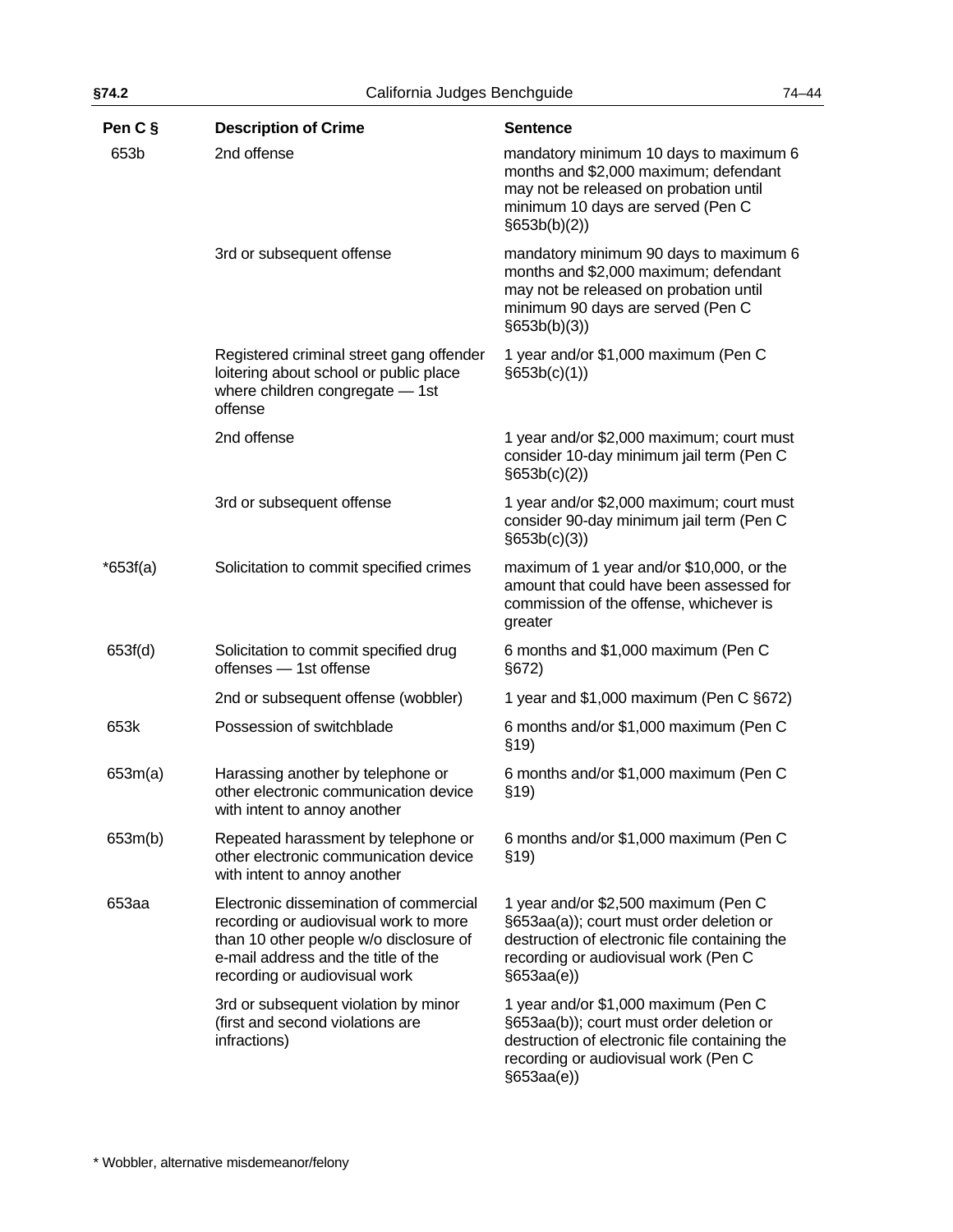| $74 - 45$      | Sentencing Guidelines for Common Offenses                                                                                                                   | §74.2                                                                                                                                                                                                  |  |
|----------------|-------------------------------------------------------------------------------------------------------------------------------------------------------------|--------------------------------------------------------------------------------------------------------------------------------------------------------------------------------------------------------|--|
| Pen C §        | <b>Description of Crime</b>                                                                                                                                 | <b>Sentence</b>                                                                                                                                                                                        |  |
| 653.2          | Electronic harassment or posting of<br>personal identifying information of<br>another person with intent to place that<br>person in fear for his/her safety | 1 year and/or \$1,000 maximum                                                                                                                                                                          |  |
| 653.22         | Loitering in public place with intent to<br>commit prostitution                                                                                             | 6 months and/or \$1,000 maximum (Pen C<br>\$19)                                                                                                                                                        |  |
| 653.23         | Recruiting, supervising, or aiding<br>another person in the commission of<br>prostitution; collecting proceeds earned<br>from prostitution                  | 6 months and/or \$1,000 maximum (Pen C<br>\$19)                                                                                                                                                        |  |
| $664(b)$ , (c) | Attempt                                                                                                                                                     | maximum of 1/2 the maximum jail term and<br>1/2 the maximum fine for the crime attempted                                                                                                               |  |
| *666           | Petty theft with a prior theft-related<br>conviction for which imprisonment term<br>actually served (see Pen C §484)                                        | 1 year and \$1,000 maximum (Pen C §672)                                                                                                                                                                |  |
| *836.6         | Escape after being lawfully arrested or<br>remanded to custody (wobbler if escape<br>causes serious bodily injury to police<br>officer)                     | 1 year and \$1,000 maximum (Pen C §672)                                                                                                                                                                |  |
| 1320(a)        | Willful failure to appear by person<br>charged with, or convicted of,<br>misdemeanor after release on own<br>recognizance                                   | 6 months and/or \$1,000 maximum (Pen C<br>\$19)                                                                                                                                                        |  |
| $*1320(b)$     | Willful failure to appear by person<br>charged with, or convicted of, felony<br>after release on own recognizance                                           | 1 year and/or \$5,000 maximum                                                                                                                                                                          |  |
| *1320.5        | Willful failure to appear by person<br>charged with, or convicted of, felony<br>after release on bail                                                       | 1 year and/or \$10,000 maximum                                                                                                                                                                         |  |
| *1370.5        | Escape from mental health facility                                                                                                                          | 1 year and \$1,000 maximum (Pen C §672)                                                                                                                                                                |  |
| *4532(a)       | Escape by convicted misdemeanant or<br>person committed under Welf & IC<br>§5654, §5656, or §5677 as an inebriate                                           | 1 year and $$1,000$ maximum (Pen C $§672$ );<br>consecutive sentence if escape committed by<br>force or violence                                                                                       |  |
| $*4532(b)$     | Escape by convicted felon                                                                                                                                   | 1 year and $$1,000$ maximum (Pen C $§672$ );<br>consecutive sentence if escape committed by<br>force or violence                                                                                       |  |
| $*4532(c)$     | Escape from main jail facility or a court<br>building, or while being transported                                                                           | 90 days minimum and 1 year maximum,<br>consecutive to any other sentence in effect or<br>pending, and \$1,000 maximum (Pen C<br>§672); probation only in unusual cases, with<br>reasons given by court |  |
| *4532(d)       | Failing to return to place of confinement<br>subsequent to an authorized temporary<br>release                                                               | 1 year and \$1,000 maximum (Pen C §672)                                                                                                                                                                |  |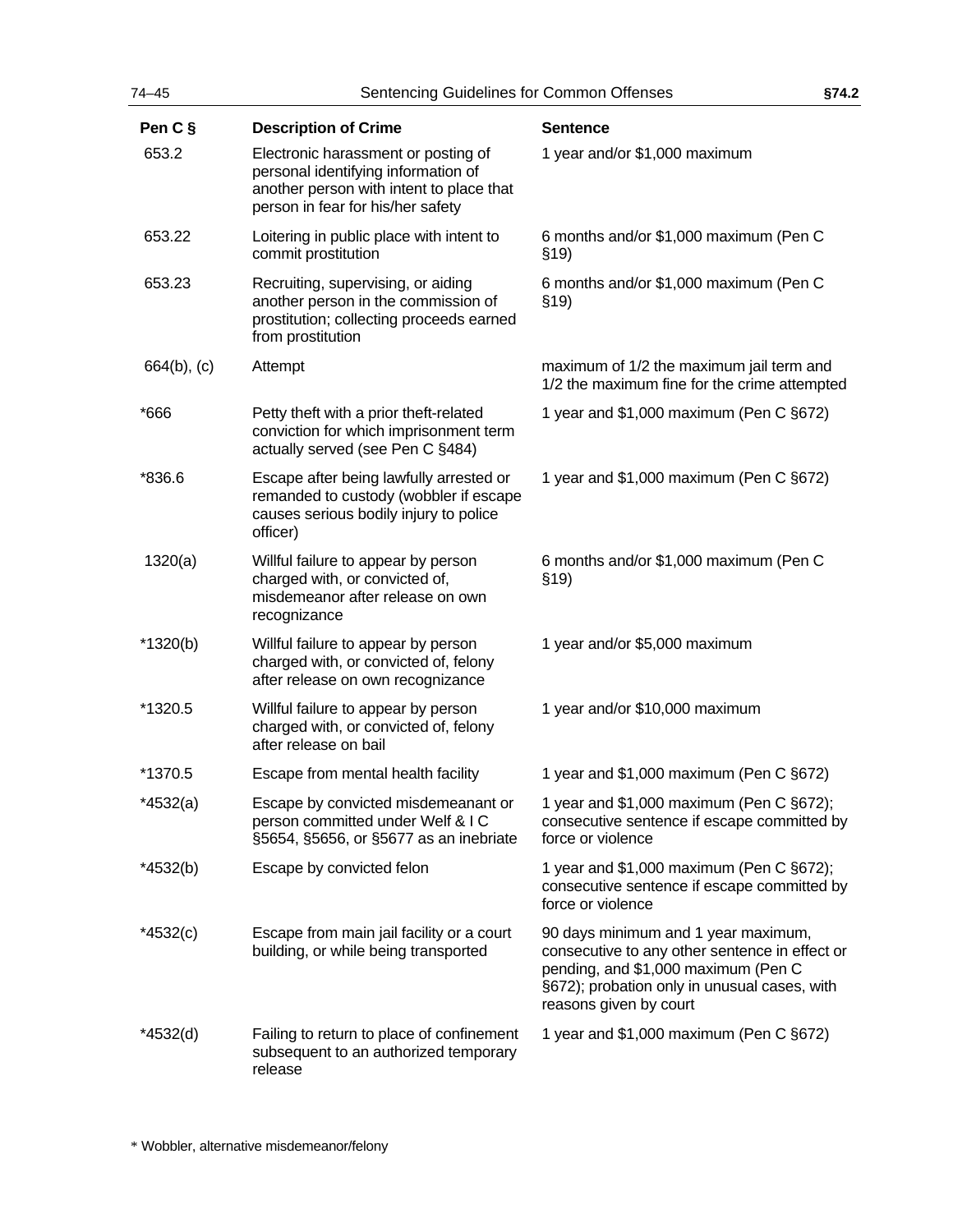| §74.2       | California Judges Benchguide                                                                                                                                                                                                                                                                                                                                                                                                                                                                           |                                                                                                                                                                                                                      | $74 - 46$ |
|-------------|--------------------------------------------------------------------------------------------------------------------------------------------------------------------------------------------------------------------------------------------------------------------------------------------------------------------------------------------------------------------------------------------------------------------------------------------------------------------------------------------------------|----------------------------------------------------------------------------------------------------------------------------------------------------------------------------------------------------------------------|-----------|
| Pen C §     | <b>Description of Crime</b>                                                                                                                                                                                                                                                                                                                                                                                                                                                                            | <b>Sentence</b>                                                                                                                                                                                                      |           |
| 11418.1     | Mailing, sending, or causing to be sent<br>false or facsimile weapon of mass<br>destruction, or placing or possessing<br>false or facsimile weapon with intent to<br>cause another person to fear for their<br>safety                                                                                                                                                                                                                                                                                  | 6 months and/or \$1,000 (Pen C §19)                                                                                                                                                                                  |           |
|             | Violation of Pen C §11418.1, and<br>conduct causes another person to be<br>placed in sustained fear (wobbler)                                                                                                                                                                                                                                                                                                                                                                                          | 1 year and \$250,000 maximum                                                                                                                                                                                         |           |
| *12020      | Manufacture, importation, sale, or<br>possession of dangerous weapon                                                                                                                                                                                                                                                                                                                                                                                                                                   | 1 year and \$1,000 maximum (Pen C §672)                                                                                                                                                                              |           |
| 12020.1     | Manufacture, importation, sale, or<br>possession of composite or hard<br>wooden knuckles                                                                                                                                                                                                                                                                                                                                                                                                               | 6 months and/or \$1,000 maximum (Pen C<br>\$19)                                                                                                                                                                      |           |
| $*12021(c)$ | Ownership or possession of firearm<br>within 10 years of conviction of certain<br>misdemeanor offenses                                                                                                                                                                                                                                                                                                                                                                                                 | 1 year and/or \$1,000 maximum                                                                                                                                                                                        |           |
| *12021(d)   | Ownership or possession of firearm in<br>violation of express condition of<br>probation prohibiting or restricting<br>ownership or possession of firearm                                                                                                                                                                                                                                                                                                                                               | 1 year and/or \$1,000 maximum                                                                                                                                                                                        |           |
| *12023      | Carrying loaded firearm with intent to<br>commit felony                                                                                                                                                                                                                                                                                                                                                                                                                                                | 1 year and \$1,000 maximum (Pen C §672);<br>defendant may not possess firearm for 10<br>years (Pen C §12021(c)(1))                                                                                                   |           |
| 12024       | Possession of deadly weapon with<br>intent to assault another                                                                                                                                                                                                                                                                                                                                                                                                                                          | 6 months and/or \$1,000 maximum (Pen C<br>§19); defendant may not possess firearm for<br>10 years (Pen C §12021(c)(1))                                                                                               |           |
| 12025(a)    | Carrying a concealed firearm on person<br>or in vehicle or causing any firearm to<br>be carried concealed in vehicle in which<br>he/she is occupant; wobbler if prior<br>conviction of crime against person or<br>property or of narcotics or dangerous<br>drug violation (Pen C §12025(b)(5)) or if<br>firearm in possession of person who is<br>not registered owner and the firearm is<br>loaded or ammunition is in person's<br>immediate possession or readily<br>accessible (Pen C §12025(b)(6)) | 1 year and/or \$1,000 maximum; disposal of<br>weapon under Pen C §12028                                                                                                                                              |           |
|             | Conviction of Pen C §12025(a) with<br>prior conviction of a misdemeanor<br>offense enumerated in Pen C §12001.6<br>(listing Pen C §§245(a)(2), (3), (c), 246,<br>and $417(a)(2)$ , (c), involving violent use<br>of a firearm)                                                                                                                                                                                                                                                                         | minimum 3 months to maximum 6 months,<br>and \$1,000 maximum (Pen C §672);<br>minimum is mandatory unless unusual case<br>and court specifies reasons (Pen C<br>§12025(e)); disposal of weapon under Pen C<br>§12028 |           |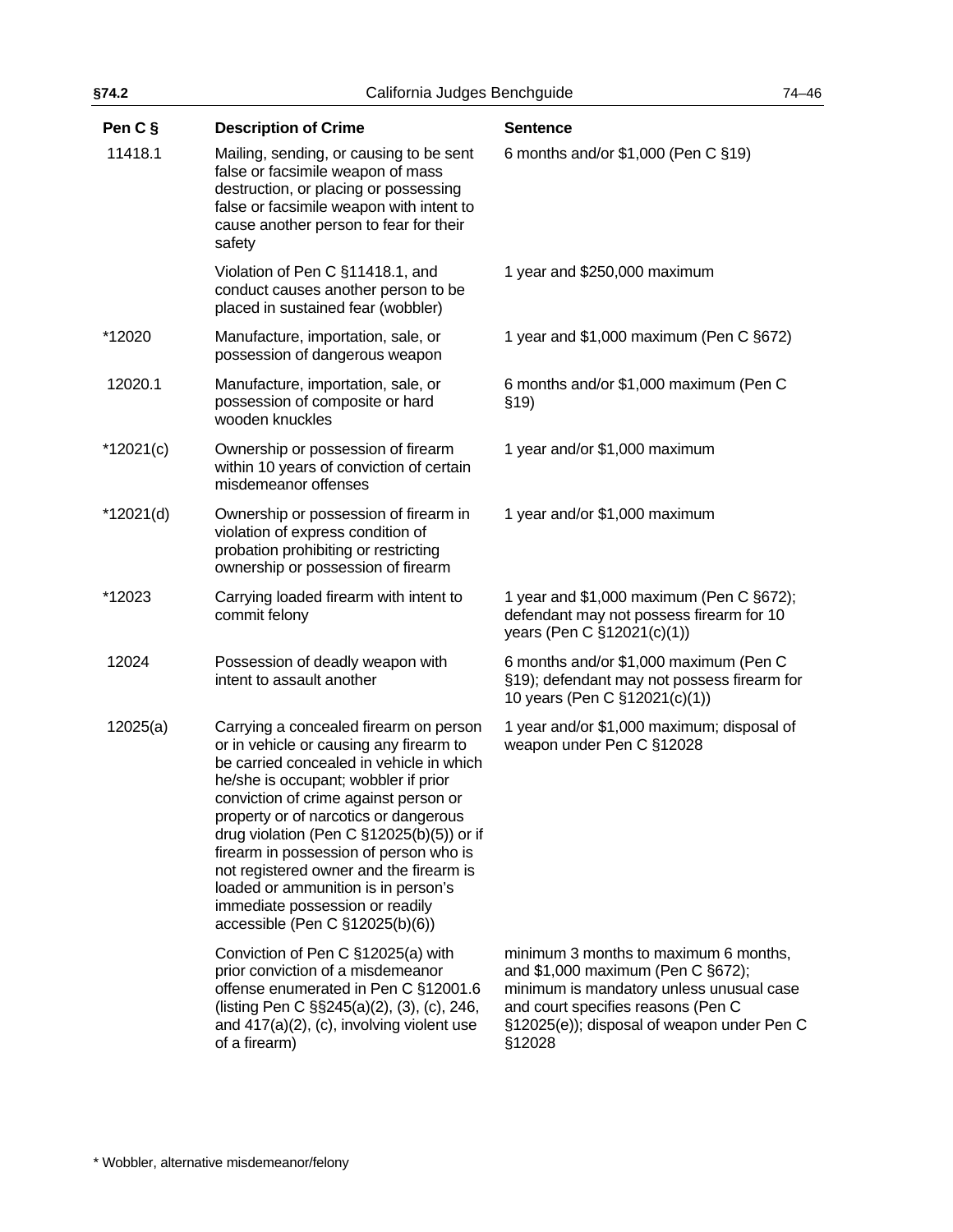| 74-47        | Sentencing Guidelines for Common Offenses                                                                                                                                                                                                                                                              |                                                                                                                                                                                                                                        | §74.3 |
|--------------|--------------------------------------------------------------------------------------------------------------------------------------------------------------------------------------------------------------------------------------------------------------------------------------------------------|----------------------------------------------------------------------------------------------------------------------------------------------------------------------------------------------------------------------------------------|-------|
| Pen C §      | <b>Description of Crime</b>                                                                                                                                                                                                                                                                            | <b>Sentence</b>                                                                                                                                                                                                                        |       |
| 12031(a)     | Carrying loaded firearm on person or in<br>vehicle; wobbler if prior conviction of<br>crime against person or property or of a<br>narcotics or dangerous drug violation<br>(Pen C §12031(a)(2)(E)) or if handgun<br>in possession of person who is not<br>registered owner (Pen C<br>\$12031(a)(2)(F)) | 1 year and/or \$1,000 maximum; disposal of<br>weapon under Pen C §12028                                                                                                                                                                |       |
|              | Conviction of Pen C §12031(a) with<br>prior conviction of offense enumerated<br>in Pen C §12001.6 (see §12025(a)<br>above)                                                                                                                                                                             | minimum 3 months to maximum 6 months<br>(Pen C §19), and \$1,000 maximum (Pen C<br>§672); minimum is mandatory unless unusual<br>case and court specifies reasons (Pen C<br>§12031(a)(6)(B)); disposal of weapon under<br>Pen C §12028 |       |
| 12034(a)     | Driver or owner knowingly permitting<br>vehicle occupant to carry loaded firearm                                                                                                                                                                                                                       | 6 months and/or \$1,000 maximum (Pen C<br>\$19)                                                                                                                                                                                        |       |
| $*12034(b)$  | Driver or owner knowingly permitting<br>another person to discharge firearm<br>from vehicle                                                                                                                                                                                                            | 1 year and \$1,000 maximum (Pen C §672);<br>defendant may not possess firearm for 10<br>years (Pen C §12021(c)(1))                                                                                                                     |       |
| *12034(d)    | Discharging firearm from vehicle                                                                                                                                                                                                                                                                       | 1 year and $$1,000$ maximum (Pen C $§672$ );<br>defendant may not possess firearm for 10<br>years (Pen C §12021(c)(1))                                                                                                                 |       |
| *12035(b)(1) | Criminal storage of firearm in the first<br>degree                                                                                                                                                                                                                                                     | 1 year and/or \$1,000 maximum (Pen C<br>\$12035(d)(1))                                                                                                                                                                                 |       |
| 12035(b)(2)  | Criminal storage of firearm in the<br>second degree                                                                                                                                                                                                                                                    | 1 year and/or \$1,000 maximum (Pen C<br>\$12035(d)(2))                                                                                                                                                                                 |       |
| 12036(b)     | Storage of concealable firearm by<br>person who knows or reasonably<br>should know that a child is likely to gain<br>access to the firearm and the child<br>obtains access to it and carries it off the<br>premises                                                                                    | 1 year and/or \$1,000 maximum; disposal of<br>firearm under Pen C §12028 (Pen C<br>\$12036(d))                                                                                                                                         |       |
| 12036(c)     | Storage of firearm by person who<br>knows or reasonably should know that a<br>child is likely to gain access to the<br>firearm, and the child obtains access to<br>it and carries it to a school ground or<br>school- sponsored activity                                                               | 1 year and/or \$5,000 maximum                                                                                                                                                                                                          |       |
| *12040       | Carrying firearm in public while masked<br>to hide identity                                                                                                                                                                                                                                            | 1 year and $$1,000$ maximum (Pen C $§672$ );<br>defendant may not possess firearm for 10<br>years (Pen C §12021(c)(1))                                                                                                                 |       |

### **III. [§74.3] HEALTH AND SAFETY CODE**

In addition to the sentences in this chart, the court may require a defendant convicted of a substance abuse offense to participate in counseling or education programs, or both, including local parent education or parenting programs. Health & S C §11376. When the court grants probation, it must order the defendant to secure education or treatment from a local community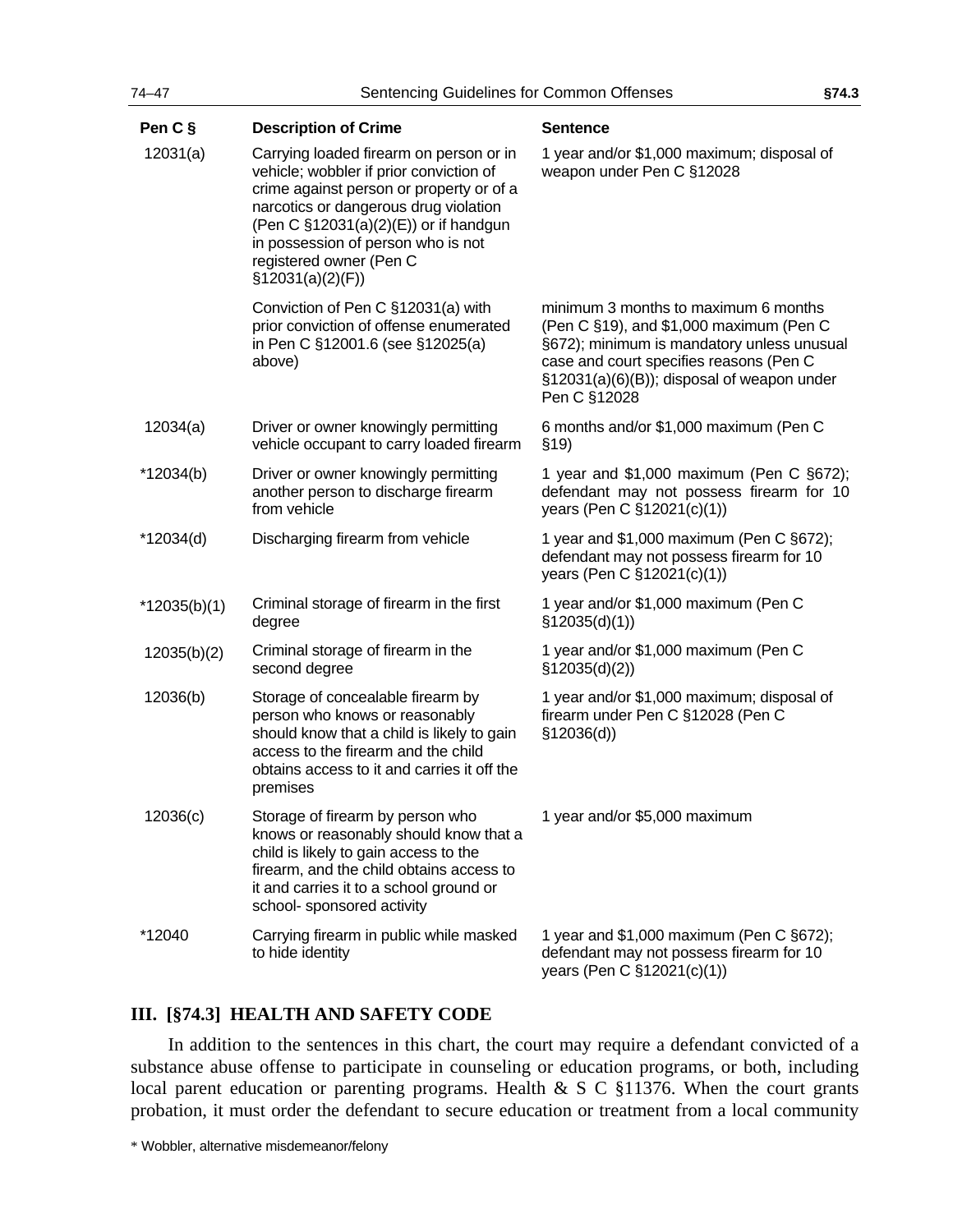**Health &** 

agency designated by the court, if the service is available and the defendant is likely to benefit from the service. Health & S C §11373.

The court must grant probation as an alternative to incarceration to qualifying defendants convicted of "nonviolent drug possession offenses," as defined in Pen C §1210(a). Pen C §1210.1(a). Proposition 36 (codified at Pen C §§1210 et seq) provides that these defendants participate in a program of drug treatment and supervision as a condition of probation. Defendants convicted of nonviolent drug possession offenses may qualify for probation under Proposition 36 if they consent to participate in a drug treatment program, are amenable to treatment, and are not otherwise excluded from participation under Pen C §1210.1(b). Trial courts that impose drug treatment under the provisions of Proposition 36 are not otherwise limited in the type of probation conditions they may impose. Pen C §1210.1(a). If a qualifying drug offender refuses drug treatment as a condition of probation, the general sentencing guidelines for the particular offense will apply. Proposition 36 does not define all the potential drug statutes that may be included within its provisions. However, this chart cites Proposition 36 under the sentence column of crimes that may qualify as nonviolent drug possession offenses.

| SCS              | <b>Description of Crime</b>                                                                                           | <b>Sentence</b>                                                                                                                                                                                                                                                                                                                                                                                                                                                                                                                                                                                                                                                                                                                                               |
|------------------|-----------------------------------------------------------------------------------------------------------------------|---------------------------------------------------------------------------------------------------------------------------------------------------------------------------------------------------------------------------------------------------------------------------------------------------------------------------------------------------------------------------------------------------------------------------------------------------------------------------------------------------------------------------------------------------------------------------------------------------------------------------------------------------------------------------------------------------------------------------------------------------------------|
| *11153           | Improperly prescribing and/or dispensing<br>controlled substance - dual responsibility<br>of physician and pharmacist | 1 year and/or \$20,000 maximum                                                                                                                                                                                                                                                                                                                                                                                                                                                                                                                                                                                                                                                                                                                                |
| *11154,<br>11371 | Prescribing, administering, dispensing, or<br>furnishing controlled substance to<br>nonpatient                        | 1 year and/or \$20,000 maximum                                                                                                                                                                                                                                                                                                                                                                                                                                                                                                                                                                                                                                                                                                                                |
| *11155,<br>11371 | Physician's dispensing/administering<br>controlled substance without appropriate<br>registration                      | 1 year and/or \$20,000 maximum                                                                                                                                                                                                                                                                                                                                                                                                                                                                                                                                                                                                                                                                                                                                |
| *11156,<br>11371 | Prescribing, furnishing, or administering<br>controlled substance to addict                                           | 1 year and/or \$20,000 maximum                                                                                                                                                                                                                                                                                                                                                                                                                                                                                                                                                                                                                                                                                                                                |
| $*11350(b)$      | Possession of controlled substance<br>specified in §11054(e)                                                          | 1 year and \$1,000 maximum (Pen C<br>§672); discretionary additional fine up to<br>\$70 for AIDS education fund (Health & S<br>C §11350(c)); criminal laboratory analysis<br>fee of \$50 (Health & S C §11372.5(a));<br>drug program fee of \$150 maximum,<br>unless defendant unable to pay (Health &<br>S C §11372.7); revocation of driver's<br>license if vehicle involved (Veh C<br>§13202(b)); 1-year license suspension or<br>delay if defendant under age 21 (Veh C<br>§13202.5); probation condition that<br>defendant submit to drug abuse testing as<br>directed by probation officer (Pen C<br>§1203.1ab); registration with law<br>enforcement under Health & S C<br>§11590(a); defendant may be eligible for<br>sentencing under Proposition 36 |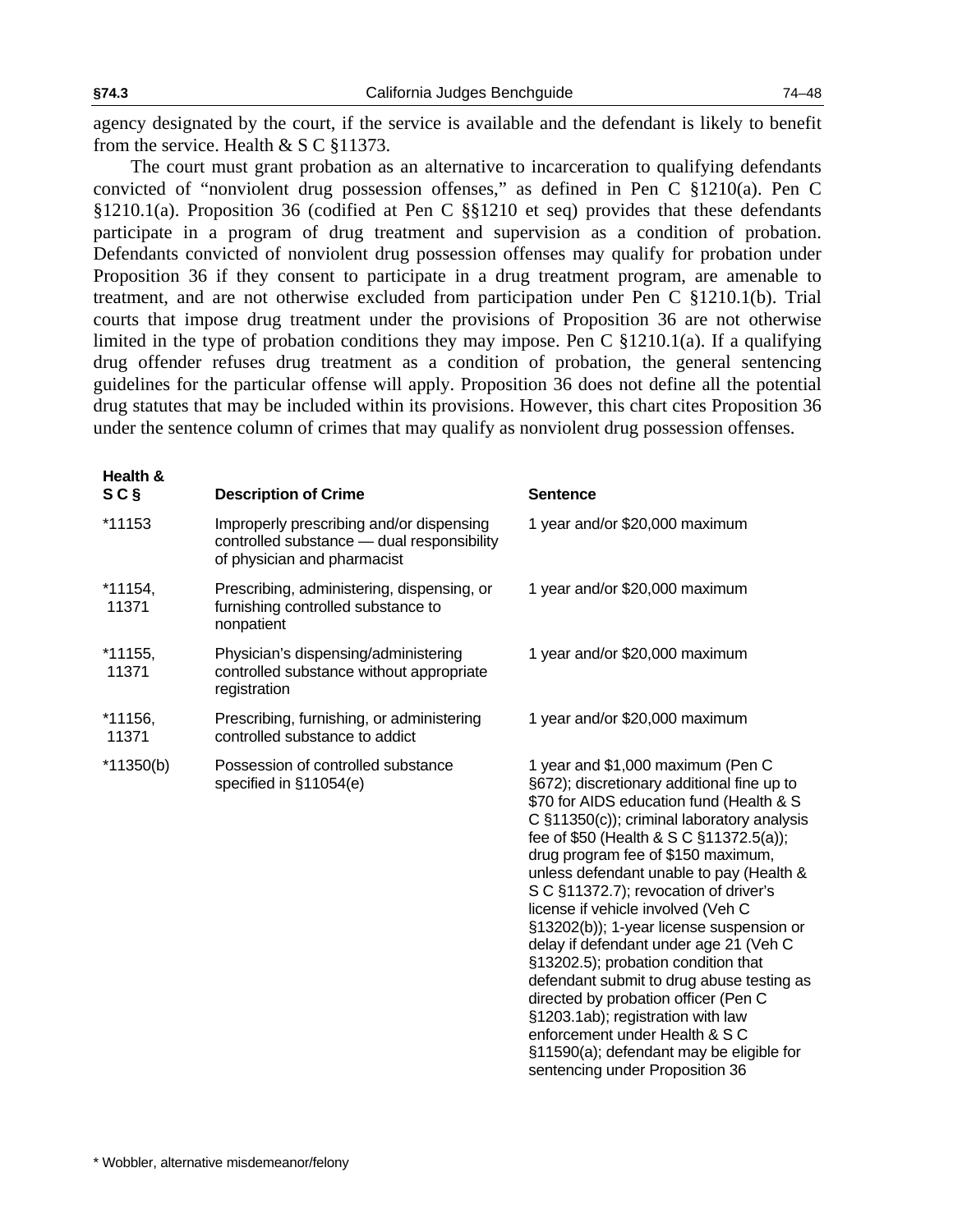| Health &<br>SCŞ | <b>Description of Crime</b>                                                | <b>Sentence</b>                                                                                                                                                                                                                                                                                                                                                                                                                                                                                                                                                        |
|-----------------|----------------------------------------------------------------------------|------------------------------------------------------------------------------------------------------------------------------------------------------------------------------------------------------------------------------------------------------------------------------------------------------------------------------------------------------------------------------------------------------------------------------------------------------------------------------------------------------------------------------------------------------------------------|
| *11357(a)       | Possession of concentrated cannabis<br>(hashish)                           | 1 year and/or \$500 maximum; criminal<br>laboratory analysis fee of \$50 (Health & S<br>C §11372.5(a)); drug program fee of \$150<br>maximum unless defendant unable to pay<br>(Health & S C §11372.7); revocation of<br>driver's license if vehicle involved (Veh C<br>§13202(b)); 1-year license suspension or<br>delay if defendant under age 21 (Veh C<br>§13202.5); probation condition that<br>defendant submit to drug abuse testing as<br>directed by probation officer (Pen C<br>§1203.1ab); defendant may be eligible for<br>sentencing under Proposition 36 |
| 11357(b)        | Possession of marijuana - 28.5 grams or<br>less                            | \$100 maximum; diversion if 3 or more<br>offenses within prior 2 years & plead;<br>same additional fines and conditions as<br>specified in §11357(a) above, except no<br>criminal laboratory analysis fee under<br>Health & S C §11372.5(a) or drug<br>program fee under Health & S C<br>§11372.7; defendant may be eligible for<br>sentencing under Proposition 36                                                                                                                                                                                                    |
| 11357(c)        | Possession of marijuana - more than 28.5<br>grams                          | 6 months and/or \$500 maximum; same<br>additional fines and conditions as<br>specified in §11357(a) above; defendant<br>may be eligible for sentencing under<br>Proposition 36                                                                                                                                                                                                                                                                                                                                                                                         |
| 11357(d)        | Possession of marijuana - 28.5 grams or<br>less by adult on school grounds | 10 days and/or \$500 maximum; same<br>additional fines and conditions as<br>specified in §11357(a) above, except no<br>criminal laboratory analysis fee under<br>Health & S C §11372.5(a); defendant may<br>be eligible for sentencing under<br>Proposition 36                                                                                                                                                                                                                                                                                                         |
| 11360(b)        | Giving away or transporting marijuana -<br>28.5 grams or less              | \$100 maximum; drug program fee of<br>\$150 maximum unless defendant unable<br>to pay (Health & S C §11372.7);<br>revocation of driver's license if vehicle<br>involved (Veh C §13202(b)); 1-year<br>license suspension or delay if defendant<br>under age 21 (Veh C §13202.5);<br>probation condition that defendant submit<br>to drug abuse testing as directed by<br>probation officer (Pen C §1203.1ab);<br>defendant may be eligible for sentencing<br>under Proposition 36                                                                                       |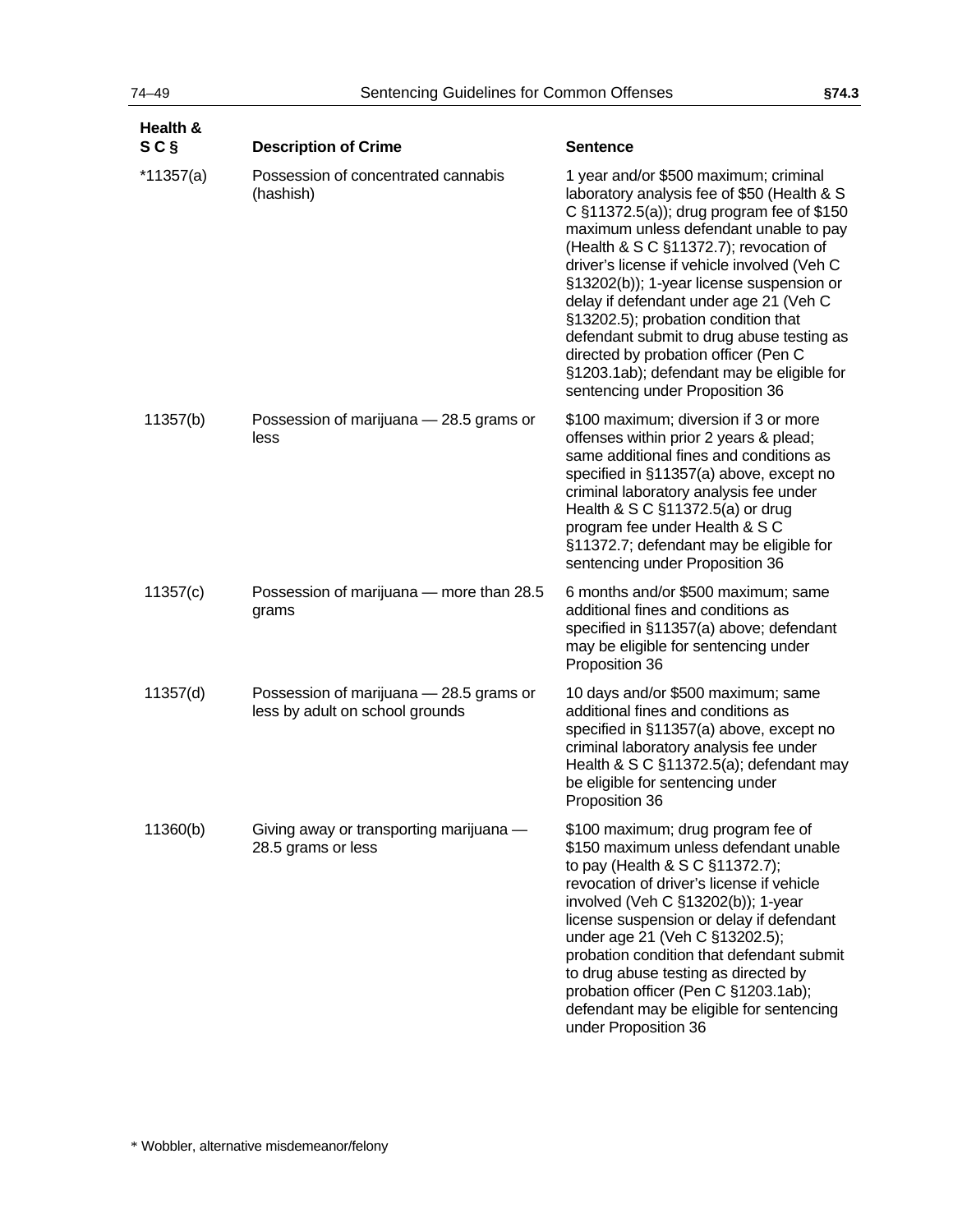| Health &<br>S C S | <b>Description of Crime</b>                                                                                                                                                                                                              | <b>Sentence</b>                                                                                                                                                                                                                                                                                                                                                                                                                                    |
|-------------------|------------------------------------------------------------------------------------------------------------------------------------------------------------------------------------------------------------------------------------------|----------------------------------------------------------------------------------------------------------------------------------------------------------------------------------------------------------------------------------------------------------------------------------------------------------------------------------------------------------------------------------------------------------------------------------------------------|
| *11363            | Planting, harvesting, or processing peyote                                                                                                                                                                                               | 1 year and \$1,000 maximum (Pen C<br>§672); criminal laboratory analysis fee of<br>\$50 (Health & S C §11372.5(a)); drug<br>program fee of \$150 maximum unless<br>defendant unable to pay (Health & S C<br>§11372.7); 1-year license suspension or<br>delay if defendant under age 21 (Veh C<br>§13202.5); registration with law<br>enforcement under Health & S C<br>§11590(a); defendant may be eligible for<br>sentencing under Proposition 36 |
| 11364             | Possession of paraphernalia for injecting or<br>smoking specified controlled substances                                                                                                                                                  | 15 days minimum to 180 days maximum<br>and/or \$30 minimum to \$500 maximum<br>(Health & S C §11374); criminal<br>laboratory analysis fee of \$50 (Health & S<br>C §11372.5(a)); drug program fee of \$150<br>maximum unless defendant unable to pay<br>(Health & S C §11372.7); 1-year license<br>suspension or delay if defendant under<br>age 21 (Veh C §13202.5)                                                                               |
| 11364.7(a)        | Manufacturing, furnishing, or delivering<br>drug paraphernalia to be used with<br>controlled substance                                                                                                                                   | 15 days minimum to 180 days maximum<br>and/or \$30 minimum to \$500 maximum<br>(Health & S C §11374); drug program fee<br>of \$150 maximum unless defendant<br>unable to pay (Health & S C §11372.7); 1-<br>year license suspension or delay if<br>defendant under age 21 (Veh C<br>§13202.5)                                                                                                                                                      |
| $*11364.7(b)$     | Manufacturing drug paraphernalia to be<br>used with cocaine, cocaine base, heroin,<br>PCP, or methamphetamine                                                                                                                            | 1 year and \$1,000 maximum (Pen C<br>§672); drug program fee of \$150<br>maximum unless defendant unable to pay<br>(Health & S C §11372.7); 1-year license<br>suspension or delay if defendant under<br>age 21 (Veh C §13202.5)                                                                                                                                                                                                                    |
| 11364.7(c)        | Furnishing drug paraphernalia to minor by<br>adult who is at least 3 years older or<br>possessing hypodermic needle on school<br>grounds with intent to furnish or deliver the<br>needle with knowledge that it will be used<br>by minor | 1 year and/or \$1,000 maximum; drug<br>program fee of \$150 maximum unless<br>defendant unable to pay (Health & S C<br>§11372.7); 1-year license suspension or<br>delay if defendant under age 21 (Veh C<br>§13202.5)                                                                                                                                                                                                                              |
| 11365             | Presence during unlawful use of controlled<br>substance                                                                                                                                                                                  | 15 days minimum to 180 days maximum<br>and/or \$30 minimum to \$500 maximum<br>(Health & S C §11374); drug program fee<br>of \$150 maximum unless defendant<br>unable to pay (Health & S C §11372.7); 1-<br>year license suspension or delay if<br>defendant under age 21 (Veh C<br>§13202.5)                                                                                                                                                      |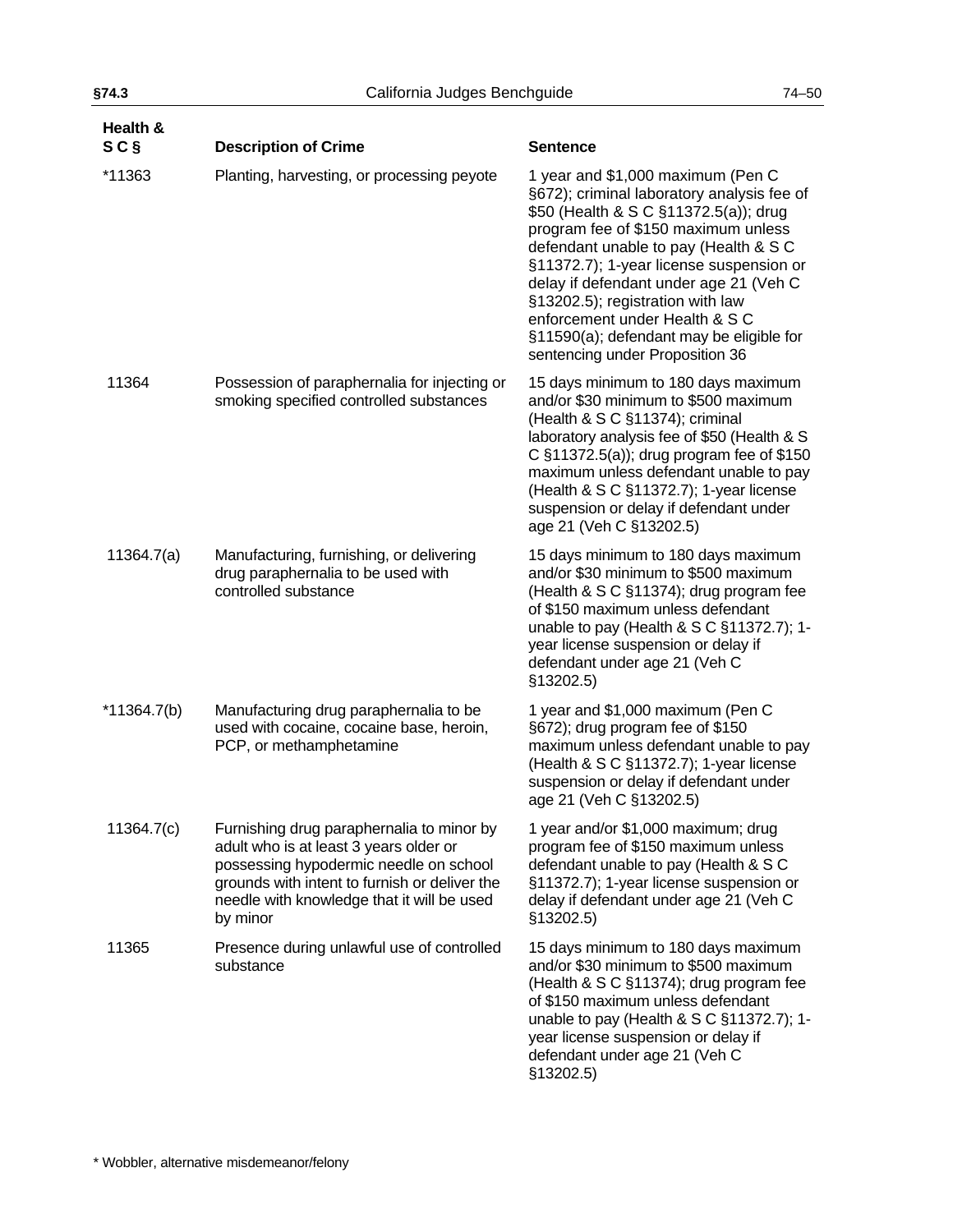| Health &<br>SC <sub>§</sub> | <b>Description of Crime</b>                                                                                                                                                                                                                                                | <b>Sentence</b>                                                                                                                                                                                                                                                                                                                                                                                                                         |
|-----------------------------|----------------------------------------------------------------------------------------------------------------------------------------------------------------------------------------------------------------------------------------------------------------------------|-----------------------------------------------------------------------------------------------------------------------------------------------------------------------------------------------------------------------------------------------------------------------------------------------------------------------------------------------------------------------------------------------------------------------------------------|
| *11366                      | Maintaining place for use or distribution of<br>controlled substance                                                                                                                                                                                                       | 1 year and \$1,000 maximum (Pen C<br>§672); drug program fee of \$150<br>maximum unless defendant unable to pay<br>(Health & S C §11372.7); 1-year license<br>suspension or delay if defendant under<br>age 21 (Veh C §13202.5); registration<br>with law enforcement under Health & S C<br>\$11590(a)                                                                                                                                  |
| *11368                      | Forging prescription or uttering forged<br>prescription                                                                                                                                                                                                                    | minimum 6 months to maximum 1 year<br>and \$1,000 maximum (Pen C §672);<br>criminal laboratory analysis fee of \$50<br>(Health & S C §11372.5(a)); drug<br>program fee of \$150 maximum unless<br>defendant unable to pay (Health & S C<br>§11372.7); 1-year license suspension or<br>delay if defendant under age 21 (Veh C<br>§13202.5); registration with law<br>enforcement under Health & S C<br>\$11590(a)                        |
| *11370.9                    | Receiving, transferring, investing, or<br>managing proceeds over \$25,000 derived<br>from controlled substance offenses with<br>intent to conceal the nature, location,<br>ownership, control, or source of proceeds<br>or to avoid a transaction reporting<br>requirement | 1 year and/or \$250,000 or twice the value<br>of the proceeds or property involved in the<br>violation, whichever is greater; drug<br>program fee of \$150 maximum unless<br>defendant unable to pay (Health & S C<br>§11372.7); 1-year license suspension or<br>delay if defendant under age 21 (Veh C<br>§13202.5)                                                                                                                    |
| $*11375(b)(1)$              | Sale or possession for sale of controlled<br>substance specified in §11375(c)                                                                                                                                                                                              | 1 year and \$1,000 maximum (Pen C<br>§672); criminal laboratory analysis fee of<br>\$50 (Health & S C §11372.5(a)); drug<br>program fee of \$150 maximum unless<br>defendant unable to pay (Health & S C<br>§11372.7); 1-year license suspension or<br>delay if defendant under age 21 (Veh C<br>§13202.5); probation condition that<br>defendant submit to drug abuse testing as<br>directed by probation officer (Pen C<br>§1203.1ab) |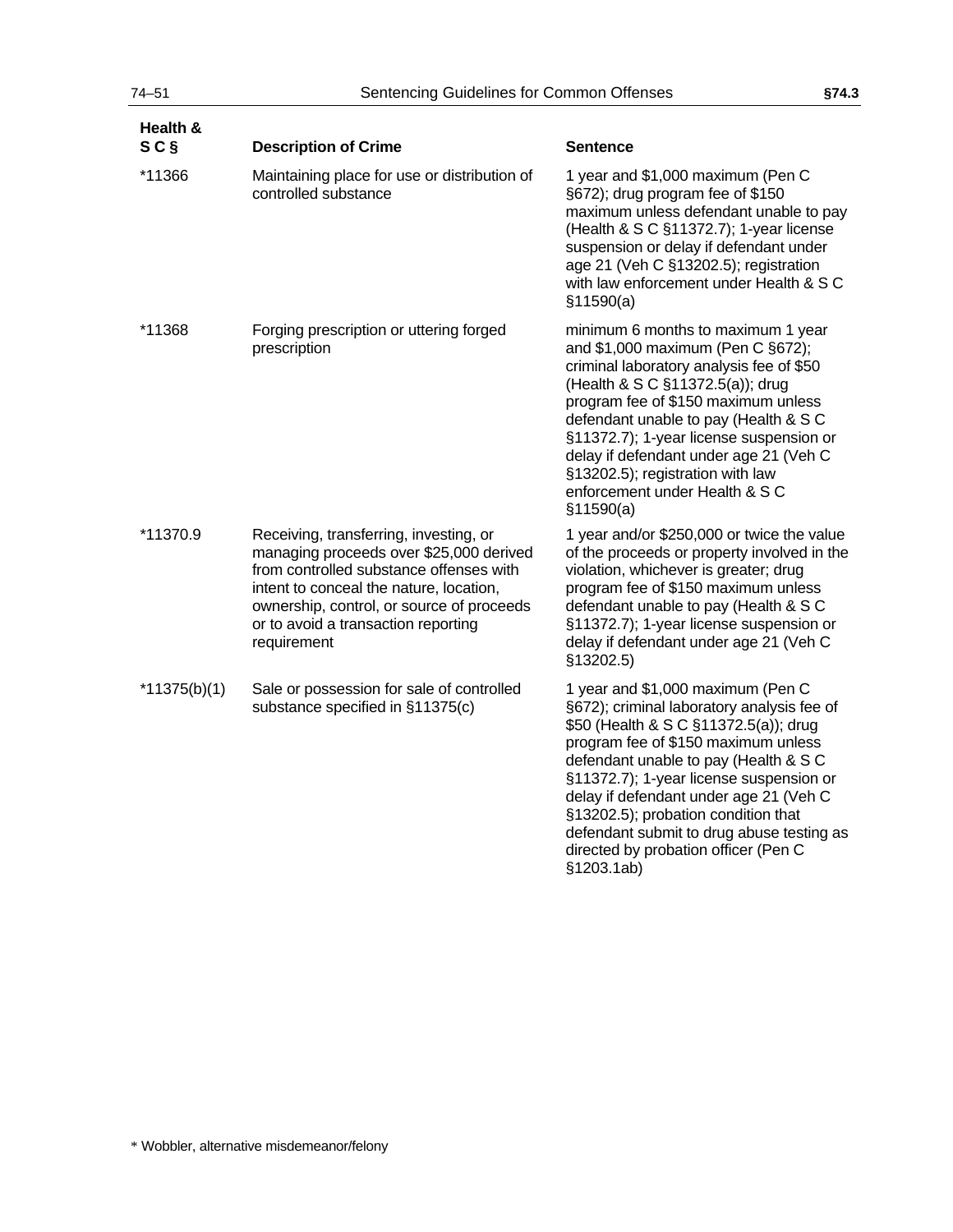| Health &<br>SC <sub>§</sub> | <b>Description of Crime</b>                                                                                          | <b>Sentence</b>                                                                                                                                                                                                                                                                                                                                                                                                                                                                                                                                                        |
|-----------------------------|----------------------------------------------------------------------------------------------------------------------|------------------------------------------------------------------------------------------------------------------------------------------------------------------------------------------------------------------------------------------------------------------------------------------------------------------------------------------------------------------------------------------------------------------------------------------------------------------------------------------------------------------------------------------------------------------------|
| 11375(b)(2)                 | Possession of controlled substance<br>specified in §11375(c) (also punishable as<br>infraction)                      | 15 days minimum to 180 days maximum<br>and/or \$30 minimum to \$500 maximum<br>(Health & S C §11374); criminal<br>laboratory analysis fee of \$50 (Health & S<br>C §11372.5(a)); drug program fee of \$150<br>maximum unless defendant unable to pay<br>(Health & S C §11372.7); 1-year license<br>suspension or delay if defendant under<br>age 21 (Veh C §13202.5); probation<br>condition that defendant submit to drug<br>abuse testing as directed by probation<br>officer (Pen C §1203.1ab); defendant may<br>be eligible for sentencing under<br>Proposition 36 |
| $*11377(a)$                 | Possession of specified controlled<br>substance, such as PCP,<br>methamphetamine, etc., without<br>prescription      | 1 year and \$1,000 maximum (Pen C<br>§672); same additional fees and<br>conditions described under §11375<br>above; as condition of probation or<br>diversion, participation in AIDS education<br>and offering of AIDS testing (Pen C<br>§1001.10); discretionary additional fine up<br>to \$70 for AIDS education fund (Health &<br>S C §11377(c)); defendant may be<br>eligible for sentencing under Proposition<br>36                                                                                                                                               |
| 11377(b)(1)                 | Possession of controlled substance<br>specified in §11056(f) and no prior<br>conviction of possessing such substance | 15 days minimum to 180 days maximum<br>and/or \$30 minimum to \$500 maximum<br>(Health & S C §11374); same additional<br>fees and conditions described under<br>§11375 above; discretionary additional<br>fine up to \$70 for AIDS education fund<br>(Health & S C §11377(c)); defendant<br>may be eligible for sentencing under<br>Proposition 36                                                                                                                                                                                                                     |
| 11377(b)(2)                 | Possession of controlled substance<br>specified in $\S11056(q)$                                                      | 15 days minimum to 180 days maximum<br>and/or \$30 minimum to \$500 maximum<br>(Health & S C §11374); same additional<br>fees and conditions described under<br>§11375 above; discretionary additional<br>fine up to \$70 for AIDS education fund<br>(Health & S C §11377(c)); defendant<br>may be eligible for sentencing under<br>Proposition 36                                                                                                                                                                                                                     |
| 11377(b)(3)                 | Possession of controlled substance<br>specified in §11055(d)(7) or (d)(8)                                            | 15 days minimum to 180 days maximum<br>and/or \$30 minimum to \$500 maximum<br>(Health & S C §11374); same additional<br>fees and conditions described under<br>§11375 above; discretionary additional<br>fine up to \$70 for AIDS education fund<br>(Health & S C §11377(c)); defendant<br>may be eligible for sentencing under<br>Proposition 36                                                                                                                                                                                                                     |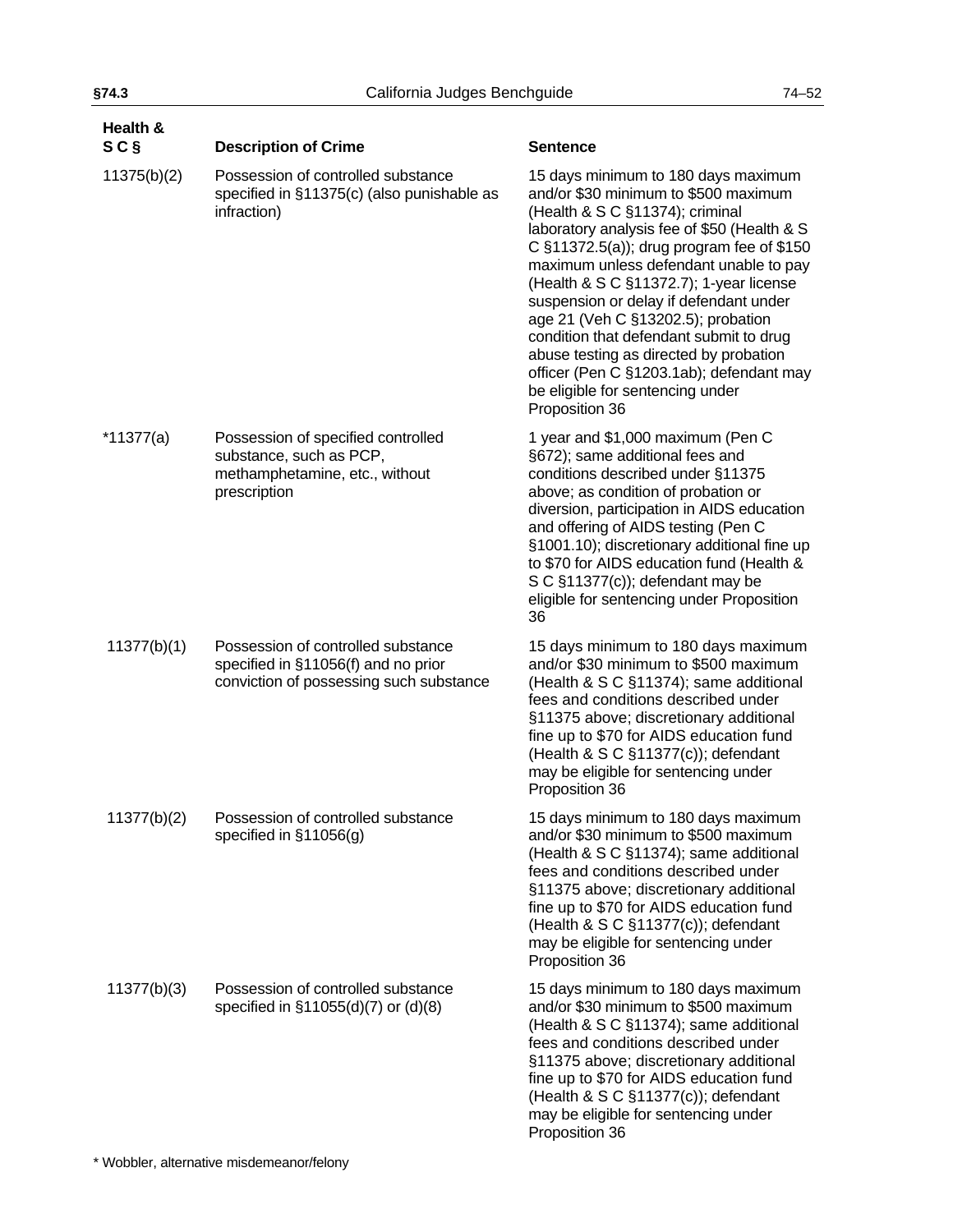| Health &<br>SC <sub>§</sub> | <b>Description of Crime</b>                                                                                          | <b>Sentence</b>                                                                                                                                                                                                                                                                                                                                                              |
|-----------------------------|----------------------------------------------------------------------------------------------------------------------|------------------------------------------------------------------------------------------------------------------------------------------------------------------------------------------------------------------------------------------------------------------------------------------------------------------------------------------------------------------------------|
| 11377(b)(4)                 | Possession of controlled substance<br>specified in §11057(f)(8)                                                      | 15 days minimum to 180 days maximum<br>and/or \$30 minimum to \$500 maximum<br>(Health & S C §11374); same additional<br>fees and conditions described under<br>§11375 above; discretionary additional<br>fine up to \$70 for AIDS education fund<br>(Health & S C §11377(c)); defendant<br>may be eligible for sentencing under<br>Proposition 36                           |
| 11379.2                     | Sale or possession for sale of controlled<br>substance specified in §11056(g)                                        | 1 year and \$1,000 maximum (Pen C<br>§672); drug program fee of \$150<br>maximum unless defendant unable to pay<br>(Health & S C §11372.7); 1-year license<br>suspension or delay if defendant under<br>age 21 (Veh C §13202.5); probation<br>condition that defendant submit to drug<br>abuse testing as directed by probation<br>officer (Pen C §1203.1ab)                 |
| *11390                      | Cultivating spores or mycelium capable of<br>producing a controlled substance                                        | 1 year and \$1,000 maximum (Pen C<br>§672); criminal laboratory analysis fee of<br>\$50 (Health & S C §11372.5(a)); drug<br>program fee of \$150 maximum unless<br>defendant unable to pay (Health & S C<br>§11372.7); 1-year license suspension or<br>delay if defendant under age 21 (Veh C<br>§13202.5); defendant may be eligible for<br>sentencing under Proposition 36 |
| *11391                      | Transporting, importing, selling, or<br>furnishing spores or mycelium capable of<br>producing a controlled substance | 1 year and \$1,000 maximum (Pen C<br>§672); same additional fees and<br>conditions as described under §11390<br>above; defendant may be eligible for<br>sentencing under Proposition 36                                                                                                                                                                                      |
| 11532                       | Loitering in public place with intent to<br>commit narcotics offense                                                 | 6 months and/or \$1,000 maximum (Pen C<br>\$19)                                                                                                                                                                                                                                                                                                                              |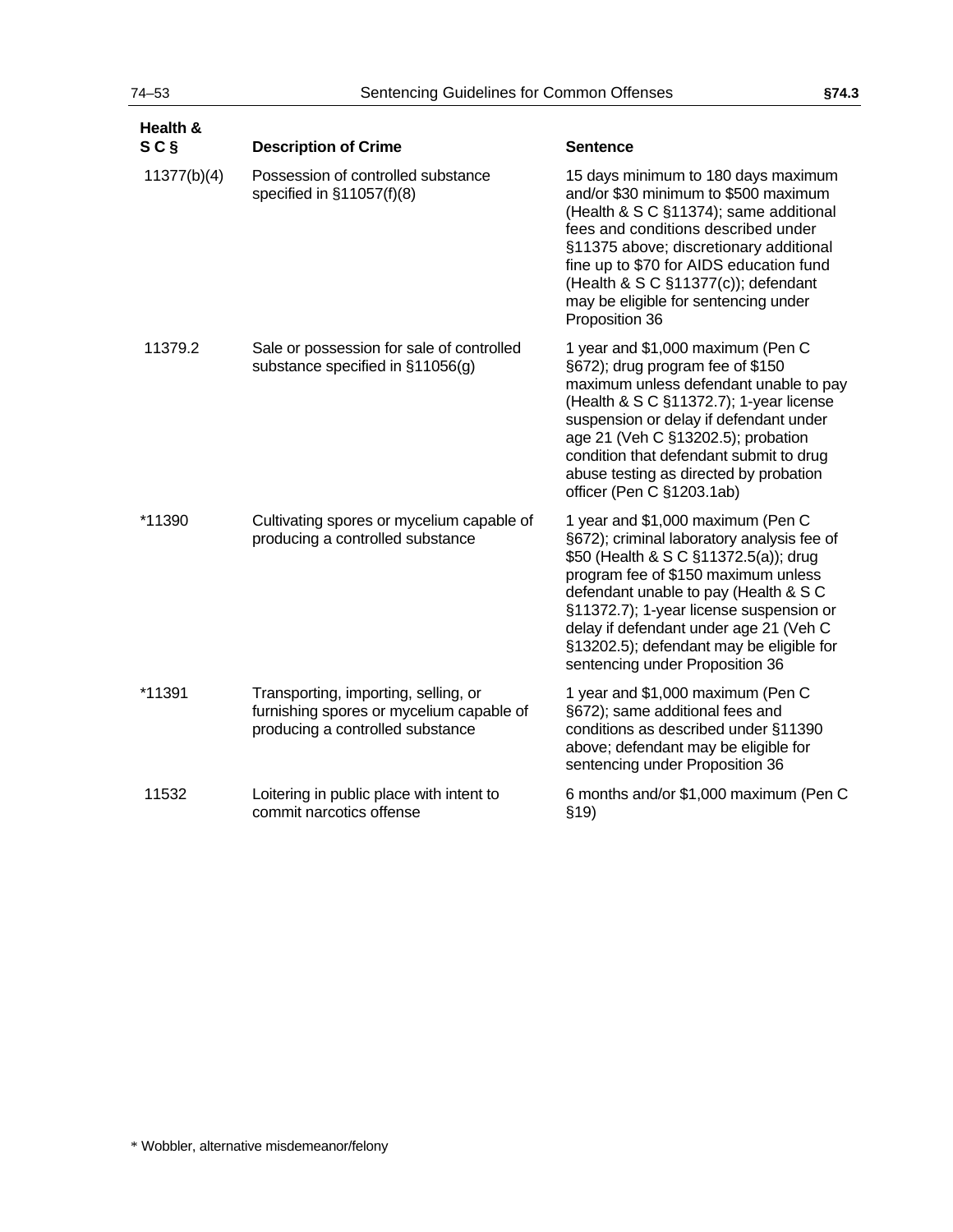| Health &<br>SC <sub>§</sub> | <b>Description of Crime</b>                                                                                                                                                                                             | <b>Sentence</b>                                                                                                                                                                                                                                                                                                                                                                                                                                                                                                                                                                                                                                                                                                                                                                                                                                                                                    |
|-----------------------------|-------------------------------------------------------------------------------------------------------------------------------------------------------------------------------------------------------------------------|----------------------------------------------------------------------------------------------------------------------------------------------------------------------------------------------------------------------------------------------------------------------------------------------------------------------------------------------------------------------------------------------------------------------------------------------------------------------------------------------------------------------------------------------------------------------------------------------------------------------------------------------------------------------------------------------------------------------------------------------------------------------------------------------------------------------------------------------------------------------------------------------------|
| 11550(a)                    | Under the influence of a controlled<br>substance; probation may be 5 years;<br>defendant is eligible for diversion except for<br>certain violations (Health & S C §11550(g))<br>- 1st or 2nd offense                    | minimum 90 days and maximum 1 year;<br>and \$1,000 maximum (Pen C §672); court<br>may permit completion of licensed drug<br>rehabilitation program instead of all or<br>portion of imprisonment (Health & S C<br>§11550(c)); criminal laboratory analysis<br>fee of \$50 (Health & S C §11372.5(a)); 1-<br>year license suspension or delay if<br>defendant under age 21 (Veh C<br>§13202.5); probation condition that<br>defendant submit to drug abuse testing as<br>directed by probation officer (Pen C<br>§1203.1ab); as condition of probation or<br>diversion, participation in AIDS education<br>and offering of AIDS testing (Pen C<br>§1001.10); discretionary additional fine up<br>to \$70 for AIDS education fund (Health &<br>S C §11550(d)); registration with law<br>enforcement under Health & S C<br>§11590(a); defendant may be eligible for<br>sentencing under Proposition 36 |
| 11550(b)                    | Under influence of controlled substance -<br>3rd or subsequent offense within 7 years<br>and refusal to complete licensed drug<br>rehabilitation program offered by court<br>under §11550(c)                            | mandatory minimum 180 days to<br>maximum 1 year; and \$1,000 maximum<br>(Pen C §672); court may not absolve<br>service of at least 180 days unless no<br>licensed drug rehabilitation programs are<br>readily available, based on defendant's<br>ability to pay; court may permit completion<br>of licensed drug rehabilitation program<br>instead of all or portion of imprisonment<br>(Health & S C §11550(c)); same<br>additional fees and conditions described<br>under §11550(a) above; registration with<br>law enforcement under Health & S C<br>§11590(a); defendant may be eligible for<br>sentencing under Proposition 36                                                                                                                                                                                                                                                                |
| $*11550(e)$                 | Under influence of cocaine, cocaine base,<br>heroin, methamphetamine, or<br>phencyclidine while in immediate personal<br>possession of loaded, operable firearm;<br>diversion not permitted (Health & S C<br>\$11550(g) | 1 year and \$1,000 maximum (Pen C<br>§672); same additional fees and<br>conditions described under §11550(a)<br>above; registration with law enforcement<br>under Health & S C §11590(a); defendant<br>may be eligible for sentencing under<br>Proposition 36                                                                                                                                                                                                                                                                                                                                                                                                                                                                                                                                                                                                                                      |
| 11590                       | Failure to register with law enforcement                                                                                                                                                                                | 15 days minimum to 180 days maximum<br>and/or \$30 minimum to \$500 maximum<br>(Health & S C §11374)                                                                                                                                                                                                                                                                                                                                                                                                                                                                                                                                                                                                                                                                                                                                                                                               |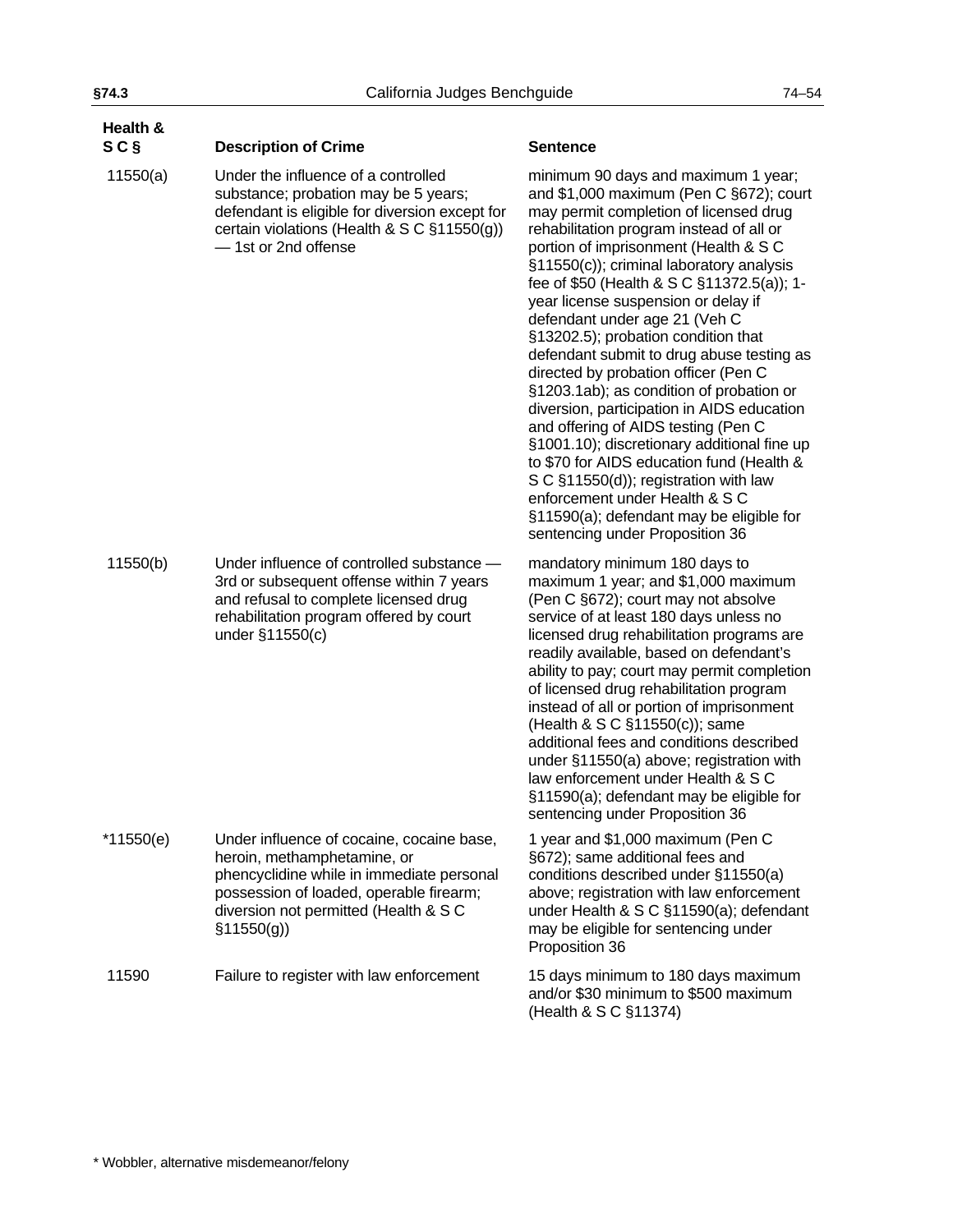# **IV. [§74.4] BUSINESS AND PROFESSIONS CODE**

| <b>Bus &amp;</b><br>P C | <b>Description of Crime</b>                                                        | <b>Sentence</b>                                                                                                                                                                                                                                                                                                                                                                                                                                                                                                                                                  |
|-------------------------|------------------------------------------------------------------------------------|------------------------------------------------------------------------------------------------------------------------------------------------------------------------------------------------------------------------------------------------------------------------------------------------------------------------------------------------------------------------------------------------------------------------------------------------------------------------------------------------------------------------------------------------------------------|
| 4059                    | Furnishing dangerous drug or device without<br>prescription                        | minimum 30 days to maximum 6 months<br>and/or minimum \$200 to maximum<br>\$2,000 if defendant knowingly violates<br>(Bus & P C §4321(a)); otherwise<br>infraction with \$1,000 maximum (Bus & P<br>$C \S 4321(b)$                                                                                                                                                                                                                                                                                                                                               |
| 4060                    | Possession of controlled substance without<br>prescription                         | minimum 30 days to maximum 6 months<br>and/or minimum \$200 to maximum<br>\$2,000 if defendant knowingly violates<br>(Bus & P C §4321(a)); otherwise<br>infraction with \$1,000 maximum (Bus & P<br>C §4321(b)); defendant may be eligible<br>for sentencing under Proposition 36                                                                                                                                                                                                                                                                                |
| 4140                    | Possession of hypodermic needle or syringe                                         | minimum 30 days to maximum 6 months<br>and/or minimum \$200 to maximum<br>\$2,000 if defendant knowingly violates<br>(Bus & P C §4321(a)); otherwise<br>infraction with \$1,000 maximum (Bus &<br>P C §4321(b)); as condition of probation<br>or diversion, participation in AIDS<br>education and offering of AIDS testing<br>(Pen C §1001.10; Note: Penal Code<br>§1001.10 refers to former Bus & P C<br>§4149, which was recast as Bus & P C<br>§4140, eff. 1/1/97); discretionary<br>additional fine up to \$70 for AIDS<br>education fund (Bus & P C §4338) |
| 4141                    | Furnishing hypodermic needles or syringes<br>without a permit                      | minimum 30 days to maximum 6 months<br>and/or minimum \$200 to maximum<br>\$2,000 if defendant knowingly violates<br>(Bus & P C §4321(a)); otherwise<br>infraction with \$1,000 maximum (Bus & P<br>$C \S 4321(b)$                                                                                                                                                                                                                                                                                                                                               |
| 4142                    | Retail sale of hypodermic needle or syringe<br>without prescription                | minimum 30 days to maximum 6 months<br>and/or minimum \$200 to maximum<br>\$2,000 if defendant knowingly violates<br>(Bus & P C §4321(a)); otherwise<br>infraction with \$1,000 maximum (Bus & P<br>C §4321(b)); as condition of probation or<br>diversion, participation in AIDS education<br>and offering of AIDS testing (Pen C<br>§1001.10; Note: Penal Code §1001.10<br>refers to former Bus & P C §4143, which<br>was recast as §4142, eff. 1/1/97);<br>discretionary additional fine up to \$70 for<br>AIDS education fund (Bus & P C §4338)              |
| 4147(c)                 | Discarding hypodermic needle or syringe in a<br>playground, beach, park, or school | 6 months and/or \$200 minimum to \$2,000<br>maximum (Pen C §4147(d))                                                                                                                                                                                                                                                                                                                                                                                                                                                                                             |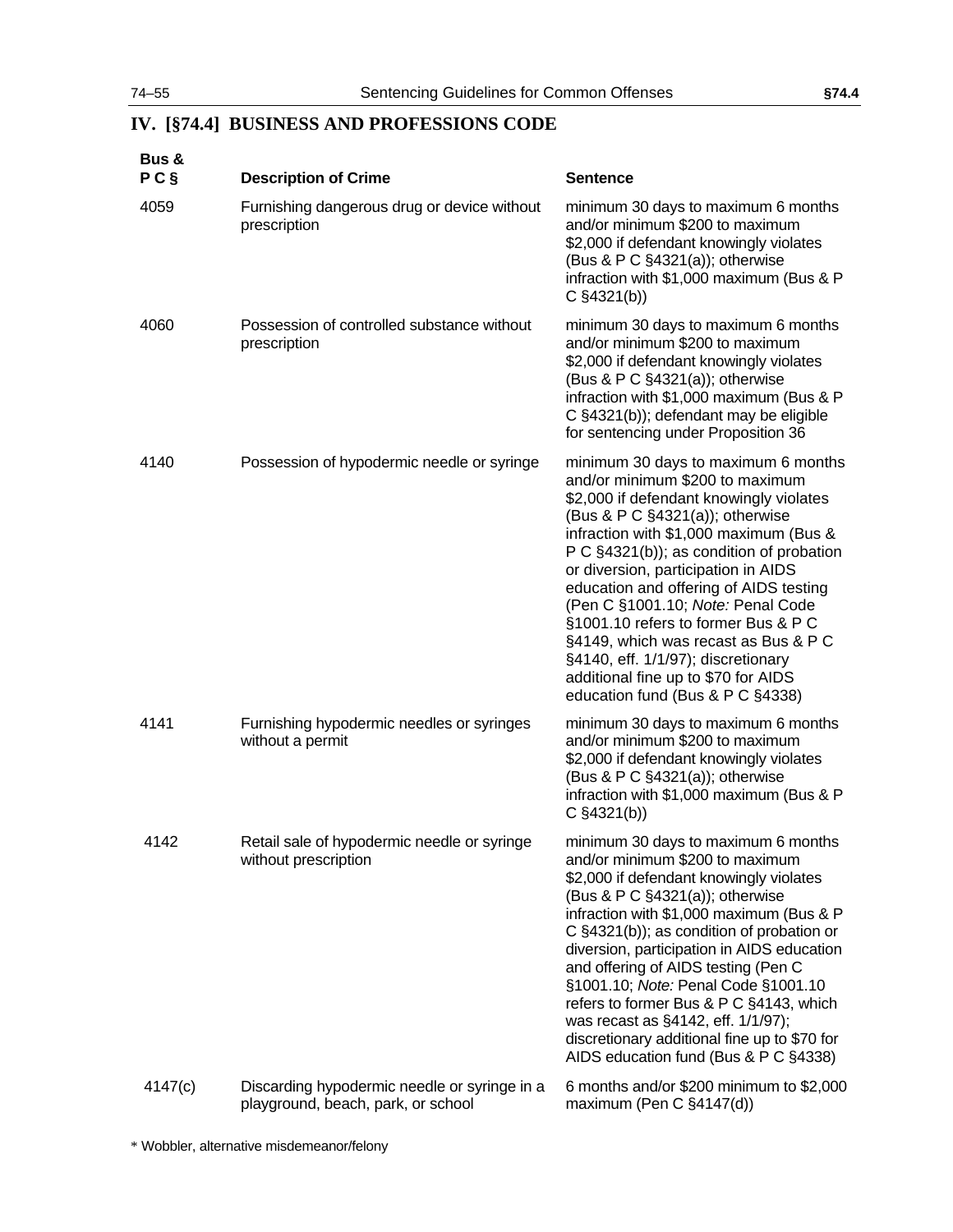| §74.4                   | California Judges Benchguide                                                                                                                                                    |                                                                                                                                                                                                                                                                                                                                                                                        |
|-------------------------|---------------------------------------------------------------------------------------------------------------------------------------------------------------------------------|----------------------------------------------------------------------------------------------------------------------------------------------------------------------------------------------------------------------------------------------------------------------------------------------------------------------------------------------------------------------------------------|
| <b>Bus &amp;</b><br>P C | <b>Description of Crime</b>                                                                                                                                                     | <b>Sentence</b>                                                                                                                                                                                                                                                                                                                                                                        |
| 4323                    | False representation in telephone or<br>electronic communication as person who can<br>lawfully prescribe drug                                                                   | 1 year and \$1,000 maximum (Pen C<br>§672                                                                                                                                                                                                                                                                                                                                              |
| *4324                   | Forging prescription (§4324(a)) or<br>possession of drugs secured by forged<br>prescription (§4324(b))                                                                          | 1 year and \$1,000 maximum (Pen C<br>§672); defendant convicted of Pen C<br>§4324(b) may be eligible for sentencing<br>under Proposition 36                                                                                                                                                                                                                                            |
| 4326(b)                 | Misuse or permitted misuse of hypodermic<br>needle or syringe                                                                                                                   | 1 year and/or \$1,000 maximum                                                                                                                                                                                                                                                                                                                                                          |
| 17500                   | False advertising                                                                                                                                                               | 6 months and/or \$2,500 maximum                                                                                                                                                                                                                                                                                                                                                        |
| 25602                   | Selling alcoholic beverage to habitual<br>drunkard or intoxicated person                                                                                                        | 6 months and/or \$1,000 maximum (Bus &<br>P C §25617)                                                                                                                                                                                                                                                                                                                                  |
| 25658(a)                | Selling, furnishing, or giving alcoholic<br>beverage to minor                                                                                                                   | mandatory \$1,000 (nonsuspendable) and<br>minimum 24 hours of community service<br>(Bus & P C §25658(e)(2)); 1-year license<br>suspension or delay and immediate<br>surrender of license to court if defendant<br>is under age 21 (Veh C §13202.5)                                                                                                                                     |
| 25658(b)                | Minor's purchase or consumption of alcoholic<br>beverage in any on-sale premises - 1st<br>offense                                                                               | mandatory minimum \$250<br>(nonsuspendable) to maximum \$1,000<br>(Bus & P C §25617) or minimum 24 to<br>maximum 32 hours of community service,<br>or combined fine and community service<br>as determined by court (Bus & P C<br>§25658(e)(1)); 1-year license suspension<br>or delay and immediate surrender of<br>license to court if defendant is under age<br>21 (Veh C §13202.5) |
|                         | 2nd or subsequent offense                                                                                                                                                       | \$500 maximum or minimum 36 to<br>maximum 48 hours of community service,<br>or combined fine and community service<br>as determined by court (Bus & P C<br>§25658(e)(1)); 1-year license suspension<br>or delay and immediate surrender of<br>license to court if defendant is under age<br>21 (Veh C §13202.5)                                                                        |
| 25658(c)                | Selling, furnishing, or giving alcoholic<br>beverage to minor and the minor consumes<br>the alcohol and proximately causes great<br>bodily injury or death                      | minimum 6 months to maximum 1 year<br>and/or \$1,000 maximum (Bus & P C<br>§25658(e)(3)); 1-year license suspension<br>or delay and immediate surrender of<br>license to court if defendant is under age<br>21 (Veh C §13202.5)                                                                                                                                                        |
| 25658.2(a)              | Parent or legal guardian permitting minor to<br>consume alcohol or use controlled substance<br>and allowing minor to drive under the<br>influence resulting in traffic accident | 1 year and/or \$1,000 maximum (Bus & P<br>$C$ §25658.2(b))                                                                                                                                                                                                                                                                                                                             |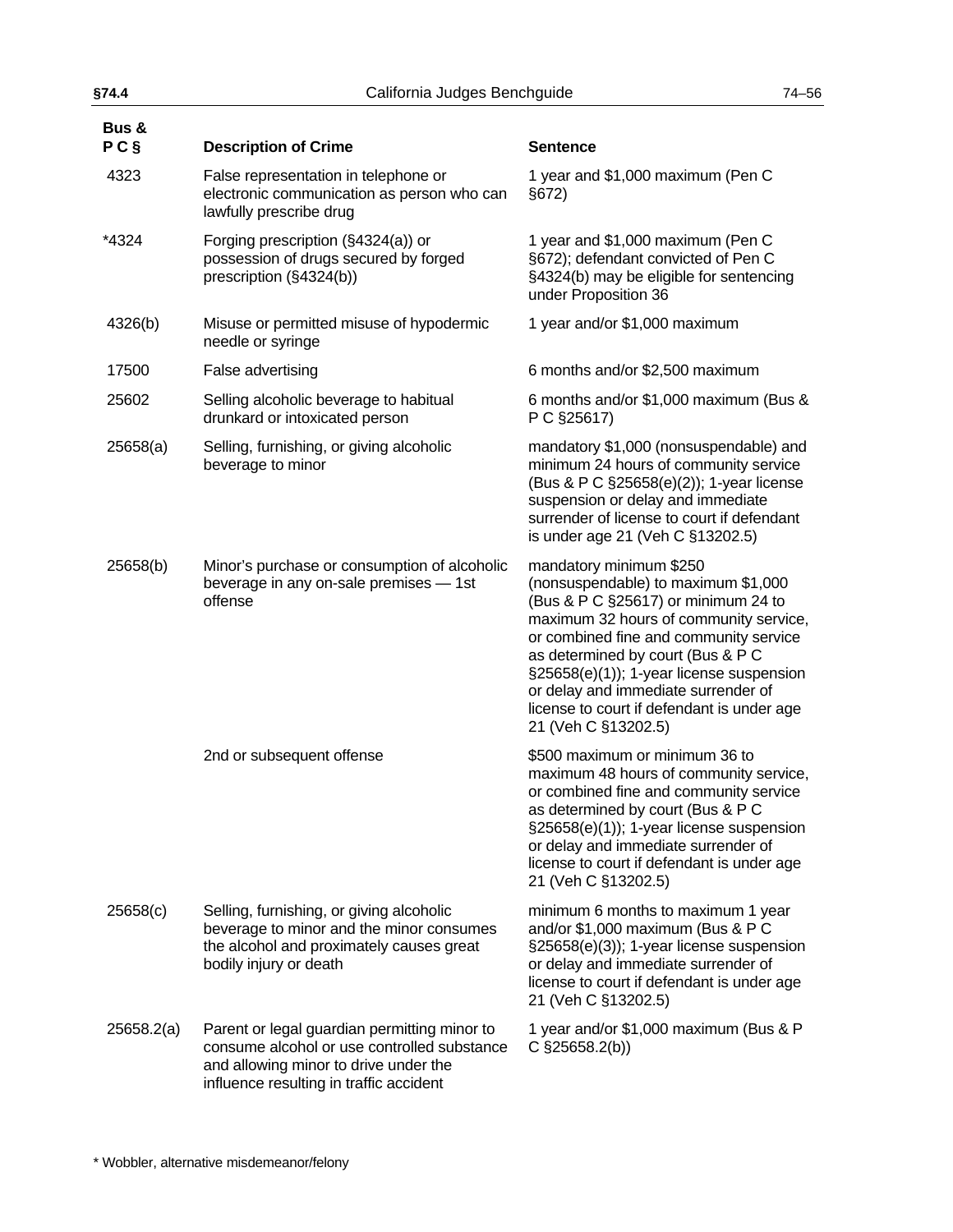| Bus &<br>$P C$ § | <b>Description of Crime</b>                                                                                                                                                                                 | <b>Sentence</b>                                                                                                                                                                                                                                                                                                                                                     |
|------------------|-------------------------------------------------------------------------------------------------------------------------------------------------------------------------------------------------------------|---------------------------------------------------------------------------------------------------------------------------------------------------------------------------------------------------------------------------------------------------------------------------------------------------------------------------------------------------------------------|
| 25658.5(a)       | Minor's attempted purchase of alcoholic<br>beverage from licensee - 1st offense<br>(infraction)                                                                                                             | \$250 maximum or minimum 24 to<br>maximum 32 hours of community service,<br>or combined fine and community service<br>as determined by court; 1-year license<br>suspension or delay and immediate<br>surrender of license to court if defendant<br>is under age 21 (Veh C §13202.5)                                                                                 |
|                  | 2nd or subsequent offense                                                                                                                                                                                   | \$500 maximum or minimum 36 to<br>maximum 48 hours of community service,<br>or combined fine and community service<br>as determined by court; 1-year license<br>suspension or delay and immediate<br>surrender of license to court if defendant<br>is under age 21 (Veh C §13202.5)                                                                                 |
| 25661(a)         | Minor's presenting or possessing of false<br>evidence of age and identity - 1st offense                                                                                                                     | mandatory minimum of \$250<br>(nonsuspendable) and maximum of<br>\$1,000 (Bus & P C §25617) or minimum<br>24 to maximum 32 hours of community<br>service, or combined fine and community<br>service as determined by court; 1-year<br>license suspension or delay and<br>immediate surrender of license to court if<br>defendant is under age 21 (Veh C<br>§13202.5 |
|                  | 2nd or subsequent offense                                                                                                                                                                                   | \$500 maximum or minimum 36 to<br>maximum 48 hours of community service,<br>or combined fine and community service<br>as determined by the court; 1-year license<br>suspension or delay and immediate<br>surrender of license to court if defendant<br>is under age 21 (Veh C §13202.5)                                                                             |
| 25662(a)         | Minor's possession of alcoholic beverage in<br>public (except delivery ordered by parent,<br>responsible adult relative, any adult<br>designated by parent or legal guardian, or<br>employer) - 1st offense | \$250 maximum or minimum 24 to<br>maximum 32 hours of community service;<br>1-year license suspension or delay and<br>immediate surrender of license to court<br>(Veh C §13202.5)                                                                                                                                                                                   |
|                  | 2nd or subsequent offense                                                                                                                                                                                   | \$500 maximum or minimum 36 to<br>maximum 48 hours of community service,<br>or combined fine and community service<br>as determined by the court; 1-year license<br>suspension or delay and immediate<br>surrender of license to court if defendant<br>is under age 21 (Veh C §13202.5)                                                                             |
| 25663(a)         | Employment of minor in premises used for<br>on-sale consumption of alcoholic beverage                                                                                                                       | 6 months and/or \$1,000 maximum (Bus &<br>P C §25617)                                                                                                                                                                                                                                                                                                               |
| 25665            | Permitting minor to enter and remain in<br>licensed, on-sale premises                                                                                                                                       | 6 months and/or \$1,000 maximum (Bus &<br>P C §25617)                                                                                                                                                                                                                                                                                                               |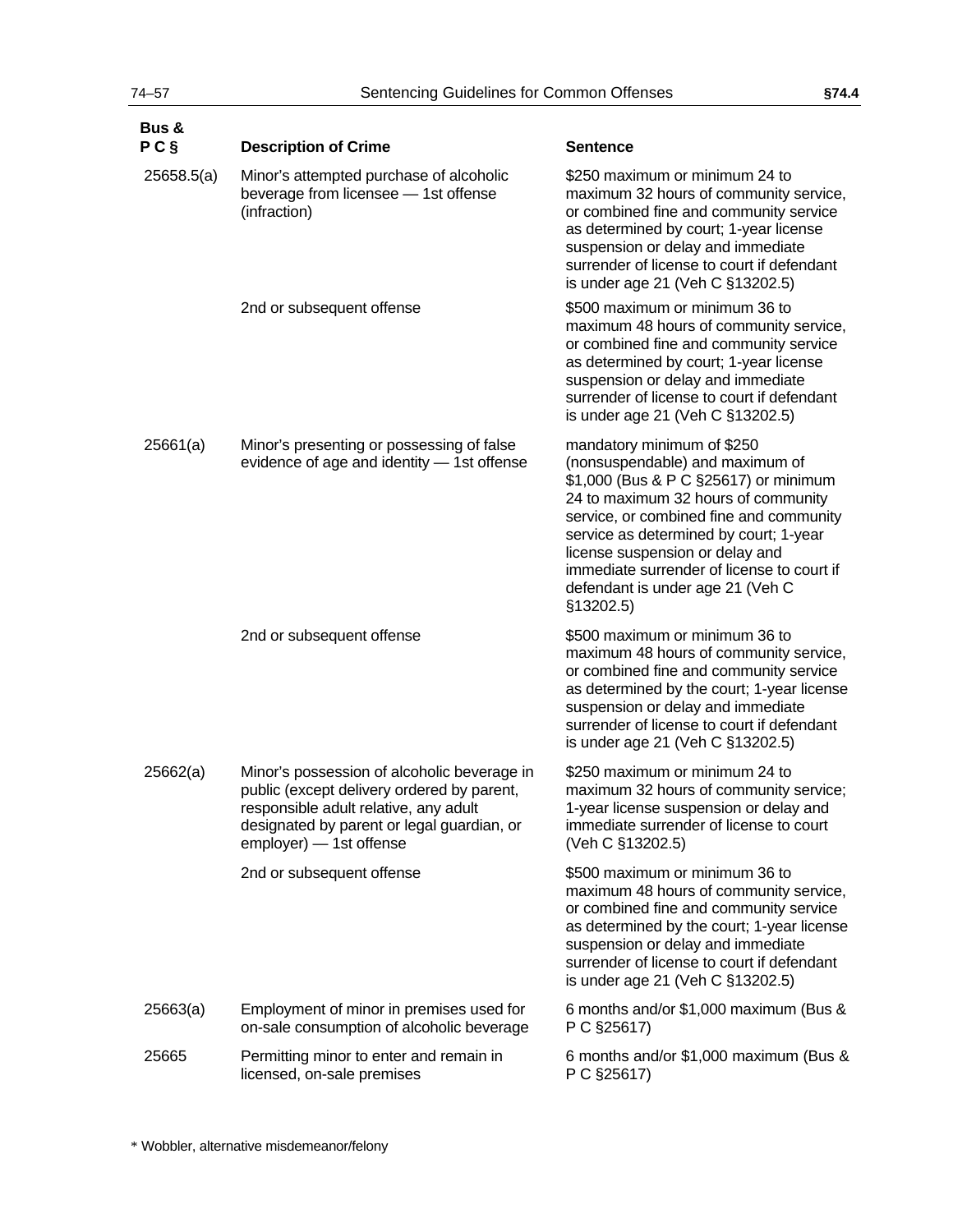| Bus &<br>PC§ | <b>Description of Crime</b>                                                            | <b>Sentence</b>                                                                      |
|--------------|----------------------------------------------------------------------------------------|--------------------------------------------------------------------------------------|
| 25665        | Minor's entering and remaining in licensed<br>on-sale premises without lawful business | mandatory minimum \$250<br>(nonsuspendable) to maximum \$1,000<br>(Bus & P C §25617) |

# **V. [§74.5] VEHICLE CODE**

Unless otherwise provided, Vehicle Code violations are infractions. See Veh C §40000.1. Numerous exceptions have been enacted to classify specified violations as misdemeanors (see Veh C §§40000.5–40000.61), or to provide for punishment of some offenses as felonies (see Veh C §40000.3), instead of infractions. Unless a different penalty is expressly provided, the standard sentence for a Vehicle Code misdemeanor (general misdemeanor) is a maximum of six months and/or \$1,000. Veh C §42002.

The punishment for infractions and a list of common infractions are discussed in §§[74.11–](#page-84-0) [74.12](#page-85-0).

A court that conducts a night session must impose a night court assessment of \$1 for every fine and forfeiture imposed for a Vehicle Code offense. Veh C §42006.

### **A. [§74.6] General Misdemeanors**

Each code section listed below includes the statutory reference classifying it as a misdemeanor instead of an infraction. Unless otherwise noted below, the applicable punishment is the standard general misdemeanor sentence of six months and/or \$1,000 maximum under Veh C §42002.

| Veh $C$ §                   | <b>Description of Crime</b>                                  | <b>Sentence</b>                                                                                                         |
|-----------------------------|--------------------------------------------------------------|-------------------------------------------------------------------------------------------------------------------------|
| 20, 40000.5                 | Using false name or filing false statement<br>with DMV       |                                                                                                                         |
| 27, 40000.5                 | Impersonating CHP member                                     |                                                                                                                         |
| 31, 40000.5                 | Giving false information to peace officer                    |                                                                                                                         |
| $*10501(a),$<br>40000.9     | False or fraudulent report of vehicle theft -<br>1st offense | 2nd offense is wobbler with 1 year<br>maximum under Veh C §10501(b)                                                     |
| $10750(a)$ ,<br>40000.9     | Altering vehicle identification number                       |                                                                                                                         |
| 10852,<br>40000.9           | Tampering with vehicle or its parts or<br>contents           | if violation involves vehicle modified for<br>use of disabled person, 1 year and/or<br>\$2,000 maximum (Veh C §42002.5) |
| 10853,<br>40000.9           | Malicious mischief to vehicle                                | if violation involves vehicle modified for<br>use of disabled person, 1 year and/or<br>\$2,000 maximum (Veh C §42002.5) |
| $12500(a)$ ,<br>40000.11(b) | Driving without license                                      |                                                                                                                         |
| $12951(b)$ ,<br>40000.11(h) | Failure to present license on demand of<br>officer           |                                                                                                                         |
| 13004,<br>40000.11(i)       | Unlawful use of DMV identification card                      |                                                                                                                         |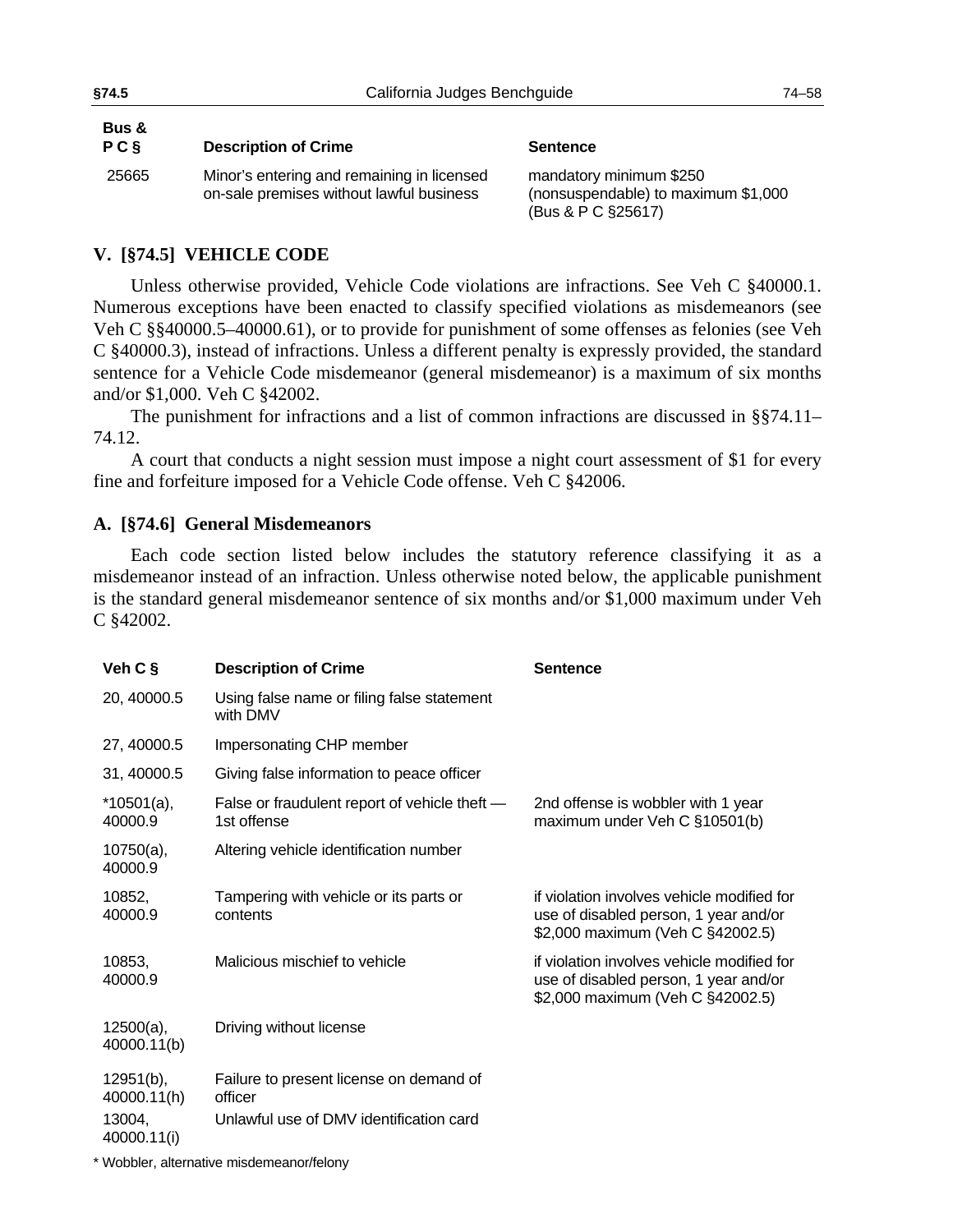| Veh C §                        | <b>Description of Crime</b>                                                                                                     | <b>Sentence</b>                                                                                                                                     |
|--------------------------------|---------------------------------------------------------------------------------------------------------------------------------|-----------------------------------------------------------------------------------------------------------------------------------------------------|
| 13004.1,<br>40000.11(j)        | Manufacture or sale of document<br>substantially similar to DMV identification<br>card                                          | \$1,000, nonsuspendable, and minimum<br>24 hours of community service during<br>hours when defendant is not employed<br>and is not attending school |
| 14604,<br>40000.11(1)          | Allowing person to drive vehicle without<br>determining that the person possesses valid<br>driver's license                     |                                                                                                                                                     |
| 14610,<br>40000.11(m)          | Unlawful use of driver's license                                                                                                |                                                                                                                                                     |
| 14610.1,<br>40000.11(n)        | Manufacture or sale of document<br>substantially similar to driver's license                                                    | \$1,000, nonsuspendable, and minimum<br>24 hours of community service during<br>hours when defendant is not employed<br>and is not attending school |
| 20002,<br>40000.13(b)          | Hit-and-run accident with no personal injury                                                                                    | 6 months and/or \$1,000 maximum,<br>specified in Veh C §20002(c);<br>discretionary 6-month maximum license<br>suspension by court (Veh C §13201(a)) |
| $*21651(b),$<br>40000.13(d)    | Driving wrong way on divided highway<br>(wobbler under Veh C §21651(c) if willful<br>violation that results in injury or death) |                                                                                                                                                     |
| 23110(a),<br>40000.15          | Throwing substance at vehicle or its<br>occupant                                                                                |                                                                                                                                                     |
| 23253,<br>40000.15             | Disobeying peace officer at vehicular<br>crossing or toll highway                                                               |                                                                                                                                                     |
| 23332,<br>40000.15             | Trespassing on vehicular crossing                                                                                               |                                                                                                                                                     |
| 28050-<br>28051.5,<br>40000.15 | Odometer offenses                                                                                                               |                                                                                                                                                     |
| 35550-<br>35796,<br>40000.23   | Weight violations, if excess weight is 4501<br>pounds or greater                                                                | see fine schedule in Veh C §42030 for<br>violations that are infractions                                                                            |
| 38319,<br>40000.24(e)          | Damaging environment with off-road vehicle<br>- owner or operator liability                                                     |                                                                                                                                                     |
| 40005,<br>40000.25             | Employer's responsibility for driver's<br>violations                                                                            |                                                                                                                                                     |
| 40504(b),<br>40000.25          | False signature on written promise to<br>appear                                                                                 |                                                                                                                                                     |
| 40508,<br>40000.25             | Willfully failing to appear or pay fine                                                                                         |                                                                                                                                                     |
| 40614,<br>40000.25             | False signature on notice to correct                                                                                            |                                                                                                                                                     |
| 40616,<br>40000.25             | Willfully violating written promise to correct                                                                                  |                                                                                                                                                     |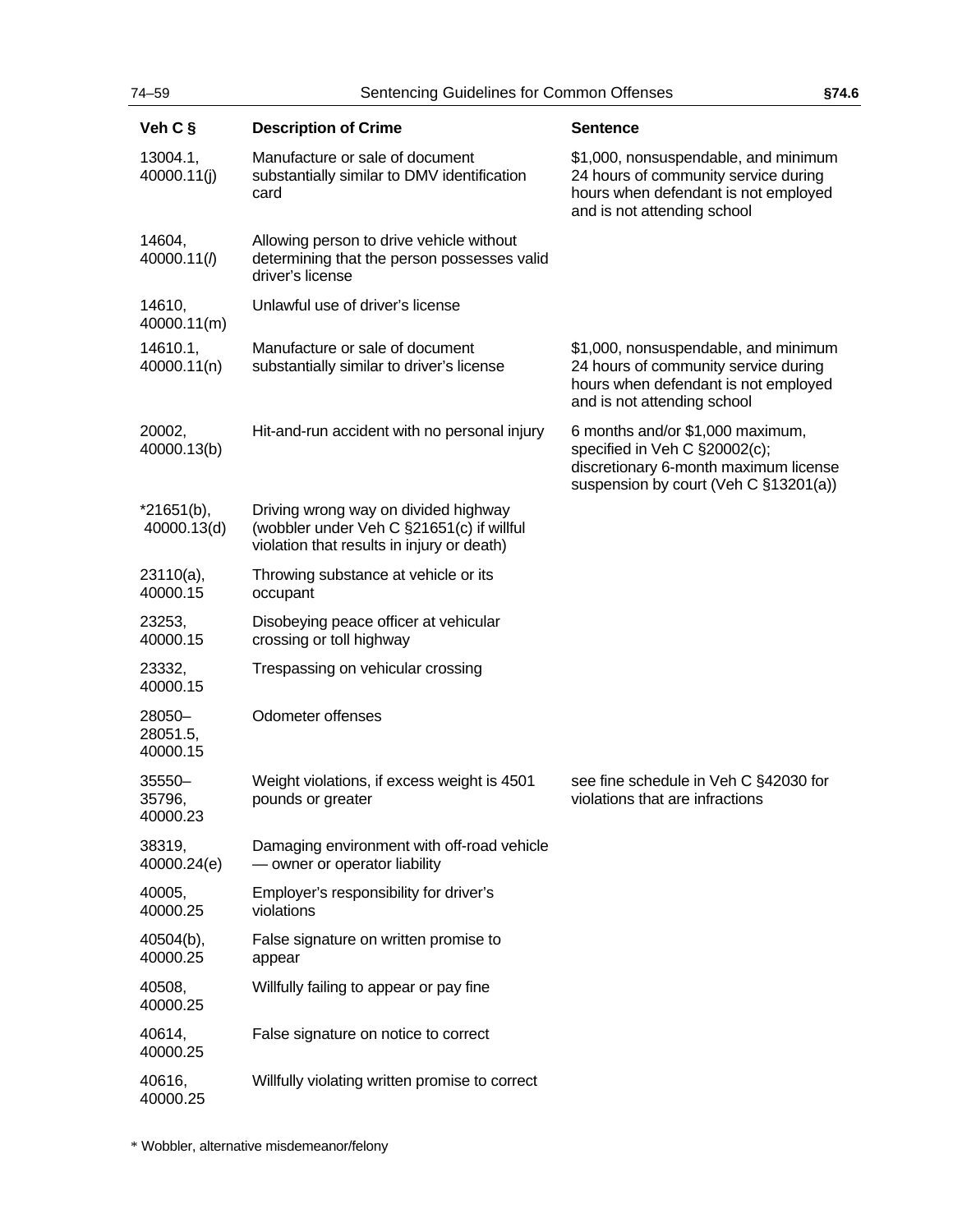### Veh C § **Description of Crime Sentence**

40000.28 4th or subsequent infraction conviction within 12 months (except violations by pedestrians)

### **B. [§74.7] Exceptions to General Misdemeanor Treatment**

The following are exceptions to Veh C §42002 treatment as a general misdemeanor, *i.e.*, misdemeanor offenses for which different punishments are provided by the governing code sections or other provisions.

| Veh C   | <b>Description of Crime</b>                                                                       | Sentence                                                                                                                                                                                                                                                                                                                                                                                                                                                                                                                                                                                     |
|---------|---------------------------------------------------------------------------------------------------|----------------------------------------------------------------------------------------------------------------------------------------------------------------------------------------------------------------------------------------------------------------------------------------------------------------------------------------------------------------------------------------------------------------------------------------------------------------------------------------------------------------------------------------------------------------------------------------------|
| 2800.1  | Fleeing or attempting to elude a pursuing<br>peace officer                                        | 1 year and \$1,000 maximum (Pen C<br>§672); discretionary 6-month maximum<br>license suspension or restriction by court<br>(Veh C §13201(d), (e)(2))                                                                                                                                                                                                                                                                                                                                                                                                                                         |
| *2800.2 | Fleeing or attempting to elude a pursuing<br>peace officer, with the vehicle driven<br>recklessly | minimum 6 months to maximum 1 year<br>and/or \$1,000 minimum to \$10,000<br>maximum; discretionary 6-month<br>maximum license suspension or restriction<br>by court (Veh C §13201(d), (e)(2));<br>discretionary vehicle impound for<br>maximum 6 months (maximum 12 months<br>for second or subsequent conviction) if (i)<br>defendant is owner; (ii) the violation results<br>in an accident; and (iii) the violation<br>occurred within 7 years of prior conviction<br>under Pen C §191.5(a), §191.5(b),<br>§192(c), or §192.5(a), or Veh C §23103,<br>§23152, or §23153 (Veh C §23592(a)) |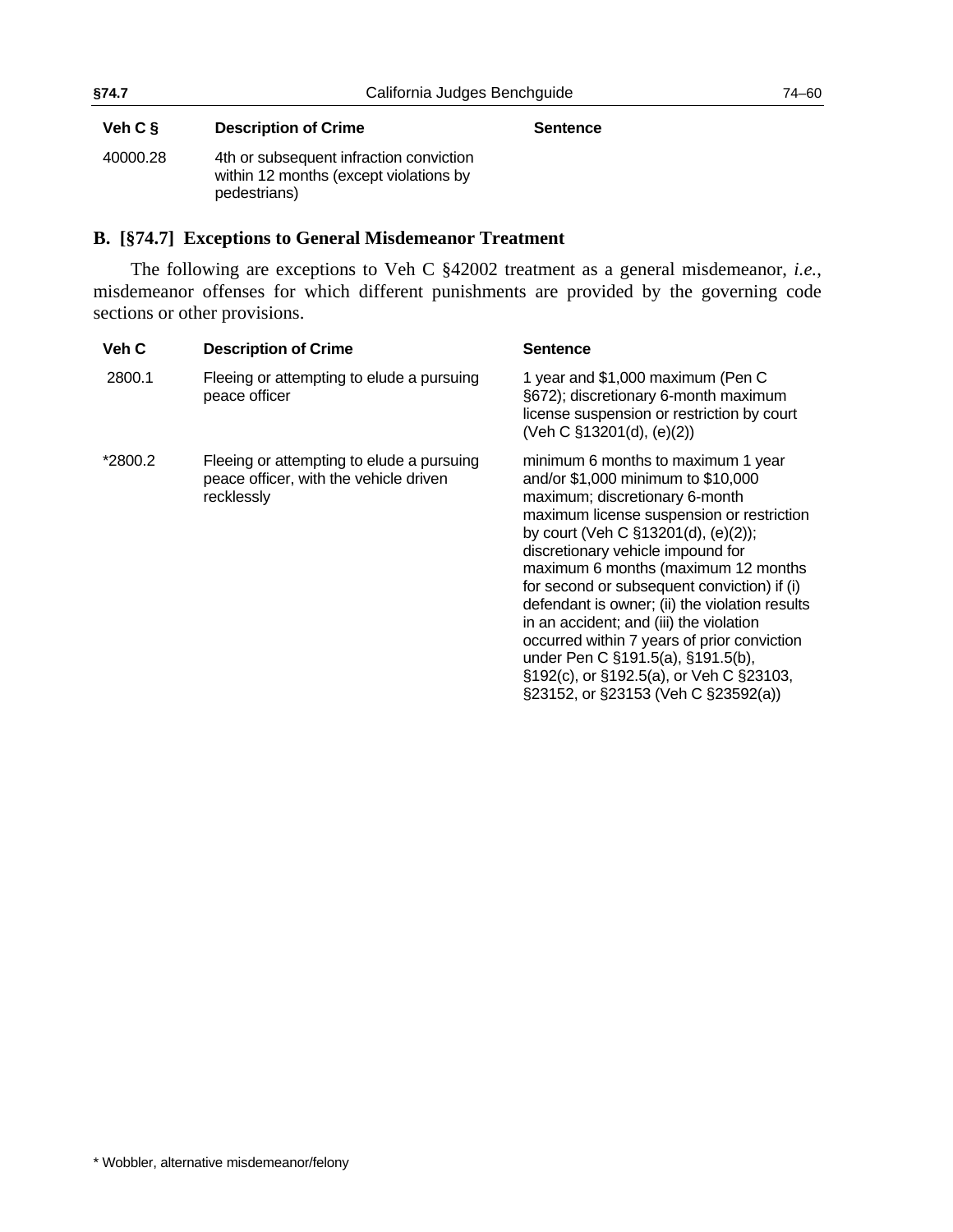| Veh C        | <b>Description of Crime</b>                                                                                                                           | <b>Sentence</b>                                                                                                                                                                                                                                                                                                                                                                                                                                                                                                                                                                                                                                                                                        |
|--------------|-------------------------------------------------------------------------------------------------------------------------------------------------------|--------------------------------------------------------------------------------------------------------------------------------------------------------------------------------------------------------------------------------------------------------------------------------------------------------------------------------------------------------------------------------------------------------------------------------------------------------------------------------------------------------------------------------------------------------------------------------------------------------------------------------------------------------------------------------------------------------|
| $*2800.3(a)$ | Fleeing or attempting to elude a pursuing<br>peace officer, with serious bodily injury<br>(felony if violation results in death (Veh C<br>\$2800.3(b) | 1 year maximum and/or \$2,000 minimum<br>to \$10,000 maximum; discretionary 6-<br>month maximum license suspension or<br>restriction by court (Veh C §13201(d),<br>(e)(2)); mandatory license revocation for<br>3 years if violation causes serious bodily<br>injury resulting in a serious impairment of<br>physical condition (Veh C §13351(a)(3),<br>(b)); discretionary vehicle impound for<br>maximum 6 months (maximum 12<br>months for second or subsequent<br>conviction) if (i) defendant is owner, and<br>(ii) the violation occurred within 7 years of<br>prior conviction Pen C §191.5(a),<br>§191.5(b), §192(c), or §192.5(a), or Veh C<br>§23103, §23152, or §23153 (Veh C<br>\$23592(a) |
| *2800.4      | Driving in wrong direction while fleeing or<br>attempting to elude a pursuing peace officer<br>in violation of Veh C §2800.1                          | minimum 6 months to maximum 1 year<br>and/or \$1,000 minimum to \$10,000<br>maximum; discretionary 6-month<br>maximum license suspension or restriction<br>by court (Veh C §13201(d), (e)(2))                                                                                                                                                                                                                                                                                                                                                                                                                                                                                                          |
| 4461(a)      | Lending registration documents to another                                                                                                             | 6 months and/or \$250 minimum to \$1,000<br>maximum; additional penalty assessment<br>of \$100 (Veh C §4461.3)                                                                                                                                                                                                                                                                                                                                                                                                                                                                                                                                                                                         |
| 4461(b)      | Lending disabled person placard to another                                                                                                            | 6 months and/or \$250 minimum to \$1,000<br>maximum; additional penalty assessment<br>of \$100 (Veh C §4461.3); assessment<br>equal to 10 percent of fine imposed (Pen<br>C $§1465.6(a)$ ; as alternative to punishing<br>as a misdemeanor, defendant may be<br>issued a notice of parking violation<br>imposing a civil penalty of \$250 minimum<br>to \$1000 maximum                                                                                                                                                                                                                                                                                                                                 |
| 4461(c)      | Displaying disabled person placard<br>belonging to another                                                                                            | 6 months and/or \$250 minimum to \$1,000<br>maximum; additional penalty assessment<br>of \$100 (Veh C §4461.3); assessment<br>equal to 10 percent of fine imposed (Pen<br>C §1465.6(a)); court may impose civil<br>penalty not exceeding \$1,500 (Veh C<br>§4461.5); as alternative to misdemeanor<br>punishment, defendant may be issued a<br>notice of parking violation imposing a civil<br>penalty of \$250 minimum to \$1,000<br>maximum                                                                                                                                                                                                                                                          |
| 4461(d)      | Parking vehicle displaying disabled person<br>identification plates issued to another in<br>designated parking space                                  | 6 months and/or \$250 minimum to \$1,000<br>maximum; additional penalty assessment<br>of \$100 (Veh C §4461.3); assessment<br>equal to 10 percent of fine imposed (Pen<br>C §1465.6(a)); court may impose civil<br>penalty not exceeding \$1,500 (Veh C<br>§4461.5); as alternative to misdemeanor                                                                                                                                                                                                                                                                                                                                                                                                     |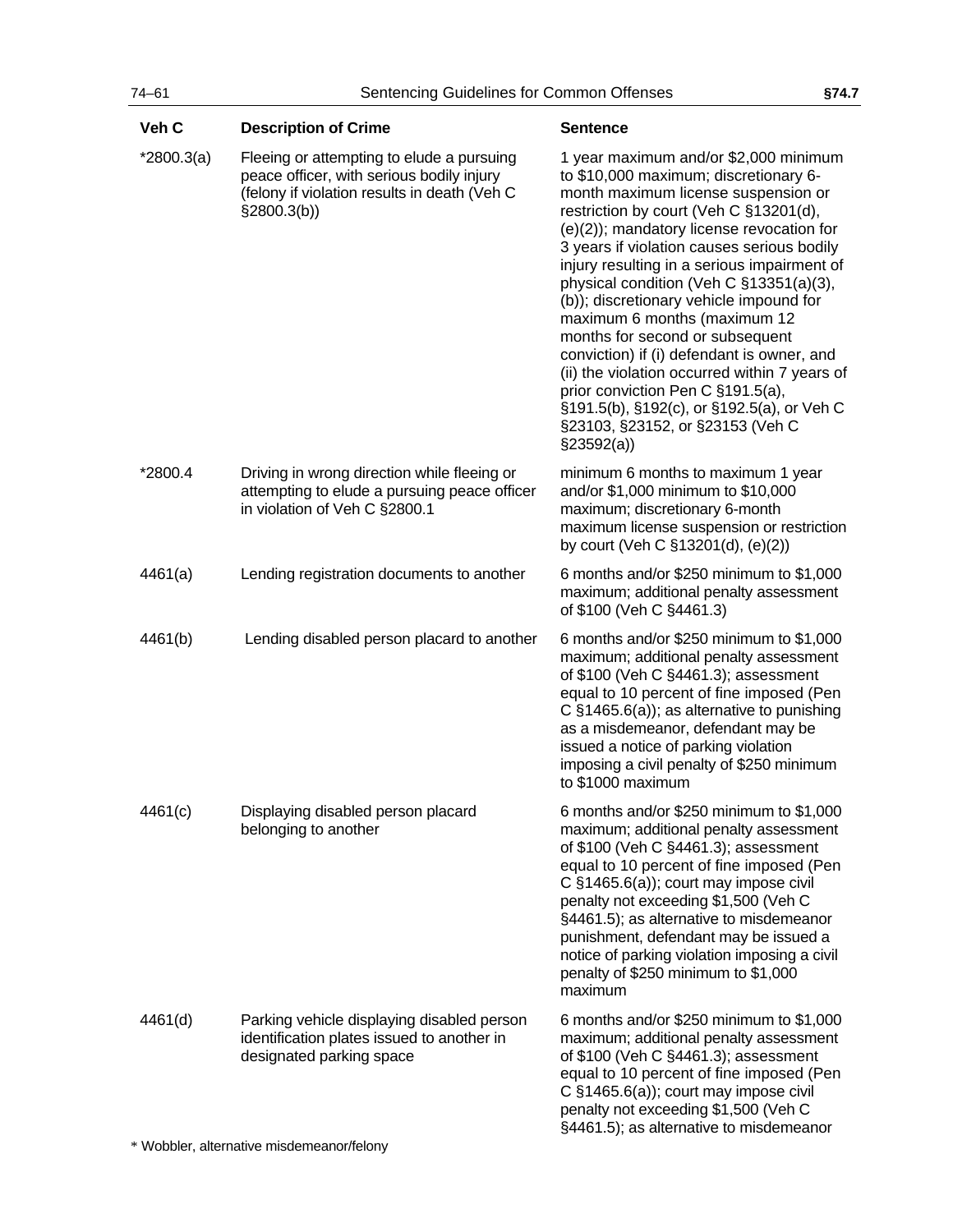| §74.7<br>California Judges Benchguide |                                                                                                                                                            | $74 - 62$                                                                                                                                                                                                                                                                                                                                                                                                          |
|---------------------------------------|------------------------------------------------------------------------------------------------------------------------------------------------------------|--------------------------------------------------------------------------------------------------------------------------------------------------------------------------------------------------------------------------------------------------------------------------------------------------------------------------------------------------------------------------------------------------------------------|
| Veh C<br>4461(d)<br>(cont.)           | <b>Description of Crime</b>                                                                                                                                | <b>Sentence</b><br>punishment, defendant may be issued a<br>notice of parking violation imposing a civil<br>penalty of \$250 minimum to \$1000<br>maximum                                                                                                                                                                                                                                                          |
| $*4463(a)$                            | Forging or falsifying registration or license                                                                                                              | 1 year and \$1,000 maximum (Pen C §672)                                                                                                                                                                                                                                                                                                                                                                            |
| 4463(b)                               | Forging, falsifying, acquiring, or possessing,<br>disabled person placard with intent to<br>defraud                                                        | mandatory 6 months and/or \$500<br>minimum to \$1,000 maximum,<br>nonsuspendable; court may impose civil<br>penalty not exceeding \$2,500 (Veh C<br>§4463.3)                                                                                                                                                                                                                                                       |
| 4463(c)                               | Displaying disabled person placard with<br>intent to defraud                                                                                               | mandatory 6 months and/or \$250<br>minimum to \$1,000 maximum,<br>nonsuspendable; court may impose civil<br>penalty not exceeding \$2,500 (Veh C<br>§4463.3); assessment equal to 10<br>percent of fine imposed (Pen C<br>$§1465.6(a)$ ; as alternative to<br>misdemeanor punishment, defendant may<br>be issued a notice of parking violation<br>imposing a civil penalty of \$250 minimum<br>to $$1,000$ maximum |
| $10751(a)$ ,<br>40000.9               | Possession or sale of vehicle or part with<br>altered or removed identification number                                                                     | 6 months maximum if value of property is<br>\$950 or less; 1 year maximum if value of<br>property exceeds \$950 (Veh C §42002.4);<br>and \$1,000 maximum (Pen C §672)                                                                                                                                                                                                                                              |
| *10752                                | Fraudulent possession or sale of vehicle<br>identification number                                                                                          | minimum 90 days to maximum 1 year and<br>minimum \$250 to maximum \$5,000                                                                                                                                                                                                                                                                                                                                          |
| $*10851(a)$                           | Driving or taking vehicle without consent of<br>owner (may serve as prior conviction for<br>purposes of enhanced joyriding punishment<br>under Pen C §499) | 1 year and/or \$1,000 maximum; DMV<br>must suspend license on recommendation<br>of court (Veh C §13357)                                                                                                                                                                                                                                                                                                            |

NOTE: General provisions governing license suspension or revocation by the court are outlined in [§74.9](#page-69-0). They are also noted throughout this chart with the various sections that invoke them.

### **Veh C § Description of Crime Sentence**

14601(a) Driving after knowledge of license suspension or revocation for reckless driving under Veh C §23103, §23104, §23105, or any reason listed in Veh C §12806(a) or (c) (DMV refusal to renew because of alcohol or drug use or uncontrolled medical condition), Veh C §12809(e) (negligent or incompetent operation of vehicle), or Veh C §12810.5 (negligent operation) — 1st offense

minimum 5 days to maximum 6 months and minimum \$300 to maximum \$1,000 (Veh C §14601(b)(1)); discretionary vehicle impound for maximum 6 months if defendant is owner (Veh C §23592(a)); if defendant pleads guilty or no contest in satisfaction of, or as a substitute for, an original charge of Veh C §14601.2, court must order installation of ignition interlock device for period not to exceed three years (Veh C §§14601(e), 23575)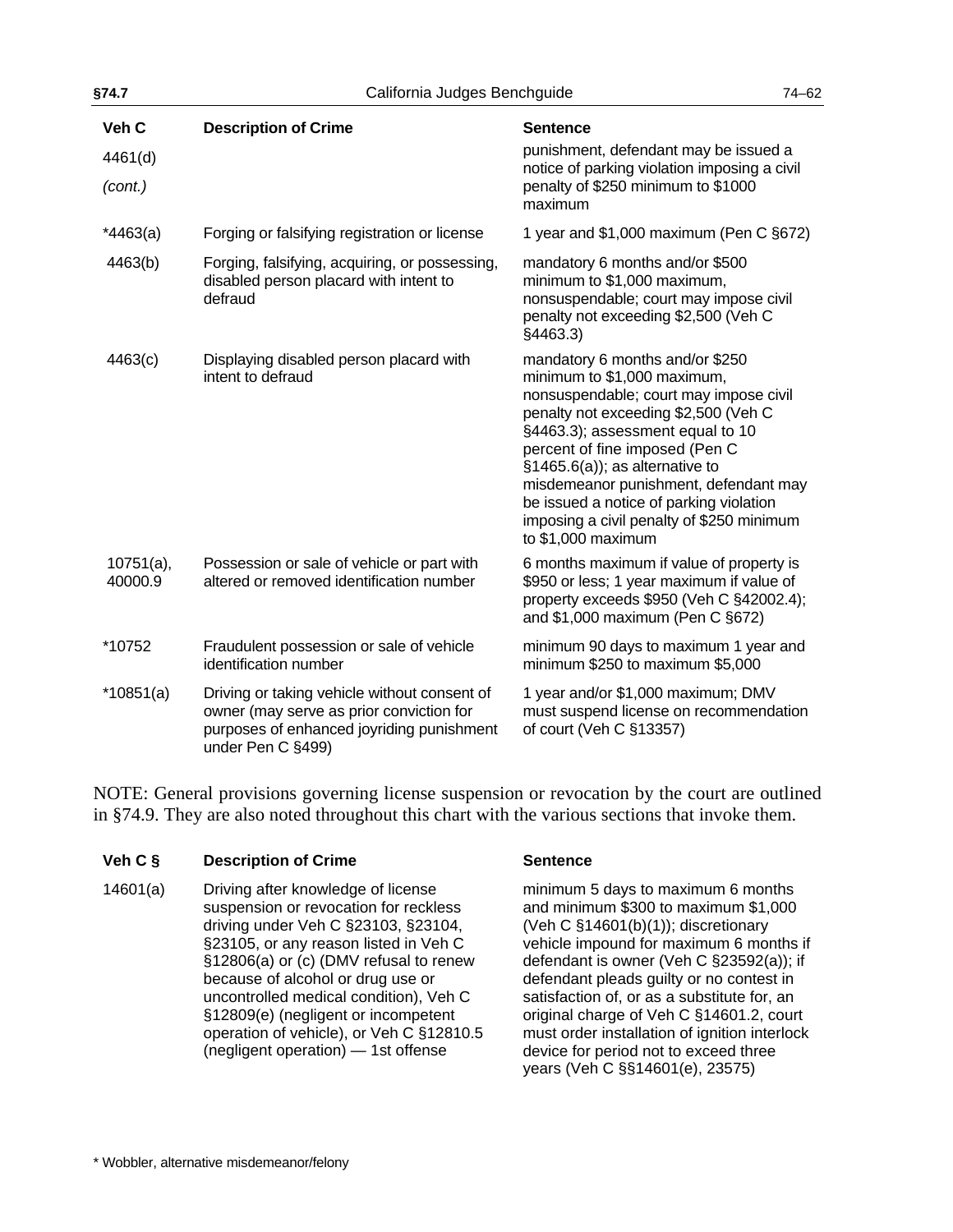| Veh C §               | <b>Description of Crime</b>                                                                                                                                                                                                                                                                                           | <b>Sentence</b>                                                                                                                                                                                                                                                                                                                                                                                                                                                                                                                 |
|-----------------------|-----------------------------------------------------------------------------------------------------------------------------------------------------------------------------------------------------------------------------------------------------------------------------------------------------------------------|---------------------------------------------------------------------------------------------------------------------------------------------------------------------------------------------------------------------------------------------------------------------------------------------------------------------------------------------------------------------------------------------------------------------------------------------------------------------------------------------------------------------------------|
| 14601(a)<br>(cont.)   | 2nd or subsequent offense within 5 years<br>of prior conviction under Veh C §14601,<br>§14601.1, §14601.2, or §14601.5                                                                                                                                                                                                | mandatory minimum 10 days,<br>nonsuspendable (Veh C §14601(c)), to<br>maximum 1 year and minimum \$500 to<br>maximum \$2,000 (Veh C §14601(b)(2));<br>discretionary vehicle impound for<br>maximum 12 months if defendant is<br>owner (Veh C §23592(a)); if defendant<br>pleads guilty or no contest in satisfaction<br>of, or as a substitute for, an original<br>charge of Veh C §14601.2, court must<br>order installation of ignition interlock<br>device for period not to exceed three<br>years (Veh C §§14601(e), 23575) |
| 14601.1(a)            | Driving after knowledge of license<br>suspension or revocation for any reason<br>other than those listed in Veh C §14601,<br>§14601.2, or §14601.5 - 1st offense<br>[Note: Violation of §14601.1 based on<br>failure to appear may be an infraction, with<br>a \$250 maximum sentence, under Pen C<br>§§17(d), 19.8.] | 6 months maximum and/or \$300<br>minimum to \$1,000 maximum (Veh C<br>§14601.1(b)(1)); discretionary vehicle<br>impound for maximum 6 months if<br>defendant is owner (Veh C §23592(a)); if<br>defendant pleads guilty or no contest in<br>satisfaction of, or as a substitute for, an<br>original charge of Veh C §14601.2, court<br>must order installation of ignition interlock<br>device for period not to exceed three<br>years (Veh C §§14601.1(d), 23575)                                                               |
|                       | 2nd or subsequent offense within 5 years<br>of prior conviction under Veh C §14601,<br>§14601.1, §14601.2, or §14601.5                                                                                                                                                                                                | minimum 5 days to maximum 1 year and<br>minimum \$500 to maximum \$2,000 (Veh<br>C $§14601.1(b)(2)$ ; discretionary vehicle<br>impound for maximum 12 months if<br>defendant is owner (Veh C §23592(a)); if<br>defendant pleads guilty or no contest in<br>satisfaction of, or as a substitute for, an<br>original charge of Veh C §14601.2, court<br>must order installation of ignition interlock<br>device for period not to exceed three<br>years (Veh C §§14601.1(d), 23575)                                               |
| $14601.2(a)$ ,<br>(b) | Driving after knowledge of license<br>suspension or revocation under Veh C<br>§23152 or §23153 (DUI) or of license<br>restriction, unless in full compliance - 1st<br>offense                                                                                                                                         | mandatory minimum 10 days,<br>nonsuspendable (Veh C §14601.2(e)), to<br>maximum 6 months and minimum \$300<br>to maximum \$1,000, plus additional<br>sentence under Veh C §14601.3(e)(3) if<br>habitual traffic offender (see discussion<br>below) (Veh C §14601.2(d)(1)); court<br>must order installation of ignition interlock<br>device (Veh C §§14601.2(h),<br>23575(a)(2)); discretionary vehicle<br>impound for maximum 6 months if<br>defendant is owner (Veh C §23592(a))                                              |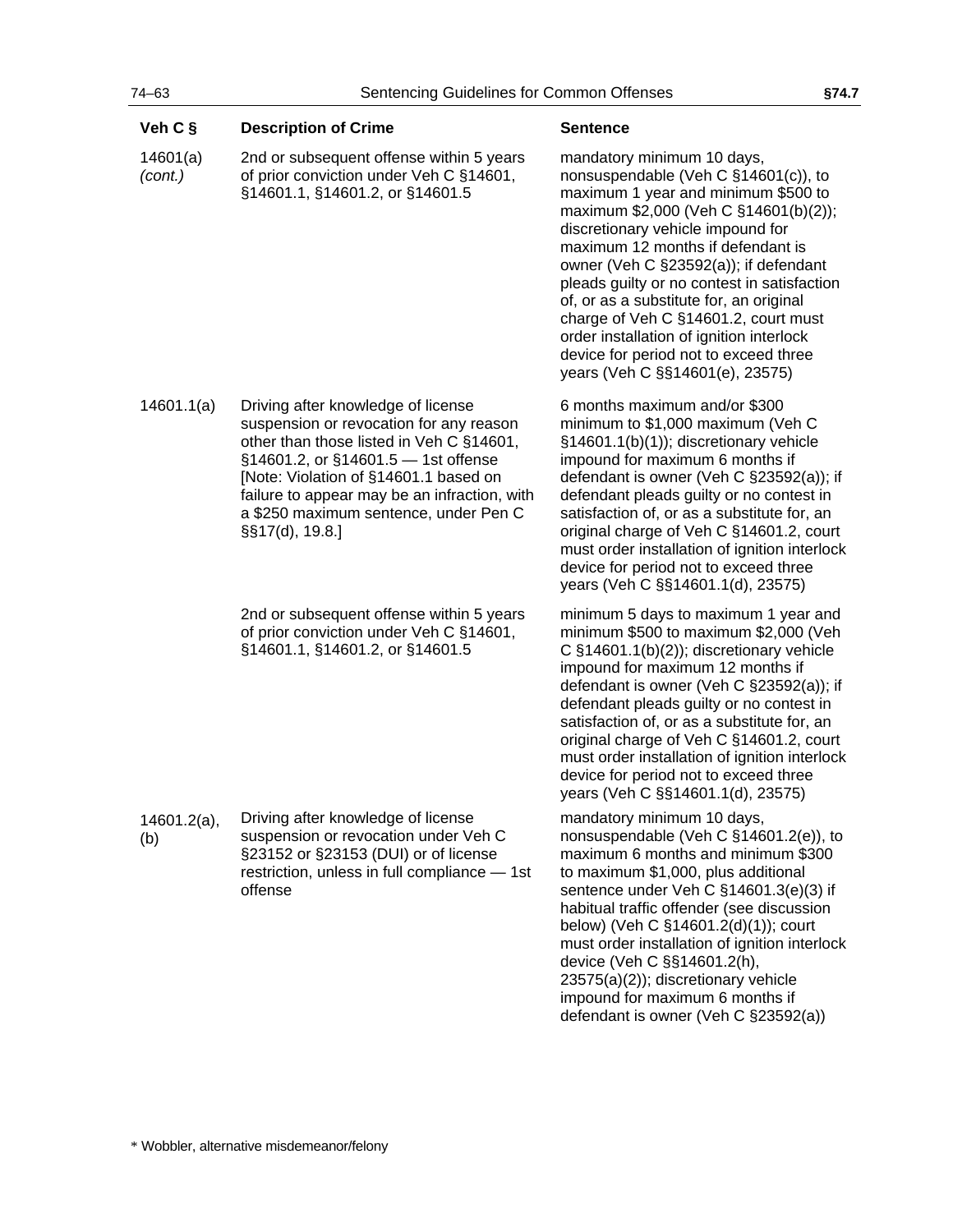| Veh C §                         | <b>Description of Crime</b>                                                                                                                                                                                                                                                                                                                                                                                                                                                                                                                     | <b>Sentence</b>                                                                                                                                                                                                                                                                                                                                                                                                                                                                       |
|---------------------------------|-------------------------------------------------------------------------------------------------------------------------------------------------------------------------------------------------------------------------------------------------------------------------------------------------------------------------------------------------------------------------------------------------------------------------------------------------------------------------------------------------------------------------------------------------|---------------------------------------------------------------------------------------------------------------------------------------------------------------------------------------------------------------------------------------------------------------------------------------------------------------------------------------------------------------------------------------------------------------------------------------------------------------------------------------|
| $14601.2(a)$ ,<br>$(b)$ (cont.) | 2nd or subsequent offense within 5 years<br>of prior conviction under Veh C §14601,<br>§14601.1, §14601.2, or §14601.5                                                                                                                                                                                                                                                                                                                                                                                                                          | mandatory minimum 30 days,<br>nonsuspendable (Veh C §14601.2(f)), to<br>maximum 1 year and minimum \$500 to<br>maximum \$2,000, plus additional<br>sentence under Veh C §14601.3(e)(3) if<br>habitual traffic offender (see discussion<br>below) (Veh C §14601.2(d)(2)); court<br>must order installation of ignition interlock<br>device (Veh C §§14601.2(h),<br>23575(a)(2)); discretionary vehicle<br>impound for maximum 12 months if<br>defendant is owner (Veh C §23592(a))     |
|                                 | 2nd or subsequent offense within 7 years,<br>but over 5 years, of prior conviction under<br>Veh C §14601, §14601.1, §14601.2, or<br>§14601.5                                                                                                                                                                                                                                                                                                                                                                                                    | mandatory minimum 10 days,<br>nonsuspendable (Veh C §14601.2(g)), to<br>maximum 6 months and minimum \$300<br>to maximum \$1,000, plus additional<br>sentence under Veh C §14601.3(e)(3) if<br>habitual traffic offender (see discussion<br>below) (Veh C §14601.2(d)(1)); court<br>must order installation of ignition interlock<br>device (Veh C §§14601.2(h),<br>$23575(a)(2)$ ; discretionary vehicle<br>impound for maximum 12 months if<br>defendant is owner (Veh C §23592(a)) |
|                                 | Veh C §14601.2 conviction of person<br>designated as habitual traffic offender<br>under Pen C §193.7 or Veh C §23546(b) (3<br>DUI convictions within prior 7 years),<br>§23550(b) (4 or more DUI convictions<br>within prior 7 years), §23550.5(d) (DUI<br>conviction within 10 years of prior DUI, or<br>Pen C §191.5(a) violation, Pen C §191.5(b)<br>violation that resulted in a felony conviction,<br>or Pen C §192.5(a) violation), or §23566(d)<br>(3 or more §23153 DUI violations within<br>prior 7 years) (Veh C §14601.2(d)(1), (2)) | 180 days and \$2,000, consecutive to<br>penalty imposed for violation of any other<br>law (Veh C §14601.3(e)(3))                                                                                                                                                                                                                                                                                                                                                                      |
| 14601.3(a)                      | Habitual traffic offender because of<br>specified driving history accumulated from<br>driving during period of license suspension<br>or revocation - 1st offense                                                                                                                                                                                                                                                                                                                                                                                | 30 days and \$1,000 (Veh C<br>§14601.3(e)(1)); discretionary vehicle<br>impound for maximum 6 months if<br>defendant is owner (Veh C §23592(a))                                                                                                                                                                                                                                                                                                                                       |
|                                 | 2nd or subsequent offense within 7 years                                                                                                                                                                                                                                                                                                                                                                                                                                                                                                        | 180 days and \$2,000 (Veh C<br>§14601.3(e)(2)); discretionary vehicle<br>impound for maximum 12 months if<br>defendant is owner (Veh C §23592(a))                                                                                                                                                                                                                                                                                                                                     |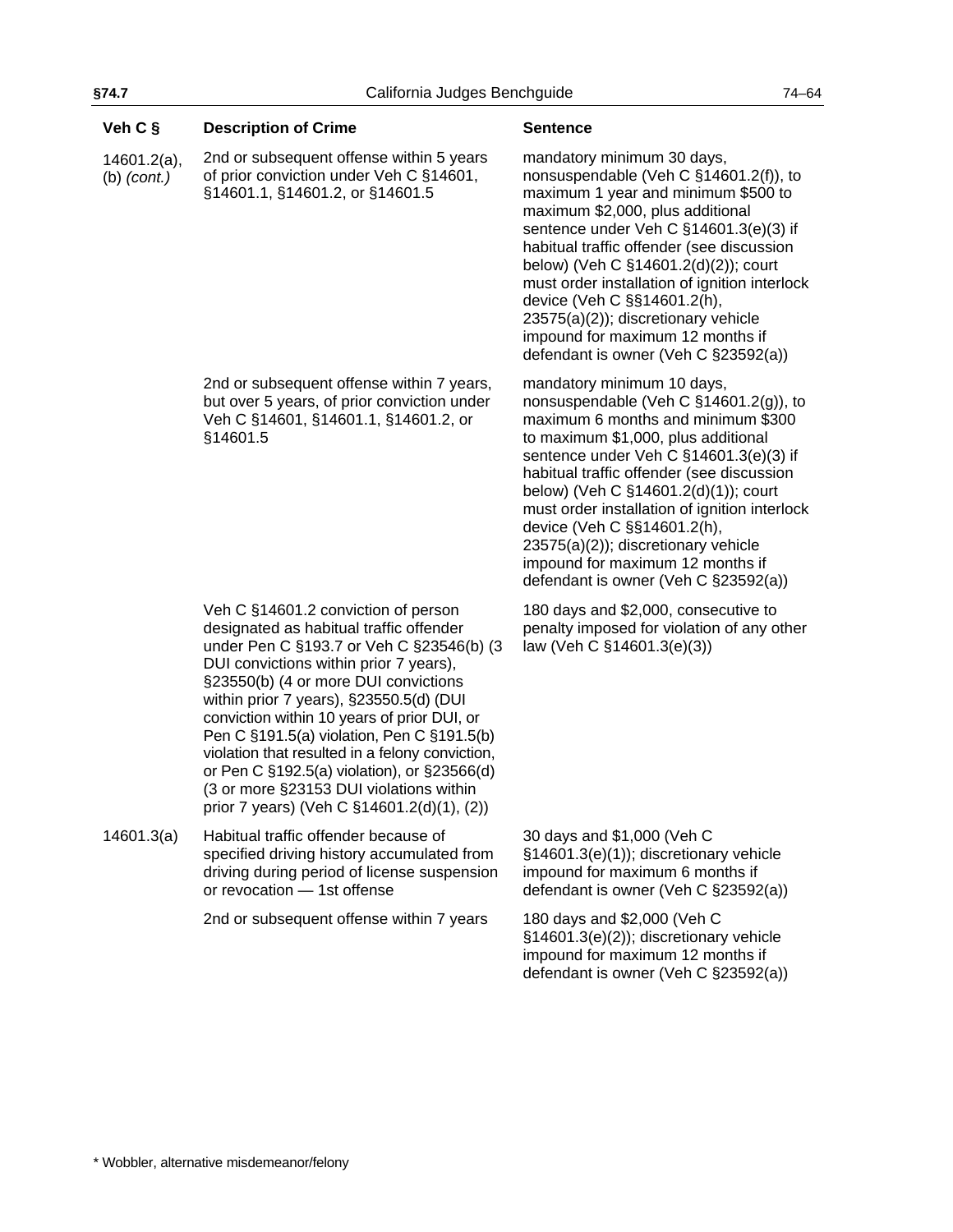| Veh C §            | <b>Description of Crime</b>                                                                                                                                                           | <b>Sentence</b>                                                                                                                                                                                                                                                                                                                                                                                                                                                                                                                                                                                    |
|--------------------|---------------------------------------------------------------------------------------------------------------------------------------------------------------------------------------|----------------------------------------------------------------------------------------------------------------------------------------------------------------------------------------------------------------------------------------------------------------------------------------------------------------------------------------------------------------------------------------------------------------------------------------------------------------------------------------------------------------------------------------------------------------------------------------------------|
| 14601.4            | Causing bodily injury while driving a vehicle<br>with a license suspended or revoked<br>pursuant to Veh C §14601.2                                                                    | mandatory minimums prescribed for Veh<br>C §14601.2 (described above) must be<br>served, whether or not probation is<br>granted; work or other release not<br>permitted before service of minimum<br>term; maximum \$1,000 (Pen C §672);<br>discretionary vehicle impound if<br>defendant is owner (Veh C $\S$ 23592(a)); if<br>defendant pleads guilty or no contest in<br>satisfaction of, or as a substitute for, an<br>original charge of Veh C §14601.2, court<br>must order installation of ignition interlock<br>device for period not to exceed three<br>years (Veh C §§14601.4(c), 23575) |
| 14601.5<br>(a)–(b) | Driving after knowledge of license<br>suspension or revocation under Veh C<br>§13353, §13353.1, or §13353.2, or of<br>license restriction, unless in full<br>compliance - 1st offense | 6 months and/or minimum \$300 to<br>maximum \$1,000 (Veh C<br>$§14601.5(d)(1))$ ; in imposing minimum<br>fine, the court must consider defendant's<br>ability to pay and may reduce the<br>minimum fine in interests of justice and<br>must state reasons on the record (Veh C<br>§14601.5(e)); if defendant pleads guilty or<br>no contest in satisfaction of, or as a<br>substitute for, an original charge of Veh C<br>§14601.2, court must order installation of<br>ignition interlock device for period not to<br>exceed three years (Veh C §§14601.5(g),<br>23575)                           |
|                    | 2nd or subsequent offense within 5 years<br>of prior conviction of Veh C §14601,<br>§14601.1, §14601.2, §14601.3, or<br>§14601.5                                                      | minimum 10 days to maximum 1 year<br>and minimum \$500 to maximum \$2,000<br>(Veh C §14601.5(d)(2)); in imposing<br>minimum fine, court must consider<br>defendant's ability to pay and may reduce<br>the minimum fine in the interests of<br>justice and must state reasons on the<br>record (Veh C §14601.5(e)); if defendant<br>pleads guilty or no contest in satisfaction<br>of, or as a substitute for, an original<br>charge of Veh C §14601.2, court must<br>order installation of ignition interlock<br>device for period not to exceed three<br>years (Veh C §§14601.5(g), 23575)        |
| *20001             | Hit-and-run accident resulting in injury<br>other than death or permanent, serious<br>injury                                                                                          | 1 year and/or minimum \$1,000 to<br>maximum \$10,000 (Veh C §20001(b)(1));<br>in imposing minimum fine, the court must<br>consider defendant's ability to pay and<br>may reduce the minimum fine in interests<br>of justice and must state reasons on the<br>record (Veh C §20001(b)(3))                                                                                                                                                                                                                                                                                                           |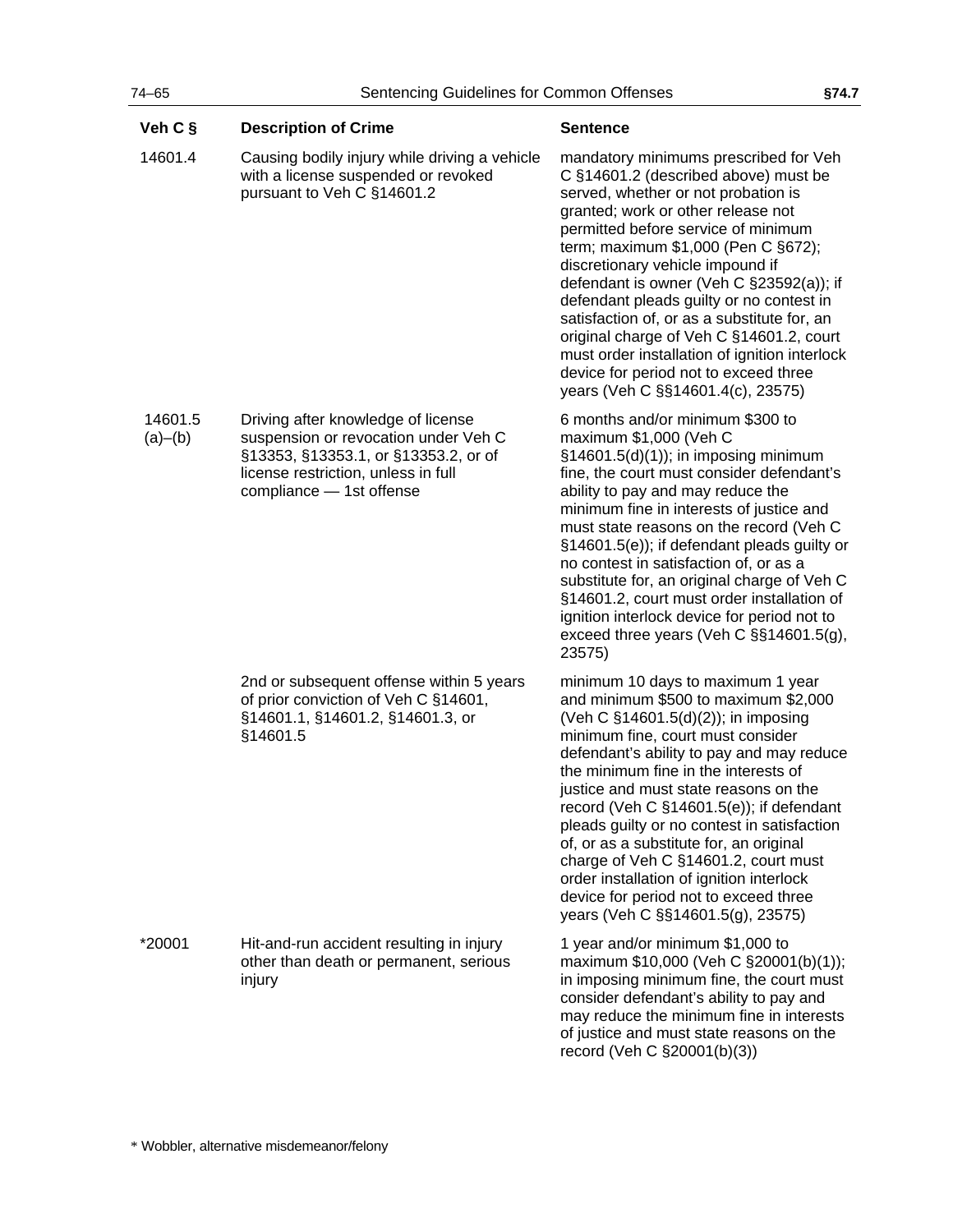| Veh C §                     | <b>Description of Crime</b>                                                                                                                                                                                                                                                                                                                                                                                  | <b>Sentence</b>                                                                                                                                                                                                                                                                                                                                                                                                                                                                  |
|-----------------------------|--------------------------------------------------------------------------------------------------------------------------------------------------------------------------------------------------------------------------------------------------------------------------------------------------------------------------------------------------------------------------------------------------------------|----------------------------------------------------------------------------------------------------------------------------------------------------------------------------------------------------------------------------------------------------------------------------------------------------------------------------------------------------------------------------------------------------------------------------------------------------------------------------------|
| *20001<br>(cont.)           | Hit-and-run accident resulting in death or<br>permanent, serious injury                                                                                                                                                                                                                                                                                                                                      | minimum 90 days to maximum 1 year<br>and/or minimum \$1,000 to maximum<br>\$10,000 (Veh C §20001(b)(2)); court may<br>reduce or waive mandatory minimum jail<br>term in the interests of justice and must<br>state reasons on the record (Veh C<br>$\S20001(b)(2)$ ; in imposing fine, the court<br>must consider defendant's ability to pay<br>and may reduce the minimum fine in the<br>interests of justice and must state<br>reasons on the record (Veh C<br>$\S20001(b)(3)$ |
| 20002                       | Failure to exchange information with<br>another driver at scene of non-injury<br>accident; failure to leave note with name<br>and address on unattended vehicle<br>involved in accident                                                                                                                                                                                                                      | 6 months and/or \$1,000 maximum                                                                                                                                                                                                                                                                                                                                                                                                                                                  |
| 21200.5,<br>40000.13<br>(c) | Riding a bicycle under the influence of<br>alcohol or drug                                                                                                                                                                                                                                                                                                                                                   | \$250 maximum; if defendant is under age<br>21, additional 1-year license suspension<br>or delay and immediate surrender of<br>license to court (Veh C §21200.5<br>(violations are subject to §13202.5); see<br>Veh C §13202.5(d) (no mention of<br>§21200.5 in listing of applicable<br>violations))                                                                                                                                                                            |
| 23103                       | Reckless driving; if court accepts guilty or<br>no contest plea to Veh C §23103 violation<br>in satisfaction of Veh C §23152 DUI<br>charge, prosecutor must state for record<br>whether defendant consumed alcohol or<br>ingested drug in connection with offense; if<br>yes, conviction constitutes prior for<br>purposes of Veh C §23540, §23546,<br>§23550, §23560, §23566, or §23622 (Veh<br>C §23103.5) | minimum 5 days to maximum 90 days<br>and/or minimum \$145 to maximum<br>\$1,000; discretionary license suspension<br>by court for specified maximum time<br>depending on number of prior convictions<br>(Veh C §13200); if violation of §23103<br>when subject to §23103.5 and defendant<br>is under age 21, additional 1-year license<br>suspension or delay and immediate<br>surrender of license to court (Veh C<br>§13202.5)                                                 |
| *23104                      | Reckless driving that causes bodily injury<br>(wobbler under Veh C §23104(b) if great<br>bodily injury and prior conviction of Veh C<br>§23103, §23104, §23105, §23109,<br>§23109.1, §23152, or §23153)                                                                                                                                                                                                      | minimum 30 days to maximum 6 months<br>and/or minimum \$220 to maximum<br>\$1,000; discretionary 6 month maximum<br>license suspension by court (Veh C<br>§13201(b)); mandatory 1-year license<br>revocation by DMV (Veh C §13350(a)(3),<br>(c))                                                                                                                                                                                                                                 |
| *23105                      | Reckless driving causing one or more<br>specified injuries to a person other than the<br>driver                                                                                                                                                                                                                                                                                                              | minimum 30 days to maximum 6 months<br>and/or minimum \$220 to maximum<br>\$1,000                                                                                                                                                                                                                                                                                                                                                                                                |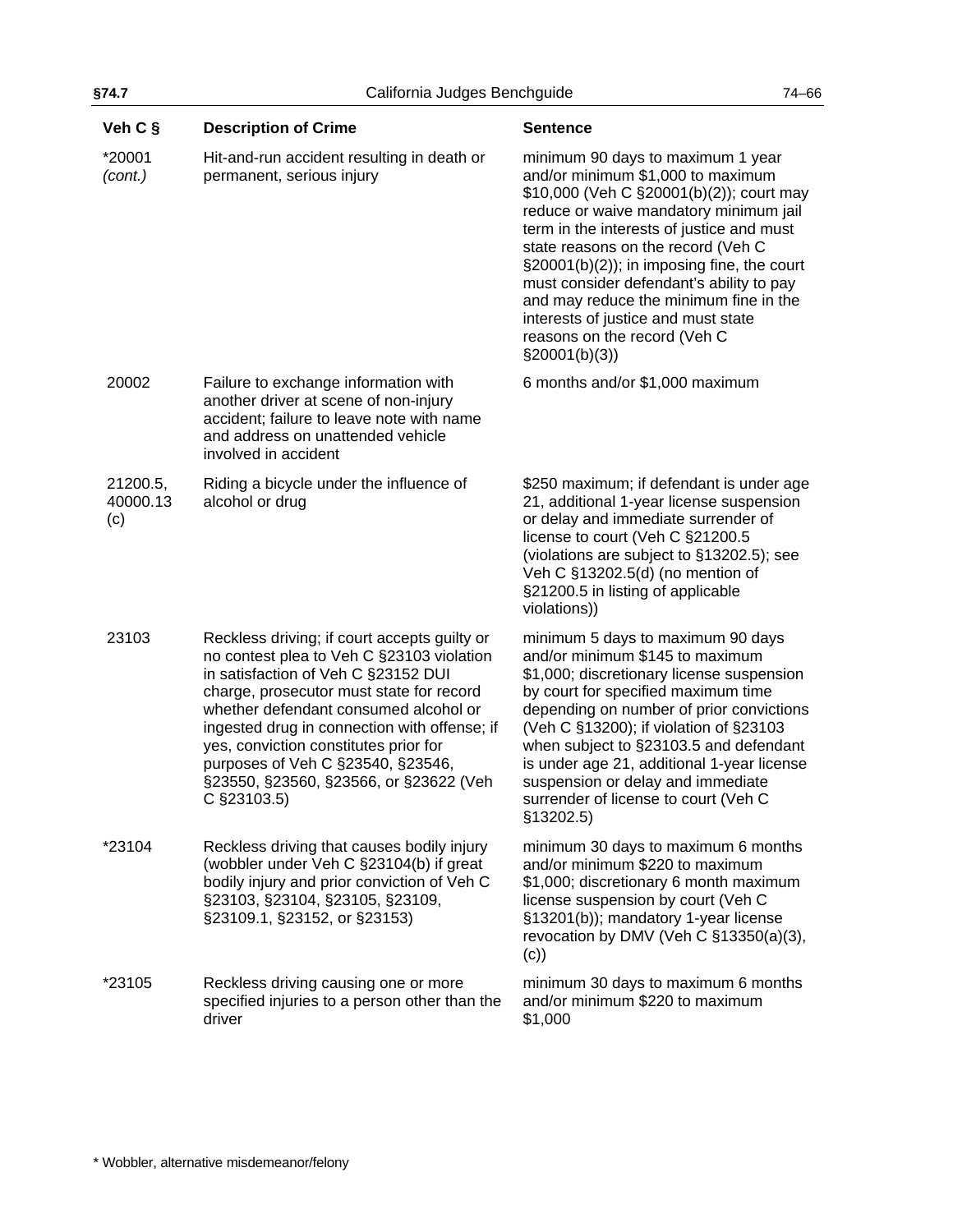| Veh C §                     | <b>Description of Crime</b>                                                                                               | <b>Sentence</b>                                                                                                                                                                                                                                                                                                                                             |
|-----------------------------|---------------------------------------------------------------------------------------------------------------------------|-------------------------------------------------------------------------------------------------------------------------------------------------------------------------------------------------------------------------------------------------------------------------------------------------------------------------------------------------------------|
| 23109(a)                    | Motor vehicle speed contest on highway -<br>1st offense                                                                   | minimum 24 hours to maximum 90 days<br>and/or minimum \$355 to maximum<br>\$1,000; court must order 40 hours of<br>community service (Veh C §23109(e)(1));<br>discretionary license suspension or<br>restriction for 90 days to 6 months (Veh C<br>$\S$ \$13352(a)(8), 23109(e)(1));<br>discretionary vehicle impound for 1 to 30<br>days (Veh C §23109(h)) |
| 23109(a)                    | Motor vehicle speed contest on highway<br>that causes bodily injury - 1st offense                                         | minimum 30 days to maximum 6 months<br>and/or minimum \$500 to maximum<br>\$1,000 (Veh C §23109(e)(2));<br>discretionary license suspension for 90<br>days to 6 months (Veh C §13352(a)(8));<br>discretionary vehicle impound for 1-30<br>days (Veh C §23109(h))                                                                                            |
| 23109(a)                    | Motor vehicle speed contest on highway -<br>2nd or subsequent offense within 5 years                                      | minimum 4 days (with probation,<br>mandatory minimum 48 hours) to<br>maximum 6 months and minimum \$500<br>to maximum \$1,000 (Veh C §23109(f)(1),<br>(g)); mandatory license suspension or<br>restriction for 6 months (Veh C<br>$\S$ \$13352(a)(9), 23109(f)(4), (g));<br>discretionary vehicle impound for 1 to 30<br>days (Veh C §23109(h))             |
| 23109(a)                    | Motor vehicle speed contest on highway<br>that causes bodily injury - 2nd or<br>subsequent offense within 5 years         | minimum 30 days (with probation,<br>mandatory minimum 48 hours) to<br>maximum 6 months and minimum \$500<br>to maximum \$1,000 (Veh C §23109(f)(2),<br>(g)); mandatory license suspension or<br>restriction for six months (Veh C<br>§§13352(a)(9), 23109(f)(4), (g));<br>discretionary vehicle impound for 1-30<br>days (Veh C §23109(h))                  |
| $*23109(a)$                 | Motor vehicle speed contest on highway<br>that causes serious bodily injury - 2nd or<br>subsequent offense                | minimum (with probation, mandatory<br>minimum 48 hours) 30 days to maximum<br>1 year and minimum \$500 to maximum<br>\$1,000 (Veh C §23109(f)(3), (g));<br>mandatory license suspension or<br>restriction for 6 months (Veh C<br>$\S$ \$13352(a)(9), 23109(f)(4), (g));<br>discretionary vehicle impound for 1-30<br>days (Veh C §23109(h))                 |
| 23109(b),<br>$(c)$ or $(d)$ | Aiding speed contest, engaging in motor<br>vehicle exhibition of speed, or aiding a<br>speed exhibition                   | 90 days and/or \$500 maximum (Veh C<br>§23109(i))                                                                                                                                                                                                                                                                                                           |
| *23109.1                    | Motor vehicle speed contest on highway<br>that causes one or more specified injuries<br>to a person other than the driver | minimum 30 days to maximum 6 months<br>and/or \$500 minimum to \$1,000<br>maximum; discretionary license<br>suspension or restriction for 90 days to 6<br>months (Veh C §13352(a)(8))                                                                                                                                                                       |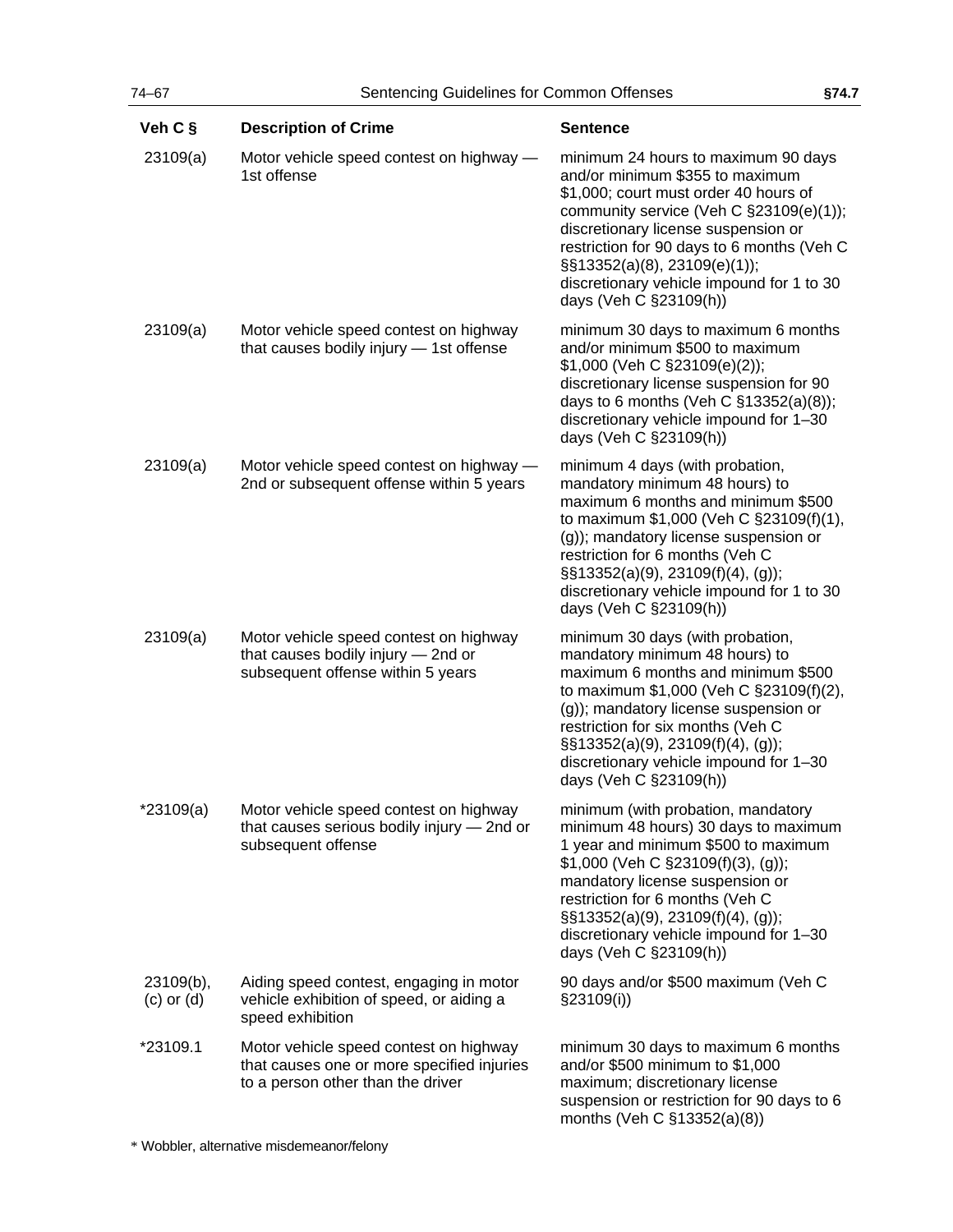| Veh C §                       | <b>Description of Crime</b>                                                                                                                                                                                                                                                                                                                                                                                                                               | <b>Sentence</b>                                                                                                                                                                                                                                                                                                                                                                                                                                                                                                        |
|-------------------------------|-----------------------------------------------------------------------------------------------------------------------------------------------------------------------------------------------------------------------------------------------------------------------------------------------------------------------------------------------------------------------------------------------------------------------------------------------------------|------------------------------------------------------------------------------------------------------------------------------------------------------------------------------------------------------------------------------------------------------------------------------------------------------------------------------------------------------------------------------------------------------------------------------------------------------------------------------------------------------------------------|
| $23224(a)$ ,<br>(b)           | Possession of alcoholic beverage by driver<br>or passenger under age 21                                                                                                                                                                                                                                                                                                                                                                                   | 6 months and/or \$1,000; 1-year license<br>suspension or delay and immediate<br>surrender of license to court (Veh C<br>§13202.5); discretionary vehicle impound<br>for 1 to 30 days (Veh C §23224(c))                                                                                                                                                                                                                                                                                                                 |
|                               | NOTE: Driving under the influence (DUI) sentencing provisions are described in §74.10.                                                                                                                                                                                                                                                                                                                                                                    |                                                                                                                                                                                                                                                                                                                                                                                                                                                                                                                        |
| $23247(a)$ ,<br>(b), (c), (d) | Knowingly renting, leasing, or lending<br>motor vehicle to person with restricted<br>license under Veh C §13352 or §23575,<br>unless equipped with functioning, certified<br>ignition interlock device; requesting person<br>to blow into ignition interlock device or to<br>start vehicle, by person with restricted<br>license under Veh C §13352 or §23575;<br>blowing into device or starting vehicle for<br>restricted person; tampering with device | 6 months and/or \$5,000 maximum (Veh<br>$C$ §23247(f))                                                                                                                                                                                                                                                                                                                                                                                                                                                                 |
| 23247(e)                      | Driving, by person with restricted license<br>under Veh C §13352 or §23575, of vehicle<br>not equipped with a functioning ignition<br>interlock device or vehicle that court<br>ordered him or her not to drive                                                                                                                                                                                                                                           | 6 months and/or \$5,000 maximum (Veh<br>C §23247(f)); if defendant's driving<br>privilege is restricted under Veh C<br>§13352, court must notify DMV to<br>terminate restriction and to suspend or<br>revoke defendant's driving privilege for<br>the remaining period of the originating<br>suspension or revocation and until all<br>reinstatement requirements in Veh C<br>§13352 are met; if privilege restricted<br>under Veh C §23575, DMV must suspend<br>driving privilege for one year (Veh C<br>$\S23247(g)$ |

| 38316,<br>40000.24<br>(b) | Reckless driving of off-highway motor<br>vehicle                          | minimum 5 days to maximum 90 days<br>and/or minimum \$50 to maximum \$500         |
|---------------------------|---------------------------------------------------------------------------|-----------------------------------------------------------------------------------|
| 38317,<br>40000.24<br>(c) | Reckless driving of off-highway motor<br>vehicle, causing personal injury | minimum 30 days to maximum 6 months<br>and/or minimum \$100 to maximum<br>\$1,000 |
| 38320,<br>40000.24(f)     | Littering from off-highway motor vehicle                                  | mandatory minimum \$50 (Veh C §38320)<br>to maximum \$1,000 (see Veh C §42002)    |

# **C. [§74.8] Special Vehicle Code Misdemeanors**

Insofar as the misdemeanors listed below affect failure to stop and submit to inspection of equipment or for an unsafe condition endangering any person, the penalties under Veh C §42002.1 are as follows:

| 1st offense                               | 5 days or \$50 maximum        |
|-------------------------------------------|-------------------------------|
| 2nd offense within 1 year                 | 10 days and/or \$100 maximum  |
| 3rd or subsequent offense within 1 year   | 6 months and/or \$500 maximum |
| * Wobbler, alternative misdemeanor/felony |                               |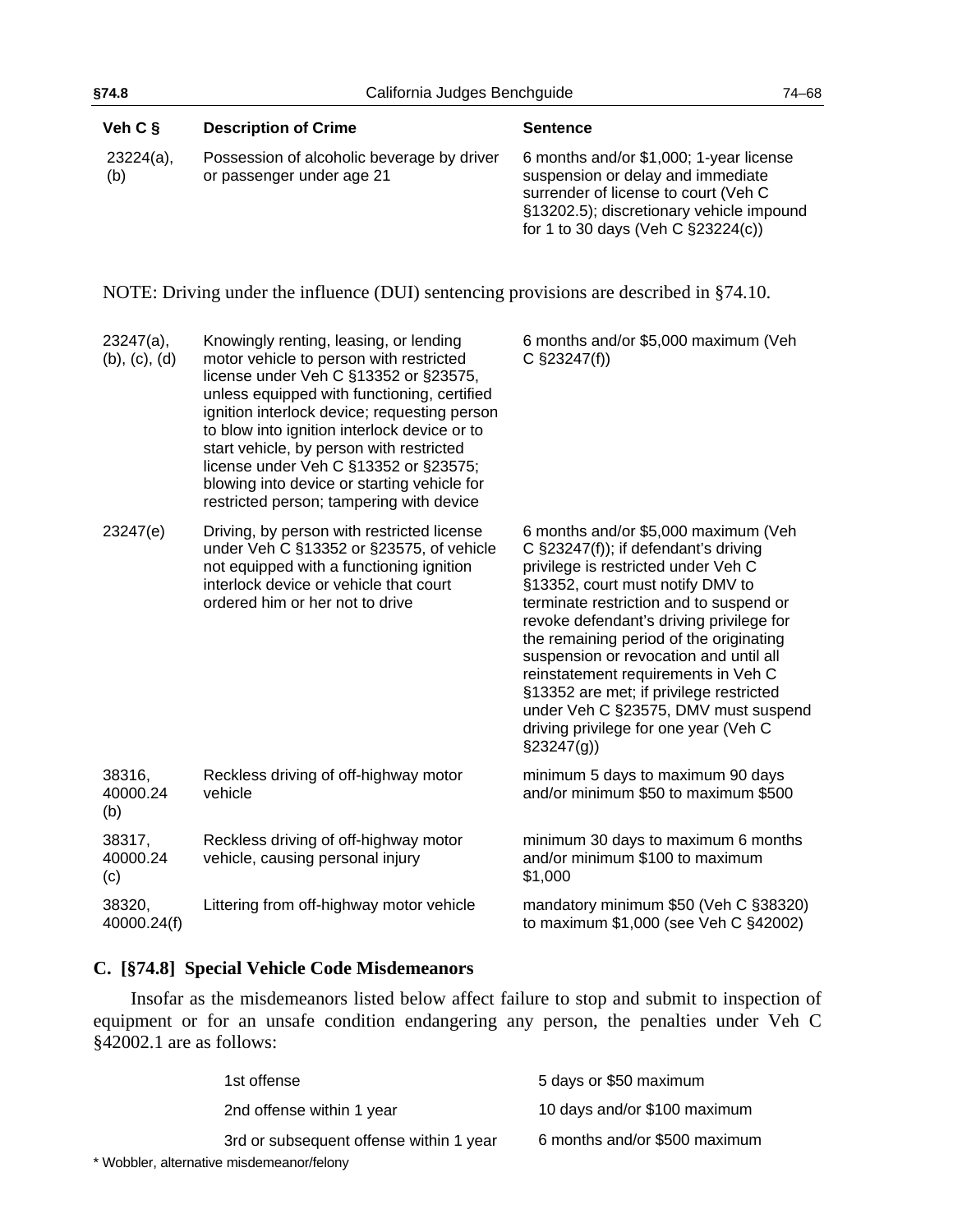# <span id="page-69-0"></span>**D. [§74.9] License Suspension or Revocation by the Court**

The following are general license suspension or revocation (by the court) provisions of the Vehicle Code. Other specific suspension provisions are described in connection with relevant code sections outlined in this chart.

Unlawful vehicle or load specified above

| Veh C §             | <b>Description of Conviction</b>                                                                                                                                                                                                                                  | <b>Action Permitted or Mandated</b>                                                                                                                                                                            |
|---------------------|-------------------------------------------------------------------------------------------------------------------------------------------------------------------------------------------------------------------------------------------------------------------|----------------------------------------------------------------------------------------------------------------------------------------------------------------------------------------------------------------|
| 13200               | Speeding or reckless driving without bodily<br>injury (Veh C §23103)                                                                                                                                                                                              | Court may suspend (unless code<br>mandates revocation by DMV), as<br>follows: 1st conviction - maximum 30<br>days; 2nd conviction - maximum 60<br>days; and 3rd or subsequent conviction<br>— maximum 6 months |
| 13200.5             | Driving at speed exceeding 100 miles per<br>hour in violation of Veh C §22348(b)                                                                                                                                                                                  | Court may suspend (unless code<br>mandates revocation by DMV) for<br>maximum 30 days                                                                                                                           |
| $13201(a) -$<br>(d) | Failure to stop at accident involving property<br>causing bodily injury (Veh C §23104 or<br>§23105), failure to stop at railway crossing<br>(Veh C §22452), or evading a peace officer<br>(Veh C §2800.1, §2800.2, or §2800.3)                                    | Court may suspend for maximum 6<br>months                                                                                                                                                                      |
| 13201(e)            | Causing or participating in accident for<br>purpose of making false or fraudulent<br>insurance claim                                                                                                                                                              | Court may suspend or restrict license for<br>maximum 6 months                                                                                                                                                  |
| 13201.5(a)          | Conviction of Pen C §647(b) (soliciting or<br>engaging in prostitution) when violation<br>committed within 1,000 feet of a private<br>residence and use of motor vehicle involved                                                                                 | Court may suspend license for maximum<br>30 days or restrict license for maximum<br>6 months                                                                                                                   |
| 13201.5(b)          | Conviction of Pen C §647(a) (lewd conduct<br>in public) and peace officer witnessed<br>defendant pick up a prostitute and the<br>defendant engaged in a lewd act with the<br>prostitute within 1,000 feet of a private<br>residence and with use of motor vehicle | Court may suspend license for maximum<br>30 days or restrict license for maximum<br>6 months                                                                                                                   |
| $13202(a)$ ,<br>(c) | Conviction of any offense related to<br>controlled substances as defined in Health<br>& S C §§11000-11651, when use of motor<br>vehicle was involved or incidental to<br>commission of offense                                                                    | Court may suspend or order DMV to<br>revoke for maximum 3 years                                                                                                                                                |

2803,

40000.7(a)(5)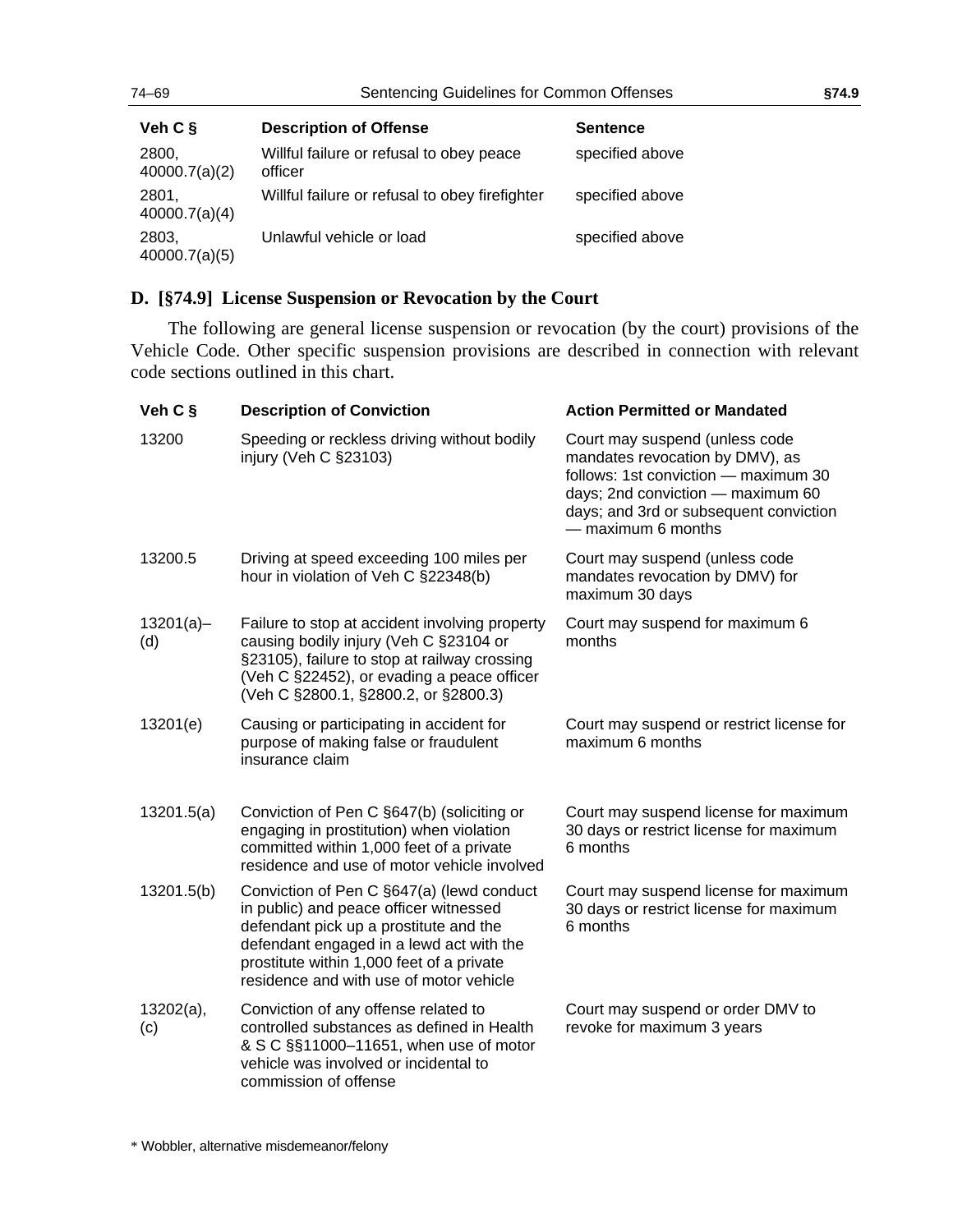| Veh C §          | <b>Description of Conviction</b>                                                                                                                                           | <b>Action Permitted or Mandated</b>                                                                                                                                                                                                                                                                                                                                                                                                                                                                                                                                                                            |
|------------------|----------------------------------------------------------------------------------------------------------------------------------------------------------------------------|----------------------------------------------------------------------------------------------------------------------------------------------------------------------------------------------------------------------------------------------------------------------------------------------------------------------------------------------------------------------------------------------------------------------------------------------------------------------------------------------------------------------------------------------------------------------------------------------------------------|
| 13202(b),<br>(c) | Violation of Health & S C §11350, §11351,<br>§11352, §11353, §11357, §11359, §11360<br>or §11361 when motor vehicle was involved<br>or incidental to commission of offense | Court must order that DMV revoke for<br>maximum 3 years                                                                                                                                                                                                                                                                                                                                                                                                                                                                                                                                                        |
| 13202.4          | Conviction of minor of public offense<br>involving a pistol, revolver, or other firearm<br>capable of being concealed on the person                                        | For 1st conviction, court may suspend<br>license or order DMV to delay issuance<br>for 5 years; for 2nd or subsequent<br>conviction, court may suspend license or<br>order DMV to delay issuance for<br>additional 1 year; court must consider<br>personal or family hardship before<br>ordering suspension or delay (Veh C<br>§13202.4(c)); defendant may reduce<br>period by performing community service<br>if at least one-half of suspension or delay<br>period has expired and defendant has<br>not been convicted of another offense<br>during the suspension or delay period<br>(Veh C §13202.4(a)(2)) |
| 13202.5          | Conviction of person under age 21 but age<br>13 or older of drug- and alcohol-related<br>offense specified in Veh C §13202.5(d)                                            | For each conviction, court must suspend<br>license or order DMV to delay issuance<br>for 1 year                                                                                                                                                                                                                                                                                                                                                                                                                                                                                                                |
| 13202.6          | Conviction of person age 13 or older of<br>vandalism under Pen C §594, §594.3, or<br>§594.4                                                                                | For 1st conviction, court must suspend<br>license for maximum 2 years, unless it<br>finds that a suspension would cause a<br>personal or family hardship (Veh C<br>§13202.6(a)(1)); court must order DMV<br>to delay issuance for minimum 1 year to<br>maximum 3 years; for 2nd or subsequent<br>conviction, court must suspend or order<br>DMV to delay issuance for additional<br>year; defendant may reduce period by<br>performing community service (graffiti<br>cleanup) (Veh C §13202.6(a)(2))                                                                                                          |
| 13351.5          | Felony conviction of Pen C §245 (assault<br>with deadly weapon) when vehicle<br>constituted deadly weapon or instrument<br>used to commit offense                          | Revocation by DMV                                                                                                                                                                                                                                                                                                                                                                                                                                                                                                                                                                                              |
| 13357            | Theft or unlawful taking of a vehicle under<br>Section 10851                                                                                                               | Suspension or revocation by DMV on<br>recommendation of court                                                                                                                                                                                                                                                                                                                                                                                                                                                                                                                                                  |

### <span id="page-70-0"></span>**E. [§74.10] Driving Under the Influence (DUI) Provisions**

The fines specified below do not include penalty assessments, fees, or the state surcharge (see Pen C §§1464, 1465.7, 1465.8; Govt C §§70372(a), 70373(a), 70375(b), 76000) applicable generally in criminal cases. County boards of supervisors may, by resolution, authorize an additional \$50 penalty (raising total to \$100) for the cost of testing for alcohol content. The additional penalty may be imposed only when defendant has the ability to pay. Pen C §1463.14.

\* Wobbler, alternative misdemeanor/felony In lieu of any drug or alcohol education program required under Veh C §§23538, 23542, 23546, 23548, 23550, 23550.5, 23552, 23556, 23562, or 23568, the court may require that the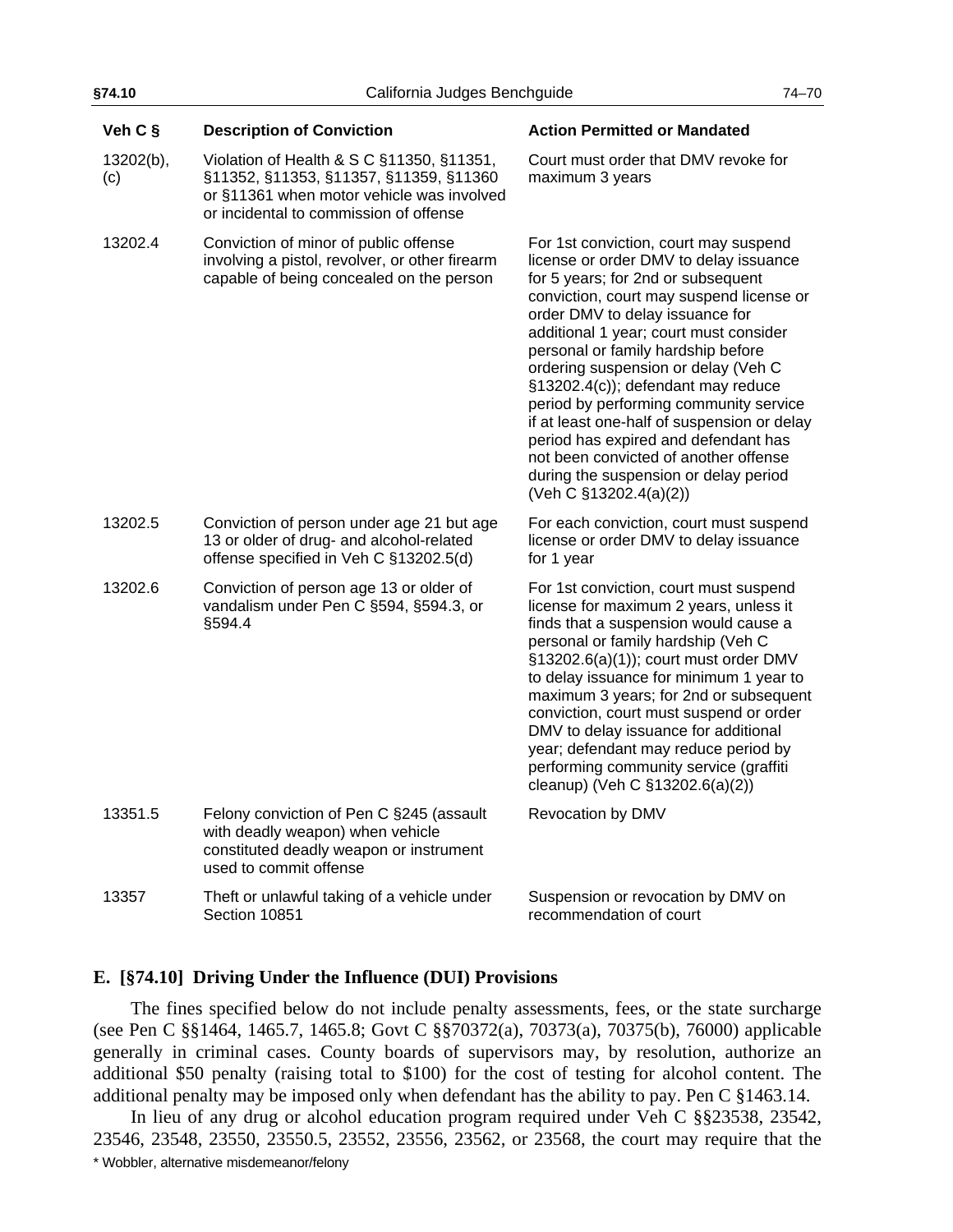defendant complete a live-in substance abuse rehabilitation program under Pen C §8001 for a minimum period of two years if defendant consents and is accepted into the program. Veh C §§13352(a)(5)–(a)(7), 23598.

The court must specify on the record its reasons for an order striking a prior DUI conviction, dismissing a DUI allegation under Veh C §23152, or substituting a lesser offense. Furthermore, the prosecution must submit for the record a written statement giving reasons for any motion to dismiss, strike a prior offense, or substitute a lesser offense. Veh C §23635.

Commercial vehicle drivers convicted of a first violation of driving any vehicle while under the influence of alcohol or controlled substance are prohibited from operating a commercial vehicle for one year. Veh C §15300(a). A second conviction will result in a lifetime prohibition. Veh C §15302.

### **Veh C § Offense and Sentence**

- 23152(a) or (b) Driving under the influence of alcohol or drug or with blood alcohol content of .08% or greater (.04% or greater for commercial drivers until such time that the director of the DMV determines that federal regulations do not require the state to enforce the .04% blood alcohol level). Sentences are specified in Veh C §§23536, 23538, 23540, 23542, 23546, 23548, 23550, 23550.5, and 23552, listed below, and depend on the number of prior offenses and whether probation is granted.
- 23153 Driving under the influence of alcohol or drug or with blood alcohol content of .08% or greater, with bodily injury to another (.04% or greater for commercial drivers until such time that the director of the DMV determines that federal regulations do not require the state to enforce the .04% blood alcohol level). Sentences are specified in Veh C §§23554, 23556, 23560, 23562, 23566, and 23568, listed below, and depend on the number of prior offenses and whether probation is granted.

### 23536 **1st offense under Veh C §23152 — no probation**

### *Mandatory imprisonment, fine, and penalties:*

- (1) Jail time: minimum 96 hours, at least 48 hours of which must be continuous unless court determines it would interfere with person's work schedule; maximum 6 months (Veh C §23536(a)–(b)).
- (2) Fine: minimum \$390 to maximum \$1,000, plus assessments (Veh C §23536(a)).
- (3) Maximum \$50 alcohol abuse education and prevention penalty assessment unless defendant is unable to pay (Veh C §23645).
- (4) 6-month license suspension under Veh C §13352(a)(1), and immediate surrender of license to court (Veh C §23536(c)). DMV will not reinstate license until the defendant provides proof of financial responsibility and proof of completion of a licensed drivingunder-the-influence program described in Veh C §23538(b) (Veh C §13352(a)(1)).

### *Additional penalties and enhancements:*

- (1) Court may disallow issuance of a restricted driver's license under Veh C §13352.4 if it determines that defendant would present a traffic safety or public safety risk. Veh C §23536(d).
- (2) If minor passenger under 14 years was in vehicle, enhanced mandatory imprisonment of 48 continuous hours unless defendant also convicted of Pen C §273a (Veh C  $\S 23572(a)(1)$ , (c)).
- (3) If alcohol concentration of .15% or more or chemical test was refused, court must consider as a special factor that may justify enhancing penalties in sentencing and in determining whether to grant probation (Veh C §23578).
- (4) If defendant is under age 21, additional 1-year license suspension or delay and immediate surrender of license to court (Veh C §13202.5).
- (5) If defendant drives 30 mph over limit on freeway (20 mph for other roads) in manner prohibited by Veh C §23103 during commission of DUI, additional and consecutive term of 60 days, except in unusual cases with specification of reasons on record; on 1st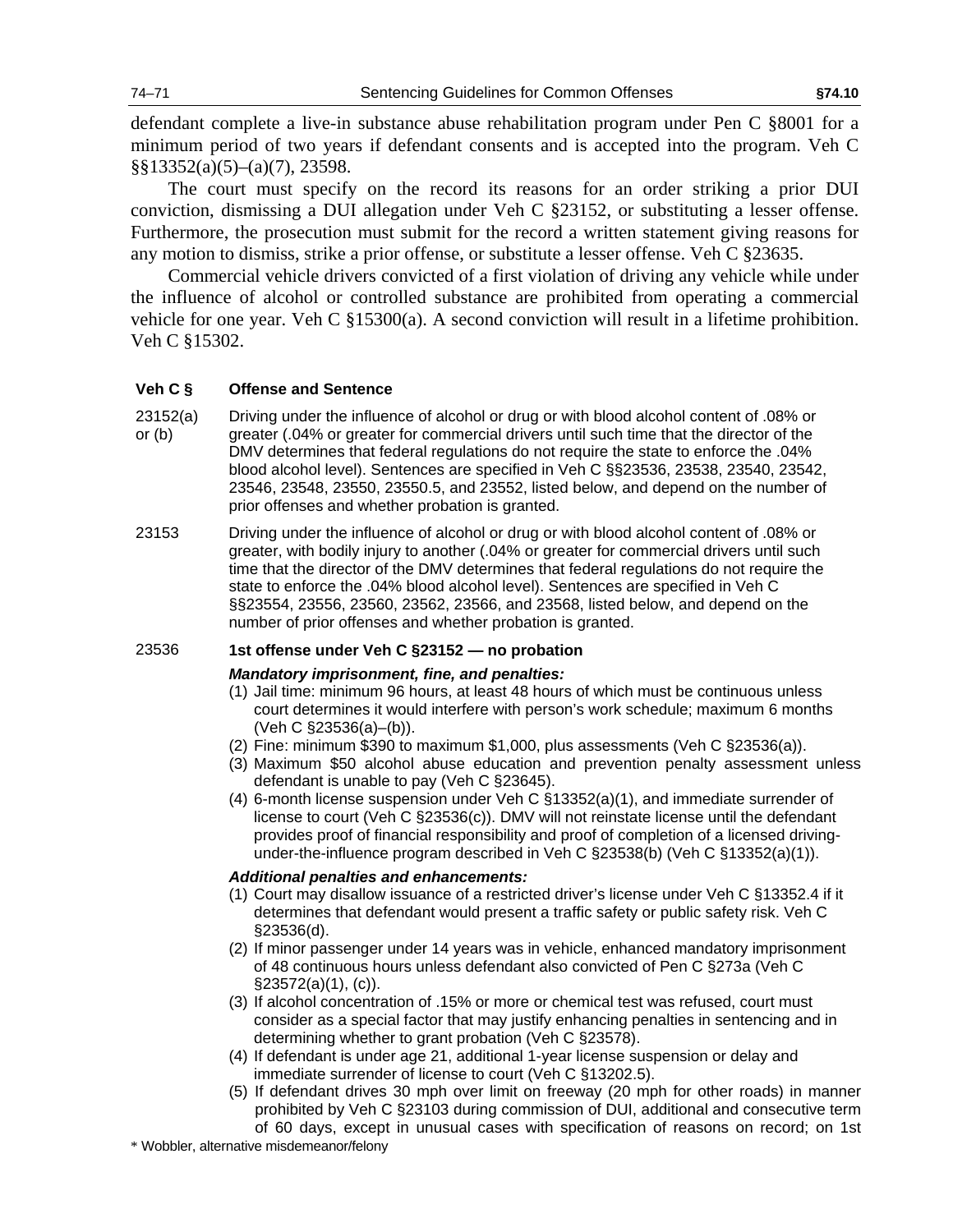| §74.10  | California Judges Benchguide                                                                                                                                                                                                                                                                                                                                                                                                                                                                                                                                                                                                                                                                                                                                                                                                | $74 - 72$ |
|---------|-----------------------------------------------------------------------------------------------------------------------------------------------------------------------------------------------------------------------------------------------------------------------------------------------------------------------------------------------------------------------------------------------------------------------------------------------------------------------------------------------------------------------------------------------------------------------------------------------------------------------------------------------------------------------------------------------------------------------------------------------------------------------------------------------------------------------------|-----------|
| Veh C § | <b>Offense and Sentence</b>                                                                                                                                                                                                                                                                                                                                                                                                                                                                                                                                                                                                                                                                                                                                                                                                 |           |
| 23536   | conviction, court must also require completion of alcohol and/or drug education and<br>counseling program (Veh C §23582).<br>(6) Court must order defendant to attend and complete county alcohol and drug problem<br>assessment program if defendant has a prior conviction of Veh C §23152 or §23153<br>that occurred more than 10 years ago, or has been previously convicted of Pen C<br>§647(f) (public intoxication) (Veh C §23646(b)(3)(A)).<br>(7) Court may order vehicle impounded for 1-30 days if defendant is registered owner (Veh<br>C $\S$ 23594(a)).<br>(8) Court may require installation of a functioning, certified ignition interlock device on any<br>vehicle owned or operated by defendant and prohibit defendant from operating any<br>vehicle unless equipped with such device (Veh C §23575(a)). |           |
| 23538   | 1st offense under Veh C §23152 - probation granted                                                                                                                                                                                                                                                                                                                                                                                                                                                                                                                                                                                                                                                                                                                                                                          |           |
|         | Mandatory imprisonment, fine, and penalties:                                                                                                                                                                                                                                                                                                                                                                                                                                                                                                                                                                                                                                                                                                                                                                                |           |
|         | (1) Jail time: Court may impose minimum 48 hours to maximum 6 months (Veh C                                                                                                                                                                                                                                                                                                                                                                                                                                                                                                                                                                                                                                                                                                                                                 |           |
|         | $\S$ 23538(a)(1));<br>(2) Fine: minimum \$390 to maximum \$1,000, plus assessments (Veh C $\S$ 23538(a)(1)); and<br>(3) 6-month license suspension under Veh C $\S$ 13352(a)(1), and immediate surrender of<br>license to court. 10-month license suspension if 9-month treatment program is ordered.<br>DMV will not reinstate license until the defendant provides proof of financial responsibility<br>and proof of completion of 3-month or 9-month licensed driving-under-the-influence<br>program described in Veh C §23538(b) (Veh C §§13352(a)(1), 13352.1, 23538(a)(2)).                                                                                                                                                                                                                                           |           |
|         | All cases:<br>(1) Court may disallow issuance of a restricted driver's license under Veh C §13352.4 if it<br>determines that defendant would present a traffic safety or public safety risk. Veh C<br>$\S$ 23538(a)(3).                                                                                                                                                                                                                                                                                                                                                                                                                                                                                                                                                                                                     |           |
|         | (2) Maximum \$50 alcohol abuse education and prevention penalty assessment unless<br>defendant is unable to pay (Veh C §23645).<br>(3) If defendant's blood-alcohol concentration was less than .20%, by weight, court must<br>order participation in a licensed alcohol or other drug education and counseling<br>program for minimum of 3 months (Veh C $\S$ 23538(b)(1); Health & S C $\S$ 11837(c)(1)).                                                                                                                                                                                                                                                                                                                                                                                                                 |           |
|         | (4) If defendant's blood-alcohol concentration was .20% or more, by weight, or defendant<br>refused to take a chemical test, court must order participation in a licensed alcohol or<br>other drug education and counseling program for minimum of 9 months (Veh C<br>§23538(b)(2); Health & S C §11837(c)(2)).                                                                                                                                                                                                                                                                                                                                                                                                                                                                                                             |           |
|         | (5) Additional mandatory probation terms and conditions under Veh C $\S$ 23600(b)(1)–(4):<br>Probation for minimum 3 years and maximum 5 years;                                                                                                                                                                                                                                                                                                                                                                                                                                                                                                                                                                                                                                                                             |           |
|         | Defendant may not drive vehicle with measurable amount of alcohol in blood, and<br>$\bullet$<br>court must revoke probation under Veh C §23600(d) if blood alcohol of over .04%;<br>If arrested for DUI, defendant may not refuse to submit to blood alcohol test; and<br>$\bullet$<br>Defendant may not commit a criminal offense.<br>$\bullet$                                                                                                                                                                                                                                                                                                                                                                                                                                                                            |           |
|         | <b>Additional penalties and enhancements:</b>                                                                                                                                                                                                                                                                                                                                                                                                                                                                                                                                                                                                                                                                                                                                                                               |           |
|         | (1) If chemical test was refused, license restriction (Alternative 2 above) may not be<br>imposed instead of minimum 48 hours' imprisonment (Veh C §23577(a)(1)).<br>(2) If alcohol concentration of .15% or more or chemical test was refused, court must<br>consider as a special factor in determining additional or enhanced terms and conditions of<br>probation (Veh C §23578).                                                                                                                                                                                                                                                                                                                                                                                                                                       |           |

(3) If vehicle involved required class A or class B driver's license, court must order the DMV to suspend license for six months (Veh C §§13352(a)(1), 23538(d)).

(4) If minor passenger under 14 years was in vehicle, enhanced mandatory imprisonment of

48 continuous hours unless defendant also convicted of Pen C §273a (Veh C §23572(a)(1), (c)).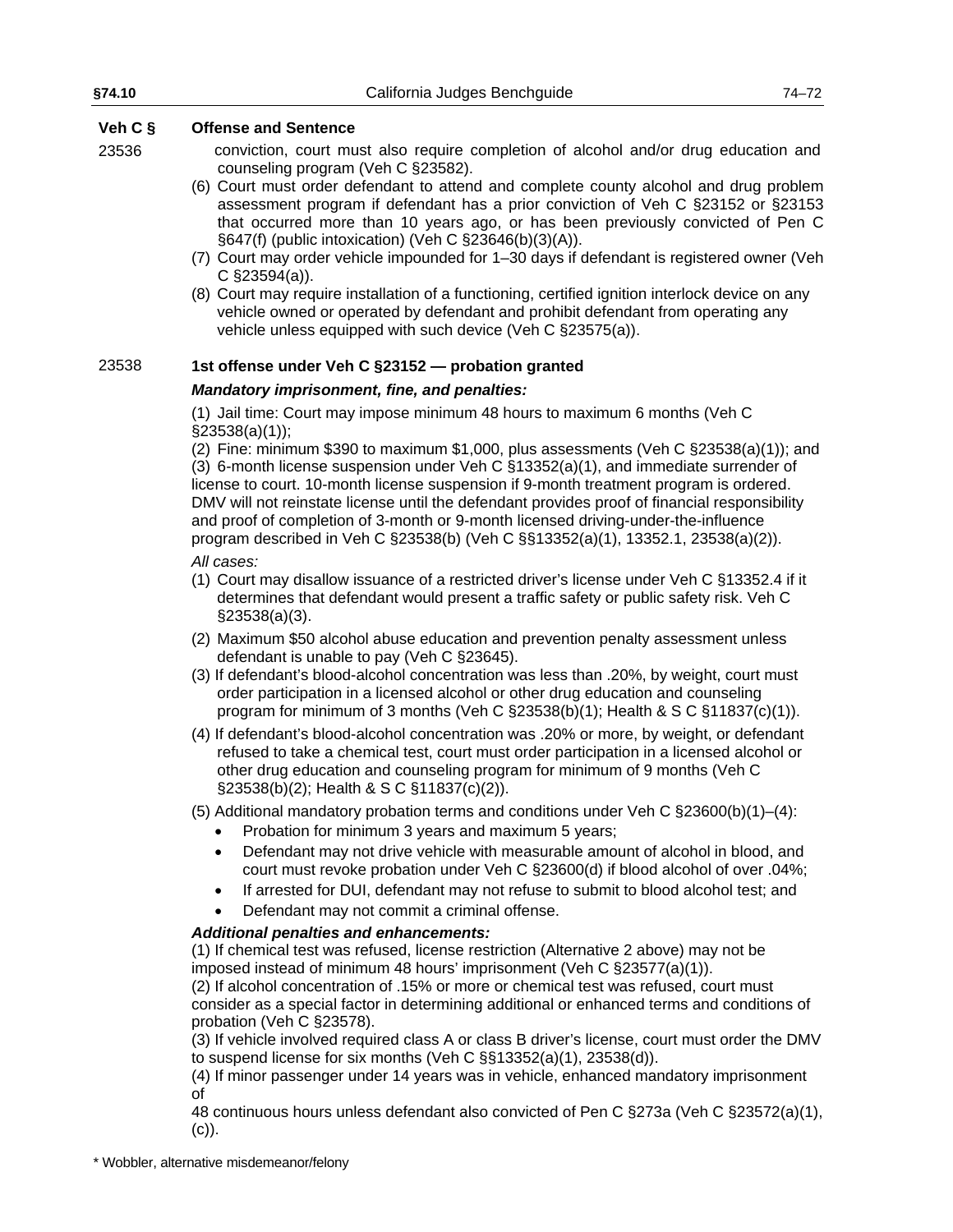23538 (5) If defendant is under age 21, additional 1-year license suspension or delay and immediate surrender of license to court (Veh C §13202.5).

> (6) If defendant drives 30 mph over limit on freeway (20 mph for other roads) in manner prohibited by Veh C §23103 during commission of DUI, additional and consecutive term of 60 days, except in unusual cases with specification of reasons on record; on 1st conviction, court must also require completion of alcohol and/or drug education and counseling program (Veh C §23582).

> (7) Court must order defendant to attend and complete county alcohol and drug problem assessment program if defendant has a prior conviction of Veh C §23152 or §23153 that occurred more than 10 years ago, or has been previously convicted of Pen C §647(f) (public intoxication). If assessment recommends additional treatment, the court may order the defendant to enroll in 18-month or 30-month driving-under-the-influence program in lieu of the 3-month or 9-month program described in Veh C §23538(b) (Veh C §§13352(a)(1), 23542(b)(4), 23646(b)(3)).

> (8) Court may order vehicle impounded for 1–30 days if defendant is registered owner (Veh C §23594(a)).

> (9) Court may require installation of a functioning, certified ignition interlock device on any vehicle owned or operated by defendant and prohibit defendant from operating any vehicle unless equipped with such device (Veh C §23575(a)).

23540 **2nd offense under Veh C §23152 — no probation** (within 10 years of prior conviction under Veh C §23103 as specified in §23103.5 (wet reckless), §23152, or §23153; time computed from arrest to arrest).

#### *Mandatory imprisonment, fine, and penalties:*

(1) Jail time: minimum 90 days to maximum 1 year (Veh C §23540).

(2) Fine: minimum \$390 to maximum \$1,000, plus assessments (Veh C §23540).

(3) Maximum \$50 alcohol abuse education and prevention penalty assessment unless defendant is unable to pay (Veh C §23645).

(4) 2-year license suspension under Veh C §13352(a)(3), and immediate surrender of license to court. DMV will not reinstate license until the defendant provides proof of financial responsibility and proof of completion of 18-month or 30-month licensed drivingunder-the-influence program described in Veh C §23542(b).

(5) Court must order vehicle impounded for 1–30 days if defendant is registered owner, except in an unusual case, if offense occurred within 5 years of prior; court must state circumstances on record when not ordered (Veh C §23594(a)).

#### *Additional penalties and enhancements:*

(1) Court may disallow issuance of a restricted driver's license under Veh C §13352.5 if it determines that defendant would present a traffic safety or public safety risk. Veh C §23540(b).

(2) If chemical test was refused, enhanced mandatory imprisonment of 96 hours (Veh C §23577(a)(3)).

(3) If alcohol concentration of .15% or more or chemical test was refused, court must consider as a special factor that may justify enhancing penalties in sentencing and in determining whether to grant probation (Veh C §23578).

(4) If minor passenger under 14 years was in vehicle, enhanced mandatory imprisonment of 10 days unless defendant also convicted of Pen C §273a (Veh C §23572(a)(2), (c)).

(5) If defendant is under age 21, additional 1-year license suspension or delay and immediate surrender of license to court (Veh C §13202.5).

(6) If defendant drives 30 mph over limit on freeway (20 mph for other roads) in manner prohibited by Veh C §23103 during commission of DUI, additional and consecutive term of 60 days, except in unusual cases with specification of reasons on record; on 1st conviction, court must also require completion of alcohol and/or drug education and counseling program (Veh C §23582).

(7) Court must order defendant to participate in county alcohol and drug problem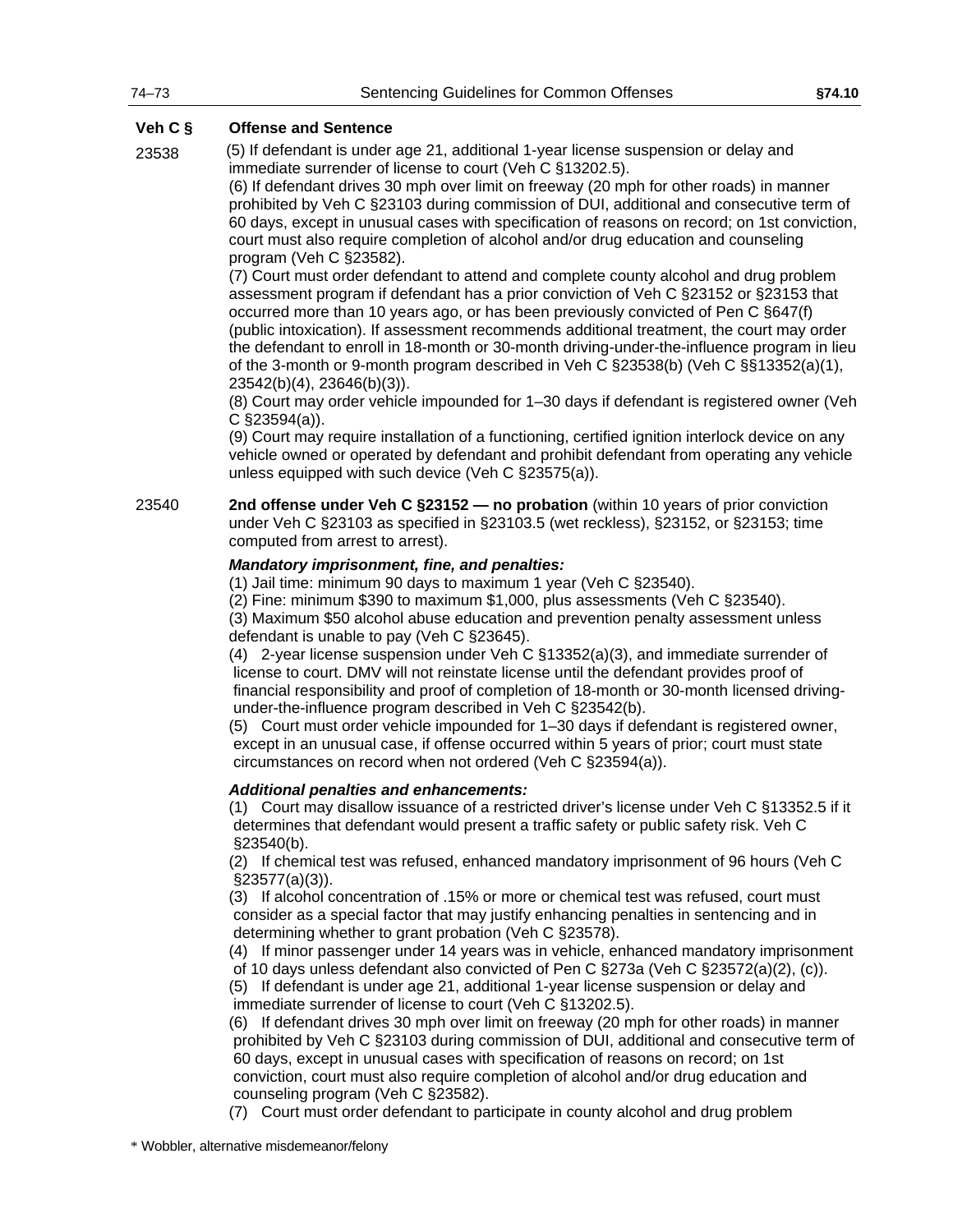| §74.10                        | California Judges Benchguide                                                                                                                                                                                                                                                                                                                                                                                                                                                                                                                                                                                                                                                                             | 74–74 |
|-------------------------------|----------------------------------------------------------------------------------------------------------------------------------------------------------------------------------------------------------------------------------------------------------------------------------------------------------------------------------------------------------------------------------------------------------------------------------------------------------------------------------------------------------------------------------------------------------------------------------------------------------------------------------------------------------------------------------------------------------|-------|
| Veh $C$ §<br>23540<br>(cont.) | <b>Offense and Sentence</b><br>assessment program (Veh C $\S23646(b)(1)$ ).<br>(8) Court may require installation of functioning, certified ignition interlock device on any<br>vehicle owned or operated by defendant and prohibit defendant from operating any vehicle<br>unless equipped with such device (Veh C $\S23575(h)$ ).                                                                                                                                                                                                                                                                                                                                                                      |       |
| 23542                         | 2nd offense under Veh C §23152 — probation granted (within 10 years of prior<br>conviction under Veh C §23103 as specified in §23103.5 (wet reckless), §23152, or<br>§23153; time computed from arrest to arrest).                                                                                                                                                                                                                                                                                                                                                                                                                                                                                       |       |
|                               | Mandatory imprisonment, fine, and penalties:<br>(1) Jail time: minimum 10 days to maximum 1 year or minimum 96 hours to maximum 1<br>year; sentence of 96 hours must be served in two 48-hour increments that may be served<br>nonconsecutively;<br>(2) Fine: minimum \$390 to maximum \$1,000, plus assessments (Veh C $\S 23542(a)(1)$ ); and<br>(3) 2-year license suspension under Veh C $\S$ 13352(a)(3), and immediate surrender of<br>license to court. Veh C §23542(a)(2). DMV will not reinstate license until the defendant<br>provides proof of financial responsibility and proof of completion of 18-month or 30-month<br>driving-under-the-influence program described in Veh C §23542(b). |       |
|                               | All cases:                                                                                                                                                                                                                                                                                                                                                                                                                                                                                                                                                                                                                                                                                               |       |

(1) Court may disallow issuance of a restricted driver's license under Veh C §13352.5 if it determines that defendant would present a traffic safety or public safety risk. Veh C §23542(d).

(2) Maximum \$50 alcohol abuse education and prevention penalty assessment unless defendant is unable to pay (Veh C §23645).

(3) Additional mandatory probation terms and conditions under Veh C §23600(b)(1)–(4):

- Probation for minimum 3 years and maximum 5 years;
- Defendant may not drive vehicle with measurable amount of alcohol in blood, and court must revoke probation under Veh C §23600(d) if blood alcohol of over .04%;
- If arrested for DUI, defendant may not refuse to submit to blood alcohol test; and
- Defendant may not commit a criminal offense.

(4) Court must order vehicle impounded for 1–30 days if defendant is registered owner, except in an unusual case, if offense occurred within 5 years of prior; court must state circumstances on record when not ordered (Veh C §23594(a)).

#### *Additional penalties and enhancements:*

(1) If chemical test was refused, enhanced mandatory imprisonment of 96 hours (Veh C §23577(a)(3)).

(2) If alcohol concentration of .15% or more or chemical test was refused, court must consider as a special factor in determining additional or enhanced terms and conditions of probation (Veh C §23578).

(3) If minor passenger under 14 years was in vehicle, enhanced mandatory imprisonment of 10 days unless defendant also convicted of Pen C §273a (Veh C §23572(a)(2), (c)).

(4) If defendant is under age 21, additional 1-year license suspension or delay and immediate surrender of license to court (Veh C §13202.5).

(5) If defendant drives 30 mph over limit on freeway (20 mph for other roads) in manner prohibited by Veh C §23103 during commission of DUI, additional and consecutive term of 60 days, except in unusual cases with specification of reasons on record; on 1st conviction, court must also require completion of alcohol and/or drug education and counseling program (Veh C §23582).

(6) Court must order defendant to participate in county alcohol and drug problem assessment program (Veh C §23646(b)(1)).

(7) Court may require installation of functioning, certified ignition interlock device on any vehicle owned or operated by defendant and prohibit defendant from operating any vehicle unless equipped with such device (Veh C §23575(*l*)).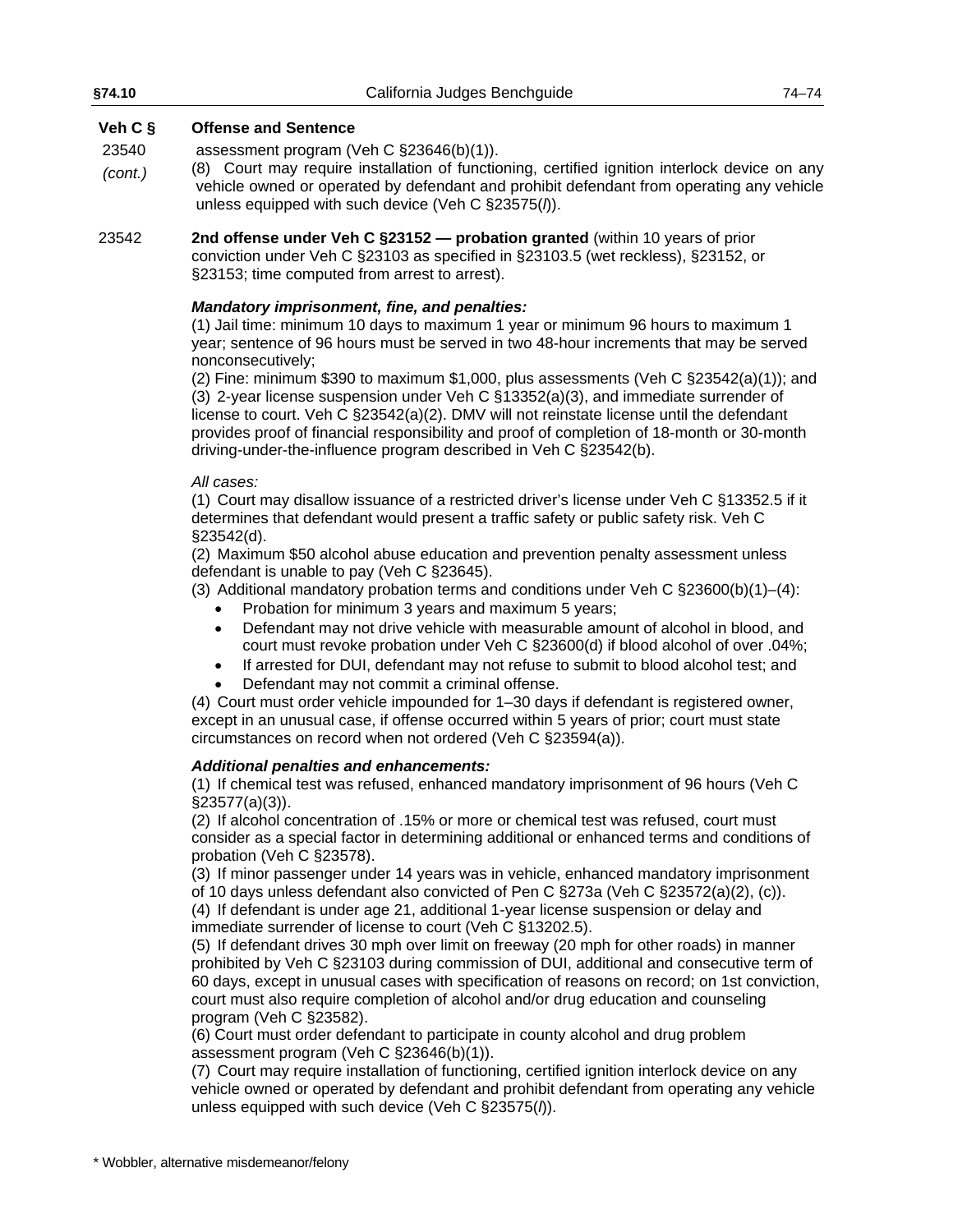23546 **3rd offense under Veh C §23152 — no probation** (within 10 years of prior convictions under Veh C §23103 as specified in §23103.5 (wet reckless), §23152, or §23153; time computed from arrest to arrest).

#### *Mandatory imprisonment, fine, and penalties:*

(1) Jail time: minimum 120 days to maximum 1 year (Veh C §23546(a)).

(2) Fine: minimum \$390 to maximum \$1,000, plus assessments (Veh C §23546(a)). (3) Maximum \$50 alcohol abuse education and prevention penalty assessment unless defendant is unable to pay (Veh C §23645).

(4) 3-year license revocation under Veh C §13352(a)(5), and immediate surrender of license to court. DMV will not reinstate license until the defendant provides proof of financial responsibility and proof of completion of 18-month licensed driving-under-theinfluence program or, if available in the county of defendant's residence or employment, a 30-month program.

(5) Designation as habitual traffic offender for 3 years (Veh C §§13350, 23546(b)). (6) Court must order vehicle impounded for 1–90 days if defendant is registered owner, except in an unusual case, if offense occurred within 5 years of prior; court must state circumstances on record when not ordered (Veh C §23594(a)).

#### *Additional penalties and enhancements:*

(1) If chemical test was refused, enhanced mandatory imprisonment of 10 days (Veh C §23577(a)(4)).

(2) If alcohol concentration of .15% or more or chemical test was refused, court must consider as a special factor that may justify enhancing penalties in sentencing and in determining whether to grant probation (Veh C §23578).

(3) If minor passenger under 14 years was in vehicle, enhanced mandatory imprisonment of 30 days unless defendant also convicted of Pen C §273a (Veh C §23572(a)(3), (c)).

(4) If defendant is under age 21, additional 1-year license suspension or delay and immediate surrender of license to court (Veh C §13202.5).

(5) If defendant drives 30 mph over limit on freeway (20 mph for other roads) in manner prohibited by Veh C §23103 during commission of DUI, additional and consecutive term of 60 days, except in unusual cases with specification of reasons on record; on 1st conviction, court must also require completion of alcohol and/or drug education and counseling program (Veh C §23582).

(6) Court must order defendant to participate in county alcohol and drug problem assessment program (Veh C §23646(b)(1)).

(7) Court may declare vehicle nuisance and order its forfeiture (Veh C §23596).

(8) Court may require installation of functioning, certified ignition interlock device on any vehicle owned or operated by defendant and prohibit defendant from operating any vehicle unless equipped with such device (Veh C §23575(*l*)).

23548 **3rd offense under Veh C §23152 — probation granted** (within 10 years of prior convictions under Veh C §23103 as specified in §23103.5 (wet reckless), §23152, or §23153; time computed from arrest to arrest).

#### *Mandatory imprisonment, fine, and penalties:*

*Alternative 1* (Veh C §23548(a), (c)):

(1) Jail time: minimum 120 days to maximum 1 year;

(2) Fine: minimum \$390 to maximum \$1,000, plus assessments; and

(3) Completion of 18-month licensed driving-under-the-influence program subsequent to the date of the current violation if 18-month or 30-month program not previously completed.

*Alternative 2,* on defendant's specific request and showing of good cause (Veh C §23548(b)):

(1) Jail time: minimum 30 days to maximum 1 year;

(2) Fine: minimum \$390 to maximum \$1,000, plus assessments; and

(3) Completion of 30-month licensed driving-under-the-influence program; defendant must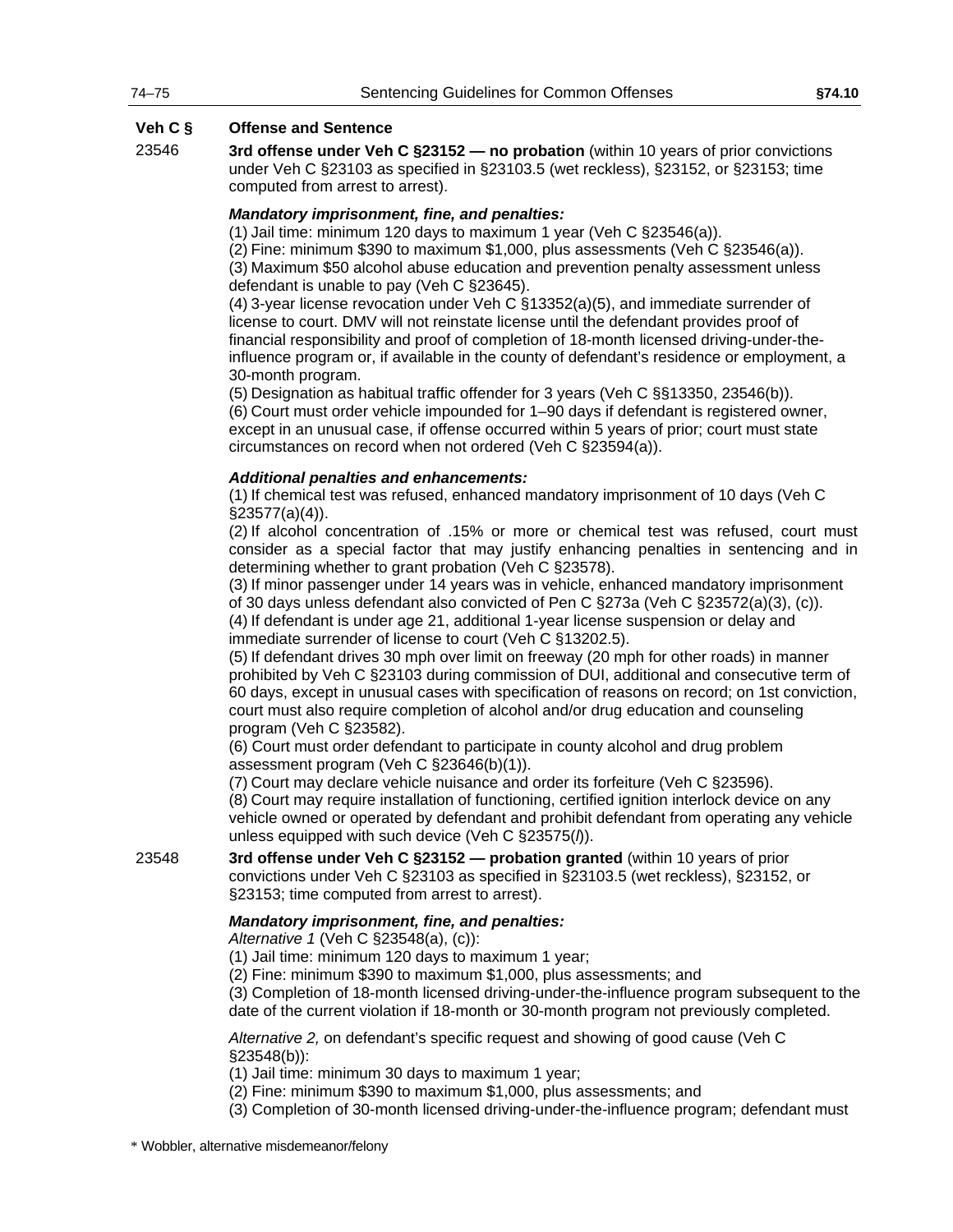23548 *(cont.)* request treatment and obtain from court an order of satisfaction at conclusion of program. *All cases:*

(1) Maximum \$50 alcohol abuse education and prevention penalty assessment unless

defendant is unable to pay (Veh C §23645). (2) 3-year license revocation under Veh C §13352(a)(5), and immediate surrender of license to court. DMV will not reinstate license until proof of completion of 18-month licensed driving-under-the-influence program or, if available in the county of defendant's residence or employment, a 30-month program.

(3) Designation as habitual traffic offender for 3 years (Veh C §§13350, 23546(b));

(4) Additional mandatory probation terms and conditions under Veh C  $\S 23600(b)(1)–(4)$ :

- Probation for minimum 3 years and maximum 5 years;
- Defendant may not drive vehicle with measurable amount of alcohol in blood, and court must revoke probation under Veh C §23600(d) if blood alcohol of over .04%;
- If arrested for DUI, defendant may not refuse to submit to blood alcohol test; and
- Defendant may not commit a criminal offense.

(5) Court must order vehicle impounded for 1–90 days if defendant is registered owner, except in an unusual case, if offense occurred within 5 years of prior; court must state circumstances on record when not ordered (Veh C §23594(a)).

#### *Additional penalties and enhancements:*

(1) If chemical test refused, enhanced mandatory imprisonment — 10 days (Veh C §23577(a)(4)).

(2) If alcohol concentration of .15% or more or chemical test was refused, court must consider as a special factor in determining additional or enhanced terms and conditions of probation (Veh C §23578).

(3) If minor passenger under 14 years was in vehicle, enhanced mandatory imprisonment of 30 days unless defendant also convicted of Pen C §273a (Veh C §23572(a)(3), (c)). (4) If defendant is under age 21, additional 1-year license suspension or delay and immediate surrender of license to court (Veh C §13202.5).

(5) If defendant drives 30 mph over limit on freeway (20 mph for other roads) in manner prohibited by Veh C §23103 during commission of DUI, additional and consecutive term of 60 days, except in unusual cases with specification of reasons on record; on 1st conviction, court must also require completion of alcohol and/or drug education and counseling program (Veh C §23582).

(6) Court must order defendant to participate in county alcohol and drug problem assessment program (Veh C §23646(b)(1)).

(7) Court may declare vehicle nuisance and order its forfeiture (Veh C §23596).

(8) Court may require installation of functioning, certified ignition interlock device owned or operated by defendant and prohibit defendant from operating any vehicle unless equipped with such device (Veh C §23575(*l*)).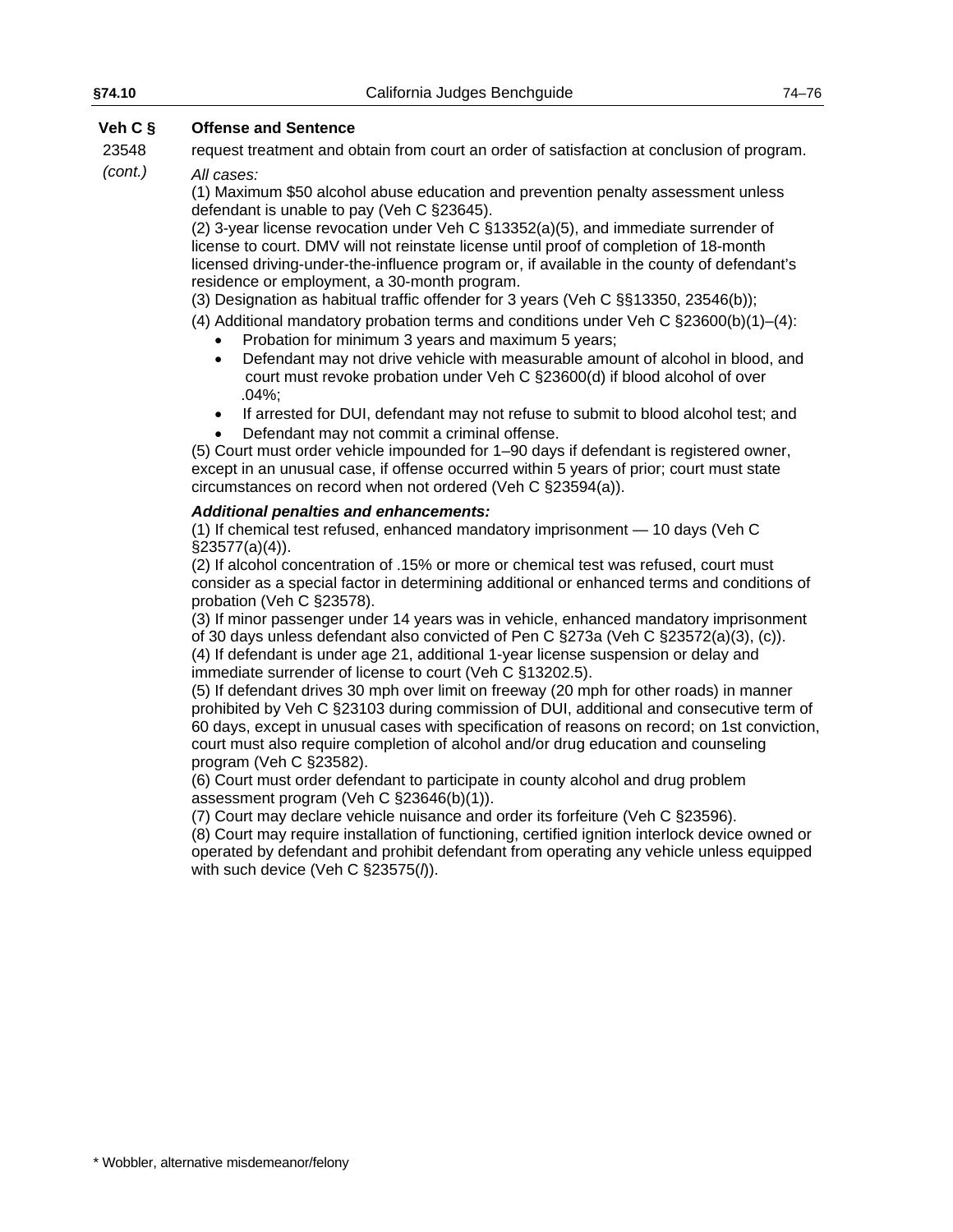\*23550 **4th or subsequent offense under Veh C §23152 — no probation** (within 10 years of prior convictions under Veh C §23103 as specified in §23103.5 (wet reckless), §23152, or §23153; time computed from arrest to arrest).

### *Mandatory imprisonment, fine, and penalties:*

(1) Jail time: 16 months, or 2 or 3 years in state prison, or minimum 180 days and maximum 1 year in county jail (Veh C §23550(a)).

(2) Fine: minimum \$390 to maximum \$1,000, plus assessments (Veh C §23550(a)).

(3) Maximum \$50 alcohol abuse education and prevention penalty assessment unless defendant is unable to pay (Veh C §23645).

(4) 4-year license revocation under Veh C §13352(a)(7), and immediate surrender of license to court. DMV will not reinstate license until the defendant provides proof of financial responsibility and proof of completion of 18-month licensed driving-under-the-influence program or, if available in the county of defendant's residence or employment, a 30-month program.

(5) Designation as habitual traffic offender for 3 years (Veh C §§13350(b), 23550(b)). (6) Court must order vehicle impounded for 1–90 days if defendant is registered owner, except in an unusual case, if offense occurred within 5 years of prior; court must state circumstances on record when not ordered (Veh C §23594(a)).

#### *Additional penalties and enhancements:*

(1) If chemical test was refused, enhanced mandatory imprisonment of 18 days (Veh C §23577(a)(5)).

(2) If alcohol concentration of .15% or more or chemical test was refused, court must consider as a special factor that may justify enhancing penalties in sentencing and in determining whether to grant probation (Veh C §23578).

(3) If minor passenger under 14 years was in vehicle, enhanced mandatory imprisonment of 90 days unless defendant also convicted of Pen C §273a (Veh C §23572(a)(4), (c)). (4) If defendant is under age 21, additional 1-year license suspension or delay and immediate surrender of license to court (Veh C §13202.5).

(5) If defendant drives 30 mph over limit on freeway (20 mph for other roads) in manner prohibited by Veh C §23103 during commission of DUI, additional and consecutive term of 60 days, except in unusual cases with specification of reasons on record; on 1st conviction, court must also require completion of alcohol and/or drug education and counseling program (Veh C §23582).

(6) Court must order defendant to participate in county alcohol and drug problem assessment program (Veh C §23646(b)(1)).

(7) Court may declare vehicle nuisance and order its forfeiture (Veh C §23596).

(8) Court may require installation of functioning, certified ignition interlock device on any vehicle owned or operated by defendant and prohibit defendant from operating any vehicle unless equipped with such device (Veh C §23575(*l*)).

\*23550.5 Violation of Veh C §23152 or §23153 within 10 years of (i) a prior violation of Veh C §23152 that resulted in a felony conviction under Veh C §23550 (fourth or subsequent offense within seven years) or this section, or both, or under former Veh C §23175 or former Veh C §23175.5, or both, (ii) a prior violation of Veh C §23153 that resulted in a felony conviction, or (iii) a prior violation of Pen C §192(c)(1) (vehicular manslaughter) that resulted in a felony conviction; violation of Veh C §23152 or §23153 with (i) a prior violation of Pen C §191.5(a) (gross vehicular manslaughter while intoxicated), (ii) a prior violation of Pen C §191.5(b) (vehicular manslaughter while intoxicated) that resulted in a felony conviction, or (iii) a prior violation of Pen C §192.5(a) (vehicular manslaughter involving vessel while intoxicated).

#### *Mandatory imprisonment, fine, and penalties:*

(1) Jail time: 16 months, or 2 or 3 years in state prison, or maximum 1 year in county jail (Veh C §23550.5(a)).

(2) Fine: minimum \$390 to maximum \$1,000, plus assessments (Veh C §23550.5(a)).

(3) Maximum \$50 alcohol abuse education and prevention penalty assessment (Veh C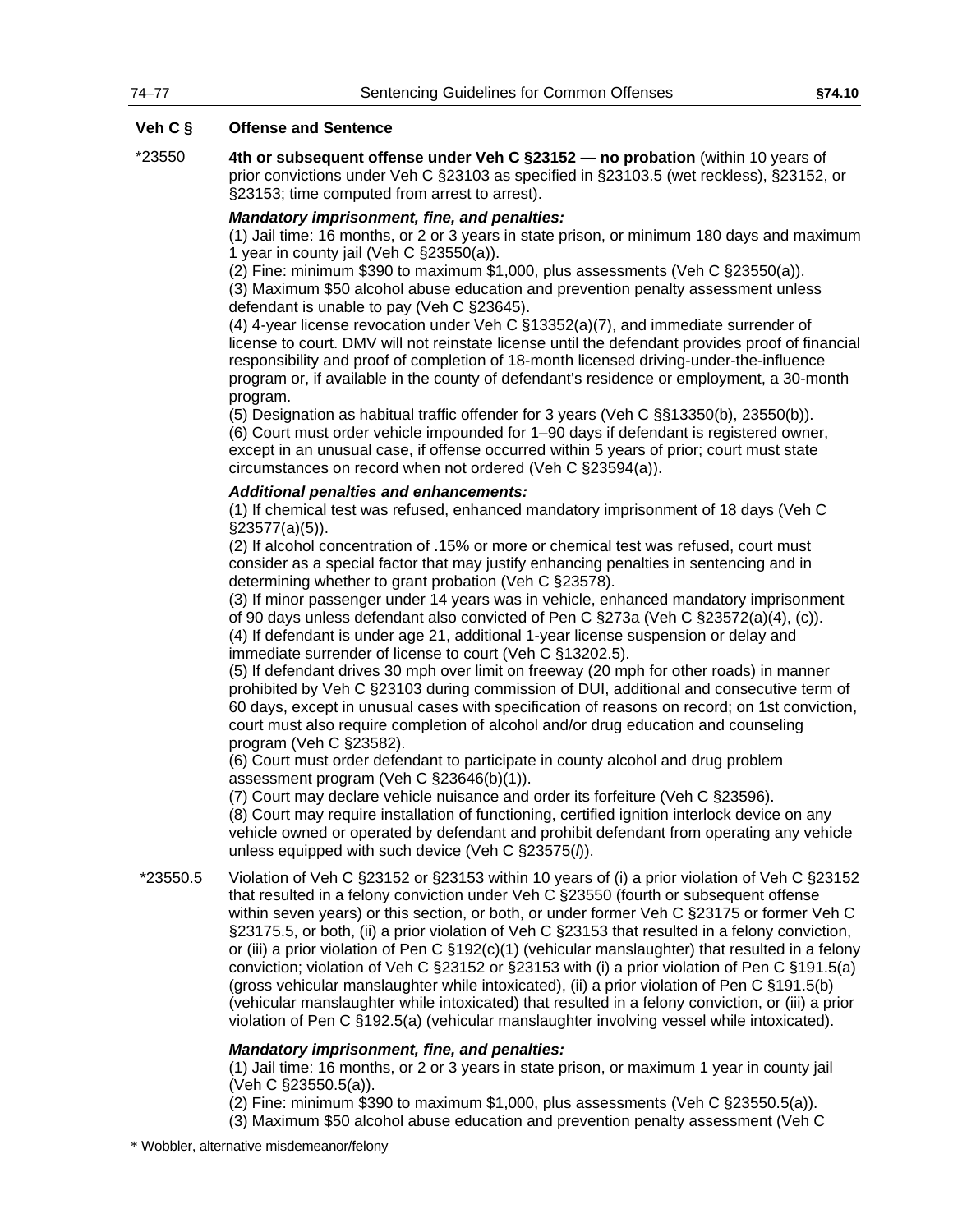#### *\**23550.5 §23645).

*(cont.)*

(4) 4-year license revocation under Veh C §13352(a)(7) or, if applicable, 5-year license revocation under Veh C §13352(a)(6) and immediate surrender of license to court. DMV will not reinstate license until the defendant provides proof of financial responsibility and proof of completion of 18-month licensed driving-under-the-influence program or, if available in the county of defendant's residence or employment, a 30-month program.

(5) Designation as habitual traffic offender for 3 years (Veh C §§13350(b), 23550.5(d)). (6) Court must order vehicle impounded for 1–90 days if defendant is registered owner, except in an unusual case, if offense occurred within 5 years of prior; court must state circumstances on record when not ordered (Veh C §23594(a)).

#### *Additional penalties and enhancements:*

(1) If chemical test was refused, enhanced mandatory imprisonment of 18 days (Veh C §23577(a)(5)).

(2) If alcohol concentration of .15% or more or chemical test was refused, court must consider as a special factor that may justify enhancing penalties in sentencing and in determining whether to grant probation (Veh C §23578).

(3) If defendant is under age 21, additional 1-year license suspension or delay and immediate surrender of license to court (Veh C §13202.5).

(4) If defendant drives 30 mph over limit on freeway (20 mph for other roads) in manner prohibited by Veh C §23103 during commission of DUI, additional and consecutive term of 60 days, except in unusual cases with specification of reasons on record; on 1st conviction, court must also require completion of alcohol and/or drug education and counseling program (Veh C §23582).

(5) If felony conviction for violation of Veh C §23153, 1-year enhancement in state prison for each additional injured victim (maximum of three) (Veh C §23558).

(6) Court may require installation of functioning, certified ignition interlock device on any vehicle owned or operated by defendant and prohibit defendant from operating any vehicle unless equipped with such device (Veh C §23575(*l*)).

23552 **4th or subsequent offense under Veh C §23152 — probation granted** (within 10 years of prior convictions under Veh C §23103 as specified in §23103.5 (wet reckless), §23152, or §23153; time computed from arrest to arrest).

### *Mandatory imprisonment, fine, and penalties:*

*Alternative 1* (Veh C §23552(a), (c)):

(1) Jail time: minimum 180 days to maximum 1 year;

(2) Fine: minimum \$390 to maximum \$1,000, plus assessments; and

(3) Completion of 18-month licensed driving-under-the-influence program subsequent to the date of the current violation if 18-month or 30-month program not previously completed.

*Alternative 2,* on defendant's specific request and showing of good cause (Veh C §23552(b)):

(1) Jail time: minimum 30 days to maximum 1 year;

(2) Fine: minimum \$390 to maximum \$1,000, plus assessments; and

(3) Completion of 30-month licensed driving-under-the-influence program; defendant must request treatment and obtain from court an order of satisfaction at conclusion of program.

*All cases:*

(1) Maximum \$50 alcohol abuse education and prevention penalty assessment unless defendant is unable to pay (Veh C §23645).

(2) 4-year license revocation under Veh C §13352(a)(7), and immediate surrender of license to court. DMV will not reinstate license until the defendant provides proof of financial responsibility and proof of completion of 18-month licensed driving-under-the-influence program or, if available in the county of defendant's residence or employment, a 30-month program.

(3) Designation as habitual traffic offender for 3 years (Veh C §§13350(b), 23550(b)).

(4) Additional mandatory probation terms and conditions under Veh C  $\S 23600(b)(1)–(4)$ :

• Probation for minimum 3 years and maximum 5 years;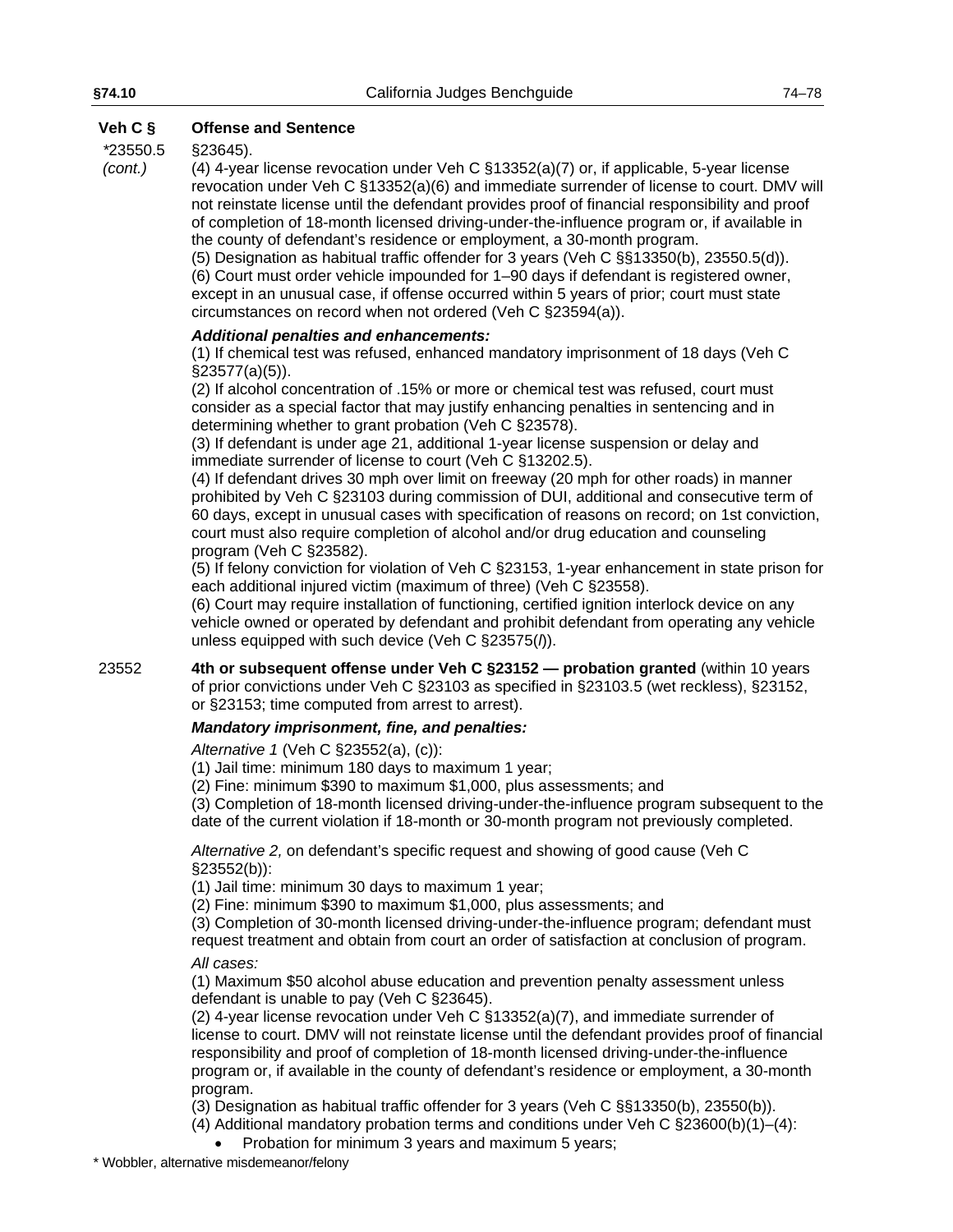23552 *(cont.)*

- Defendant may not drive vehicle with measurable amount of alcohol in blood, and court must revoke probation under Veh C §23600(d) if blood alcohol of over .04%;
- If arrested for DUI, defendant may not refuse to submit to blood alcohol test; and • Defendant may not commit a criminal offense.

(5) Court must order vehicle impounded for 1–90 days if defendant is registered owner, except in an unusual case, if offense occurred within 5 years of prior; court must state circumstances on record when not ordered (Veh C §23594(a)).

#### *Additional penalties and enhancements:*

(1) If chemical test was refused, enhanced mandatory imprisonment of 18 days (Veh C §23577(a)(5)).

(2) If alcohol concentration of .15% or more or chemical test was refused, court must consider as a special factor in determining additional or enhanced terms and conditions of probation (Veh C §23578).

(3) If minor passenger under 14 years was in vehicle, enhanced mandatory imprisonment of 90 days unless defendant also convicted of Pen C §273a (Veh C §23572(a)(4), (c)). (4) If defendant is under age 21, additional 1-year license suspension or delay and

immediate surrender of license to court (Veh C §13202.5).

(5) If defendant drives 30 mph over limit on freeway (20 mph for other roads) in manner prohibited by Veh C §23103 during commission of DUI, additional and consecutive term of 60 days, except in unusual cases with specification of reasons on record; on 1st conviction, court must also require completion of alcohol and/or drug education and counseling program (Veh C §23582).

(6) Court must order defendant to participate in county alcohol and drug problem assessment program (Veh C §23646(b)(1)).

(7) Court may declare vehicle nuisance and order its forfeiture (Veh C §23596).

(8) Court may require installation of functioning, certified ignition interlock device on any vehicle owned or operated by defendant and prohibit defendant from operating any vehicle unless equipped with such device (Veh C §23575(*l*)).

# \*23554 **1st offense under Veh C §23153 — no probation**

#### *Mandatory imprisonment, fine, and penalties:*

(1) Jail time: 16 months, or 2 or 3 years in state prison, or minimum 90 days to maximum 1 year in county jail (Veh C §23554).

(2) Fine: minimum \$390 to maximum \$1,000, plus assessments (Veh C §23554).

(3) Maximum \$50 alcohol abuse education and prevention penalty assessment unless defendant is unable to pay (Veh C §23645).

(4) 1-year license suspension under Veh C §13352(a)(2) (Veh C §23554), and immediate surrender of license to court. DMV will not reinstate license until the defendant provides proof of financial responsibility and proof of completion of 3-month or 9-month licensed driving-under-the-influence program described in Veh C §23556(b) (Veh C §13352(a)(2)).

#### *Additional penalties and enhancements:*

(1) If felony conviction, 1-year enhancement in state prison for each additional injured victim (maximum of three) (Veh C §23558).

(2) If chemical test was refused, enhanced mandatory imprisonment of 48 continuous hours (Veh C §23577(a)(2)).

(3) If alcohol concentration of .15% or more or chemical test was refused, court must consider as a special factor that may justify enhancing penalties in sentencing and in determining whether to grant probation (Veh C §23578).

(4) If defendant is under age 21, additional 1-year license suspension or delay and immediate surrender of license to court (Veh C §13202.5).

(5) If defendant drives 30 mph over limit on freeway (20 mph for other roads) in manner prohibited by Veh C §23103 during commission of DUI, additional and consecutive term of 60 days, except in unusual cases with specification of reasons on record; on 1st conviction, court must also require completion of alcohol and/or drug education and counseling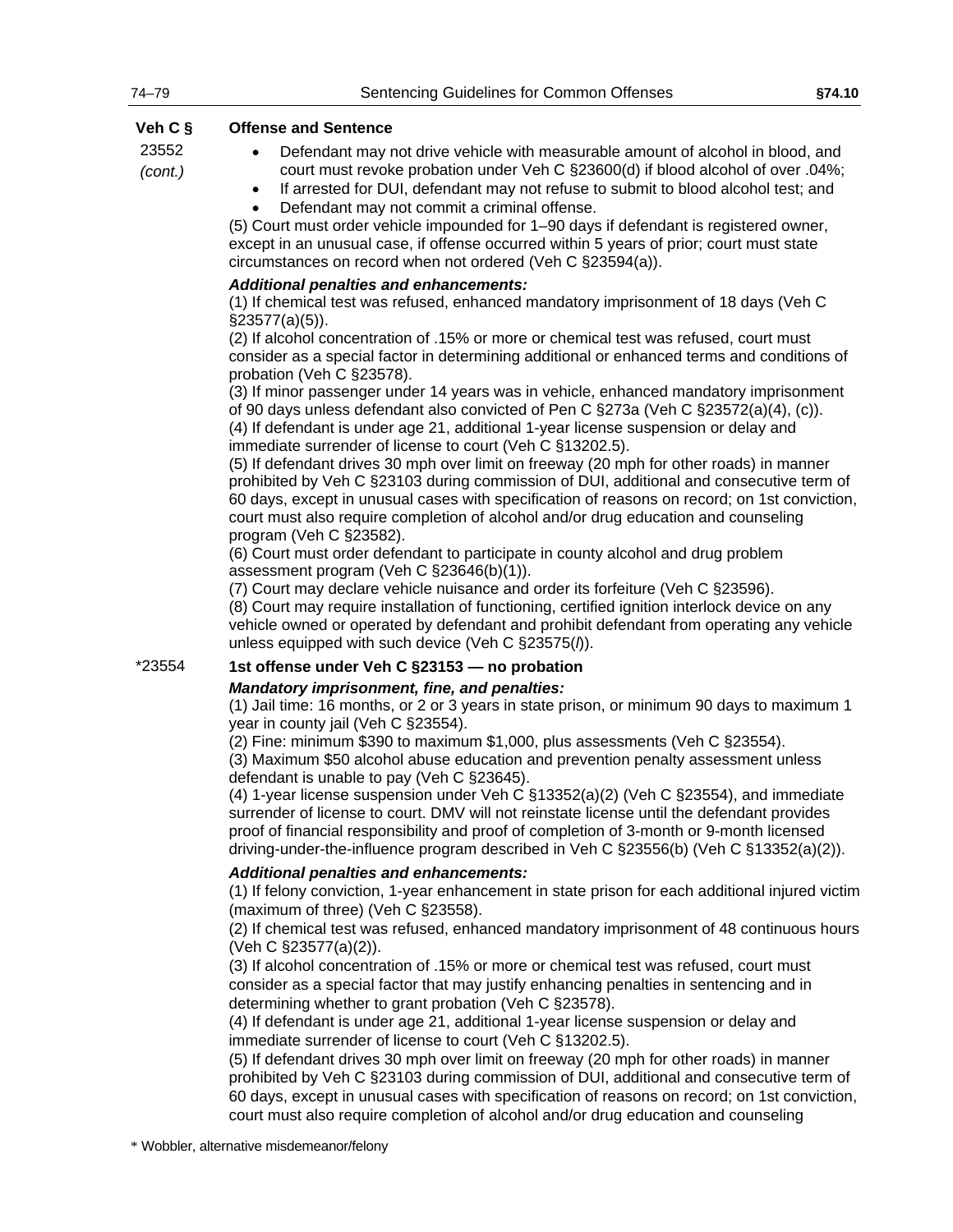\*23554 program (Veh C §23582).

*(cont.)* (6) Court must order defendant to attend and complete county alcohol and drug problem assessment program if defendant has a prior conviction of Veh C §23152 or §23153 that occurred more than 10 years ago, or has been previously convicted of Pen C §647(f) (public intoxication) (Veh C §23646(b)(3)(A)).

> (7) Court may order vehicle impounded for 1–30 days if defendant is registered owner (Veh C §23594(a)).

> (8) Court may require installation of a functioning, certified ignition interlock device on any vehicle owned or operated by defendant and prohibit defendant from operating any vehicle unless equipped with such device (Veh C §23575(a)).

### \*23556 **1st offense under Veh C §23153 — probation granted**

#### *Mandatory imprisonment, fine, and penalties:*

(1) Jail time: minimum 5 days to maximum 1 year (Veh C §23556(a)).

(2) Fine: minimum \$390 to maximum \$1,000, plus assessments (Veh C §23556(a)).

(3) Maximum \$50 alcohol abuse education and prevention penalty assessment unless defendant is unable to pay (Veh C §23645).

(4) 1-year license suspension under Veh C §13352(a)(2) (Veh C §23556(a)), and immediate surrender of license to court. DMV will not reinstate license until the defendant provides proof of financial responsibility and proof of completion of 3-month or 9-month licensed driving-under-the-influence program described in Veh C §23556(b) (Veh C §13352(a)(2)).

(5) If defendant's blood-alcohol concentration was less than .20%, by weight, court must order participation in a licensed alcohol/drug education and counseling program for minimum 3 months (Veh C §23556(b); Health & S C §11837(c)(1)).

(6) If defendant's blood-alcohol concentration was .20% or more, by weight, or defendant refused to take a chemical test, court must order participation in a licensed alcohol/drug education and counseling program for minimum 6 months (Veh C §23556(b); Health & S C §11837(c)(2)).

(7) Additional mandatory probation terms and conditions under Veh C  $\S 23600(b)(1)–(4)$ :

- Probation for minimum 3 years and maximum 5 years;
- Defendant may not drive vehicle with measurable amount of alcohol in blood, and court must revoke probation under Veh C §23600(d) if blood alcohol of over .04%;
- If arrested for DUI, defendant may not refuse to submit to blood alcohol test; and
- Defendant may not commit a criminal offense.

(8) If felony conviction, 1-year enhancement in state prison for each additional injured victim (maximum of three) (Veh C §23558).

#### *Additional penalties and enhancements:*

(1) If chemical test was refused, enhanced mandatory imprisonment of 48 continuous hours (Veh C §23577(a)(2)).

(2) If alcohol concentration of .15% or more or chemical test was refused, court must consider as a special factor in determining additional or enhanced terms and conditions of probation (Veh C §23578).

(3) If defendant is under age 21, additional 1-year license suspension or delay and immediate surrender of license to court (Veh C §13202.5).

(4) If defendant drives 30 mph over limit on freeway (20 mph for other roads) in manner prohibited by Veh C §23103 during commission of DUI, additional and consecutive term of 60 days, except in unusual cases with specification of reasons on record; on first conviction, court must also require completion of alcohol and/or drug education and counseling program (Veh C §23582).

(5) Court must order defendant to attend and complete county alcohol and drug problem assessment program if defendant has a prior conviction of Veh C §23152 or §23153 that occurred more than 10 years ago, or has been previously convicted of Pen C §647(f) (public intoxication). If assessment recommends additional treatment, the court may order defendant to enroll in 18-month or 30-month driving-under-the-influence program in lieu of the program described in Veh C §23556(b) (Veh C §§13352(a)(2), 23542(b)(4),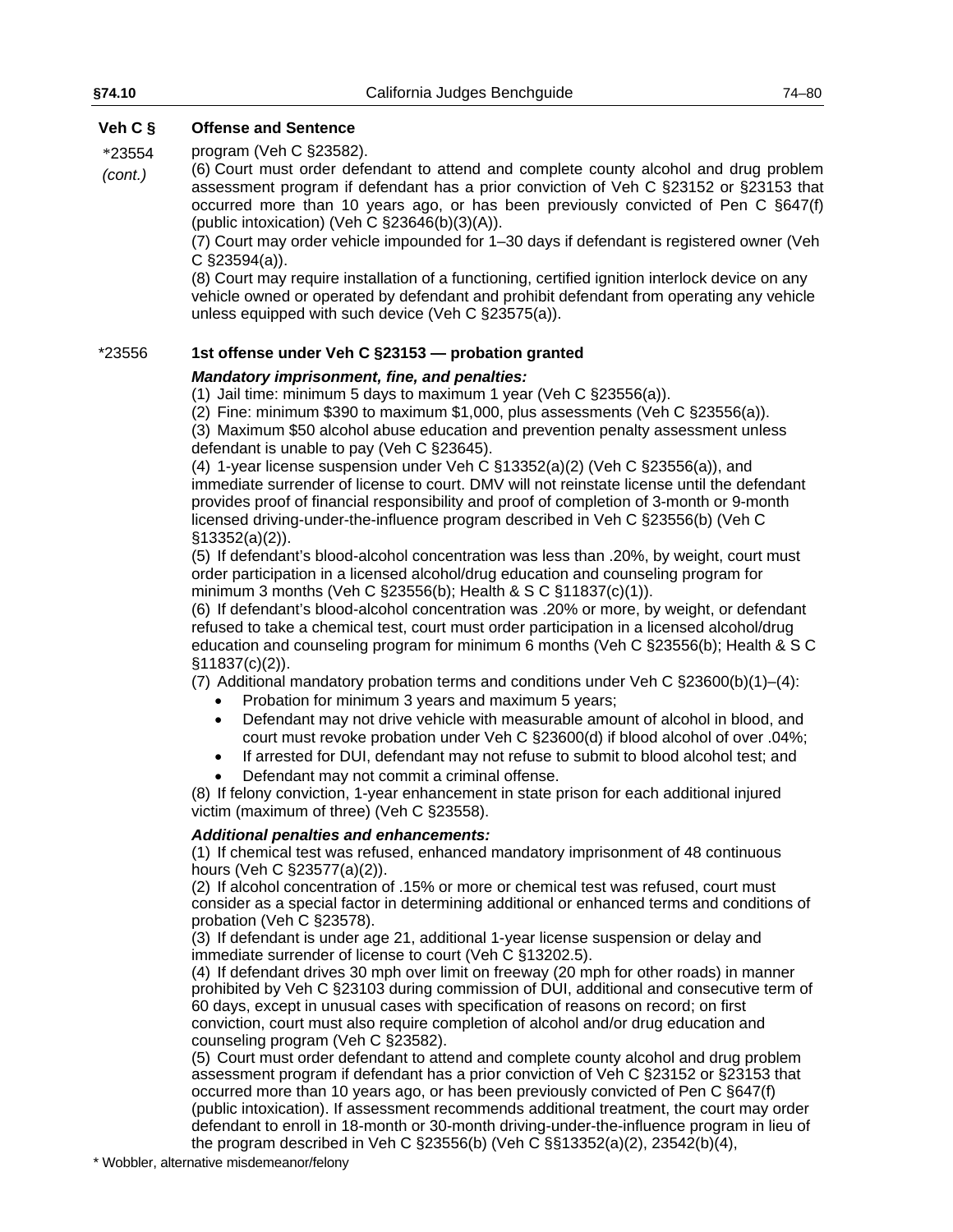*(cont.)*

### **Veh C § Offense and Sentence**

*\**23556 23646(b)(3)).

> (6) Court may order vehicle impounded for 1–30 days if defendant is registered owner (Veh C §23594(a)).

(7) Court may require installation of a functioning, certified ignition interlock device on any vehicle owned or operated by defendant and prohibit defendant from operating any vehicle unless equipped with such device (Veh C §23575(a)).

\*23560 **2nd offense under Veh C §23153 — no probation** (within 10 years of prior conviction under Veh C §23103 as specified in §23103.5 (wet reckless), §23152, or §23153; time computed from arrest to arrest).

#### *Mandatory imprisonment, fine, and penalties:*

(1) Jail time: 16 months, or 2 or 3 years in state prison, or minimum 120 days to maximum 1 year in county jail (Veh C §23560).

(2) Fine: minimum \$390 to maximum \$5,000, plus assessments (Veh C §23560)).

(3) Maximum \$50 alcohol abuse education and prevention penalty assessment unless defendant is unable to pay (Veh C §23645).

(4) 3-year license revocation under Veh C §13352(a)(4) (Veh C §23560), and immediate surrender of license to court. DMV will not reinstate license until the defendant provides proof of responsibility and proof of completion of 18-month or 30-month licensed drivingunder-the-influence program described in Veh C §23562(b).

(5) Court must order vehicle impounded for 1–30 days if defendant is registered owner, except in an unusual case, if offense occurred within 5 years of prior; court must state circumstances on record when not ordered (Veh C §23594(a)).

#### *Additional penalties and enhancements:*

(1) If felony conviction, 1-year enhancement in state prison for each additional injured victim (maximum of three) (Veh C §23558).

(2) If chemical test was refused, enhanced mandatory imprisonment of 96 continuous hours (Veh C §23577(a)(3)).

(3) If alcohol concentration of .15% or more or chemical test was refused, court must consider as a special factor that may justify enhancing penalties in sentencing and in determining whether to grant probation (Veh C §23578).

(4) If defendant is under age 21, additional 1-year license suspension or delay and immediate surrender of license to court (Veh C §13202.5).

(5) If defendant drives 30 mph over limit on freeway (20 mph for other roads) in manner prohibited by Veh C §23103 during commission of DUI, additional and consecutive term of 60 days, except in unusual cases with specification of reasons on record; on 1st conviction, court must also require completion of alcohol and/or drug education and counseling program (Veh C §23582).

(6) Court must order defendant to participate in county alcohol and drug problem assessment program (Veh C §23646(b)(1)).

(7) Court may declare vehicle nuisance and order its forfeiture (Veh C §23596).

(8) Court may require installation of functioning, certified ignition interlock device owned or operated by defendant and prohibit defendant from operating any vehicle unless equipped with such device (Veh C §23575(*l*)).

\*23562 **2nd offense under Veh C §23153 — probation granted** (within 10 years of prior conviction under Veh C §23103 as specified in §23103.5 (wet reckless), §23152, or §23153; time computed from arrest to arrest).

#### *Mandatory imprisonment, fine, and penalties:*

*Alternative 1* (Veh C §23562(a)):

(1) Jail time: minimum 120 days to maximum 1 year;

- (2) Fine: minimum \$390 to maximum \$5,000, plus assessments; and
- (3) 3-year license revocation under Veh C §13352(a)(4), and immediate surrender of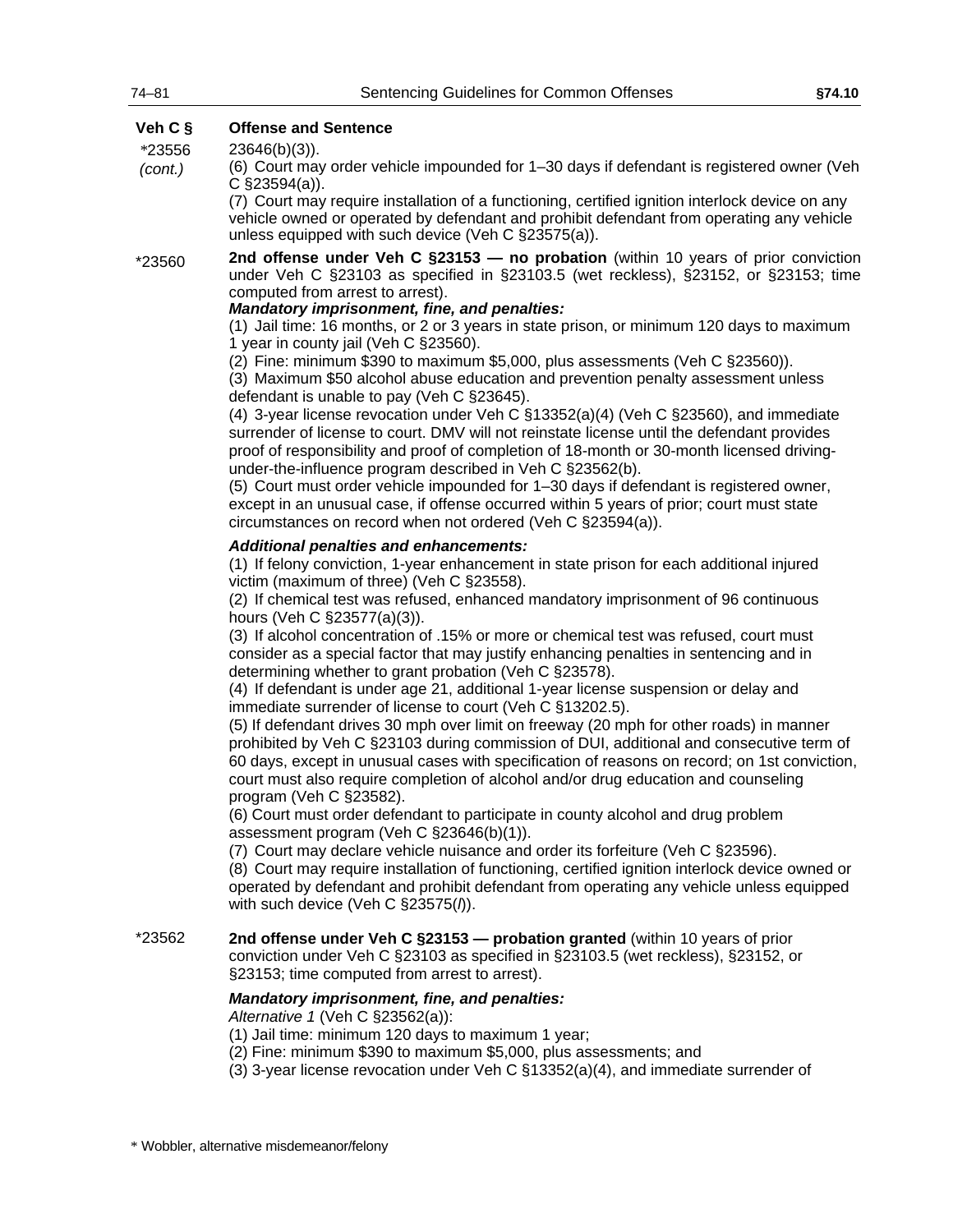\*23562 *(cont.)* license to court. DMV will not reinstate license until the defendant provides proof of financial responsibility and proof of completion of 18-month or 30-month licensed driving-under-theinfluence program described in Veh C §23562(b).

*Alternative 2* (Veh C §23562(b)(1)–(4)):

(1) Jail time: minimum 30 days to maximum 1 year;

(2) Fine: minimum \$390 to maximum \$1,000, plus assessments;

(3) 1-year license suspension, followed by two-year license restriction allowing travel to and from work and alcohol or drug treatment program, under Veh C §13352.5, and immediate surrender of license to court (Veh C §23660); and

(4) Completion of 18-month or 30-month driving-under-the-influence program subsequent to the date of the current violation, if available in county of defendant's residence or employment. (Veh C §23562(c)).

#### *All Cases:*

(1) Maximum \$50 alcohol abuse education and prevention penalty assessment unless defendant is unable to pay (Veh C §23645).

(2) Additional mandatory probation terms and conditions under Veh C  $\S 23600(b)(1)–(4)$ :

- Probation for minimum 3 years and maximum 5 years;
- Defendant may not drive vehicle with measurable amount of alcohol in blood, and court must revoke probation under Veh C §23600(d) if blood alcohol of over 04%;
- If arrested for DUI, defendant may not refuse to submit to blood alcohol test; and
- Defendant may not commit a criminal offense.

(3) If felony conviction, 1-year enhancement in state prison for each additional injured victim (maximum of three) (Veh C §23558).

(4) Court must order vehicle impounded for 1–30 days if defendant is registered owner, except in an unusual case, if offense occurred within 5 years of prior; court must state circumstances on record when not ordered (Veh C §23594(a)).

#### *Additional penalties and enhancements:*

(1) If chemical test was refused, enhanced mandatory imprisonment of 96 hours (Veh C §23577(a)(3)).

(2) If alcohol concentration of .15% or more or chemical test was refused, court must consider as a special factor in determining additional or enhanced terms and conditions of probation (Veh C §23578).

(3) If defendant is under age 21, additional 1-year license suspension or delay and immediate surrender of license to court (Veh C §13202.5).

(4) If defendant drives 30 mph over limit on freeway (20 mph for other roads) in manner prohibited by Veh C §23103 during commission of DUI, additional and consecutive term of 60 days, except in unusual cases with specification of reasons on record; on 1st conviction, court must also require completion of alcohol and/or drug education and counseling program (Veh C §23582).

(5) Court must order defendant to participate in county alcohol and drug problem assessment program (Veh C §23646(b)(1)).

(6) Court may declare vehicle nuisance and order its forfeiture (Veh C §23596).

(7) Court may require installation of functioning, certified ignition interlock device owned or operated by defendant and prohibit defendant from operating any vehicle unless equipped with such device (Veh C §23575(*l*)).

\*23566 **3rd or subsequent offense under Veh C §23153 — no probation** (within 10 years of prior convictions under Veh C §23103 as specified in §23103.5 (wet reckless), §23152, or §23153; time computed from arrest to arrest). [Note: This violation must be punished as a felony unless the court grants probation under Veh C §23568.]

# *Mandatory imprisonment, fine, and penalties:*

(1) Jail time: state prison for 2, 3, or 4 years (Veh C §23566(a)).

(2) Fine: minimum \$1,015 to maximum \$5,000, plus assessments (Veh C §23566(a)).

(3) Maximum \$50 alcohol abuse education and prevention penalty assessment unless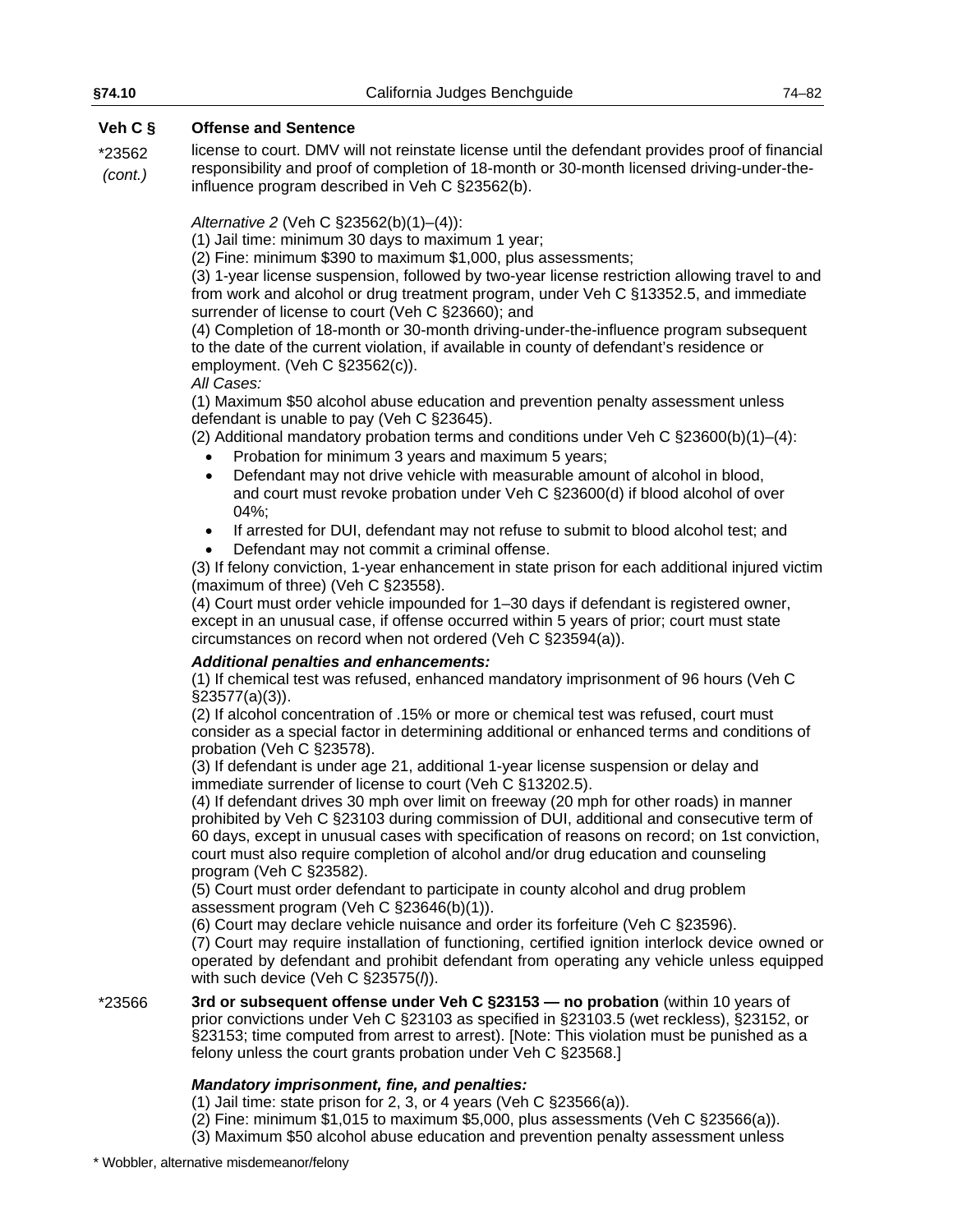\*23566 defendant is unable to pay (Veh C §23645).

*(cont.)* (4) 5-year license revocation under Veh C §13352(a)(6), and immediate surrender of license to court. DMV will not reinstate license until the defendant provides proof of financial responsibility and proof of completion of 18-month licensed driving-under-the-influence program or, if available in the county of defendant's residence or employment, a 30-month program.

(5) Designation as habitual traffic offender for 3 years (Veh C §§13350(b), 23566(d)).

(6) 1-year enhancement in state prison for each additional injured victim (maximum of three) (Veh C §23558).

(7) 3-year enhancement in state prison if violation results in great bodily injury and defendant has four or more prior convictions (Veh C §23566(c)).

(8) Court must order vehicle impounded for 1–90 days if defendant is registered owner, except in an unusual case, if offense occurred within 5 years of prior; court must state circumstances on record when not ordered (Veh C §23594(a)).

#### *Additional penalties and enhancements:*

(1) If alcohol concentration of .15% or more or chemical test was refused, court must consider as a special factor that may justify enhancing penalties in sentencing and in determining whether to grant probation (Veh C §23578).

(2) If defendant is under age 21, additional 1-year license suspension or delay and immediate surrender of license to court (Veh C §13202.5).

(3) If defendant drives 30 mph over limit on freeway (20 mph for other roads) in manner prohibited by Veh C §23103 during commission of DUI, additional and consecutive term of 60 days, except in unusual cases with specification of reasons on record; on 1st conviction, court must also require completion of alcohol and/or drug education and counseling program (Veh C §23582).

(4) Court must order defendant to participate in county alcohol and drug problem assessment program (Veh C §23646(b)(1)).

(5) Court may declare vehicle nuisance and order its forfeiture (Veh C §23596).

(6) If defendant confined in state prison, court must order defendant to participate in an alcohol or drug program that is available at the prison (Veh C §23566(e)).

(7) Court may require installation of functioning, certified ignition interlock device owned or operated by defendant and prohibit defendant from operating any vehicle unless equipped with such device (Veh C §23575(*l*)).

\*23568 **3rd or subsequent offense under Veh C §23153 — probation granted** (within 10 years of prior conviction under Veh C §23103 as specified in §23103.5 (wet reckless), §23152, or §23153; time computed from arrest to arrest).

#### *Mandatory imprisonment, fine, and penalties:*

*Alternative 1* (Veh C §23568(a)):

(1) Jail time: minimum 1 year; and

(2) Fine: minimum \$390 to maximum \$5,000, plus assessments.

*Alternative 2* (Veh C §23568(b)):

- (1) Jail time: minimum 30 days to maximum 1 year;
- (2) Fine: minimum \$390 to maximum \$5,000, plus assessments; and

(3) Completion of an 18-month licensed driving-under-the-influence program or, if available in the county of defendant's residence or employment, a 30-month program subsequent to the date of the current violation (see Health & S C §11837); defendant must obtain from court an order of satisfaction at conclusion of program.

*All cases:*

(1) Maximum \$50 alcohol abuse education and prevention penalty assessment unless defendant is unable to pay (Veh C §23645).

(2) 5-year license revocation under Veh C §13352(a)(6), and immediate surrender of license to court. DMV will not reinstate license until the defendant provides proof of financial responsibility and proof of completion of 18-month licensed driving-under-the-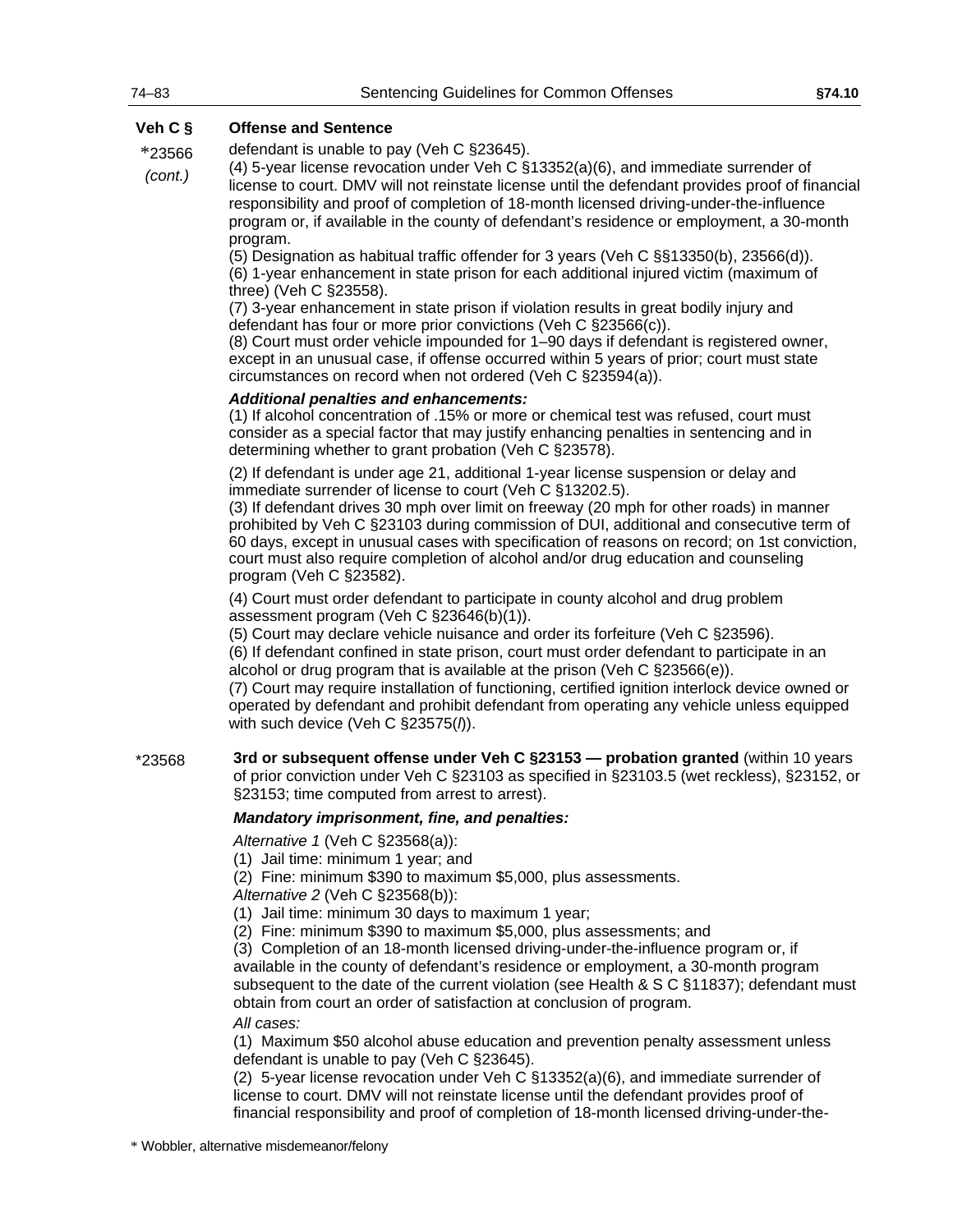| §74.11            | California Judges Benchguide                                                                                                                                                                                                                      | $74 - 84$ |
|-------------------|---------------------------------------------------------------------------------------------------------------------------------------------------------------------------------------------------------------------------------------------------|-----------|
| Veh $C$ §         | <b>Offense and Sentence</b>                                                                                                                                                                                                                       |           |
| *23568<br>(cont.) | influence program or, if available in the county of defendant's residence or employment, a<br>30-month program.                                                                                                                                   |           |
|                   | (3) Additional mandatory probation terms and conditions under Veh C $\S 23600(b)(1)–(4)$ :<br>Probation for minimum 3 years and maximum 5 years;                                                                                                  |           |
|                   | Defendant may not drive vehicle with measurable amount of alcohol in blood, and<br>$\bullet$<br>court must revoke probation under Veh C §23600(d) if blood alcohol of over<br>$.04\%;$                                                            |           |
|                   | If arrested for DUI, defendant may not refuse to submit to blood alcohol test;<br>$\bullet$<br>and                                                                                                                                                |           |
|                   | Defendant may not commit a criminal offense.<br>$\bullet$                                                                                                                                                                                         |           |
|                   | (4) Designation as habitual traffic offender for 3 years (Veh C §§13350(b), 23566(d)).<br>(5) If felony conviction, 1-year enhancement in state prison for each additional injured<br>victim (maximum of three) (Veh C §23558).                   |           |
|                   | (6) 3-year enhancement in state prison if violation results in great bodily injury and<br>defendant has four or more prior convictions (Veh C §23566(c)).                                                                                         |           |
|                   | (7) Court must order vehicle impounded for 1–90 days if defendant is registered owner,<br>except in an unusual case, if offense occurred within 5 years of prior; court must state<br>circumstances on record when not ordered (Veh C §23594(a)). |           |
|                   | <b>Additional penalties and enhancements:</b><br>(1) If alcohol concentration of .15% or more or chemical test was refused, court must<br>consider as a special factor in determining additional or enhanced terms and conditions of              |           |

consider as a special factor in determining additional or enhanced terms and conditions of probation (Veh C §23578).

(2) If defendant is under age 21, additional 1-year license suspension or delay and immediate surrender of license to court (Veh C §13202.5).

(3) If defendant drives 30 mph over limit on freeway (20 mph for other roads) in manner prohibited by Veh C §23103 during commission of DUI, additional and consecutive term of 60 days, except in unusual cases with specification of reasons on record; on 1st conviction, court must also require completion of alcohol and/or drug education and counseling program (Veh C §23582).

(4) Court must order defendant to participate in county alcohol and drug problem assessment program (Veh C §23646(b)(1)).

(5) Court may declare vehicle nuisance and order its forfeiture (Veh C §23596).

(6) Court may require installation of functioning, certified ignition interlock device owned or operated by defendant and prohibit defendant from operating any vehicle unless equipped with such device (Veh C §23575(*l*)).

# **F. Infractions**

# **1. [§74.11] General Vehicle Code Infractions**

Except as otherwise provided in the Vehicle Code, the penalties for general infractions are as follows (Veh C  $$42001(a)$ ):

| 1st offense                                                                     | \$100 maximum                                     |
|---------------------------------------------------------------------------------|---------------------------------------------------|
| 2nd offense within 1 year                                                       | \$200 maximum                                     |
| 3rd or subsequent offense within 1 year                                         | \$250 maximum                                     |
| 4th offense within 1 year, if charged as a<br>misdemeanor under Veh C §40000.28 | 6 months and/or \$1,000 maximum<br>(Veh C §42002) |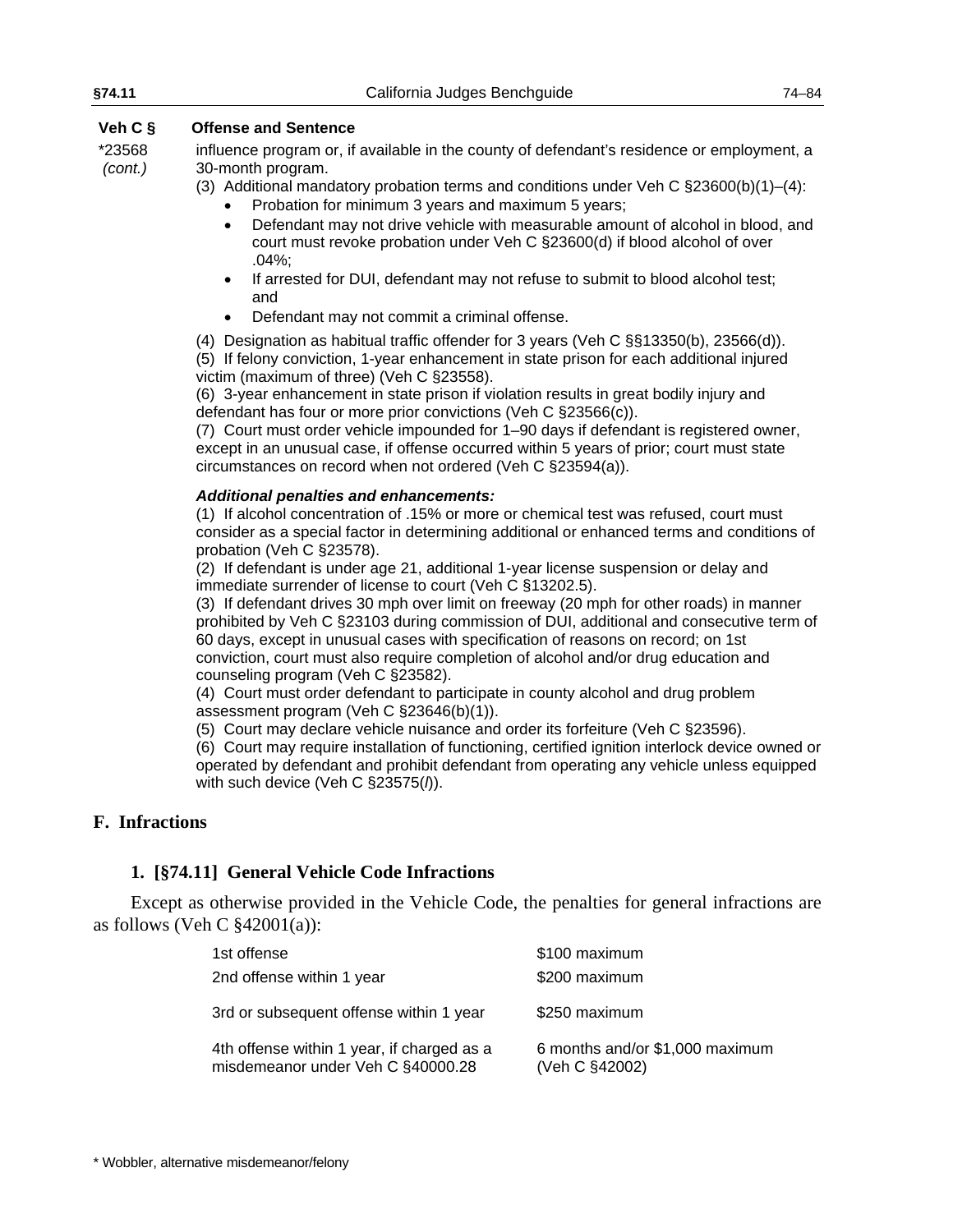# **2. [§74.12] Special Vehicle Code Infractions**

Special Vehicle Code infractions are punishable as specified below.

| Veh C §                                                                  | <b>Description of Offense</b>                                                                                                                                                                      | <b>Sentence</b>                                                                                  |
|--------------------------------------------------------------------------|----------------------------------------------------------------------------------------------------------------------------------------------------------------------------------------------------|--------------------------------------------------------------------------------------------------|
| 2815,<br>42001.1                                                         | Disregarding traffic signal or direction<br>given by nonstudent school crossing<br>guard - 1st offense                                                                                             | minimum \$50 to maximum \$100                                                                    |
|                                                                          | 2nd offense within 1 year                                                                                                                                                                          | minimum \$100 to maximum \$200                                                                   |
|                                                                          | 3rd or subsequent offense within 2 years                                                                                                                                                           | minimum \$250 to maximum \$500; court<br>may order DMV to suspend license for<br>maximum 30 days |
| 4000,<br>42001.8                                                         | Violation of vehicle registration<br>requirements                                                                                                                                                  | minimum \$50 to maximum \$250                                                                    |
| 4463(e)                                                                  | Falsifying a Clean Air Sticker, passing as<br>true a false, forged, or counterfeit sticker,<br>or acquisition or sale of genuine or<br>counterfeit sticker with fraudulent intent -<br>1st offense | minimum \$100 to maximum \$250                                                                   |
|                                                                          | 2nd offense                                                                                                                                                                                        | minimum \$250 to maximum \$250                                                                   |
|                                                                          | 3rd or subsequent offense                                                                                                                                                                          | Minimum \$500 to maximum \$1,000                                                                 |
| $21453(a)$ ,<br>$21453(c)$ ,<br>$21454(c)$ ,<br>$21457(a)$ ,<br>42001.15 | Failure to stop at steady or flashing red<br>signal light                                                                                                                                          | mandatory \$100                                                                                  |
| 21461,<br>35550-<br>35796                                                | Weight violations, including signs<br>regarding limits (general misdemeanor if<br>excess weight is 4501 pounds or greater<br>(see Veh C §40000.23))                                                | see fine schedule in Veh C §42030                                                                |
| 21655.8,<br>42001.11                                                     | Crossing over double line to enter or exit<br>exclusive or preferential use lane for high-<br>occupancy vehicle (HOV) - 1st offense                                                                | minimum \$100 to maximum \$150                                                                   |
|                                                                          | 2nd offense within 1 year                                                                                                                                                                          | minimum \$150 to maximum \$200                                                                   |
|                                                                          | 3rd or subsequent offense within two<br>years                                                                                                                                                      | minimum \$250 to maximum \$500                                                                   |
| 21806,<br>42001.12                                                       | Failure to yield right-of-way to authorized<br>emergency vehicles - 1st offense                                                                                                                    | minimum \$100 to maximum \$250                                                                   |
|                                                                          | 2nd offense within 1 year                                                                                                                                                                          | minimum \$150 to maximum \$500                                                                   |
|                                                                          | 3rd or subsequent offense within 3 years                                                                                                                                                           | minimum \$250 to maximum \$500                                                                   |
| 21951,<br>42001.17                                                       | Passing vehicle stopped at crosswalk -<br>1st offense                                                                                                                                              | mandatory \$100                                                                                  |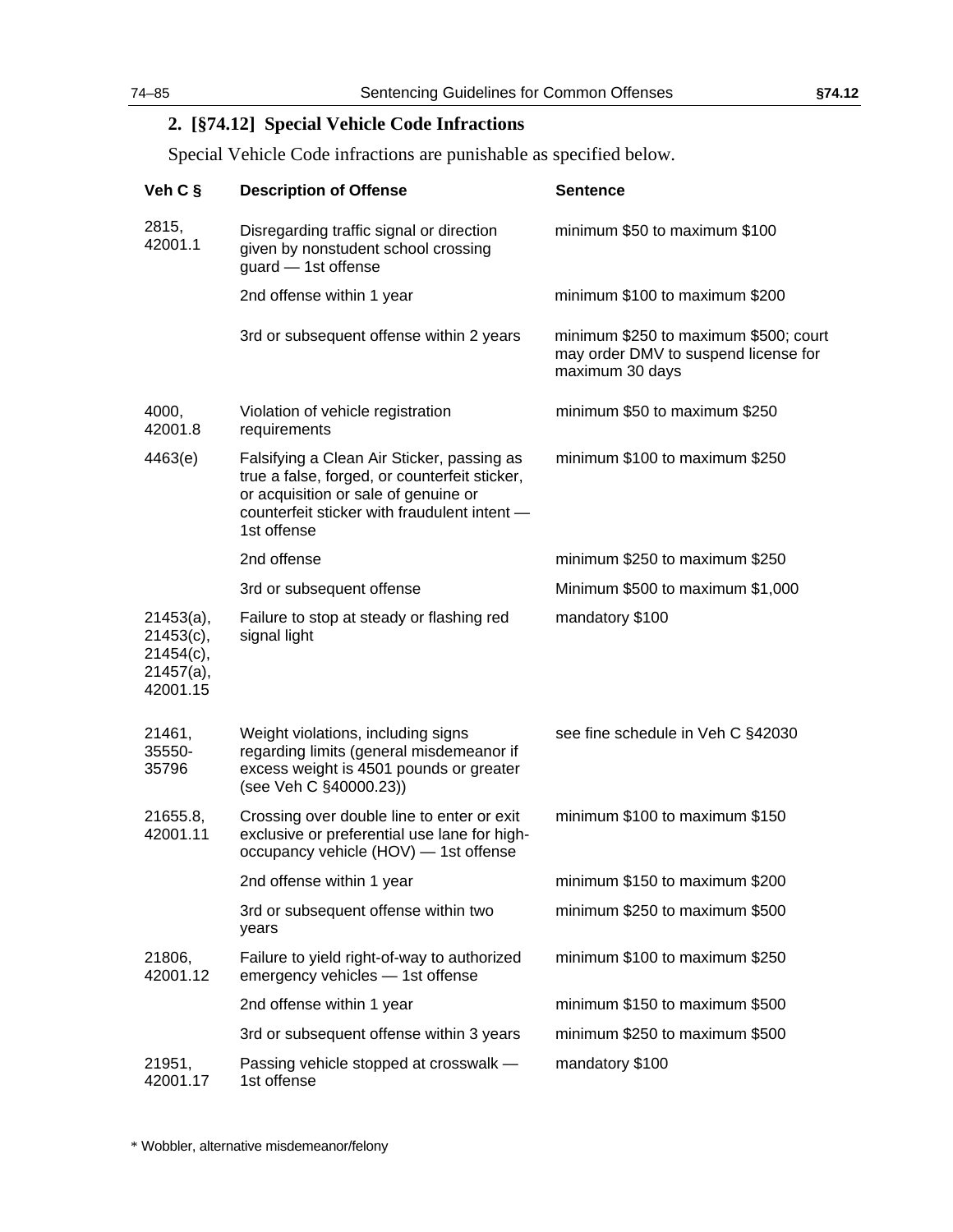| Veh C §                   | <b>Description of Offense</b>                                                                                                                                                                               | <b>Sentence</b>                                                                                                                                                                                                                                                                                                                                                                                                                                                                                                                                                                                                                            |
|---------------------------|-------------------------------------------------------------------------------------------------------------------------------------------------------------------------------------------------------------|--------------------------------------------------------------------------------------------------------------------------------------------------------------------------------------------------------------------------------------------------------------------------------------------------------------------------------------------------------------------------------------------------------------------------------------------------------------------------------------------------------------------------------------------------------------------------------------------------------------------------------------------|
|                           | 2nd offense within 1 year                                                                                                                                                                                   | \$200 maximum                                                                                                                                                                                                                                                                                                                                                                                                                                                                                                                                                                                                                              |
|                           | 3rd or subsequent offense within 1 year                                                                                                                                                                     | \$250 maximum                                                                                                                                                                                                                                                                                                                                                                                                                                                                                                                                                                                                                              |
| 21971,<br>42001.18        | Violation of Veh C §§21451(a) or (b),<br>21453(b), 21950(a), or 21952 causing<br>injury to pedestrian - 1st offense                                                                                         | mandatory \$220                                                                                                                                                                                                                                                                                                                                                                                                                                                                                                                                                                                                                            |
|                           | 2nd offense within 1 year                                                                                                                                                                                   | mandatory \$320                                                                                                                                                                                                                                                                                                                                                                                                                                                                                                                                                                                                                            |
|                           | 3rd or subsequent offense within 1 year                                                                                                                                                                     | mandatory \$370                                                                                                                                                                                                                                                                                                                                                                                                                                                                                                                                                                                                                            |
| 21070,<br>42001.19<br>(a) | Unsafe operation of vehicle resulting in<br>bodily injury                                                                                                                                                   | mandatory \$70                                                                                                                                                                                                                                                                                                                                                                                                                                                                                                                                                                                                                             |
| 21070,<br>42001.19<br>(b) | Unsafe operation of vehicle resulting in<br>great bodily injury                                                                                                                                             | mandatory \$95                                                                                                                                                                                                                                                                                                                                                                                                                                                                                                                                                                                                                             |
| 22348(b)                  | Driving vehicle on highway at speed<br>greater than 100 miles per hour - 1st<br>offense                                                                                                                     | maximum \$500; court may suspend<br>license for maximum 30 days under Veh<br>C §13200.5                                                                                                                                                                                                                                                                                                                                                                                                                                                                                                                                                    |
|                           | 2nd offense within 3 years                                                                                                                                                                                  | maximum \$750; DMV must suspend<br>license for 6 months under Veh C<br>\$13355(a)                                                                                                                                                                                                                                                                                                                                                                                                                                                                                                                                                          |
|                           | 3rd or subsequent offense within 5 years                                                                                                                                                                    | maximum \$1,000; DMV must suspend<br>license for 1 year under Veh C §13355(b)                                                                                                                                                                                                                                                                                                                                                                                                                                                                                                                                                              |
| 22507.8,<br>42001.13      | Parking in space designated for persons<br>with disabilities, parking on disabled<br>space boundary lines or in designated<br>loading zone by any person, including<br>person with disability - 1st offense | minimum \$250 to maximum \$500;<br>additional penalty assessments of \$100<br>(Veh C §4461.3) and assessment equal<br>to 10 percent of fine imposed (Pen C<br>§1465.6(a)); court may suspend<br>imposition of fine if defendant possessed<br>at the time of the offense, but failed to<br>display, a valid license plate issued under<br>Veh C §5007, or placard issued under<br>Veh C §22511.55 or §22511.59; as<br>alternative to punishing as an infraction,<br>defendant may be issued a civil notice of<br>parking violation imposing a civil penalty of<br>\$250 minimum to \$1,000 maximum that<br>may be suspended as above (Veh C |

§§40203.5(c), 42001.13(a))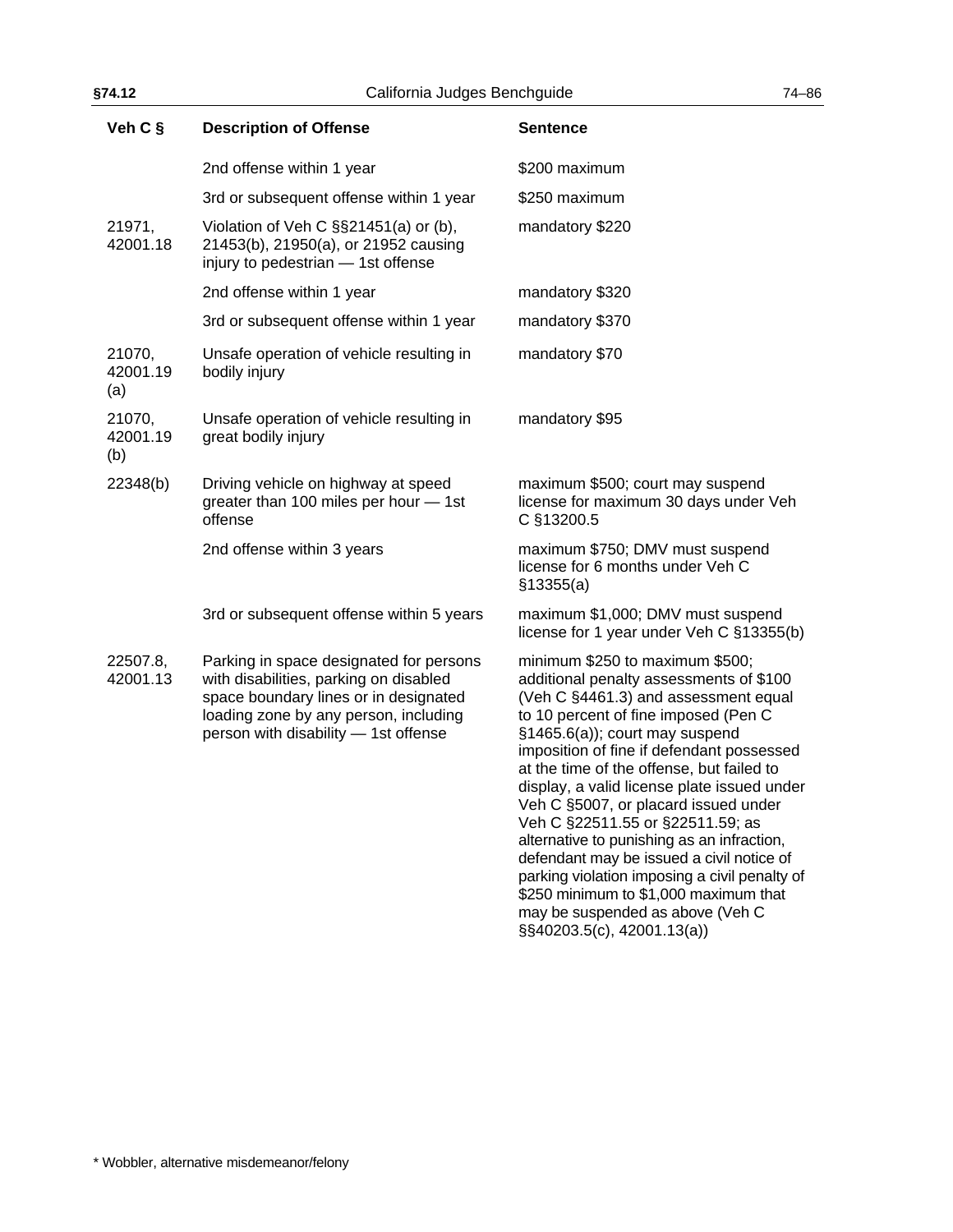| Veh C §                  | <b>Description of Offense</b>                                                                                                                                                                                   | <b>Sentence</b>                                                                                                                                                                                                                                                                                                                                                                                                                                                                                                                                                                                                                                                               |
|--------------------------|-----------------------------------------------------------------------------------------------------------------------------------------------------------------------------------------------------------------|-------------------------------------------------------------------------------------------------------------------------------------------------------------------------------------------------------------------------------------------------------------------------------------------------------------------------------------------------------------------------------------------------------------------------------------------------------------------------------------------------------------------------------------------------------------------------------------------------------------------------------------------------------------------------------|
|                          | 2nd offense                                                                                                                                                                                                     | minimum \$500 to maximum \$750;<br>additional penalty assessments of \$100<br>(Veh C §4461.3) and assessment equal<br>to 10 percent of fine imposed (Pen C<br>§1465.6(a)); court may suspend<br>imposition of fine if defendant possessed<br>at the time of the offense, but failed to<br>display, a valid license plate issued under<br>Veh C §5007, or placard issued under<br>Veh C §22511.55 or §22511.59; as<br>alternative to punishing as an infraction,<br>defendant may be issued a civil notice of<br>parking violation imposing a civil penalty of<br>\$250 minimum to \$1,000 maximum that<br>may be suspended as above (Veh C<br>$\S$ \$40203.5(c), 42001.13(a)) |
|                          | 3rd or subsequent offense                                                                                                                                                                                       | minimum $$750$ to maximum $$1,000$ ;<br>additional penalty assessments of \$100<br>(Veh C §4461.3) and assessment equal<br>to 10 percent of fine imposed (Pen C<br>§1465.6(a)); court may suspend<br>imposition of fine if defendant possessed<br>at the time of the offense, but failed to<br>display, a valid license plate issued under<br>Veh C §5007, or placard issued under<br>Veh C §22511.55 or §22511.59; as<br>alternative to punishing as an infraction,<br>defendant may be issued a civil notice of<br>parking violation imposing a civil penalty of<br>\$250 minimum to \$1000 maximum that<br>may be suspended as above (Veh C<br>§§40203.5(c), 42001.13(a))  |
| 22511.1,<br>42001.6      | Parking in or blocking space designated<br>for zero-emission vehicles; displaying<br>zero-emission vehicle decal on non-<br>electric vehicle                                                                    | mandatory \$100; court may suspend<br>portion of fine above \$25 if defendant<br>possessed at time of offense, but failed to<br>display a valid zero-emission vehicle<br>decal issued under Veh C §5205.5(a) or<br>(b)                                                                                                                                                                                                                                                                                                                                                                                                                                                        |
| 22523                    | Abandoning vehicle                                                                                                                                                                                              | mandatory minimum \$100; proof of<br>payment of removal costs, unless vehicle<br>stolen prior to abandonment                                                                                                                                                                                                                                                                                                                                                                                                                                                                                                                                                                  |
| 22526,<br>42001.1<br>(a) | Entering intersection or marked<br>crosswalk, or railroad or rail transit<br>crossing, when there is insufficient space<br>to accommodate vehicle without blocking<br>traffic or railroad vehicle - 1st offense | minimum \$50 to maximum \$100                                                                                                                                                                                                                                                                                                                                                                                                                                                                                                                                                                                                                                                 |
|                          | 2nd offense within 1 year                                                                                                                                                                                       | minimum \$100 to maximum \$200                                                                                                                                                                                                                                                                                                                                                                                                                                                                                                                                                                                                                                                |
|                          | 3rd or subsequent offense within two<br>years                                                                                                                                                                   | minimum \$250 to maximum \$500                                                                                                                                                                                                                                                                                                                                                                                                                                                                                                                                                                                                                                                |

\* Wobbler, alternative misdemeanor/felony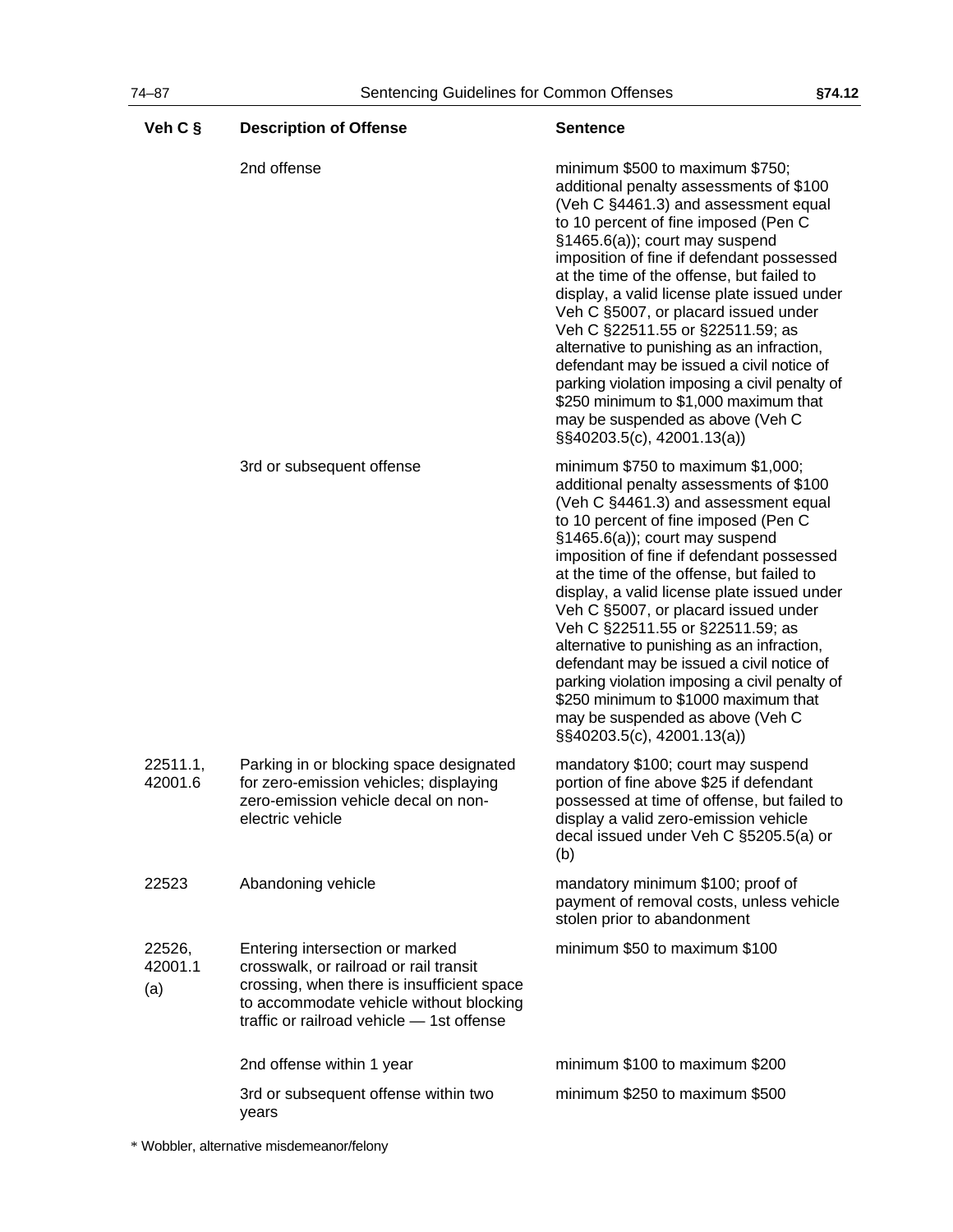| Veh C §                                     | <b>Description of Offense</b>                                                                                                                                                               | <b>Sentence</b>                                                                                                                                                                                                                                                                                                                                                            |
|---------------------------------------------|---------------------------------------------------------------------------------------------------------------------------------------------------------------------------------------------|----------------------------------------------------------------------------------------------------------------------------------------------------------------------------------------------------------------------------------------------------------------------------------------------------------------------------------------------------------------------------|
| 23111,<br>23112,<br>$23113(a)$ ,<br>42001.7 | Littering offenses - 1st offense                                                                                                                                                            | mandatory minimum \$100 to maximum<br>\$1,000 and mandatory litter collection or<br>graffiti cleanup for minimum 8 hours; court<br>may not suspend fine or pickup/cleanup<br>order except in unusual cases where<br>interests of justice would be served, and<br>for every \$100 suspended court must<br>order minimum 8 hours of cleanup or<br>pickup (Veh C §42001.7(c)) |
|                                             | 2nd offense                                                                                                                                                                                 | mandatory minimum \$500 to maximum<br>\$1,000 and mandatory litter collection or<br>graffiti cleanup for minimum 16 hours;<br>same additional requirements as on 1st<br>offense                                                                                                                                                                                            |
|                                             | 3rd or subsequent offense                                                                                                                                                                   | mandatory minimum \$750 to maximum<br>\$1,000 and mandatory litter collection or<br>graffiti cleanup for minimum 24 hours;<br>same additional requirements as on 1st<br>offense                                                                                                                                                                                            |
| 23123                                       | Driving motor vehicle while using a<br>wireless telephone unless the telephone is<br>designed and configured to allow hands-<br>free operation, and is used in that manner<br>- 1st offense | mandatory \$20                                                                                                                                                                                                                                                                                                                                                             |
|                                             | 2nd or subsequent offense                                                                                                                                                                   | mandatory \$50                                                                                                                                                                                                                                                                                                                                                             |
| 23123.5                                     | Driving while using a wireless telephone to<br>write, send, or read text message - 1st<br>offense                                                                                           | mandatory \$20                                                                                                                                                                                                                                                                                                                                                             |
|                                             | 2nd or subsequent offense                                                                                                                                                                   | mandatory \$50                                                                                                                                                                                                                                                                                                                                                             |
| 23124                                       | Person under age 18 driving motor vehicle<br>while using a wireless telephone or mobile<br>service device - 1st offense                                                                     | mandatory \$20                                                                                                                                                                                                                                                                                                                                                             |
|                                             | 2nd or subsequent offense                                                                                                                                                                   | mandatory \$50                                                                                                                                                                                                                                                                                                                                                             |
| 23135,<br>42001.9                           | Operating modified motorized bicycle on<br>highway                                                                                                                                          | mandatory \$50                                                                                                                                                                                                                                                                                                                                                             |
| 23140,<br>42001.25                          | Person under 21 years of age driving with<br>blood-alcohol level of 0.05 percent or<br>$more - 1st$ offense                                                                                 | Mandatory \$100; court must order<br>defendants between the ages of 18 and 21<br>to attend licensed DUI program (Veh C<br>§23502(a)-(b)); DMV must suspend<br>defendant's driving privileges until DUI<br>program is successfully completed, and<br>court must require defendant to surrender<br>driver's license to court (Veh C §§13352.6,<br>13550, 23502(c))           |
|                                             | 2nd offense within 1 year                                                                                                                                                                   | Mandatory \$200; same additional<br>requirements as on 1st offense                                                                                                                                                                                                                                                                                                         |